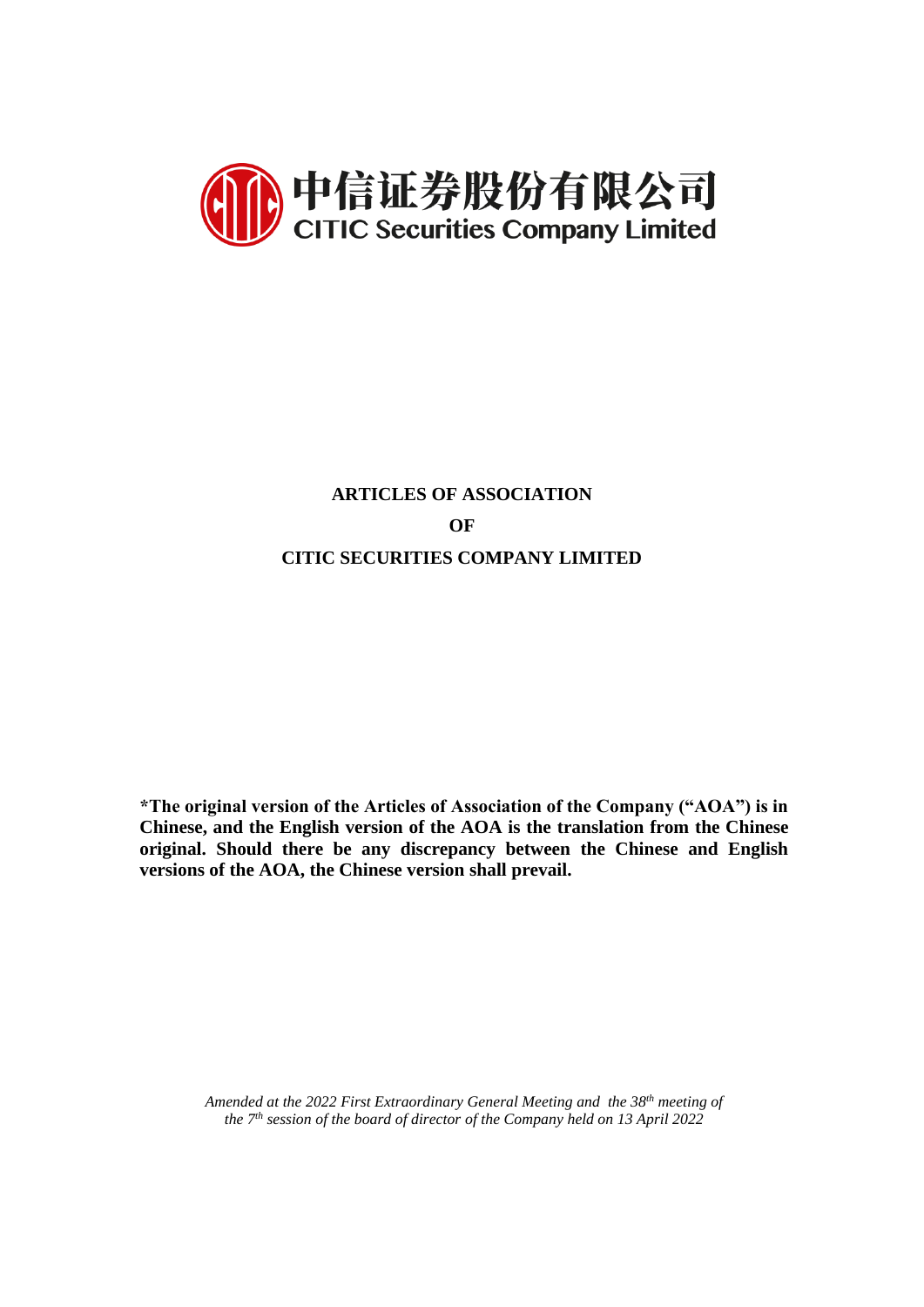## TABLE OF CONTENTS

| Chapter 1 | <b>General Principles</b>                                                                                          |                                                                               |  |  |  |
|-----------|--------------------------------------------------------------------------------------------------------------------|-------------------------------------------------------------------------------|--|--|--|
| Chapter 2 | Purposes and Scope of Business                                                                                     |                                                                               |  |  |  |
| Chapter 3 | <b>Shares</b>                                                                                                      |                                                                               |  |  |  |
|           | Section 1                                                                                                          | <b>Issuing of Shares</b>                                                      |  |  |  |
|           | Section 2                                                                                                          | Increase/Reduction of Capital and Redemption of Shares                        |  |  |  |
|           | Section 3                                                                                                          | <b>Transfer of Shares</b>                                                     |  |  |  |
|           | Section 4                                                                                                          | <b>Equity Administration Affairs</b>                                          |  |  |  |
|           | Section 5                                                                                                          | Financial Support for Purchasing the Shares of the<br>Company                 |  |  |  |
|           | Section 6                                                                                                          | Share Certificate and Register of Shareholders                                |  |  |  |
| Chapter 4 | Party Organization                                                                                                 |                                                                               |  |  |  |
| Chapter 5 |                                                                                                                    | Shareholders and the General Meeting of Shareholders                          |  |  |  |
|           | Section 1                                                                                                          | Shareholders                                                                  |  |  |  |
|           | Section 2                                                                                                          | General Provisions for the General Meeting of Shareholders                    |  |  |  |
|           | Section 3                                                                                                          | Calling of the General Meeting of Shareholders                                |  |  |  |
|           | Section 4                                                                                                          | Proposal and Notice of the<br>General<br>Meeting<br>of<br><b>Shareholders</b> |  |  |  |
|           | Section 5                                                                                                          | Convening of the General Meeting of Shareholders                              |  |  |  |
|           | Section 6                                                                                                          | Voting and Resolution of the General Meeting of<br>Shareholders               |  |  |  |
|           | Section 7                                                                                                          | Special Voting Procedure for Class Shareholders                               |  |  |  |
| Chapter 6 | Directors and the Board of Directors                                                                               |                                                                               |  |  |  |
|           | Section 1 Directors                                                                                                |                                                                               |  |  |  |
|           | Section 2                                                                                                          | <b>Board of Directors</b>                                                     |  |  |  |
|           | Section 3                                                                                                          | Special Committees of the Board of Directors                                  |  |  |  |
|           | Section 4                                                                                                          | Secretary to the Board of Directors                                           |  |  |  |
| Chapter 7 | President,                                                                                                         | Members of Executive Committee and Other Senior<br><b>Management Members</b>  |  |  |  |
| Chapter 8 | <b>Supervisory Committee</b>                                                                                       |                                                                               |  |  |  |
|           | Section 1                                                                                                          | Supervisors                                                                   |  |  |  |
|           | Section 2                                                                                                          | <b>Supervisory Committee</b>                                                  |  |  |  |
| Chapter 9 | Qualifications and Obligations of Directors, Supervisors, President, and<br><b>Other Senior Management Members</b> |                                                                               |  |  |  |
|           | Chapter 10 Financial and Accounting System, Profit Distribution and Audit                                          |                                                                               |  |  |  |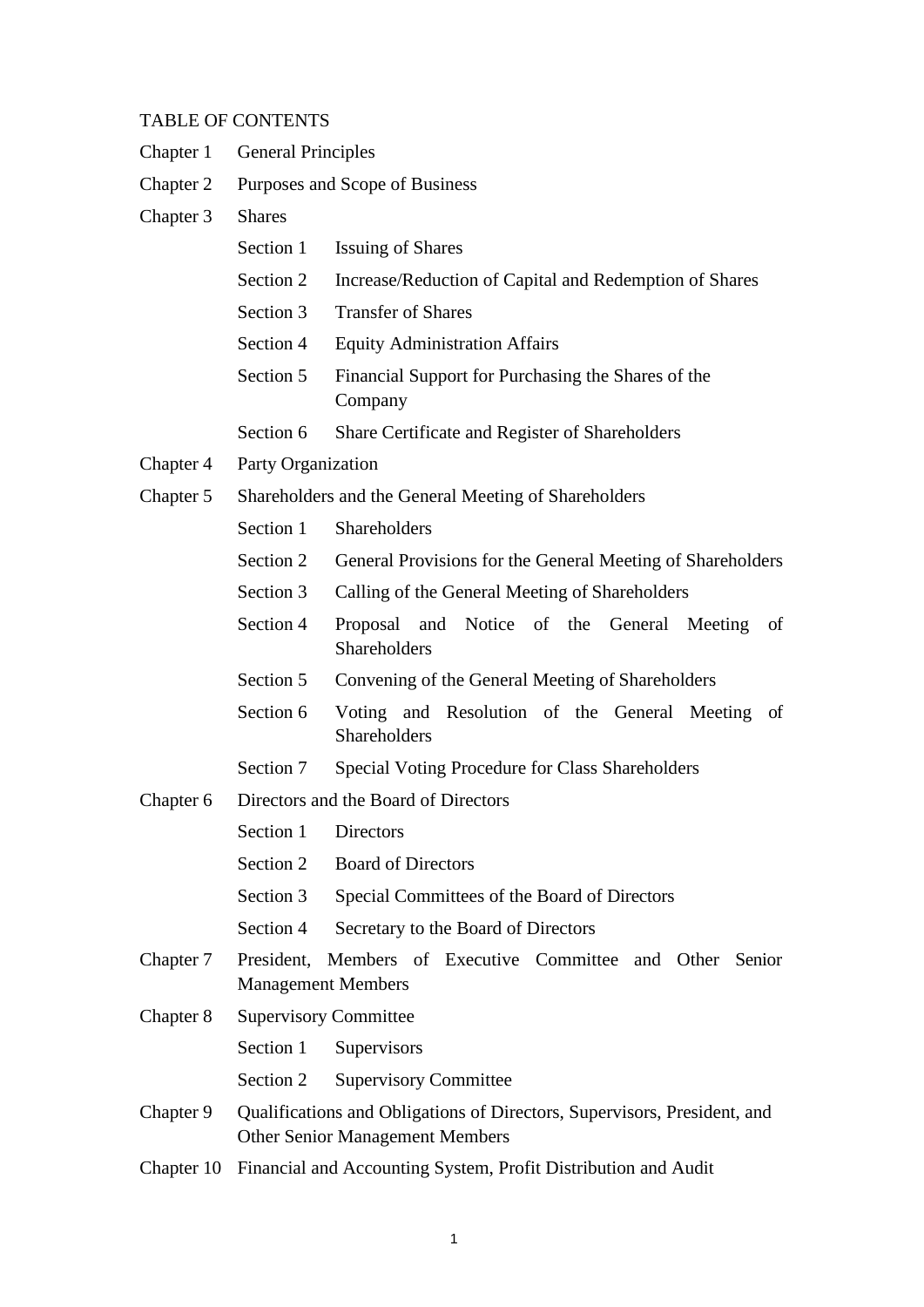Section 2 Internal Audit Section 3 Engagement of Accounting Firm Chapter 11 Notification and Announcement Section 1 Notification Section 2 Announcement Chapter 12 Merger, Division, Capital Increase/Decrease, Dissolution and Liquidation Section 1 Merger, Division, and Capital Increase/Decrease Section 2 Dissolution and Liquidation Chapter 13 Amendment Procedure for the AOA Chapter 14 Dispute Resolution Chapter 15 Supplementary Provisions Appendix 1: Rules of Procedure for the General Meeting Appendix 2: Rules of Procedure for the Board of Directors

Section 1 Financial and Accounting System

Appendix 3:

Rules of Procedure for the Supervisory Committee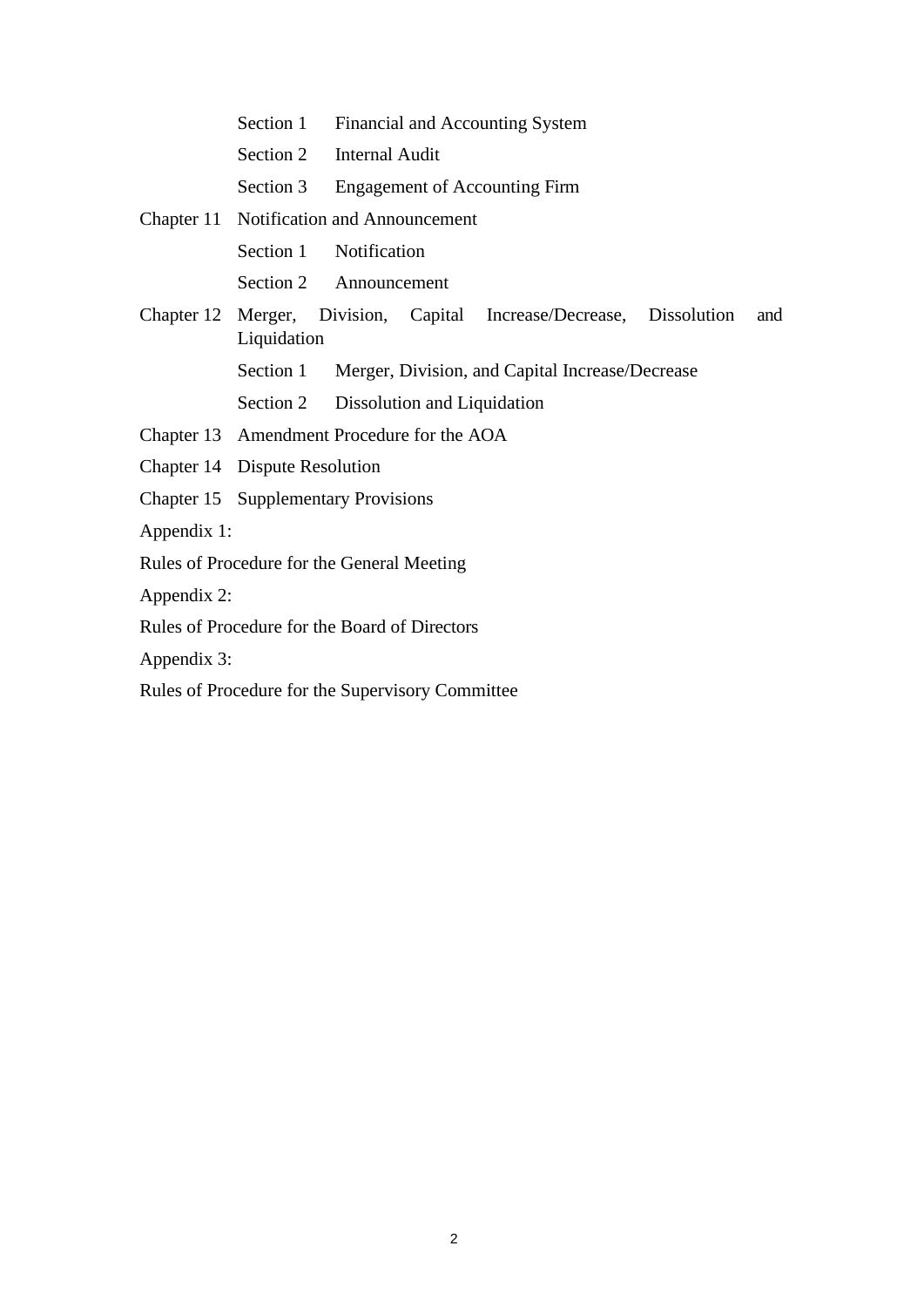#### **Chapter 1 General Principles**

**Article 1** The Articles of Association (the "**AOA**") has been formulated in accordance with the *Company Law of the People's Republic of China* (the "**Company Law**"), the *Securities Law of the People's Republic of China* (the "**Securities Law**"), *the Stock Listing Rules of the Shanghai Stock Exchange* (hereinafter referred to as the "**SSE Listing Rules**")*, the Rules Governing the Listing of Securities on The Stock Exchange of Hong Kong Limited* (hereinafter referred to as the "**Hong Kong Listing Rules**")*,*the *Guidelines for the Articles of Association of Listed Companies*, the *Special Regulations of the State Council for the Share Offerings and Listings Overseas of Joint Stock Limited Companies* (the "**Special Regulations**"), the *Mandatory Provisions of Articles of Association of Companies That List Overseas*, the *Reply on Opinions Concerning the Supplement and Amendment to Articles of Association by Companies to Be Listed in Hong Kong, the Corporate Governance Rules for Securities Companies, the Measures for the Compliance Management of Securities Companies and Securities Investment Fund Management Companies, the Official Reply of the State Council Regarding Adjusting the Application of Provisions to Matters Including the Notice Period for Convention of Shareholders' Meetings by Overseas Listed Companies* in order to protect the lawful rights and interests of the Company, its shareholders and creditors, and regulate the organization and acts of the Company.

**Article 2** The Company is a joint stock company with limited liabilities established under the Company Law, the Securities Law and other relevant regulations (the "**Company**").

Formerly known as CITIC Securities Limited, the Company was established on October 25, 1995 with the approval of the People's Bank of China (ref. Yin Fu 1995 No. 313). Following approval by China Securities Regulatory Commission (the "**CSRC**") (ref. Zheng Jian Ji Gou Zi [1999] 121), the Company, converted from CITIC Securities Ltd., was established by the original shareholders CITIC Securities Ltd. and other promoters on September 26 1999 by means of promotion. The Company obtained its Business Entity License (No.: 1000001001830) from the State Administration for Industry and Commerce of the People's Republic of China on December 29, 1999.

**Article 3** The Company made its initial public offering of 400 million shares of Renminbi (RMB) common stock on December 10, 2002, which were listed on Shanghai Stock Exchange on January 6, 2003, with the approval of the CSRC (ref. Zheng Jian Fa Xing Zi No. [2002] 129).

The Company made a non-public offering of 500 million shares of RMB common stock on June 22, 2006, which were listed on Shanghai Stock Exchange on June 27, 2006, with the approval of the CSRC (ref. Zheng Jian Fa Xing Zi [2006] 23).

The Company made another public offering of 333,733,800 shares of RMB common stock on August 27, 2007, which were listed on Shanghai Stock Exchange on September 4, 2007, with the approval of the CSRC (ref. Zheng Jian Fa Xing Zi [2007] 244).

In April 2008, pursuant to the resolution at the 2007 Annual General Meeting of Shareholders, the Company completed the profit distribution plan for 2007, where RMB5.00 (tax inclusive) would be distributed as dividend for every 10 shares of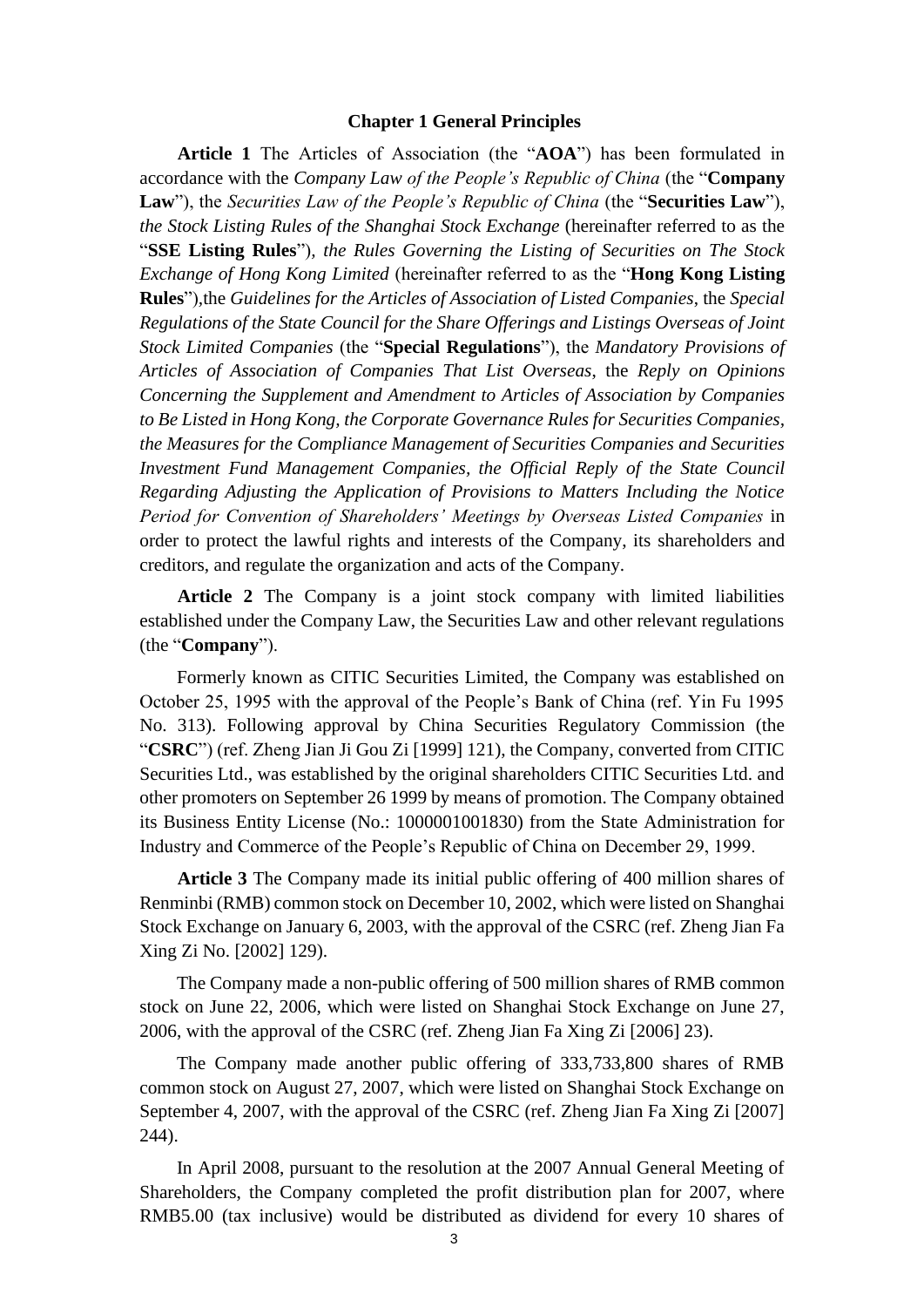common stock, and every 10 shares of capital surplus would be converted to 10 shares of common stock. Following the conversion of the capital surplus, the total share capital of the Company increased by 3,315,233,800 shares, which were listed on Shanghai Stock Exchange on April 25, 2008.

In June 2010, pursuant to the resolution at the 2009 Annual General Meeting of Shareholders, the Company completed the plan of profit distribution and capital surplus conversion for 2009, where RMB5.00 (tax inclusive) would be distributed as dividend for every 10 shares of common stock, and every 10 shares of capital surplus would be converted to 5 shares of common stock. Following the conversion of the capital surplus, the total share capital of the Company increased by 3,315,233,800 shares, which were listed on Shanghai Stock Exchange on June 25, 2010.

In September 2011, with the approval of the CSRC (ref, Zheng Jian Xu Ke [2011]1366), the Company made its initial public offering of 995,300,000 foreign shares to be listed overseas (H Share). Pursuant to the *Measures on the Management of Reducing Held State Shares and Raising Social Security Funds* and the approval from the Ministry of Finance, the state-owned shareholders of the Company transferred their 99,530,000 state-owned shares to the National Council for Social Security Fund, which were then converted to H shares. On October 6, 2011, the above total 1,094,830,000 H shares were listed and traded on the main board of the Stock Exchange of Hong Kong Limited (the "**Hong Kong Stock Exchange**").

Pursuant to the resolution at the 2011 First Extraordinary General Meeting of Shareholders, and the approval of CSRC, on October 27, 2011, the sole global coordinator partially exercised its over-allotment option and the Company issued and alloted 75,907,000 additional H shares accordingly. The state-owned shareholders of the Company further transferred their 7,590,700shares to the National Council for Social Security Fund, which were then converted to H shares , pursuant to the *Measures on the Management of Reducing Held State Shares and Raising Social Security Funds*  and the approval from the Ministry of Finance. The above 75,907,000 H shares that were additionally issued and placed according to the partial exercise of the overallotment option by the Sole Global Coordinator, and the above 7,590,700 H shares that were transferred to the National Council for Social Security Fund and were then converted to H shares pursuant to the relevant regulations of the State on the reduction of state-owned shares were listed on the Hong Kong Stock Exchange on November 1, 2011 and November 7, 2011, respectively.

The Company completed the issue of the non-public 1,100,000,000 H shares on June 23, 2015, which were listed and traded on Hong Kong Stock Exchange on the same date, with the approval of the CSRC (ref. Zheng Jian Xu Ke [2015] 936).

The Company completed the issue of the non-public 809,867,629 A shares on March 11, 2020, which were listed on Shanghai Stock Exchange on the same date, with the approval of the CSRC (ref. Zheng Jian Xu Ke [2019] 2871).

The Company allotted 1,552,021,645 A shares and 341,749,155 H shares, which were listed and traded on the Shanghai Stock Exchange on 15 February 2022 and the Hong Kong Stock Exchange on 4 March 2022, respectively, with the approval of the CSRC (ref. Zheng Jian Xu Ke [2021] 3729 and Zheng Jian Xu Ke [2021] 3714).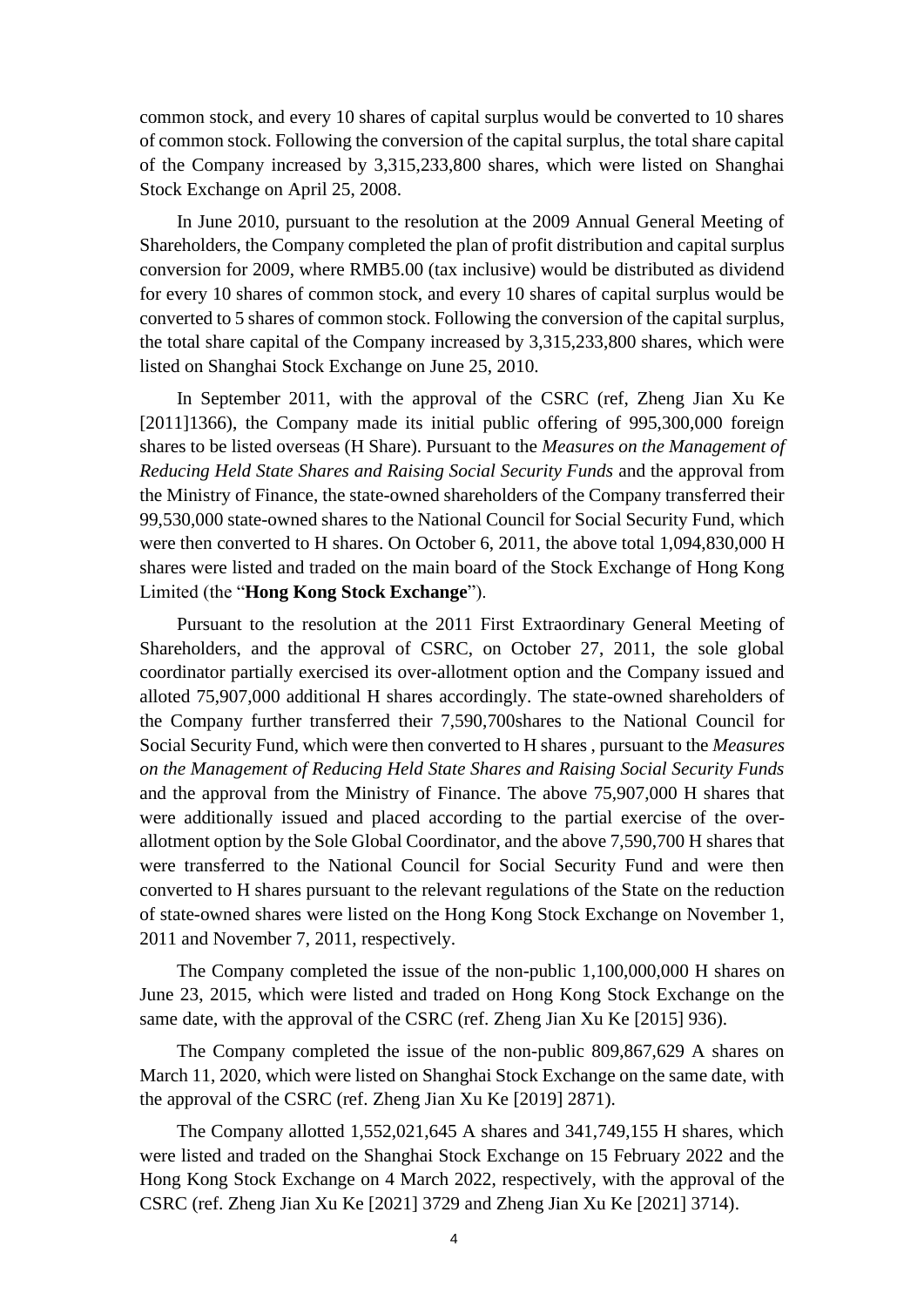**Article 4** The Company's registered name:

Full name in Chinese : 中信证券股份有限公司 Full name in English: CITIC Securities Company Limited Abbreviated name in English: CITIC Securities Co., Ltd.

**Article 5** The Company's domicile: North Tower, Excellence Times Plaza II, No. 8 Zhong Xin San Road, Futian District, Shenzhen, Guangdong Province

Postal Code : 518048

Telephone : 0755–2383 5888

Facsimile : 0755–2383 5861

**Article 6** The registered capital of the Company is RMB 14,820,546,829.

**Article 7** The Company is a joint stock limited company in perpetual existence.

**Article 8** The Chairman of the Board of Directors shall be the legal representative of the Company.

**Article 9** All the assets of the Company are divided into shares of equal par value. The shareholders are responsible for the Company to the limit of the shares they have subscribed for. The Company is responsible for its debts to the limit of all of its assets.

**Article 10** In accordance with the requirements of the Constitution of the Communist Party of China, the Company Law, the Working Rules of Primary-level Party Organizations of State-owned Enterprises (for trial implementation), and other regulatory documents, organizations of the Communist Party of China shall be established to uphold and strengthen the Party's overall leadership and give play to the leading role of the Party Committee in setting the direction, keeping in mind the big picture and promoting the implementation of the Party policies and principles. The working organs of the Party shall be established with sufficient staff to deal with Party affairs and sufficient funds to operate the Party organization.

**Article 11** This AOA has been adopted by the General Meeting of Shareholders and approved by CSRC, and shall become effective on the date on which the foreign shares (H share) issued by the Company are listed on Hong Kong Stock Exchange. The original AOA of the Company shall become null and void on the date this AOA enter into effective.

From the date on which it becomes effective, this AOA shall constitute a legally binding document that regulates the organization and acts of the Company and the rights and obligations between the Company and its shareholders and between shareholders *inter se*, and is binding upon the Company and its shareholders, directors, supervisors, and senior management. All the above persons may make claims related to Company matters in accordance with the AOA. Shareholders may sue shareholders; shareholders may sue directors, supervisors, senior management of the Company; shareholders may sue the Company; and the Company may sue shareholders, directors, supervisors or senior management in accordance with the AOA.

For the purpose of the preceding paragraph, the term "sue" shall include the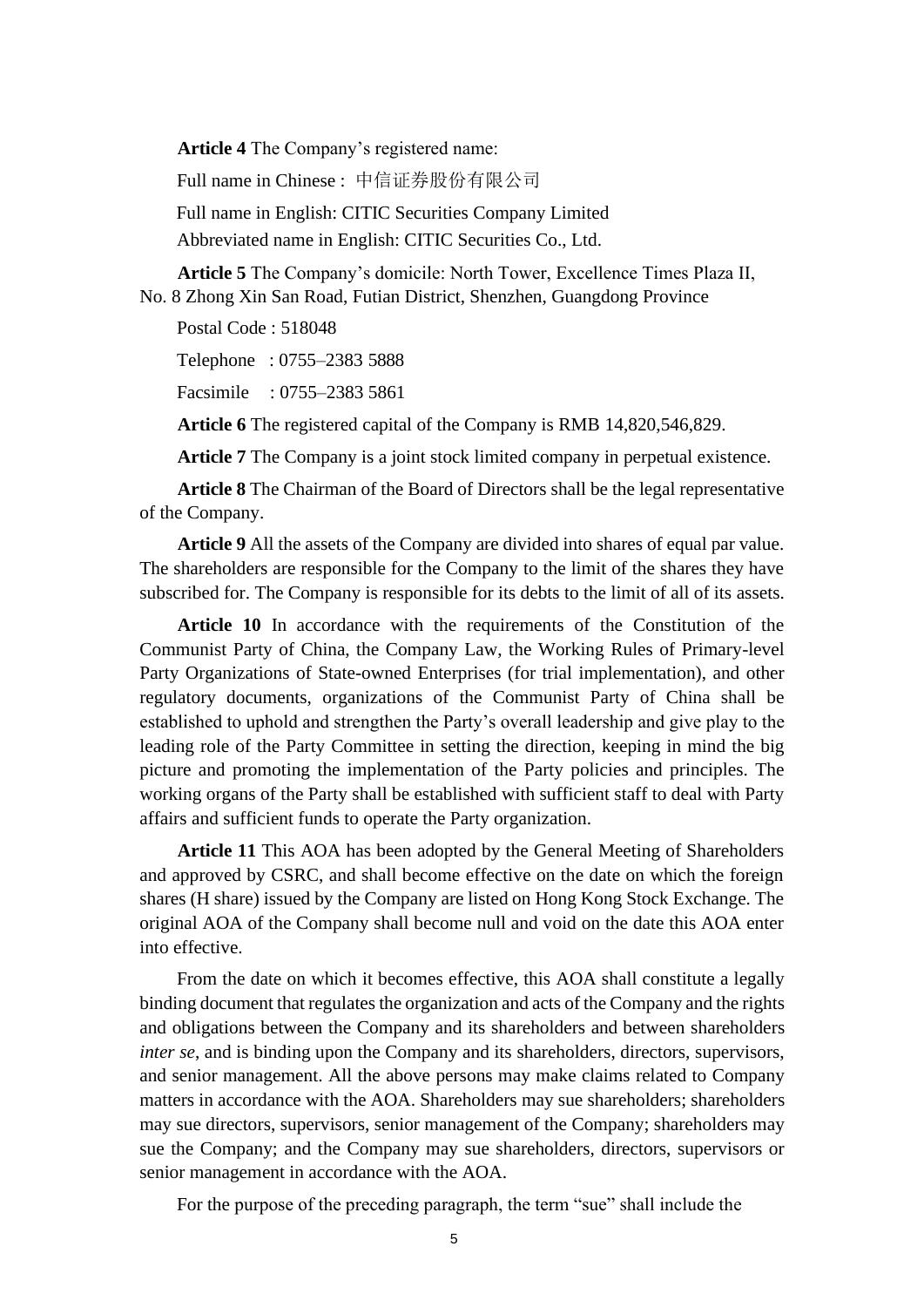institution of proceedings in a court or the application to an arbitration institution for arbitration.

**Article 12** For the purpose of this AOA, the term "senior management" shall include the President, members of the Executive Committee, the Chief Financial Officer, the Chief Engineer (the Chief Information Officer), the Compliance Officer, the Chief Risk Officer, the Secretary to the Board of Directors, and other personels that are recognized by the regulatory authorities or engaged by the resolution of the Board of directors.

### **Chapter 2 Purposes and Scope of Business**

**Article 13** The purposes and vision of the Company are to fulfil the national strategy, serve the real economy and promote common prosperity, strive to become a domestically leading and internationally first-class Chinese investment bank most trusted by clients around the world.

**Article 14** As registration with the relevant regulatory authority, the scope of business of the Company includes securities brokerage (for areas other than Shandong Province, Henan Province, Tiantai and Cangnan Counties of Zhejiang Province), securities investment consulting, financial advice in relation to securities trading and investment activities, securities underwriting and sponsoring, self-operated securities business, securities assets management, securities margin trading, selling of securities investment funds, provision of intermediary introduction services to futures companies, distribution of financial products, and stock options market making. The Company shall not go beyond the above scope, nor operate other businesses.

Any change to the scope of business of the Company is subject to the approval of CSRC, the amendments of the AOA according to the legal procedures, and the change of registration in the relevant company registrar.

**Article 15** The Company may invest in other limited liability companies or joint stock limited companies and be liable to such companies to the limit of its investment in such companies within the scope as allowed by the relevant laws and regulations.

The Company may establish a subsidiary to conduct private investment fund business; the Company may establish a subsidiary to conduct alternative investment businesses, including financial products and equity interests, other than those categories listed on the List of Securities Investments for Proprietary Trading of Securities Companies; the Company may establish a wholly-owned subsidiary for direct investments, or may establish a subsidiary to invest in financial products; the Company may establish a subsidiary to engage in other services such as financial information technical support.

**Article 16** The goal of corporate culture construction is to implement the core values of the securities industry culture of "compliance, integrity, professionalism and stability", actively fulfill its social responsibility, protect the legitimate rights and interests of investors, adhere to the concept of sustainable development, and guide and promote the high-quality development of the Company

**Article 17** The Company should establish a sound corporate governance system to provide effective mechanism guarantee for culture construction. It should establish a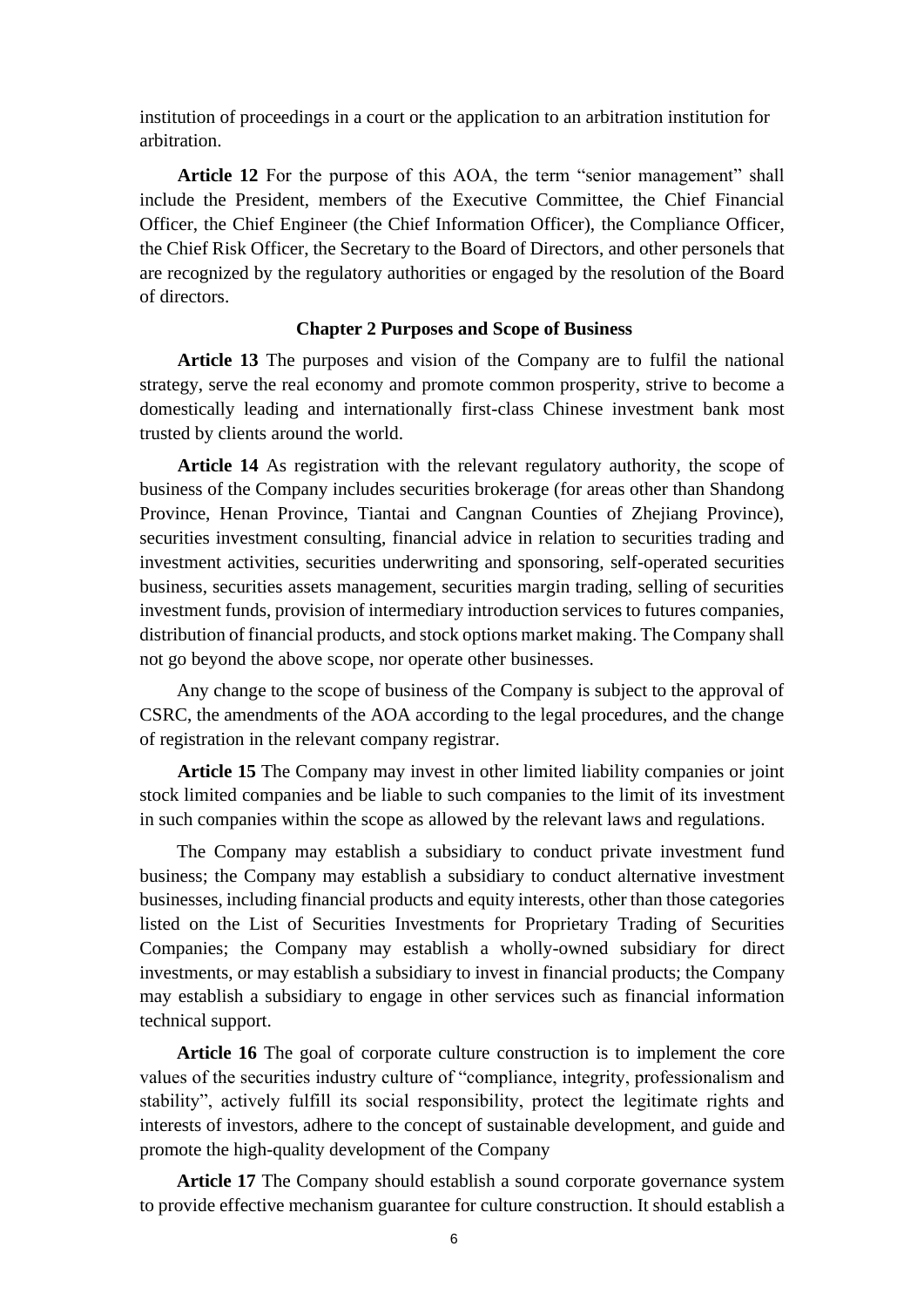scientific performance appraisal and a reasonable salary management system incorporating honest business, compliant and credible practice, and implementation of industry and corporate culture concepts into performance appraisal and salary management. It should build the Company's cultural brand, formulate a basically complete corporate visual identity system, and conduct multidimensional promotion of the Company's culture through multiple channels. It should set up the reputation risk management system and mechanism to manage the reputation risks of the Company and its staff. It should establish a quality assessment mechanism for culture construction to upgrade the level of culture construction work.

**Article 18** The Party Committee and the Board of Directors of the Company lead the corporate culture construction, determine the overall plan and objectives for culture construction, and make decisions on major issues in the process of culture construction. The Secretary to the Communist Party Committee of the Company and the Chairman are the first responsible persons for corporate culture construction. The management of the Company is responsible for the specific implementation of various matters in the corporate culture construction. The Company's Supervisory Committee and disciplinary inspection committee supervise the implementation of corporate culture construction.

**Article 19** The Company has set up the culture construction leading group and working group to coordinate and promote corporate culture construction. As the leading departments for corporate culture construction, the Party Work Department and the Compliance Department of the Company play an overall coordinating role in corporate culture construction according to the overall plan for corporate culture construction, and promote the normal development of the daily work involved in the culture construction.

### **Chapter 3 Shares**

### **Section 1 Issuing of Shares**

**Article 20** The shares of the Company shall take the form of share certificates.

The Company shall have common shares. The Company may have other classes of shares according to need, upon approval by the authorities that is authorized by the State Council to approval companies.

**Article 21** The shares shall be issued in accordance with the principles of openness, equitability and fairness. Each of the shares in the same class shall carry the same rights.

Shares of the same class and the same issue shall be issued on the same conditions and at the same price. Any entity or individual shall pay the same price for each of the shares for which it/he subscribes for.

**Article 22** The shares issued by the Company shall have a par value of RMB one yuan.

**Article 23** The Company may offer its shares to domestic investors and foreign investors, subject to the approval of the securities regulatory agency of the State Council, or any other relevant regulatory authority.

For the purpose of the preceding paragraph, the term "foreign investors" means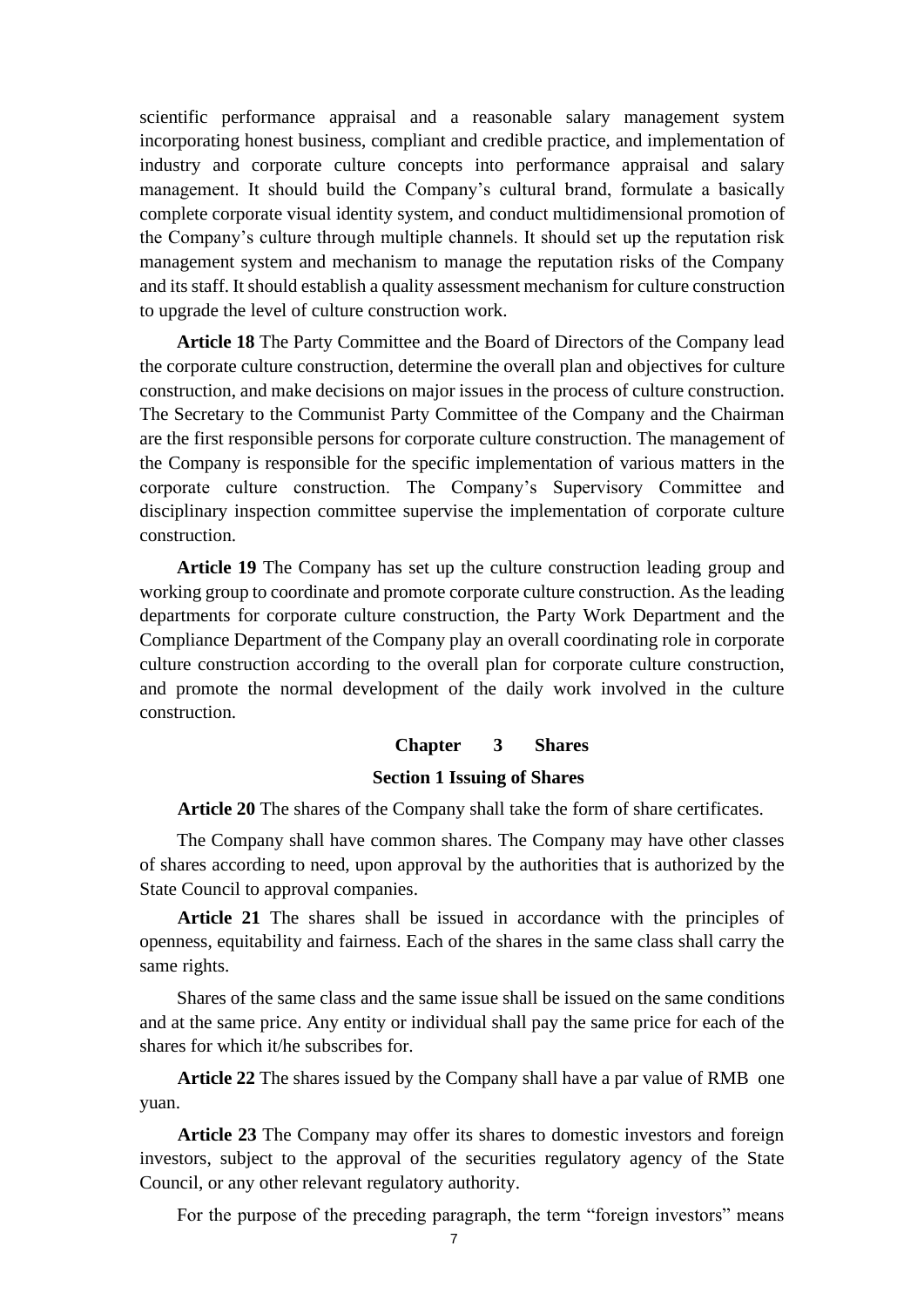investors from a foreign country or from Hong Kong, Macau or Taiwan who subscribe for the shares of the Company and the term "domestic investors" refers to investors inside the territory of the People's Republic of China (the "**PRC**"), excluding the abovementioned regions, who subscribe for the shares of the Company.

**Article 24** Following the approval by the competent approving authority, and upon its incorporation, the Company issued a total of 2,081,500,000 ordinary shares, representing 100 percent of the Company's outstanding common shares, to its promoters at the time of the establishment.

All the promoters made their capital contributions in 1999, with their initial subscriptions and contributions as follows:

| No.            | Name of Promoters                                                                     | Way of<br>Capital<br>Contribution | <b>Amount of Capital</b><br>Contribution<br>(RMB '000) |         | Number of Shares<br>Subscribed ('000) |
|----------------|---------------------------------------------------------------------------------------|-----------------------------------|--------------------------------------------------------|---------|---------------------------------------|
|                |                                                                                       |                                   | Payable                                                | Paid    |                                       |
| $\mathbf{1}$   | <b>CITIC Group</b>                                                                    | Asset                             | 787,800                                                | 787,800 | 787,800                               |
| $\overline{2}$ | Youngor Group., Ltd.                                                                  | Cash                              | 200,000                                                | 320,000 | 200,000                               |
| 3              | <b>CITIC Guoan Group</b>                                                              | Asset                             | 200,000                                                | 200,000 | 200,000                               |
| $\overline{4}$ | Nanjing YPC Refining &<br>Chemical Co., Ltd.                                          | Cash                              | 125,000                                                | 200,000 | 125,000                               |
| 5              | China National Cereals, Oils and<br>Foodstuffs Import & Export<br>(Group) Corporation | Cash                              | 100,000                                                | 160,000 | 100,000                               |
| 6              | Liuzhou LMZ Co., Ltd.                                                                 | Cash                              | 95,000                                                 | 152,000 | 95,000                                |
| $\tau$         | China Academy of Launch<br>Vehicle Technology                                         | Cash                              | 62,500                                                 | 100,000 | 62,500                                |
| 8              | Sinopec Star Petroleum Co.,<br>Ltd.                                                   | Cash                              | 60,000                                                 | 96,000  | 60,000                                |
| 9              | Sinopec Beijing Yanshan<br>Company                                                    | Cash                              | 50,000                                                 | 80,000  | 50,000                                |
| 10             | Shanghai Industrial Investment<br>(Group) Co., Ltd.                                   | Cash                              | 50,000                                                 | 80,000  | 50,000                                |
| 11             | China National Machinery<br>Import & Export Corporation                               | Cash                              | 31,250                                                 | 50,000  | 31,250                                |
| 12             | Nanjing Xingang High-Tech<br>Co., Ltd.                                                | Cash                              | 30,000                                                 | 48,000  | 30,000                                |
| 13             | <b>CITIC Guoan Information</b><br>Industry Co., Ltd.                                  | Cash                              | 20,000                                                 | 32,000  | 20,000                                |
| 14             | Jinfei Civil Aviation Economic<br>Development Center                                  | Cash                              | 20,000                                                 | 32,000  | 20,000                                |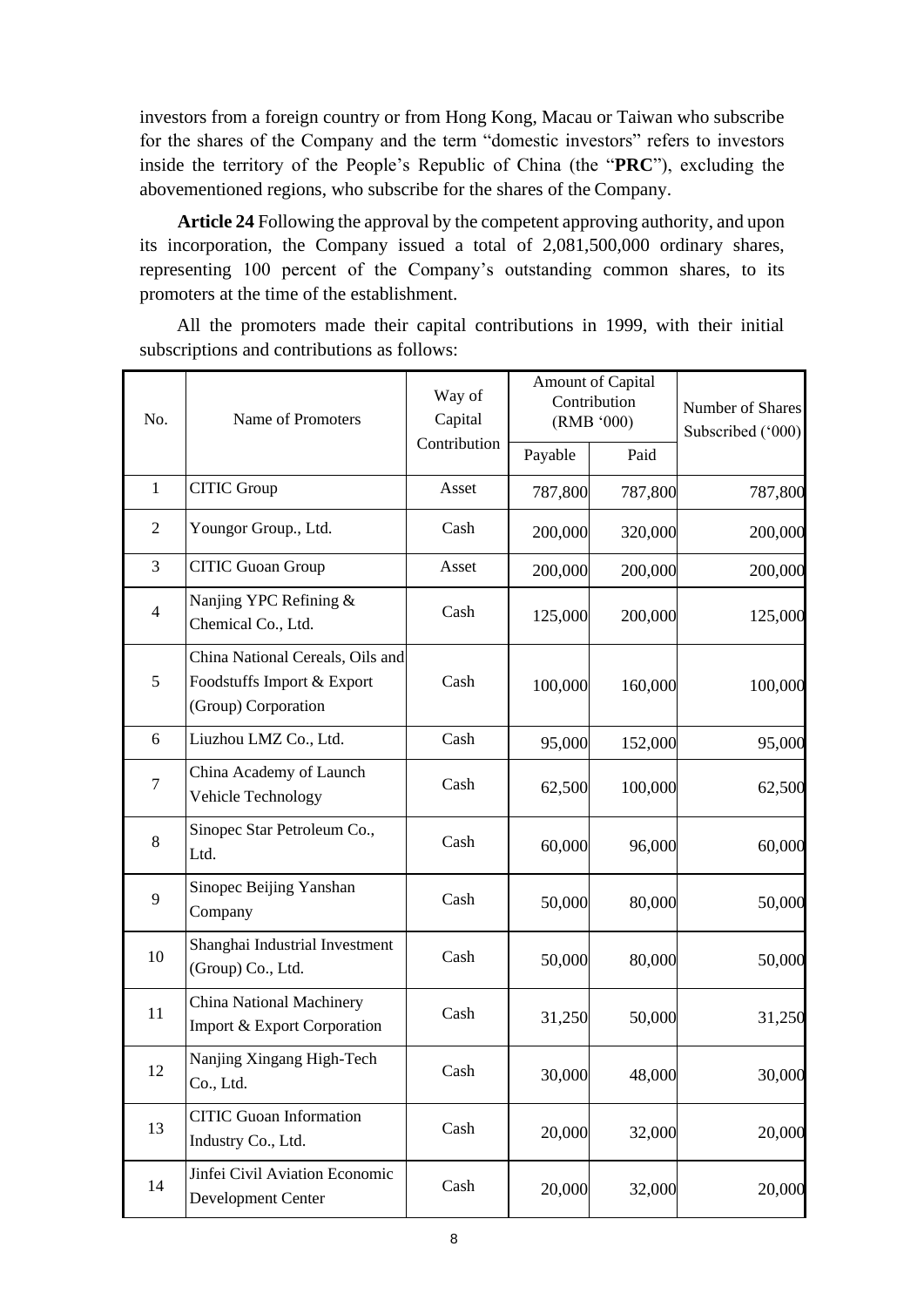| 15 | <b>Wendeng Tannery</b>                                                 | Cash  | 20,000 | 32,000 | 20,000 |
|----|------------------------------------------------------------------------|-------|--------|--------|--------|
| 16 | Tianyuan Holdings Co., Ltd.                                            | Cash  | 15,000 | 24,000 | 15,000 |
| 17 | Shanghai Municipal Center for<br>Mutual Aid and Benefits of<br>Workers | Cash  | 15,000 | 24,000 | 15,000 |
| 18 | Shenzhen Kaifa Technology<br>Co., Ltd.                                 | Cash  | 15,000 | 24,000 | 15,000 |
| 19 | Wuxi Xie Xin Co., Ltd.                                                 | Cash  | 15,000 | 24,000 | 15,000 |
| 20 | Poly Technologies Inc.                                                 | Cash  | 10,000 | 16,000 | 10,000 |
| 21 | Qingdao Huaqing Financial<br>Consultants Ltd.                          | Cash  | 10,000 | 16,000 | 10,000 |
| 22 | Qingdao Kailian (Group) Co.,<br>Ltd                                    | Cash  | 10,000 | 16,000 | 10,000 |
| 23 | Shanghai Troops and Families<br>Foundation                             | Cash  | 10,000 | 16,000 | 10,000 |
| 24 | Shanghai Science & Technology<br>Investment Co., Ltd.                  | Cash  | 10,000 | 16,000 | 10,000 |
| 25 | Wuxi Pacific Group Co., Ltd.                                           | Cash  | 10,000 | 16,000 | 10,000 |
| 26 | China National Gold Group<br>Corporation                               | Cash  | 10,000 | 16,000 | 10,000 |
| 27 | Citic Daxie Development<br>Company Ltd.                                | Asset | 7,200  | 7,200  | 7,200  |
| 28 | Shanghai Shenxin Economic<br><b>Development Corporation</b>            | Cash  | 6,250  | 10,000 | 6,250  |
| 29 | Zhonghai Trust Co., Ltd.                                               | Cash  | 6,250  | 10,000 | 6,250  |
| 30 | Guangdong Textiles Import &<br>Export Co., Ltd.                        | Cash  | 5,000  | 8,000  | 5,000  |
| 31 | Jiangsu Guotai International<br>Group                                  | Cash  | 5,000  | 8,000  | 5,000  |
| 32 | Jiangsu Light Industrial<br>Products Import & Export<br>(Group) Corp.  | Cash  | 5,000  | 8,000  | 5,000  |
| 33 | Jiangsu Hi-Tech Venture Capital<br>Company                             | Cash  | 5,000  | 8,000  | 5,000  |
| 34 | <b>Galaxy Electrical Group</b><br>Investment Co., Ltd.                 | Cash  | 5,000  | 8,000  | 5,000  |
| 35 | Nanjing Hongfei Industrial Co.,<br>Lid.                                | Cash  | 5,000  | 8,000  | 5,000  |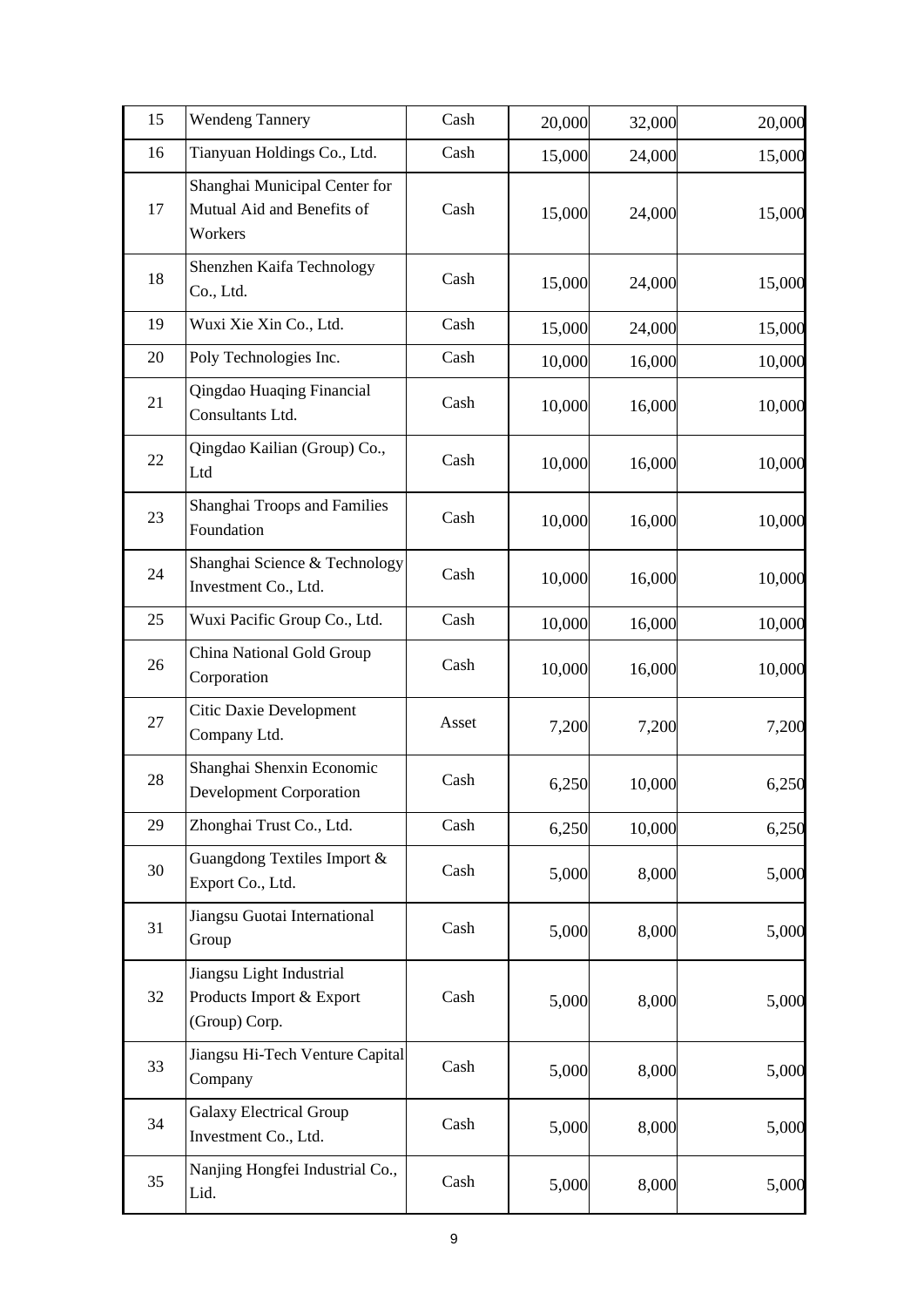| 36           | Qingdao Petrochemical Plant                                    | Cash  | 5,000     | 8,000     | 5,000     |
|--------------|----------------------------------------------------------------|-------|-----------|-----------|-----------|
| 37           | Qingdao Investment<br>Corporation of Enterprise<br>Development | Cash  | 5,000     | 8,000     | 5,000     |
| 38           | Qingdao Xiangshi Industrial<br>Co., Ltd.                       | Cash  | 5,000     | 8,000     | 5,000     |
| 39           | Wuxi Huaguang Boiler Co., Ltd.                                 | Cash  | 5,000     | 8,000     | 5,000     |
| 40           | Xiamen Road & Bridge Co.,<br>Ltd.                              | Cash  | 5,000     | 8,000     | 5,000     |
| 41           | Zhejiang Zhoushuilian Group<br>Co., Ltd.                       | Cash  | 5,000     | 8,000     | 5,000     |
| 42           | Beijing Tangsi Commercial and<br>Trade Co., Ltd.               | Cash  | 5,000     | 8,000     | 5,000     |
| 43           | Citic Trust & Investment Co.,<br>Ltd.                          | Asset | 5,000     | 5,000     | 5,000     |
| 44           | Beijing Aerospace Hawk<br>High-Tech Development<br>Company     | Cash  | 3,000     | 4,800     | 3,000     |
| 45           | Qingdao Zhongtuxu Hualin<br>Import & Export Co., Ltd.          | Cash  | 3,000     | 4,800     | 3,000     |
| 46           | Quzhou Hongji Industrial Co.,<br>Ltd.                          | Cash  | 1,750     | 2,800     | 1,750     |
| 47           | Shanghai Maoxin Industrial Co.,<br>Ltd.                        | Cash  | 1,500     | 2,400     | 1,500     |
| 48           | Shanghai East Shanghai Real<br>Estate Development Co., Ltd.    | Cash  | 1,000     | 1,600     | 1,000     |
| <b>Total</b> |                                                                |       | 2,081,500 | 2,730,400 | 2,081,500 |

**Article 25** The total number of the issued shares of the Company is 14,820,546,829. The structure of share capital is as follows: all the 14,820,546,829 shares are common shares, including 12,200,469,974 domestic shares held by the domestic shareholders and 2,620,076,855 overseas listed foreign investment shares held by the overseas shareholders.

**Article 26** The shares issued by the Company to domestic investors to be subscribed for in RMB are referred to as "domestic investment shares". The domestic investment shares that are listed on a stock exchange inside the mainland of the PRC are referred to as "A shares". The shares issued by the Company to foreign investors to be subscribed for in foreign currencies are referred to as "foreign investment shares". The foreign investments shares that are listed on a stock exchange overseas are referred to as "overseas listed foreign investment shares".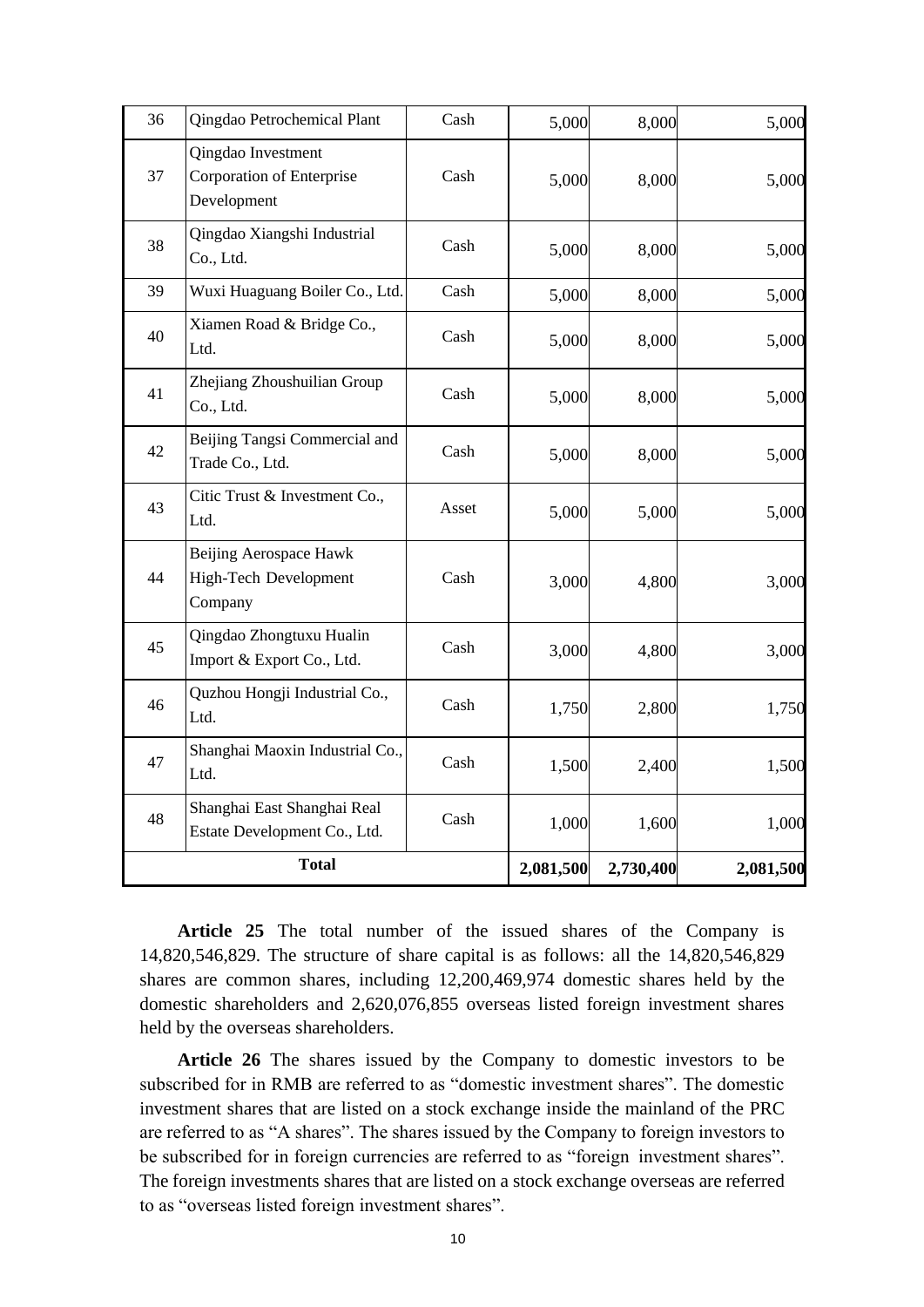The foreign investment shares that are listed on the Hong Kong Stock Exchange are known as "H shares". H shares are shares that have been permitted to list on the Hong Kong Stock Exchange with a par value denominated in RMB, and are subscribed for and traded in Hong Kong dollars.

For the purpose of the preceding paragraph, the term "foreign currencies" means the legal currencies, other than RMB, of other countries or regions that may be used to pay for subscription money to the Company which is recognized by the competent state foreign exchange control authority.

Subject to approval of the CSRC, a domestic shareholder may transfer his or her shares to a foreign investor and trade the same on a foreign stock exchange. Such transferred shares which to be traded on a foreign stock exchange shall comply with the regulatory procedures, rules and requirements of such foreign securities market. The trading of such shares on a foreign stock exchange is not subject to the approval of the class meeting of the shareholders.

**Article 27** After the plan of the Company for the offering of domestic investment shares and overseas listed foreign investment shares has been approved by the CSRC, the Board of Directors of the Company may arrange for implementation of such plan by means of separate issues.

The plan of the Company for the offering of domestic investment shares and overseas listed foreign investment shares in accordance with the preceding paragraph may be implemented separately within 15 months from the date of the approval of the CSRC.

**Article 28** If the Company offers overseas listed foreign investment shares and domestic investment shares within the total number of shares specified in the offer plan, each such offering shall be fully subscribed for in one time, or if any special circumstances make it impossible for each such offering to be fully subscribed for in one time, the shares may be offered in installments, subject to the approval of the CSRC.

**Article 29** Neither the Company nor its subsidiaries (including connected parties of the Company) shall provide any financial assistance in the forms of donation, margin financing, guarantee, compensation or loan to purchasers or prospective purchasers of shares of the Company .

### **Section 2 Increase/Reduction of Capital and Redemption of Shares**

**Article 30** Based on its operation and development requirements, in accordance with the relevant laws and regulations, and subject to the resolution of the General Meeting of Shareholders, the Company may increase its share capital by any of the following methods:

- (1) a public offering of shares;
- (2) a private placement of shares;
- (3) allotment of new shares to its existing shareholders;
- (4) bonus issue to its existing shareholders;
- (5) conversion of funds in the capital commen reserve to share capital; or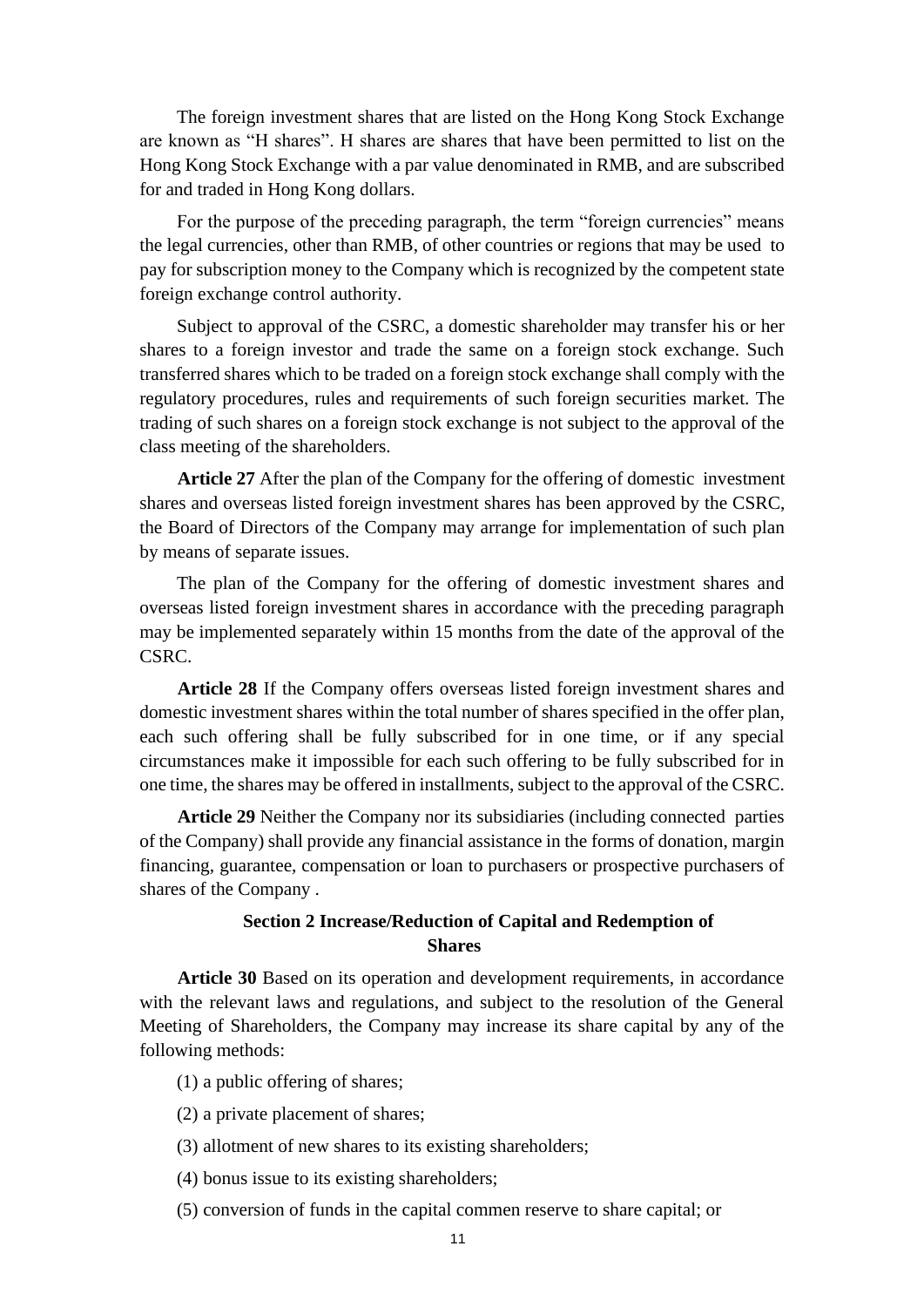(6) another method permitted by laws and administrative regulations or approved by the competent regulatory authority.

If the Company is to increase its capital by an offering of new shares, it shall do so by the procedure provided for in relevant state laws after such increase has been approved in accordance with the AOA.

**Article 31** The Company may reduce its registered share capital pursuant to the AOA. If the Company reduces its capital, it shall do by the procedures set forth in the Company Law, other relevant regulations and the AOA.

**Article 32** If the Company is to reduce its registered capital, it must prepare a balance sheet and a list of its property.

The Company shall notify its creditors within 10 days from the date of adoption of the resolution to reduce its registered capital, and shall publish the same in a newspaper within 30 days. A creditor shall, within 30 days of receiving the notice, or within 45 days of the date of the public announcement for those who have not received a written notice, be entitled to require the Company to pay its debts in full or provide a corresponding security for repayment.

The reduced registered capital of the Company may not less than the statutory minimum.

**Article 33** The Company may, in the following circumstances, buy back its own outstanding shares in accordance with relevant laws, regulations and rules and this AOA:

(1) cancellation of shares in order to reduce of its registered capital;

(2) merges with another company that holds shares of the Company;

(3) shares used for employee stockownership plan or share incentive;

(4) any shareholder opposes a resolution on the merger or division of the Company adopted at a General Meeting of Shareholders and requests the Company to purchase his or her shares.

(5) shares used for conversion of corporate bonds issued by the listed company that can be converted into shares; and

(6) where it is necessary for the listed company to maintain corporate value and shareholders 'equity.

Unless in circumstances hereinabove, the Company may not purchase its own shares.

**Article 34** The Company may repurchase its shares upon the approval granted by

the relevant competent authorities of the State by any of the following methods:

(1) issuance to all the shareholders of a buyback offer on a pro rata basis;

(2) buyback through open transaction on a stock exchange;

(3) buyback by agreement outside a stock exchange; or

(4) another method approved under relevant laws, regulations, rules or standards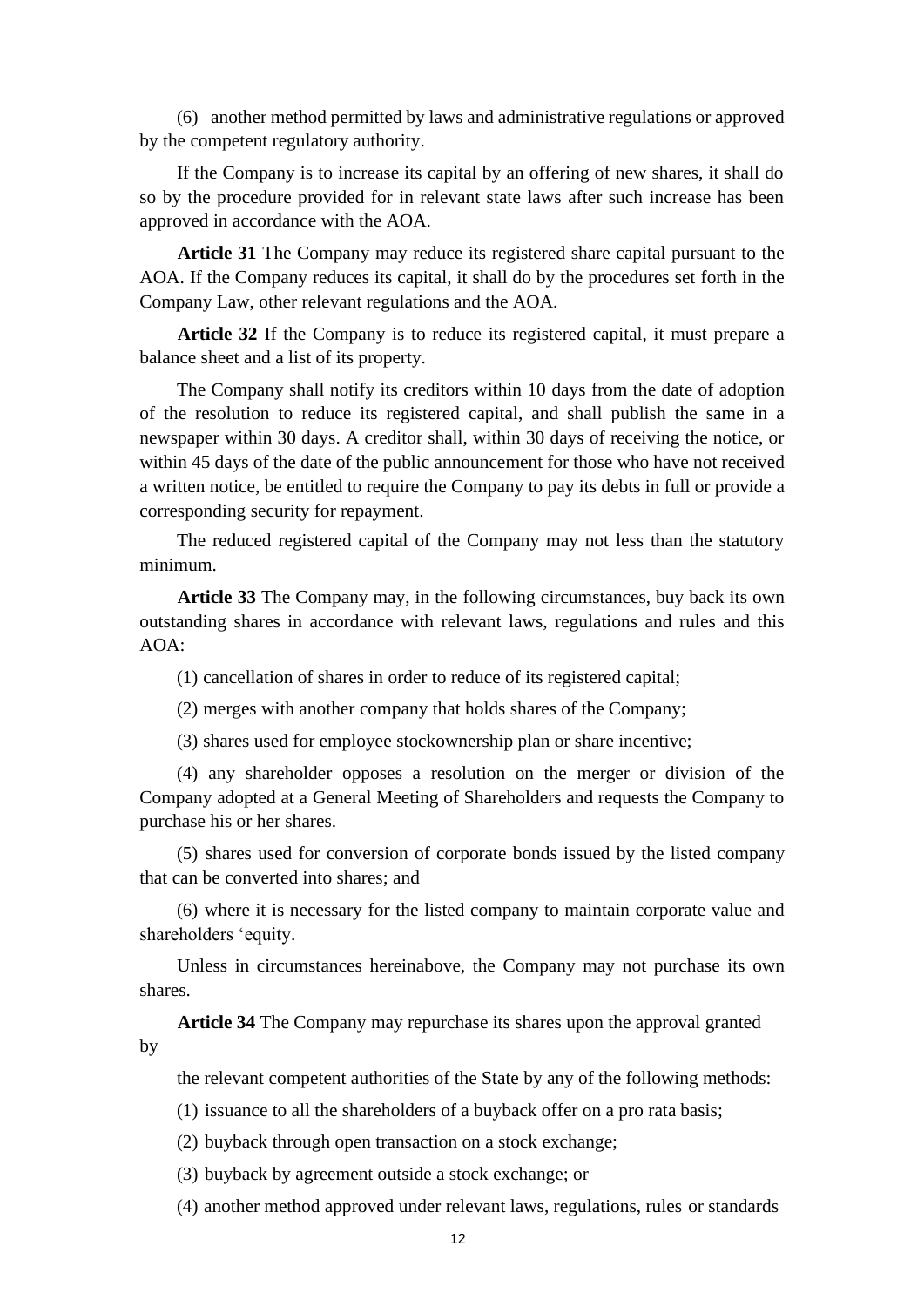or by the relevant regulatory authority.

Where the Company purchases its own shares in the circumstances stipulated in items (3), (5) and (6) of the first paragraph of Article 33 of this AOA, such purchase shall be conducted through public centralized trading.

**Article 35** The purchase by the Company of its own shares for a reason specified in items (1) and (2) of the first paragraph of Article 28 of the AOA shall require a resolution of the General Meeting of Shareholders. Where the purchase by the Company of its own shares in the circumstances specified in items (3), (5) and (6) of the first paragraph of Article 33 of this AOA, it may be resolved by more than twothirds of directors present at a meeting of the Board of Directors in accordance with laws and regulations and listing rules of the place where the shares of the Company are listed.

If the Company purchase its own shares for the reason specified in item (1) of the first paragraph of Article 33, it shall deregister such shares within 10 days from the date of the purchase. If the Company purchase its shares for the reason specified in item (2) and (4) of Article 33, it shall transfer or cancel such shares within 6 months. If the Company purchase its own shares for the reason specified in items (3), (5) and of Article 33, the total number of its shares held by the Company shall not exceed 10% of the total outstanding shares of the Company and it shall transfer or deregister such shares within 3 years.

If the Company purchases its own shares, it should disclose related information in accordance with the requirements of the Securities Law.

Where in relation to the above, any different provision exists in the laws and regulations of the place where the shares of the Company are listed and the listing rules of the stock exchange, such different provision shall prevail.

**Article 36** If the Company is to repurchase its shares by agreement outside a stock exchange, the prior approval of the General Meeting of Shareholders shall be obtained in accordance with this AOA. Upon the prior approval of the General Meeting of Shareholders in the same manner, the Company may terminate or vary a contract concluded in the manner set forth above or waive any of its rights under such contract.

For the purpose of the preceding paragraph, "contracts for the buy back of shares" shall include but not limited to agreements whereby buyback obligations are undertaken and buyback rights are acquired.

The Company shall not transfer a contract for the repurchase of its own shares, or any of its rights thereunder.

With respect to redeemable shares which the Company has the right to buy back, if the buyback is to make in a manner other than through the market or by tender, the buyback price shall not exceed a maximum price, and if the buyback is to be made by tender, tenders shall be available to all shareholders alike.

**Article 37** If the Company cancels its shares which was repurchased, it shall carry out the registration of the change in its registar share capital with the company registration authority.

The amount of the Company's registered capital shall be reduced by the aggregate par value of those cancelled shares.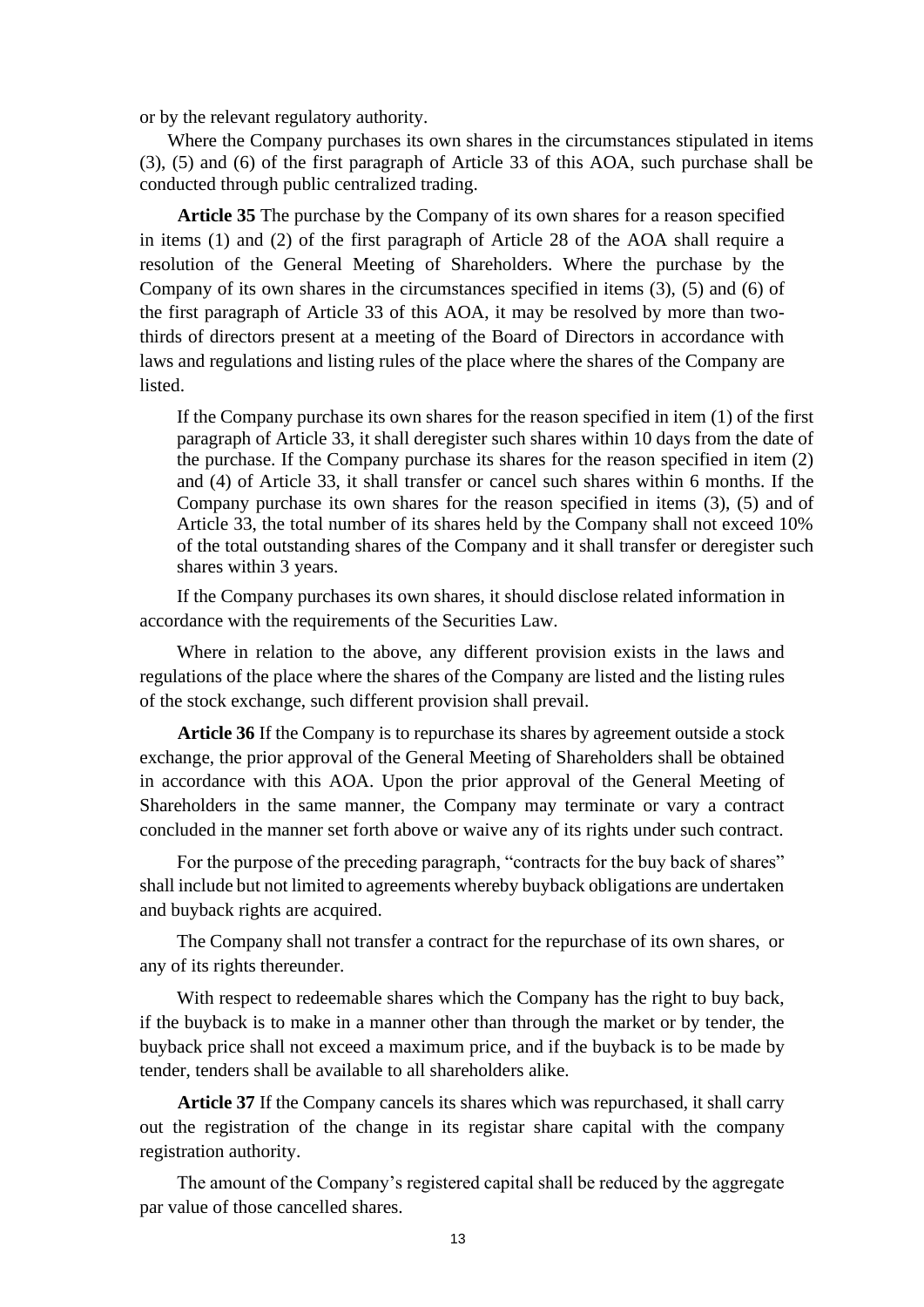**Article 38** Unless the Company has entered the liquidation stage, it must comply with the following provisions in repurchasing its outstanding shares:

(1) Where the Company repurchases its outstanding shares at the par value, the payment shall be deducted from the book balance of distributable profits of the Company, and/or from the proceeds of a fresh share offer made to buy back the old shares;

(2) Where the Company repurchases its outstanding shares at a price higher than the par value, the portion corresponding to the par value shall be deducted from the book balance of the distributable profits of the Company, and/or the proceeds of a fresh share offer made to buy back the old shares; and the proportion in excess of the par value shall be handled according to the following methods:

(i) if the shares to be repurchased were issued at the par value, the remaining payment shall be deducted from the book balance of the distributable profits of the Company; and

(ii) if the shares to be repurchased were issued at a price higher than the par value, the remaining payment shall be deducted from the book balance of the distributable profits of the Company and/or the proceeds from the fresh share offer made to repurchase the old shares; however, the remaining payment deducted from the proceeds from the fresh share offer may not exceed the total premiums obtained at the time of issuance of the old shares nor may it exceed the amount in the premium account of the Company (or capital common reserve account) (including the premiums from the fresh share offer) at the time of the repurchase;

(3) the sums paid by the Company for the purposes set forth below shall be paid out of the Company's distributable profits:

(i) acquisition of the right to repurchase its own shares;

(ii) amendment of the contract for the buyback of any shares of the Company; and

(iii) release from any of the Company's obligations under the contract of repurchase;

(4) After the total par value of the repurchased and cancelled shares is deducted from the registered capital in accordance with relevant stipulations, the deduction from the distributable profits of the Company for paying up the par-value portion of the shares repurchased shall be accounted to the capital provisions of the Company.

Whereas from the above financial treatment, any different provision exists in relevant laws, regulations, rules or standards, or in the stipulations of the relevant securities regulatory authority at the place where the stock of the Company is listed, such different provisions shall prevail.

#### **Section 3 Transfer of Shares**

**Article 39** The shares of the Company may be transferred freely, which are not encumbered by any lien, unless stipulated otherwise in relevant laws, regulations, rules or standards, or in the stipulations of the relevant securities regulatory authority at the place where the stock of the Company is listed. The transfer of foreign shares that are listed in Hong Kong shall be registered with the local stock registration appointed by the Company.

**Article 40** All the overseas listed foreign investment shares listed on the Hong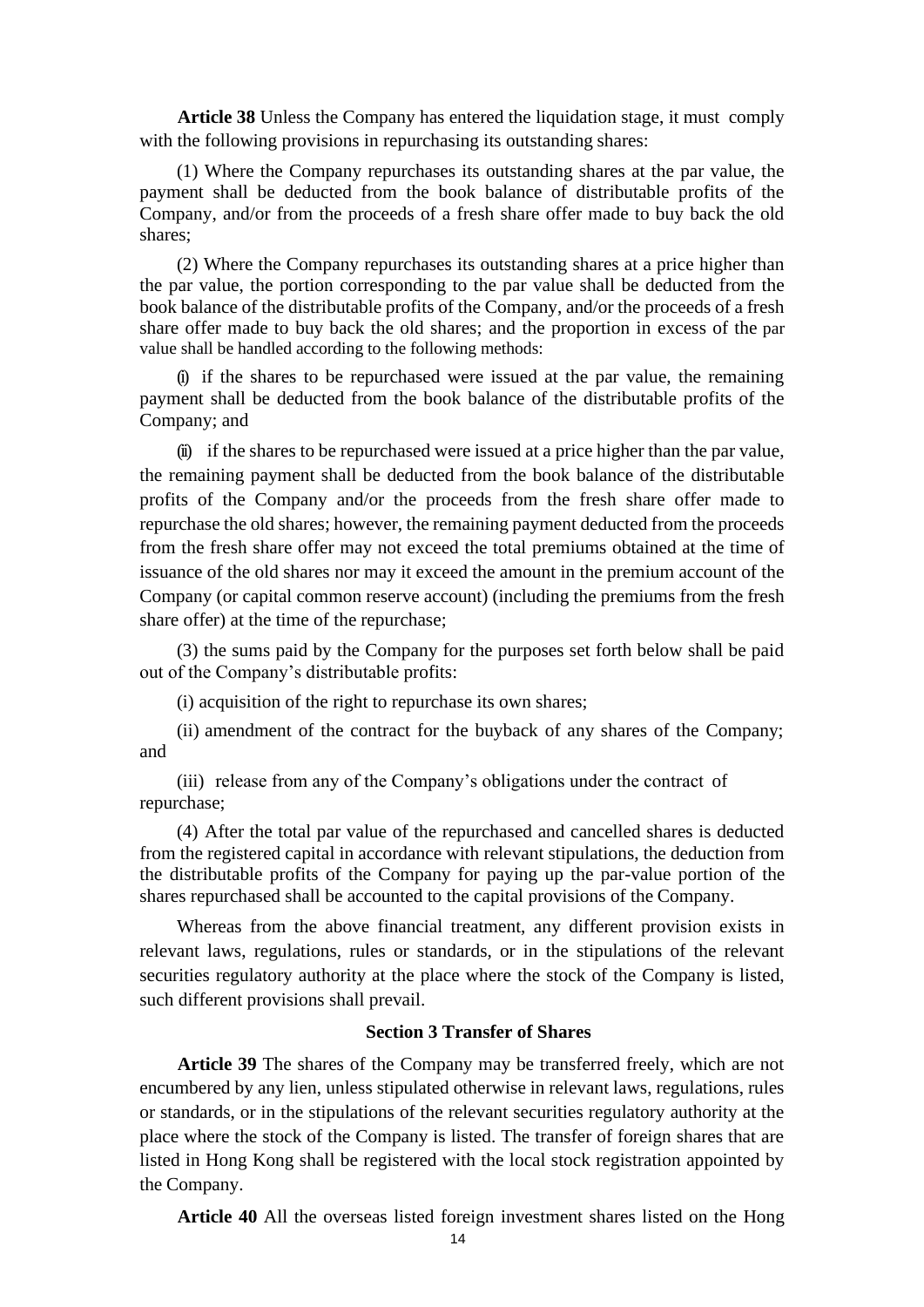Kong Stock Exchange for which the share capital has been paid in full may be transferred freely in accordance with this AOA. The Board of Directors may refuse to recognize instrument of transfer without giving any reason unless such transfer is carried out in compliance with the following conditions:

(1) payment as required by the Hong Kong Listing Rules has been made to the Company for the purpose of registering the instrument of transfer and other documents relating to or which may affect the title to the shares;

(2) the instrument of transfer only involves overseas listed foreign shares that are listed on the Hong Kong Stock Exchange;

(3) the stamp duty has been paid for the instrument of transfer as required by the laws of Hong Kong;

(4) relevant share certificates and evidence that the transferor has the right to transfer such shares as reasonably required by the Board of Directors have been provided;

(5) if the shares are transferred to joint holders, the number of registered joint holders shall not exceed 4; and

(6) the relevant share are not encumbered by any lien of any company.

Where the Board of Directors refuses to register the transfer, the Company shall, within 2 months of receiving the formal transfer application, give to both the transferor and the transferee a notice thereof.

**Article 41** All transfer of overseas listed foreign investment shares in Hong Kong shall be effected with a written transfer instrument in general or ordinary form or such other form as acceptable to the Board of Directors, including the standard transfer form and the transfer form that Hong Kong Stock Exchange may provide from time to time. Such instrument may be signed manually and/or (if the transferor or the transferee is a company) attached with the company seal. Where the transferor or the transferee is a recognized clearing house that is defined in related ordinances, as effective from time to time, under the laws of Hong Kong (the "**recognized clearing house**"), or any of its agents, the transfer form may be signed manually or mechanically printed.

All instruments of transfer shall be deposited at the legal address of the Company or at any other address that the Board of Directors may designate from time to time.

**Article 42** The Company shall not accept its own share certificates as the subject matter of a pledge.

**Article 43** The shares of the Company held by the promoters shall not be transferred within one year from the date of the incorporation of the Company. Any shares outstanding prior to any public offering of the Company shall not be transferred within one year from the date of the shares of the Company are listed on a stock exchange.

The directors, supervisors or any other senior management member of the Company shall report to the Company their shares in the Company and any changes their shareholdings. A director, supervisor or senior management may transfer not more than 25% of his or her shares in the Company each year during his or her term of service,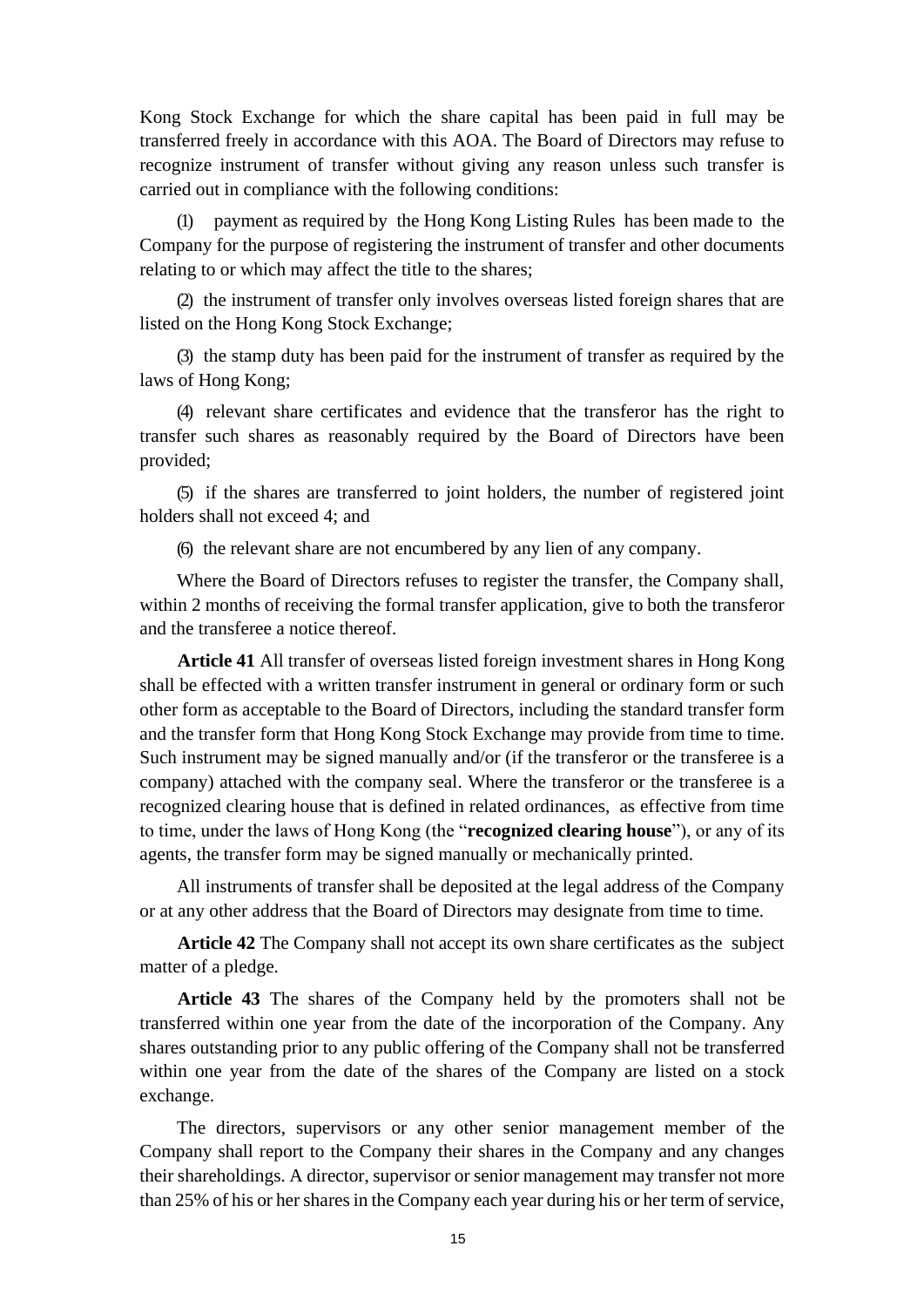provided that no such shares may be transferred within one year from the date of the listing of the shares of the Company on a stock exchange. Any of them may not transfer his or her shares in the Company within six months after his or her departure from the Company.

**Article 44** If a director, supervisor or senior offer of the Company, or any shareholder of at least 5%of the issued shares of the Company, sells out his or her shares or other securities of equity nature in the Company within 6 months after acquiring the same, or buys back his or her shares or other securities of equity nature within 6 months after selling the same, the gains obtained therefrom shall belong to the Company and the Board of Directors shall recover such gains from him or her. However, exceptions may apply to the circumstance where a securities company that underwrote shares on a firm commitment basis and which, after purchasing that shares remaining after the sale, holds 5% or more of the shares in the Company and other circumstances stipulated by the securities regulatory authorities under the State Council.

The shares or other securities of equity nature held by directors, supervisors, senior management members or natural person shareholders referred to in the preceding paragraph shall include the shares or other securities of equity nature held by their spouses, parents or children, and those held through the accounts of others.

If the Board of Directors fails to act in accordance with the first paragraph, shareholders shall have the right to demand the Board of Directors to act within 30 days. If the Board of Directors fails to act within such time period, shareholders shall have the right, in the interest of the Company, to directly institute a legal action to a court in his or her own name.

If the Board of Directors of the Company fails to act in accordance with the first paragraph, the responsible directors shall be jointly and severally liable in accordance with the law.

#### **Section 4 Equity Administration Affairs**

**Article 45** The Chairman of the Board of Directors of the Company is the first responsible person for the Company's equity administration affairs. The secretary to the Board of Directors of the Company assists the Chairman of the Board of Directors and is the direct responsible person for the Company's equity administration affairs.

**Article 46** The office of the Board of Directors of the Company is the department responsible for the Company's equity administration affairs and organizing the implementation of equity administration affairs.

**Article 47** When the Company changes its registered capital or equity, it shall formulate a work plan and selecting criteria for shareholders. The Company and equity transferors shall in advance inform the intended participants of the conditions to become a shareholder of the Company, the procedures required to be performed, the Company's operation status and potential risks, etc.

The Company and equity transferors shall conduct due diligence on the intended participants, and reach agreements on the subsequent measures for intended participants who are unqualified. No agreements shall be entered into with if the intended participants are found to be unqualified. If the relevant matters need to be approved by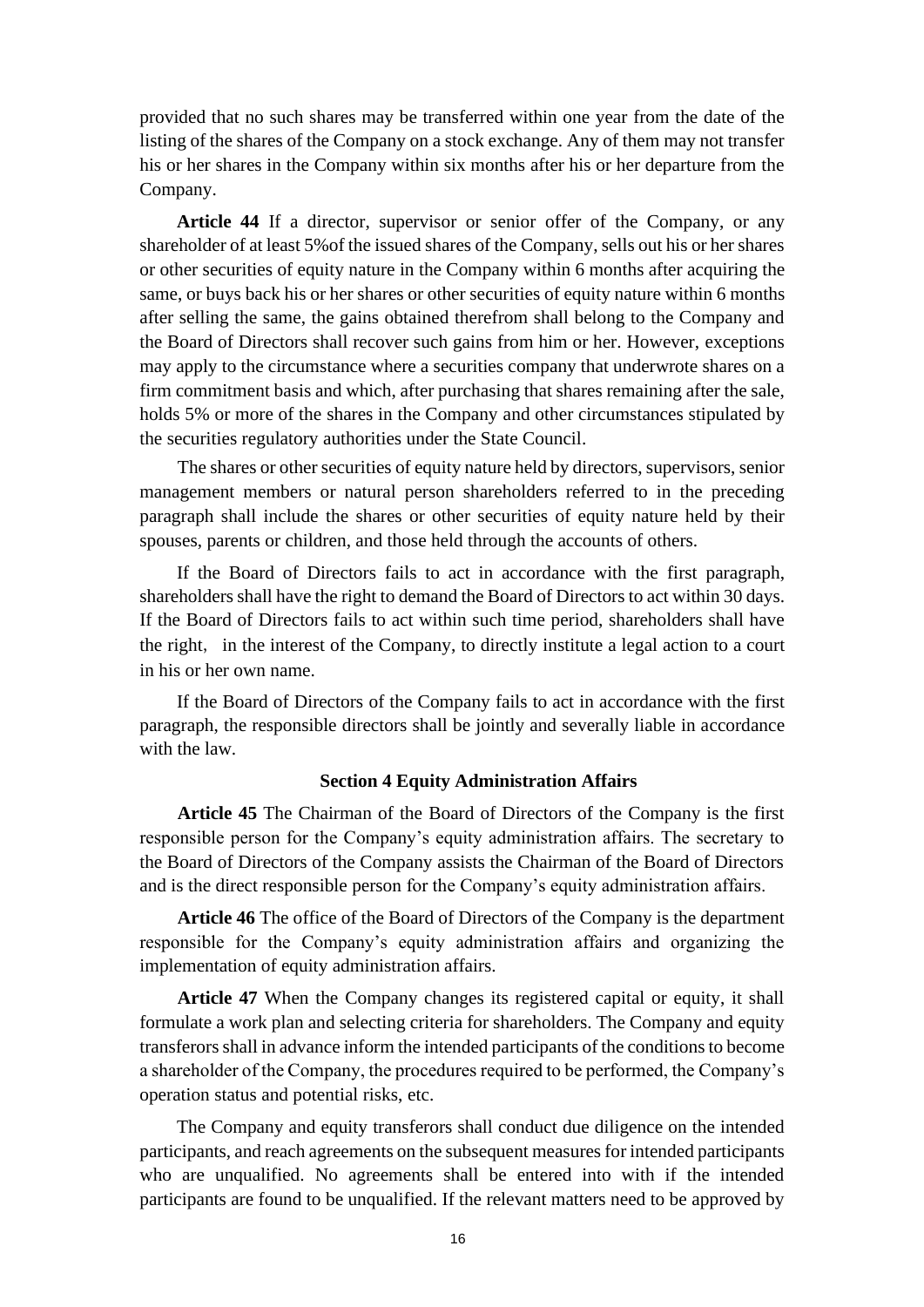CSRC, it shall be agreed that the agreement shall come into force after approval.

**Article 48** In the process of changing its registered capital or equity, the Company shall reach prior agreements with relevant principals on the treatment measures regarding the possible breach of requirements or commitments, specifying the accountability mechanism for persons held liable, and cooperate with regulatory authorities in investigation and handling.

**Article 49** The Company shall make arrangements for risk prevention during the period in which its registered capital or equity is changed, to ensure the normal operation of the Company and protect customers' interests from damages.

For matters subject to the approval of CSRC in accordance with the law, the shareholders of the Company shall continue to exercise their voting rights independently according to the respective proportion of shares held by them prior to such approval, and equity transferors shall not recommend any person associated to equity transferees to act as a director, supervisor and senior management of the Company, and transfer their voting rights in any disguised form.

**Article 50** Shareholders of the Company shall have full knowledge of shareholders' rights and obligations, fully understand the operating management condition, potential risks and other information of the Company, have reasonable investment expectation and truthful willingness to make capital contributions, and perform the necessary internal decision-making procedures.

**Article 51** Shareholders shall hold shares for a period in compliance with laws, administrative regulations and relevant requirements of the CSRC.

The actual controllers of shareholders shall be subject to the same lock-up period as the shareholders of the Company with respect to the equities under their control, except for the circumstances as recognized by CSRC according to the law.

**Article 52** Shareholders shall not pledge the equities held by them in the Company during the lock-up period. Upon expiration of the lock-up period, the equities pledged by shareholders shall not exceed 50% of the proportion of equities held by them in the Company.

The shareholders' pledge of their equities in the Company shall not harm the interests of other shareholders and the Company, maliciously evade the requirements regarding the lock-up period, agree with the exercise of shareholders' rights such as voting rights by the pledgee or other third parties, and transfer the control over the Company's equities in disguise.

**Article 53** The Company shall strengthen the examination on the qualifications of shareholders, conduct verification on the information of the shareholders and its controlling shareholders, actual controllers, related parties, persons acting in concert, ultimate equity holders and get a grid of changes therein. The Company shall make judgements based on the impact of shareholders on the Company's operation and management, timely, accurately and completely report or disclose relevant information in accordance with the law, and perform the report and approval procedures when necessary.

**Article 54** The Company shall strengthen the related party transactions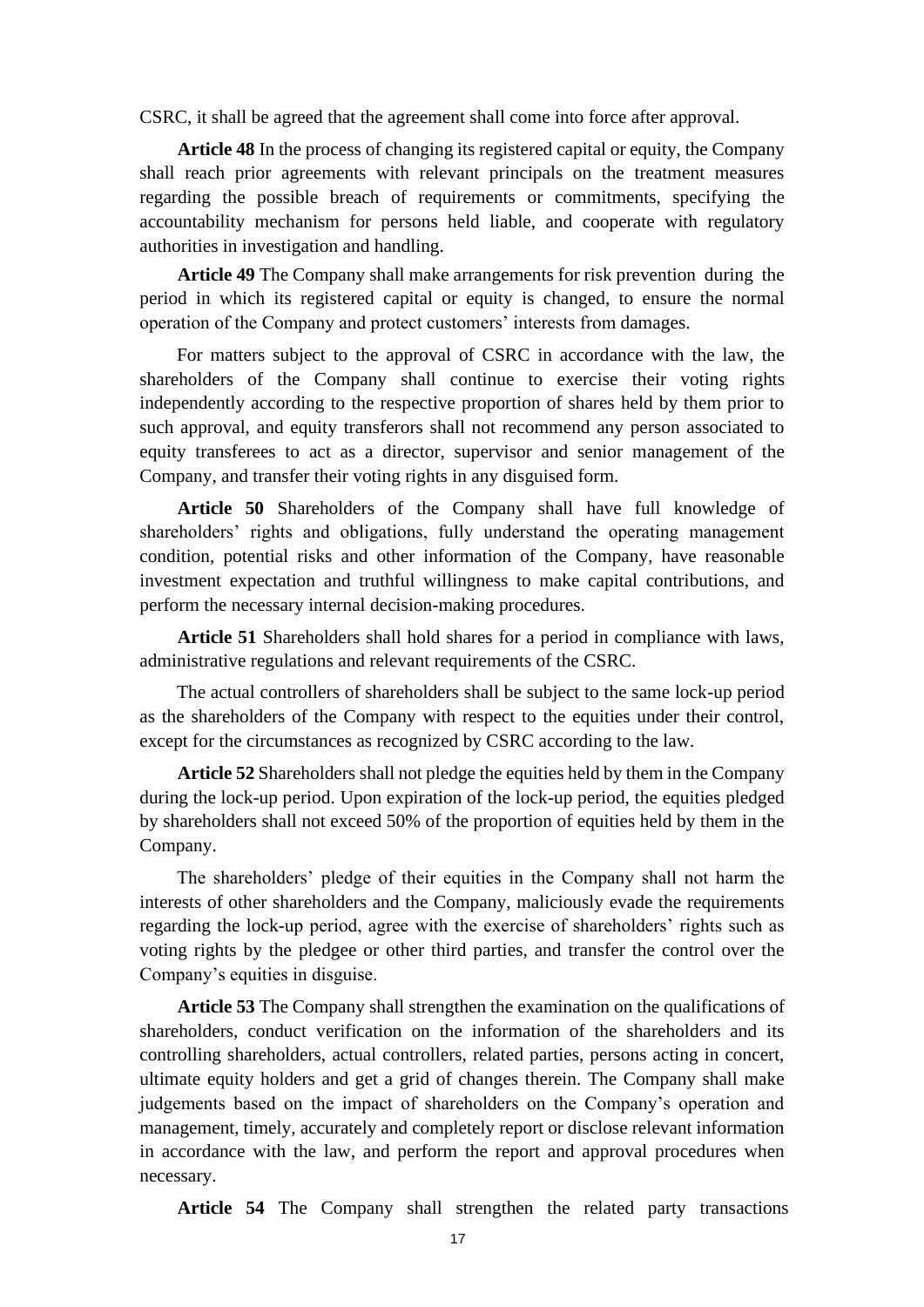management, accurately identify related parties, strictly implement the approval system and the information disclosure system with regard to related party transactions, to avoid any harm to the lawful rights and interests of the Company and its customers, and to promptly report the related party transactions to CSRC and its local branches.

The Company shall, in accordance with the principle of penetration, manage the shareholders and its controlling shareholders, actual controllers, related parties, persons acting in concert and ultimate equity holders as they were its related parties of the Company.

**Article 55** The shareholder and the actual controllers of the Company shall not have the following conducts:

(1) making false or untrue capital contributions, withdrawing or withdrawing in disguise capital contributions;

(2) interfering the operation and management of the Company in violation of laws, administrative regulations or requirements stipulated by the AOA;

(3) abusing their rights or influence to occupy the assets of the Company or customers for the purpose of interest transit, which causes harm to the lawful rights and interests of the Company, other shareholders or customers;

(4) requesting, in violation of requirements, the Company to provide financing or guarantee to them or their related parties, or to force, instruct, assist or accept the financing or guarantee provided by the Company with the assets of its securities brokerage customers or securities asset management customers;

(5) conducting improper related party transactions with the Company, and obtaining improper benefits by taking advantage of its influence on the Company's operation and management;

(6) entrusting others or accepting entrustment from others to hold or manage the Company's equity, and to accept or transfer the control over the Company's equity in a disguised manner without obtaining approval; and

(7) engaging in any other actions as prohibited by CSRC.

The Company, its directors, supervisors, senior management and relevant subjects shall not cooperate with the shareholders and their actual controllers to make the circumstances mentioned above happen.

In the event the Company notices that the shareholders and their actual controllers involved in the above circumstances, it shall take timely measures to prevent such violation from aggravating and report it to the branches of CSRC at the places where the Company is domiciled within two business days.

**Article 56** In case of any illegal or improper behaviors related to equity management affairs in violation of laws, administrative regulations and regulatory requirements, the Company shall conduct prompt investigation and report it to the Board of Directors, and the Board of Directors shall negotiate and determine the rectification measures, accountability plans and punishment opinions etc., within its authorities.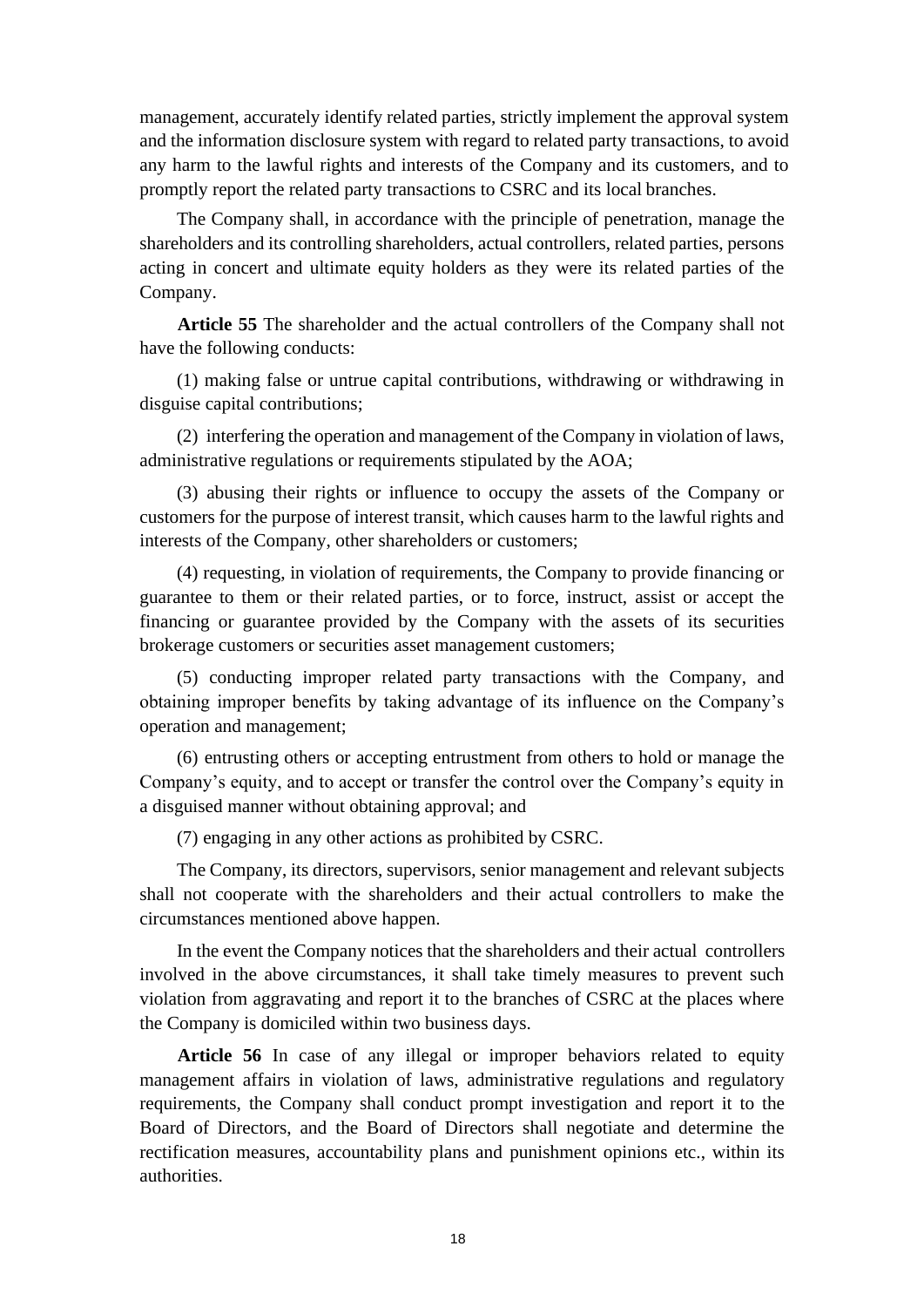### **Section 5 Financial Support for Purchasing the Shares of the Company**

**Article 57** The Company or any of its subsidiaries shall not, at any time, provide any financial support in any form to any purchaser or prospective purchaser of any shares in the Company. Purchasers of shares of the Company as referred to above shall include persons that directly or indirectly assume obligation as a result of purchasing shares of the Company.

The Company or any of its subsidiaries shall not, at any time, provide any financial support in any form to the above obligor for the purpose of reducing or releasing his or her obligation.

This Article shall not be applicable in the circumstances specified in Article 59 of the AOA.

**Article 58** For the purposes of this Chapter, the term "financial support" shall include but not limited to financial assistance in the forms as set forth below:

(1) any gift;

(2) any guarantee (including the undertaking of liability or provision of property by the guarantor in order to secure the performance of his or her obligations by the obligor), or indemnity (other than any indemnity arising from any fault of the Company), or release or waiver of any of the rights of the Company;

(3) provision of any loan, or conclusion of any other agreement under which the Company has to perform its obligations before the obligations of the other party to the contract, or the amendment of, or the transfer of rights under, such loan or contract; and

(4) financial assistance in any other form if the Company is insolvent or has no net assets, or if such assistance would lead to a major reduction in the net assets of the Company.

For the purpose of this Chapter, to the term "assume obligations" shall include the assumption of an obligation by the obligor by reason of entering into a contract or making any other arrangement (whether or not such contract or arrangement is enforceable, and whether or not such obligation is undertaken by the obligor individually or jointly with any other person) or by changing its financial situation in any other way.

**Article 59** The acts listed below shall not be deemed as acts prohibited under Article 57 of the AOA:

(1) The financial support is given genuinely in the interests of the Company, and the main purpose of the financial assistance is not the purchase of shares of the Company, or the financial assistance is an incidental part of some overall plan of the Company;

(2) The Company distributes its property in form of dividends in accordance with law;

(3) The Company distributes its dividends in the form of shares;

(4) The Company reduces its registered capital, repurchases its outstanding shares, or adjusts its shareholding structure in accordance with the AOA;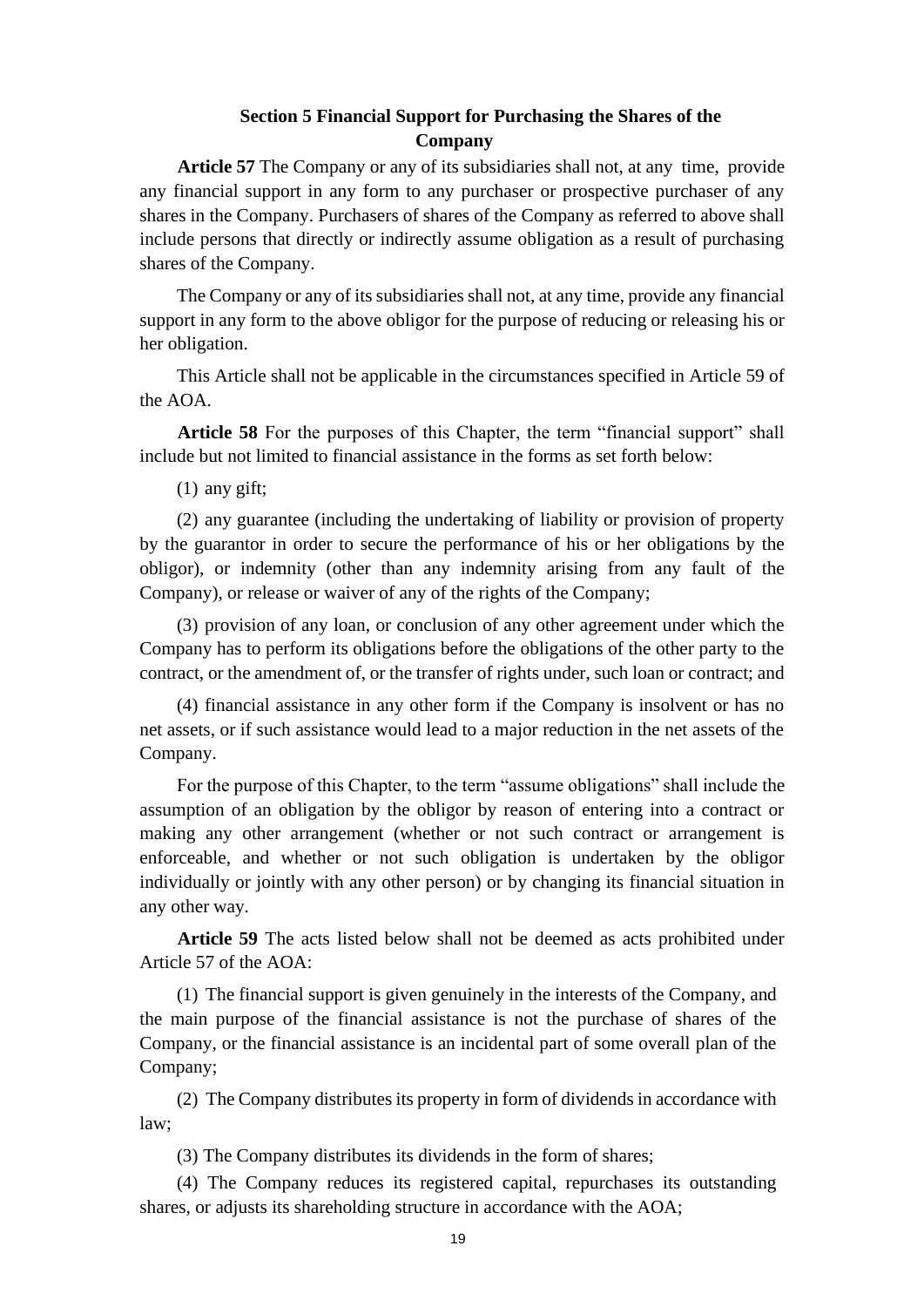(5) The Company provides loan within its scope of business and in the ordinary course of its business (provided that it shall not reduce the net assets of the Company, or if it constitutes a reduction, the financial assistance shall be paid out of the distributable profit of the Company); and

(6) The Company provides money to its employee shareholding scheme (provided that the same shall not reduce the net assets of the Company, or if it constitutes a reduction, the financial assistance shall be paid out of the distributable profit of the Company).

#### **Section 6 Share Certificate and Register of Shareholders**

**Article 60** The share certificate of the Company shall be registered, and shall clearly state the following information:

(1) the name of the Company;

(2) the date of incorporation of the Company;

(3) the class of shares, par value and the number of shares represented by the share certificate;

(4) the serial number of the share certificate;

(5) other information to be recorded on the share certificate as required by the Company Law, the Special Regulations, and the securities regulatory authority at the place where the shares of the Company are listed;

(6) where shares without voting rights are included in the share capital of the Company, the name of such shares shall carry the tag "WITH NO VOTING RIGHTS"; and

(7) where shares with different voting rights are included in the share capital of the Company, the name of each class of the shares (excluding shares with most preferred voting rights) shall carry the tag "WITH RESTRICTED VOTING RIGHTS" or "WITH LIMITED VOTING RIGHTS".

The overseas listed foreign investment shares issued by the Company may take the form of certificate of deposit or other derivative forms of stock pursuant to the local laws or the local practices of securities registration and deposit.

**Article 61** The share certificate shall be signed by the Chairman of the Board of Directors. If the signatures of the President or any other senior management of the Company are required by the local securities regulatory authority or the stock exchange where the shares of the Company are listed, the share certificates shall also be signed by the abovementioned personnel. The share certificates shall become effective after the Company seal is affixed thereto or printed thereon. The affixing of the Company's seal on the share certificates shall require the authorization of the Board of Directors. The signature of the Chairman of the Board of Directors, the President or any other senior management may also be in printed form.

In the event of paperless issue and trade, the regulations of the securities regulatory authority or the stock exchange where the shares of the Company are listed shall apply.

**Article 62** The Company shall keep a register of shareholders, in which the following particulars shall be recorded: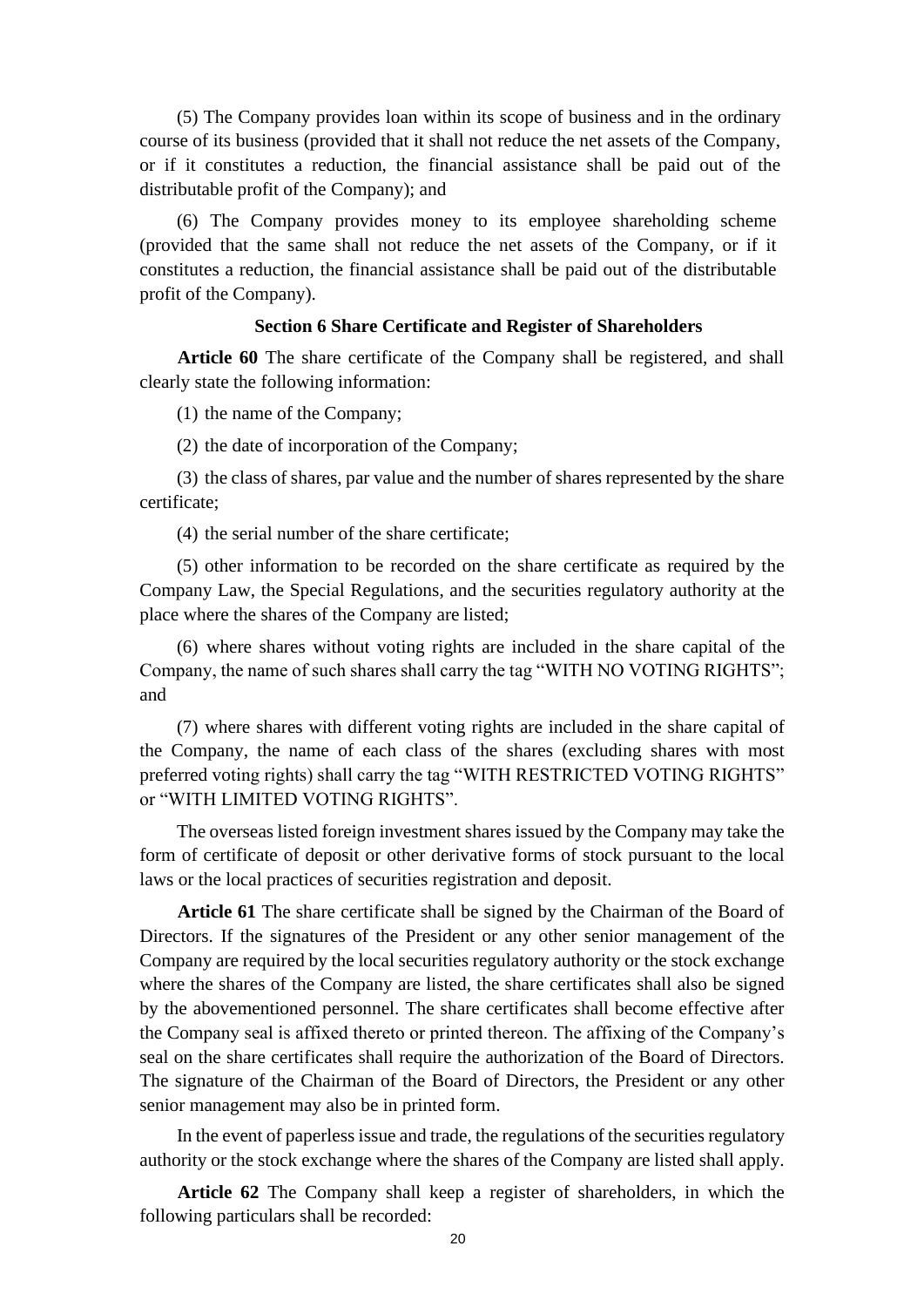- (1) the name, address or domicile, occupation or nature of each shareholder;
- (2) the class and number of shares held by each shareholder;
- (3) the amount paid or payable for the shares by each shareholder;
- (4) the serial number of the shares held by each shareholder;
- (5) the date on which each shareholder is registered as a shareholder; and
- (6) the date on which any shareholder ceases to be a shareholder.

Unless there is evidence to the contrary, the register of shareholders shall be sufficient evidence of a shareholder's shareholding in the Company.

**Article 63** The Company may, pursuant to any understanding or agreement reached between the CSRC and the securities regulatory authority of a foreign country, keep its register of holders of overseas listed foreign investment shares outside the PRC, and authorize a foreign agency to manage the same. The original of the register of holders for foreign shares listed in the Hong Kong Stock Exchange shall be stored in Hong Kong.

The Company shall keep the duplicate of the register of holders for the overseas listed foreign investment shares at the domicile of the Company, and the foreign agency as authorized by the Company shall=ensure the consistency between the original and the duplicate of the register of holders for the overseas listed foreign investment shares at all times.

If there is any inconsistency between the original and the duplicate of the register of holders for the overseas listed foreign investment shares, the original shall prevail.

**Article 64** The Company shall have a complete register of shareholders, which shall comprise the following parts:

(1) a register kept at the Company's domicile, other than that specified in subparagraphs (2) and (3) of this paragraph;

(2) the register of holders for the overseas listed foreign investment shares, kept in the place of the overseas stock exchange where the shares are listed; and

(3) register of holders kept at such other places as the Board of Directors may consider necessary for listing of the Company's shares.

**Article 65** The various parts of the register of shareholders shall not overlap. The transfer of any shares registered in a certain part of the register of shareholders shall not, during the continuance of the registration of such shares, be registered in any other part of the register.

Changes to and corrections of each part of the register of shareholders shall be carried out in accordance with the laws of its situs.

**Article 66** Where there are any provisions in the PRC laws and regulations or issued by the stock exchange or regulatory authorities of the place where the shares of the Company are listed stipulating the closure period of the register of shareholders prior to the General Meeting of Shareholders or the record date determined by the Company for the purpose of distribution of dividends, such provisions shall prevail.

**Article 67** Where the Company is to convene a General Meeting of Shareholders,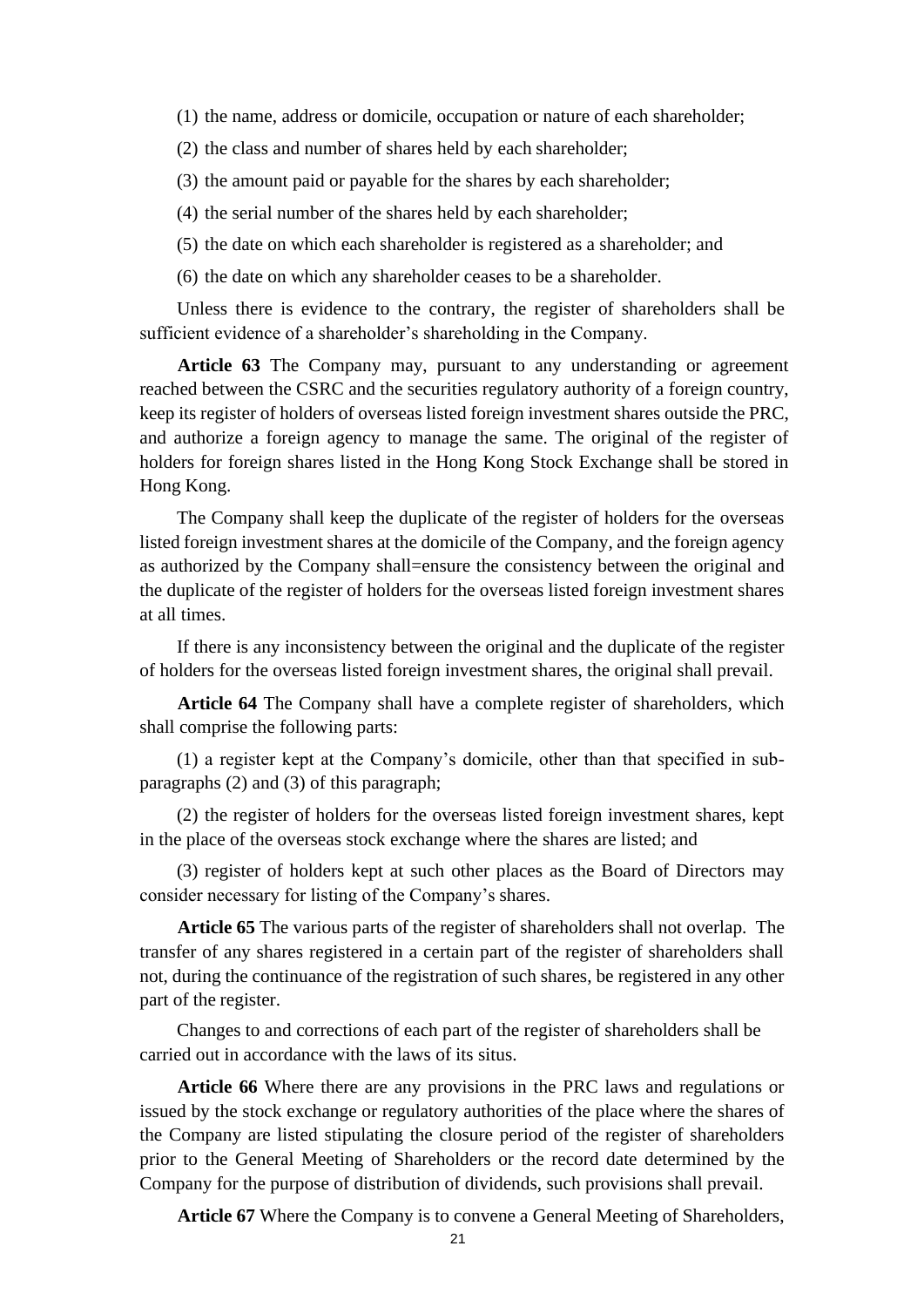to distribute dividends, or to carry out other acts requiring confirmation of equity rights, the Board of Directors or the convener of the General Meeting of Shareholders shall decide a date as the date of record. Shareholders whose name appear on the register at the closing on the date of record shall be the shareholders entitled to the relevant rights and interests.

**Article 68** Any person that challenges the register of shareholders and requests that his or her name be entered into or removed from the register may apply to a court of competent jurisdiction for rectification of the register.

**Article 69** Any person that is a registered shareholder in, or any person who requests that his or her name be entered into the register of shareholders may, if his or her share certificate (the "**original share certificate**") is stolen, lost or damaged, apply to the Company for issuance of a replacement certificate in respect of such shares (the "**relevant shares**").

Applications for the replacement of share certificates from holders of domestic investment shares who had their certificates stolen, lost or damaged, shall be handled in accordance with the relevant provisions of the Company Law.

Applications for the replacement of share certificates from holders of domestic investment shares who had their certificates stolen, lost or damaged, shall be handled in accordance with the law at the place where the original register of holders for the overseas listed foreign investment shares is kept, the rules of the stock exchange, or other relevant rules.

Where a shareholder of the foreign shares of the Company requests the Company to issue of a replacement certificate that has been stolen, misplaced or destroyed, such replacement shall comply with the following requirements:

(1) the applicant shall submit to the Company an application in a standard form specified by the Company, together with a notarial certificate or statutory declaration. The notarial certificate shall state the reason for the application, the circumstances and evidence of the loss of the share certificate and a declaration that no other person may request registration as a shareholder in respect of the relevant shares.

(2) the Company shall not have received any declaration from any person other than the applicant requiring his or her name to be entered into the register of shareholders in respect of the relevant shares before it decides to issue a replacement share certificate.

(3) if the Company decides to issue a replacement share certificate, it shall publish a notice of its intention to do so in a newspaper designated by the Board of Directors; the period of the public announcement shall be 90 days, during which its publication shall be repeated at least once every 30 days.

(4) the Company shall, prior to publishing the public announcement of its intention to issue a replacement share certificate, deliver a copy of the announcement to the stock exchange on which its shares are listed, and may proceed with the publication after having received a reply from the stock exchange confirming that the announcement has been displayed on the stock exchange; the announcement shall be displayed in the stock exchange for a period of 90 days.

Where the consent of the shareholder registered in the register of shareholders with respect to the relevant shares is not obtained for the application for issue a replacement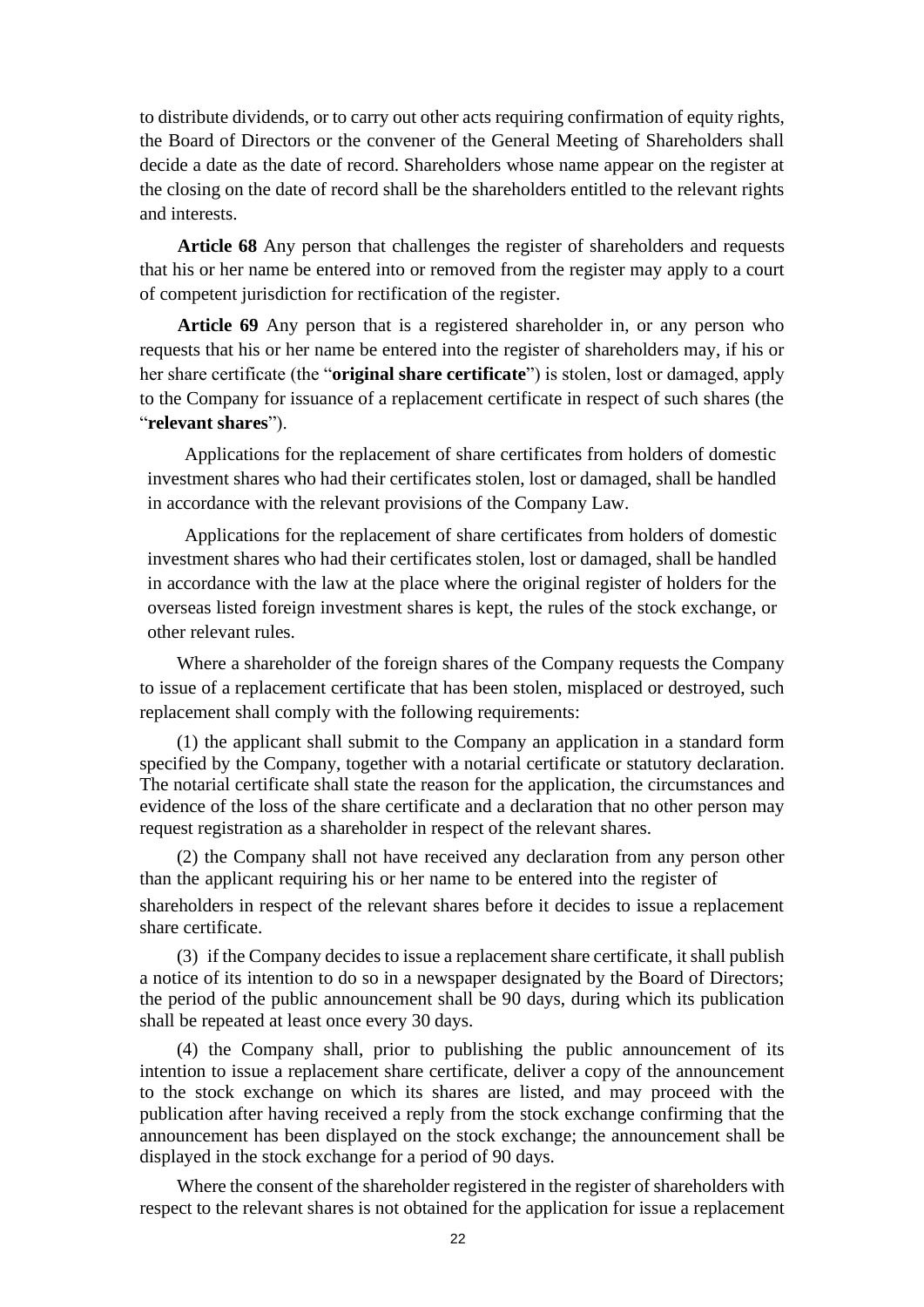share certificate, the Company shall mail to such shareholder a copy of the public announcement that it intends to publish.

(5) if, upon expiration of the 90-day period referred to in items (3) and (4) hereof, the Company has not received any objection to the issuance of a replacement share certificate from any person, it may issue a replacement share certificate in accordance with the application of the applicant.

(6) when the Company issue a replacement share certificate pursuant to this Article, it shall immediately cancel the original share certificate and record such cancellation and the issuance of the replacement share certificate in the register of shareholders.

(7) all expenses of the Company for the cancellation of the original share certificate and issuance of a replacement share certificate shall be borne by the applicant. The Company has the right to refuse to take any action until a reasonable security for such cost is provided by the applicant.

**Article 70** After the Company issue a replacement share certificate pursuant to this AOA, the name of a *bona fide* purchaser of the share certificate, or the name of any shareholder who is subsequently registered in the register of shareholders as the owner of the relevant shares (if he or she is a *bona fide* purchaser) shall not be removed from register of shareholders.

**Article 71** The Company shall not be liable for any damages sustained by any person as a result of the cancellation of the original share certificate or the issuance of the new share certificate, unless the claimant can prove fraud on the part of the Company.

#### **Chapter 4 Party Organization**

**Article 72** The Committee of the Communist Party of the CITIC Securities Company Limited (the "**Party Committee of the Company**") shall be established by the Company. The Party Committee of the Company shall consist of one secretary, one to two deputy secretaries, and several other members. The secretary to the Communist Party Committee and the Chairman shall be the same person, and one deputy secretary shall be designated to assist the secretary in carrying out Party-building work. Eligible members of the Party Committee can join the Board of Directors, the Supervisory Committee and the Executive Committee through legal procedures, while eligible members of the Board of Directors, Supervisory Committee and the Executive Committee can also join the Party Committee in accordance with relevant rules and procedures. Meanwhile, the commissions for discipline inspection of the Communist Party of the CITIC Securities Company Limited shall be established by the Company in accordance with relevant requirements.

**Article 73** The Party Committee of the Company shall perform the duties in accordance with the Constitution of the Communist Party of China, the Working Rules for the Party Group of the Communist Party of China, the Working Rules for the Grassroot Organizations of the State-owned Enterprises of the Communist Party of China (Trial) and other internal laws and regulations of the Party.

(1) enhance the political building of the Party in the Company, adhere to and implement the fundamental system, basic system and important system of socialism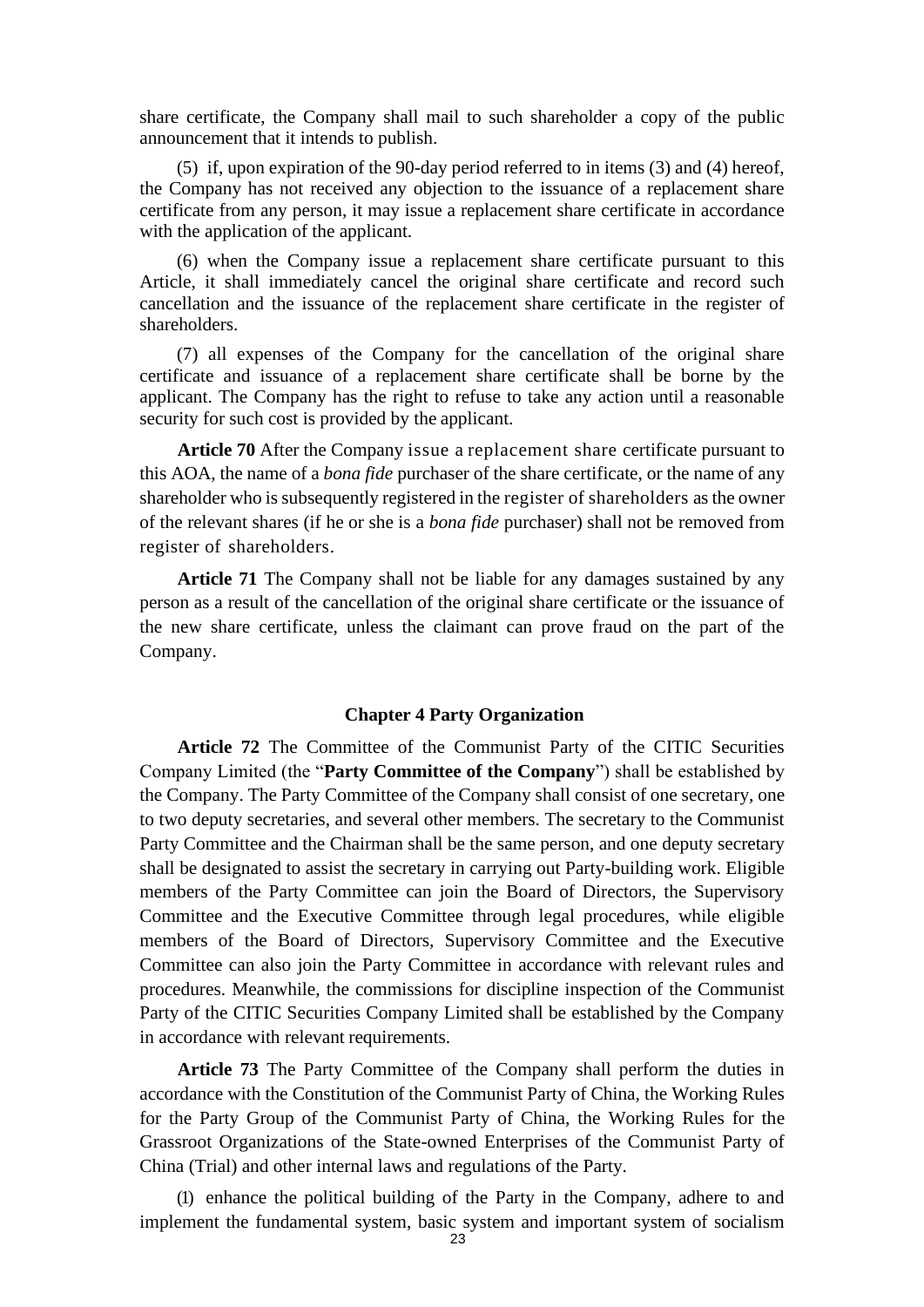with Chinese characteristics, as well as educate and guide all Party members to closely align with the Party Central Committee with Comrade Xi Jinping at its core in terms of the political stance, direction, principles and path;

(2) thoroughly study and implement Xi Jinping Thought on Socialism with Chinese characteristics for a new era, learn and propagate the Party's theory, thoroughly implement the Party's line, principles and policies, as well as supervise and guarantee the implementation of major strategy deployments of the Party Central Committee and the resolutions of the Party organisation at higher levels in the Company;

(3) investigate and discuss the significant operation and management matters of the Company and support the General Meeting of Shareholders, the Board of Directors, the Supervisory Committee and the management to exercise their rights and perform their duties in accordance with the laws;

(4) strengthen the leadership and gatekeeping role in the process of selection and appointment of personnel of the Company, and the building of the leading team, cadre and talents team of the Company;

(5) undertake the main responsibility of improving Party conduct and upholding integrity, lead and support discipline inspection committee to fulfil its supervisory and disciplining responsibilities as well as exercise strict administrative discipline and political rules, to promote Party self-governance in every aspect and with rigor into the primary-level;

(6) strengthen the building of primary-level Party organisations and of its contingent of Party members, and unite and lead employees company-wide to devote themselves into the reform and development of the Company;

(7) lead the Company's ideological and political work, the spirit and civilization progress, the United Front work and lead the Labour Union, Communist Youth League, Women's Organisation and other mass organizations of the Company.

### **Chapter 5 Shareholders and the General Meeting of Shareholders**

### **Section 1 Shareholders**

**Article 74** A shareholder is a person that legally holds shares in the Company, and whose name is entered in register of shareholders.

A shareholder shall enjoy rights and bear obligations according to the class and quantity of his or her shares. Holders of the same class shall enjoy the same rights and bear the same obligations.

Where two or more persons are registered as joint shareholders of any shares, they shall be deemed as co-owners of such shares, and shall be subject to the following restrictions:

(1) the Company may not register more than four persons as joint shareholders of any shares;

(2) all joint shareholders of any shares shall be jointly and severally liable for the payment of all amounts payable for such shares;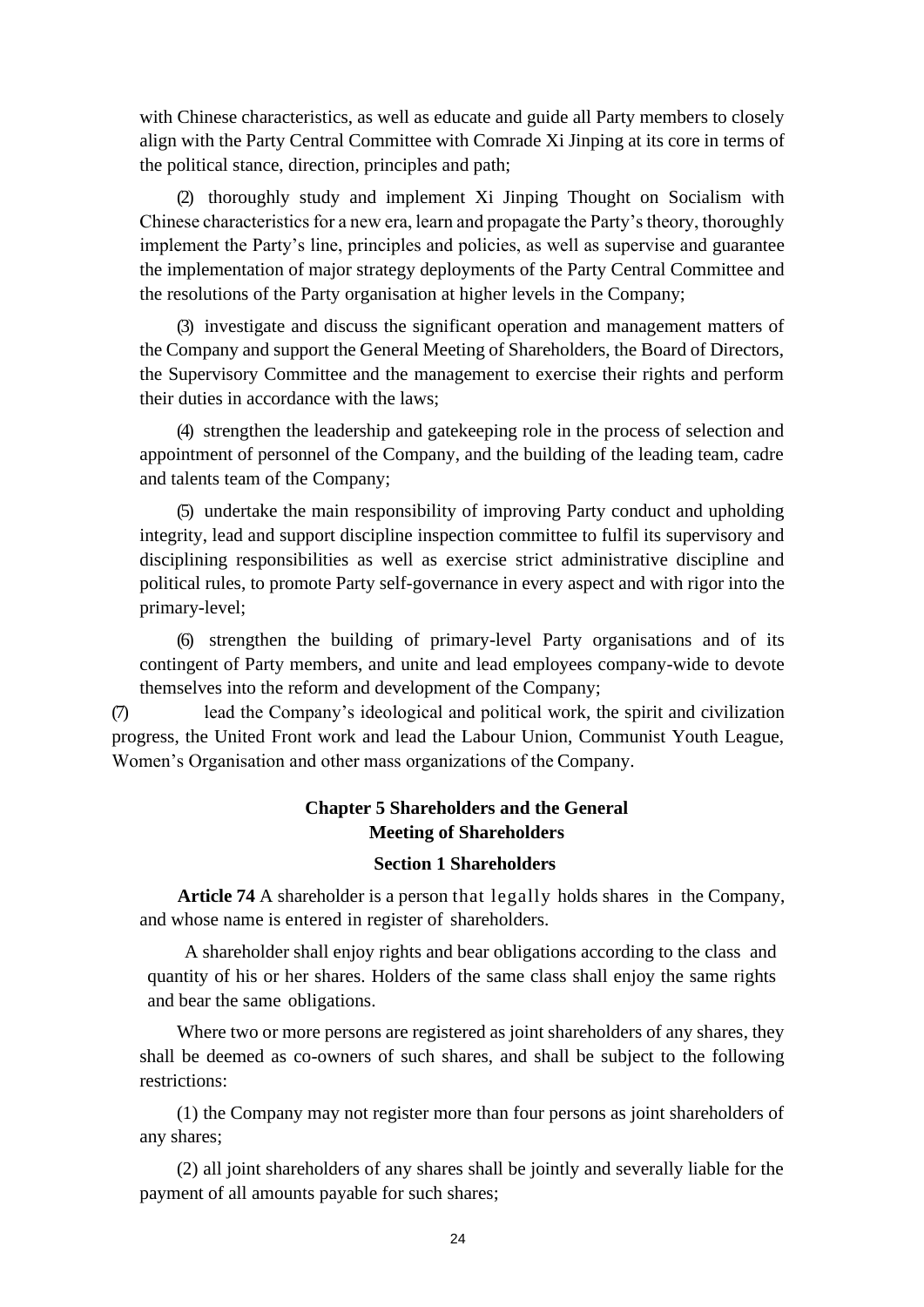(3) if one of the joint shareholders of any shares should die, only the surviving joint shareholders shall be deemed by the Company as the owners of such shares; provided that for the purpose of changing the stock ledger, the Board of Directors shall have the right to request an appropriate death certificate; and

(4) in relation to the joint shareholders of any shares, only the joint shareholder listed first on the register of shareholders shall have the right to receive the share certificate for the relevant shares, receive any notice of the Company, attend the General Meeting of Shareholders and exercise the voting rights attaching to the relevant shares; furthermore, any notice served on the said joint shareholder shall be deemed served on all the joint shareholders of the relevant shares.

**Article 75** The shareholder of ordinary shares in the Company shall enjoy the following rights:

(1) to receive dividends and other distributions in proportion to the number of his or her shares;

(2) to attend and vote at the General Meeting of Shareholders personally or by proxy;

(3) to supervise the Company's business activities, and to make recommendations or inquiries;

(4) to transfer his or her shares in accordance with relevant laws, regulations, rules or standards, the rules of the securities regulatory authority at the place where the shares of the Company are listed, and this AOA;

(5) to obtain relevant information in accordance with this AOA, including:

(i) obtaining a copy of this AOA after payment of a charge to cover costs;

(ii) being entitled, after payment of reasonable charges, to examine and photocopy the following:

(a) all parts of the register of shareholders;

(b) personal information of any director, supervisor, the President and any other senior management member;

(c) the status of the Company's issued share capital;

(d) a report showing the total par value, quantity, the highest and lowest prices paid for each class of shares repurchased by the Company since the end of last fiscal year, and all the expenses paid by the Company for such repurchase; and

(e) the minutes of the General Meeting of Shareholders;

(6) upon termination or liquidation of the Company, to participate in the distribution of the remaining property of the Company in proportion to the quantity of shares held by them; and

(7) other rights conferred by relevant laws, regulations, rules and standards, and this AOA.

The Company shall not exercise its power to freeze or otherwise impair any right attaching to any shares by reason solely that the person that directly or indirectly holds equity in such shares has failed to disclose his or her interests to the Company.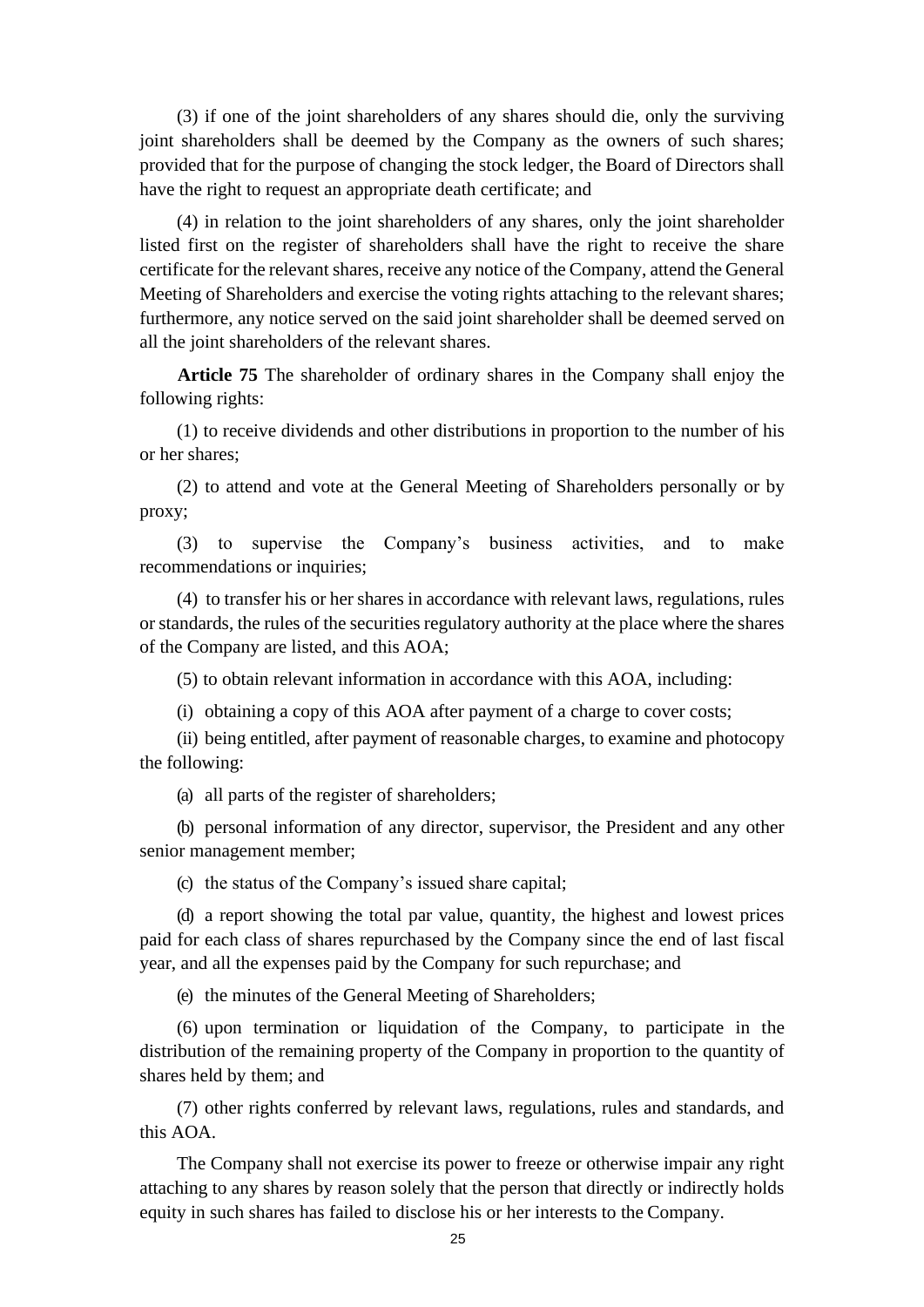**Article 76** The shareholder who asks to review the information mentioned in the preceding article or make a request for information, he or she shall submit to the Company written documents proving the class and number of the shares that he or she holds in the Company. The Company shall provide the information as requested by the shareholder after authenticating his or her identity.

**Article 77** In any of the following circumstances, the Company shall immediately implement the disclosure procedure to notify all the shareholders thereof in the form of a public notice, and to report it to the branches of the CSRC at the places where the Company is domiciled:

(1) the Company or any of its directors, supervisors or senior management members is suspected of committing any serious breach of any law or regulation;

(2) the financial position of the Company has deteriorated to the extent that the risk control indicators are incompatible with the criteria set by the CSRC;

(3) the Company incurs a huge loss;

(4) the Company proposes to change any of its legal representative, the Chairman of the Board of Directors, the Chairman of the Supervisory Committee, or the chief person-in-charge of the operation and management;

(5) an emergency occurs that materially and adversely affects or may affect the interests of the Company or its clients; and

(6) other matters that may affect the on-going operation of the Company.

**Article 78** If a resolution of the General Meeting of Shareholders or the Board of Directors violates any law or regulation, the shareholder shall have the right to petition a court to invalidate the resolution.

If the convening procedure or voting method violates any law, regulation or this AOA, or the contents of a resolution breaches this AOA, the shareholder shall have the right to petition a court to revoke such resolution within 60 days from the date on which the resolution is approved.

**Article 79** If the director or any other senior management member of the Company violates any law or regulation or breaches this AOA in performing his or her duties, causing losses to the Company, shareholders that holds 1% or more of the shares in the Company, either individually or collectively, for 180 or more consecutive days shall have the right to request the Supervisory Committee in writing to institute a legal action in a people's court; if the Supervisory Committee violates any law or regulation or breaches this AOA in performing its duties, causing losses to the Company, such shareholders may request the Board of Directors in writing to institute a legal action in a people's court.

If the Supervisory Committee or the Board of Directors refuses to institute a legal action upon receipt of the written request from the shareholders, or fails to do so within 30 days from the date of receipt of the written request, or if the circumstances are urgent and failure to promptly institute a legal action would cause irreparable harm, the shareholders mentioned in the preceding paragraph shall have the right to institute a legal action in a people's court in their own names for the interests of the Company.

In the event that a third party infringes upon the legal rights and interests of the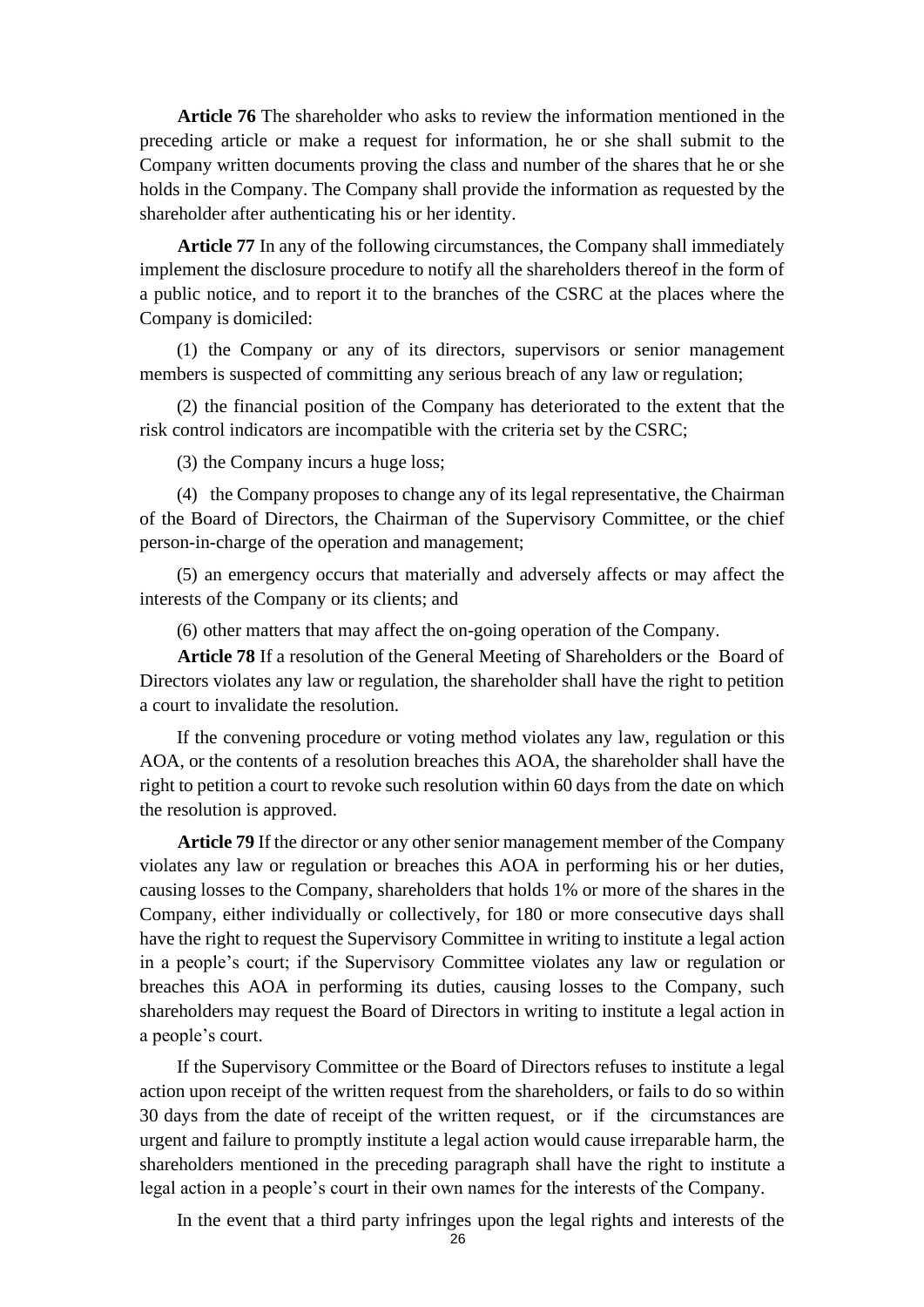Company, thereby causing the Company to sustain a loss, the shareholders, as specified in the first paragraph of this article, may institute a legal action in a people's court pursuant to the first two paragraphs hereinabove in this article.

**Article 80** Where any director or any other senior management member violates any law or regulation or breaches this AOA and thereby damages the interests of the shareholders, such shareholder shall have the right to institute a legal action in the people's court.

**Article 81** The shareholder of the Company bear the following obligations:

(1) to abide by laws, regulations and this AOA;

(2)to pay for the shares that he or she subscribes to, according to his or her method of contribution;

(3) not to return his or her shares except in the circumstances specified in the relevant law or regulation;

(4) to perform capital contribution obligations in strict compliance with laws and regulations and requirements of CSRC, and to use its own capital which is legally obtained to make contribution into the Company, for which no non-self-owned capital such as entrusted capital shall be used, unless otherwise permitted by laws and regulations;

(5) to truthfully, accurately, and thoroughly disclose the shareholding structure up to the actual controller and the ultimate equity holder, as well as associations with other shareholders or persons acting in concert, and not to apply concealment or misrepresentation with the intention to circumvent shareholder qualification review or regulation;

(6) major shareholders and controlling shareholders shall supplement capital into the Company when necessary;

(7) a shareholder who has not obtained the approval from or has not made due filings with the appropriate regulatory authority, or has not completed mandatory rectification process, is forbidden to exercise such rights of requesting a General Meeting of Shareholders, voting, nomination, making a proposal, and disposing of his or her shareholding;

(8) not to abuse his or her rights as a shareholder to harm the interests of the Company or other shareholders, nor abuse the Company's independent legal person status or shareholders' limited liability to damage the interests of any creditor of the Company. A shareholder who has made false statements, abused his or her rights as a shareholder, or infringed on the interests of the Company, is forbidden to exercise such rights of requesting a General Meeting of Shareholders, voting, nomination, making a proposal, and disposing of his or her shareholding. If the shareholder abuses his or her rights as a shareholder and causes losses to the Company or any other shareholder, he or she shall be held liable for damages in accordance with the law. If the shareholder abuses the Company's independent legal person status or shareholders' limited liability to evade debts and thereby seriously harm the interests of any creditor of the Company, he or she shall be held liable, jointly and severally, for the debt of the Company;

(9) if the shareholder may come to own shares that account for 5% or more of the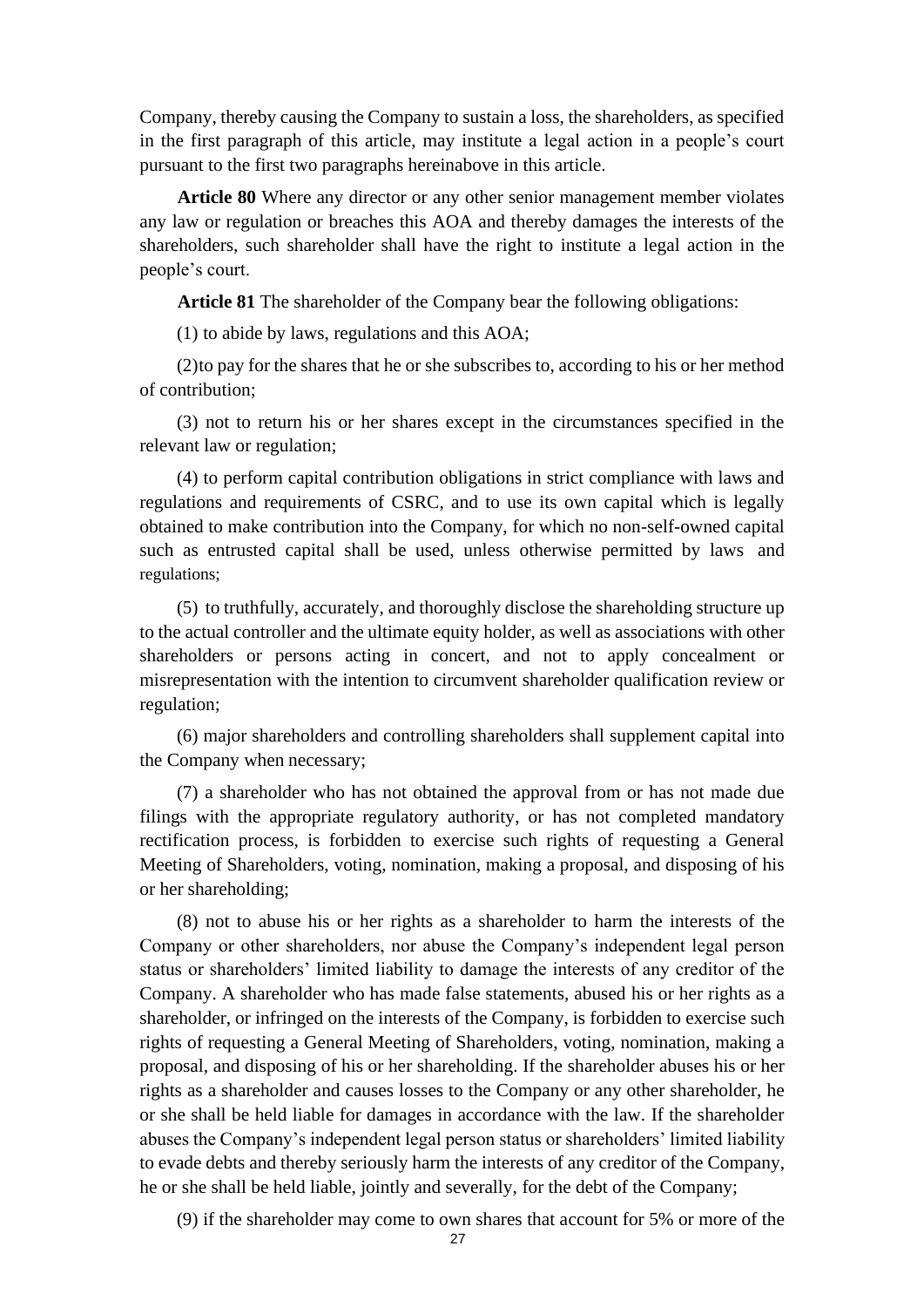registered capital of the Company by subscribing to or being assigned any shares of the Company, or by owning any shares in any other shareholder of the Company, or otherwise, he or she shall notify the Company in advance and obtain the approval from the CSRC before he or she may formally own such shares. Where any shareholder that holds or actually controls 5% or more of the shares in the Company without first obtaining the approval of the CSRC for his or her qualification to hold such shares, such shares shall not have any voting rights until the shareholder obtains the approval, and shall be transferred to others if the approval is not given within one year therefrom; and

(10) other obligations imposed by the relevant laws, regulations and this AOA.

**Article 82** The shareholder (or its actual controller) that holds 5% or more of the shares in the Company shall notify the Company within five business days if:

(1) shares in the Company held or controlled by him/her are subject to any property preservation or other mandatory measures;

(2) the actual controller of any shareholder who holds no less than 5% of the shares of the Company is changed;

(3) he or she changes his or her name;

(4) he or she engages in any merger or division;

(5) he or she is ordered to suspend operation, or is appointed a receiver, or is taken over, subject to revoke or other regulatory measures or in the process of dissolution, bankruptcy or liquidation;

(6) he or she is imposed upon administrative penalties or criminal punishments due to serious violation of laws or regulations; or

(7) he or she encounters any other circumstances that may lead to transfer of the shares he or she holds or controls or affect the Company's operation.

The Company shall, within 5 business days from the date of knowing any event abovementioned, report to the local branches of the CSRC at the places where the Company is domiciled.

**Article 83** If the shareholder that holds 5% or more of shares with voting right in the Company pledges his or her shares, he or she shall report it to the Company in writing as at the date of such pledge.

**Article 84** Any controlling shareholder or any actual controller of the Company shall not take advantage of his or her affiliation to harm the interests of the Company, and they shall be held liable for damages if, as a result of violating a regulation, they cause the Company to sustain a loss.

**Article 85** The controlling shareholder and the actual controller of the Company bear a fiduciary duty toward the Company and retail shareholders. The controlling shareholder shall exercise his or her rights as an investor in strict compliance with relevant laws. It may not use such means as a profit distribution, assets restructuring, investment in a third party, appropriation of funds, loan security, etc., or use its controlling position or through abuse of rights to harm the lawful rights and interests of the Company and the retail shareholders.

In addition to the duties under relevant laws, regulations, rules and standards, and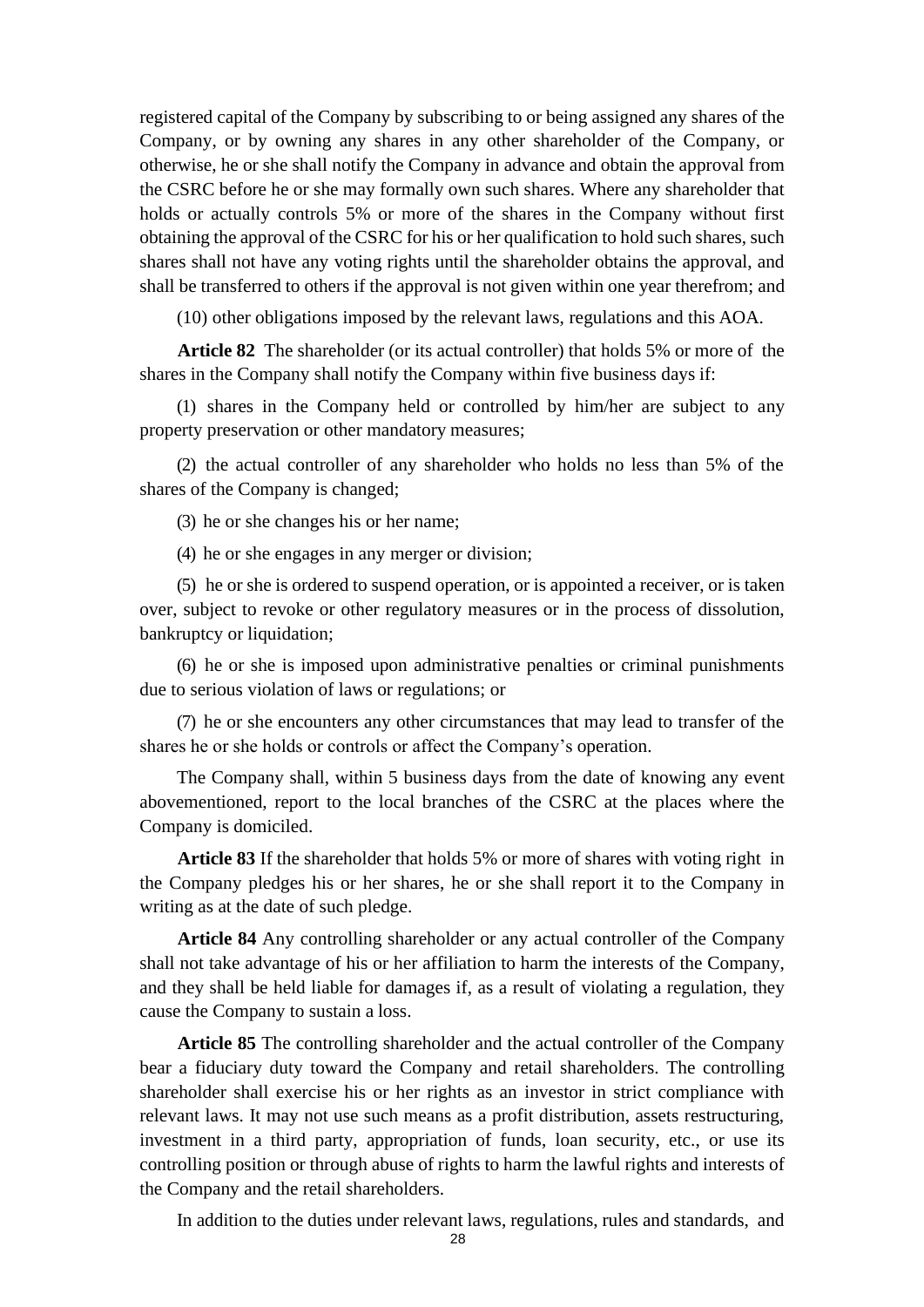the rules of the securities regulatory authority at the place where the shares of the Company are listed, the controlling shareholder shall not vote, in exercising his or her shareholder powers, on the following with prejudice to the interests of all or part of the shareholders:

(1) to release a director or supervisor of the responsibility to act honestly in the best interests of the Company;

(2) to approve that a director or supervisor (for his or her own or another person's benefit) deprive the Company of its property in any way, including but not limited to any opportunities that are advantageous to the Company; or

(3) to approve that a director or supervisor (for his or her own or another persons' benefit) deprive other shareholders of their individual rights or interests, including but not limited to rights to distributions and voting rights, but excluding a restructuring of the Company submitted to the General Meeting of Shareholders for adoption in accordance with the AOA.

**Article 86** In nominating any director or supervisor candidate to the Company, the controlling shareholder shall strictly comply with relevant laws, regulations, rules, and standards, the stipulations of the local securities regulatory authority at the place where the shares of the Company are listed, and the conditions and procedure specified in this AOA. The director or supervisor candidate that the controlling shareholder nominates shall have relevant professional knowledge and relevant decision-making or supervising skills. No shareholder approval is required for any resolution of the General Meeting of Shareholders to elect any person, or for any resolution of the Board of Directors to employ any person. The appointment or dismissal of any senior management member by any shareholder other than by the General Meeting of Shareholders or the Board of Directors is null and void.

**Article 87** The shareholder and actual controllers of the Company shall not interfere, in violation of any requirement stipulated by laws, administrative regulations or the AOA, directly or indirectly, in the decision-making process, or the legal operation and management of the Company, or harm the rights and interests of the Company or the other shareholders.

The Company shall not have the following connections with its shareholders (or their associates):

(1) holding shares of the shareholders, unless otherwise permitted by laws, administrative regulations or the CSRC;

(2) conferring improper benefits to a shareholder by means of purchase of securities held by the shareholder;

(3) allowing illegal appropriation of assets of the Company by shareholders;

(4) engaging in any other actions as prohibited by laws, administrative regulations or the CSRC.

### **Section 2 General Provisions for the General Meeting of Shareholders**

**Article 88** The General Meeting of Shareholders, as the organ of authority of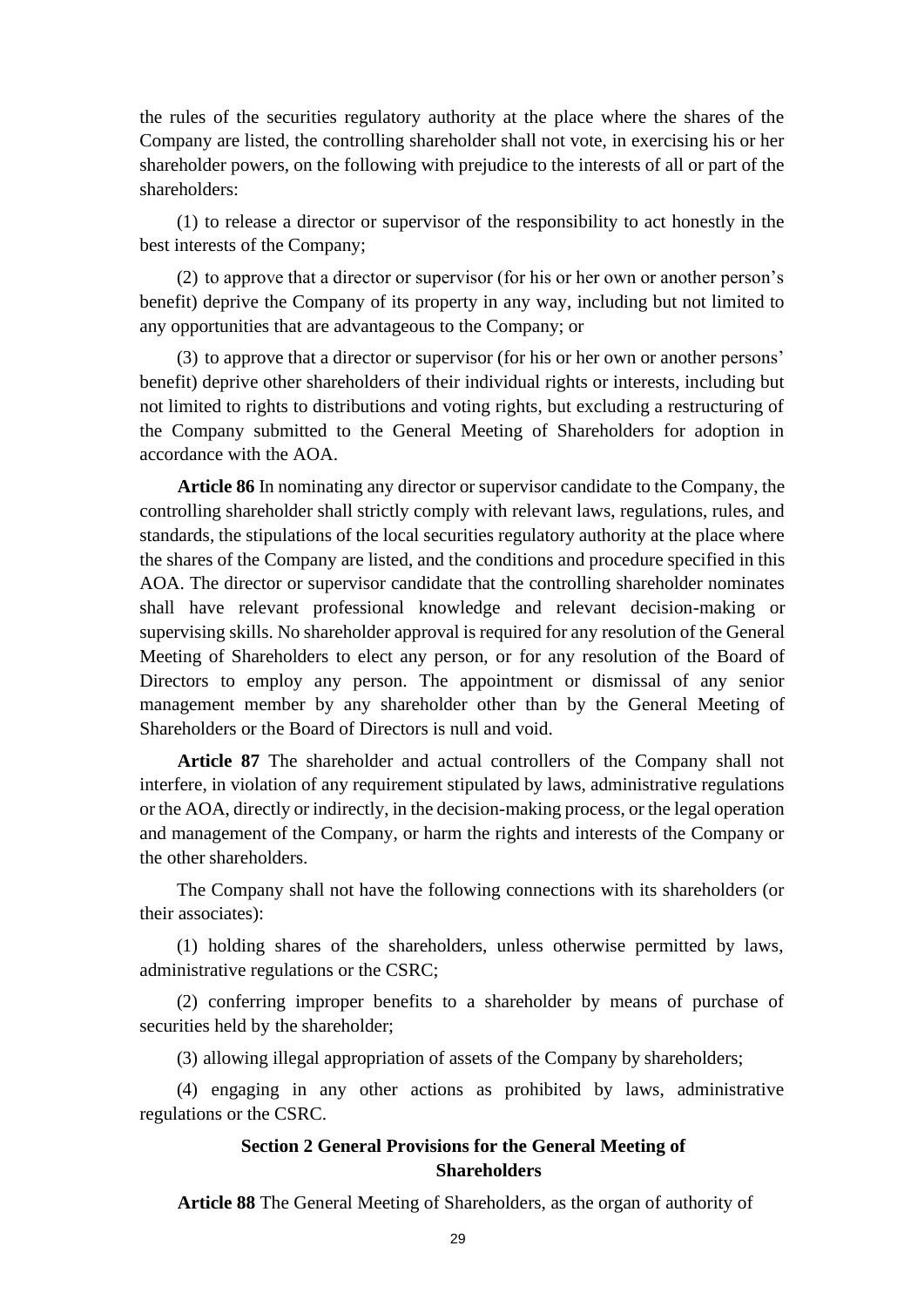the Company, shall have the following functions and powers in accordance with law:

(1) to decide on the business policies and investment plans of the Company;

(2) to elect and replace a director or supervisor who is not an employee representative, and decide on matters relating to his or her remuneration;

(3) to consider and approve the report of the Board of Directors;

(4) to consider and approve the report of the Supervisory Committee;

(5) to consider and approve the annual financial budgets and the final accounts of the Company;

(6) to consider and approve the profit distribution plans and the plans for making up losses of the Company;

(7) to pass resolutions on any increase or decrease of the Company's registered capital;

(8) to pass resolutions on the issue of corporate bonds;

(9) to pass resolutions on the merger, division, dissolution, liquidation, or change in corporate form of the Company;

(10) to amend this AOA;

(11) to pass resolutions on the engagement, dismissal and non-renewal of the engagement of any accounting firm by the Company;

(12) to consider and approve any change in the use of offer proceeds;

(13) to consider and approve any share incentive scheme;

(14) to consider and approve any proposal by the shareholders that hold, individually or collectively, 3% or more of shares with the voting rights in the Company; and

(15) to consider and approve matters relating to guarantees under Article 89;

(16) to consider and approve related party transactions (as defined under the SSE Listing Rules) between the Company and its related parties (as defined under the SSE Listing Rules) (excluding the provision of guarantee by the Company, receipt of cash asset donation, and any transaction that constitutes a debt of the listed company and simply relieves its obligations) amounting to RMB30 million or above and accounting for 5% or higher of the absolute value of the latest audited net assets of the Company; and connected transactions (the definition of connected transactions as determined under the Hong Kong Listing Rules as amended from time to time) that are subject to approval of the General Meeting of Shareholders of the Company pursuant to the requirements of the Hong Kong Listing Rules, specifically, in the tests conducted on the connected transaction or the relevant connected transactions in aggregation (the principle of aggregation as determined under the Hong Kong Listing Rules as amended from time to time) based on assets ratio, revenue ratio, consideration ratio and equity capital ratio, any one of the ratios reaches 5% or higher (specific thresholds as determined under the Hong Kong Listing Rules as amended from time to time), unless each of the above ratios is less than 25% and the transaction consideration is less than HK\$10 million;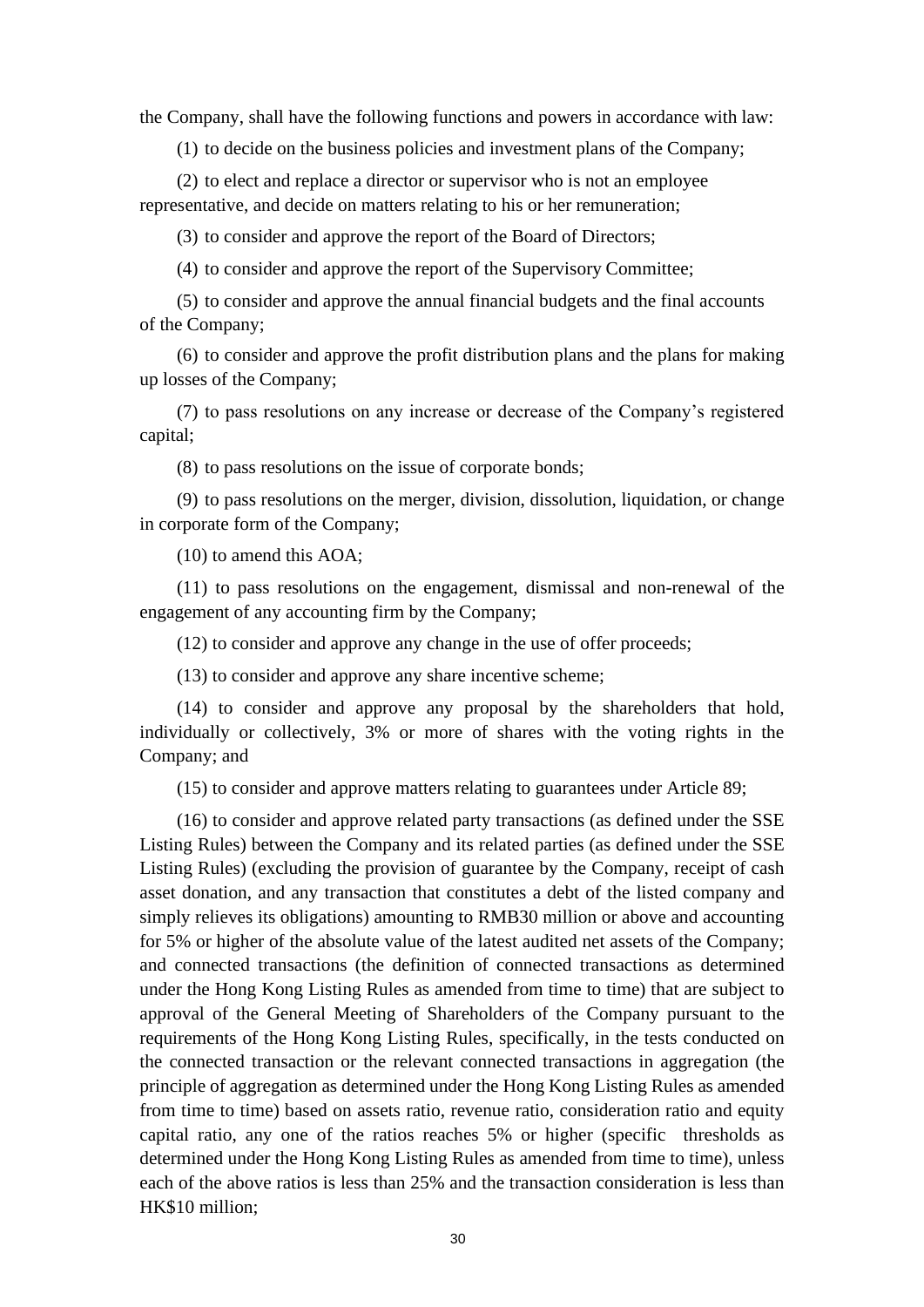(17) to consider and approve matters relating to the purchase and/or sale by the Company within one year of material assets valued at more than 30% of the Company's audited total asset of the Company as at the most recent period, or matters relating to a total amount of one time off sale of assets accounting for over 10% of the latest audited net assets of the Company, or matters relating to a sum of value obtained from accumulated disposals of fixed assets within four consecutive months exceeding 33% of the fixed asset value as indicated on the balance sheet considered and approved at the latest General Meeting of Shareholders, or matters relating to purchase and sale of material assets required to be considered and approved at the General Meeting of Shareholders under the regulatory rules of the place where the shares of the Company are listed;

(18) to consider and approve matters relating to a total amount of one time off investment accounting for over 10% of the latest audited net assets of the Company;

(19) to consider and approve other matters subject to the resolution of the General Meeting of Shareholders under relevant laws, regulations or rules, listing rules of the stock exchanges of the places where the shares of the Company are listed and this AOA.

If the aforesaid relevant laws, regulations or rules, listing rules of the stock exchanges of the places where the shares of the Company are listed and this AOA have provisions on the decision-making authority of the same item, the decision-making authority shall be determined on a strict principle.

**Article 89** The Company shall not provide any finance or guarantee to any shareholder or any of his or her connected parties, except where the Company provides securities margin trading for clients in accordance with relevant regulations. The provision by the Company of security for third parties as set forth below, shall be subject to the consideration and approval of the General Meeting of Shareholders:

(1) any guarantee to be provided after the total amount of guarantees provided for third parties by the Company and the subsidiaries controlled by it reaches or exceeds 50% of the audited net asset as at the most recent period;

(2) any guarantee to be provided after the total amount of guarantees provided for third parties by the Company reaches or exceeds 30% of the audited total asset as at the most recent period;

(3) any guarantee to be provided to a recipient of such security whose asset to liability ratio is over 70%; and

(4) one item of security the amount secured by which exceeds 10% of the audited asset as at the most recent period.

(5) other guarantees provided for third parties as stipulated under laws, administrative regulations, departmental rules, listing rules of stock exchanges of the places where the shares of the Company are listed, and this AOA.

**Article 90** The General Meeting of Shareholders are divided into annual General Meetings of Shareholders and extraordinary General Meetings of Shareholders. The annual General Meeting of Shareholders shall be called once a year, within six months following the end of the previous fiscal year.

**Article 91** An extraordinary General Meeting of Shareholders shall be called, within two months from the date of the occurrence of any of the following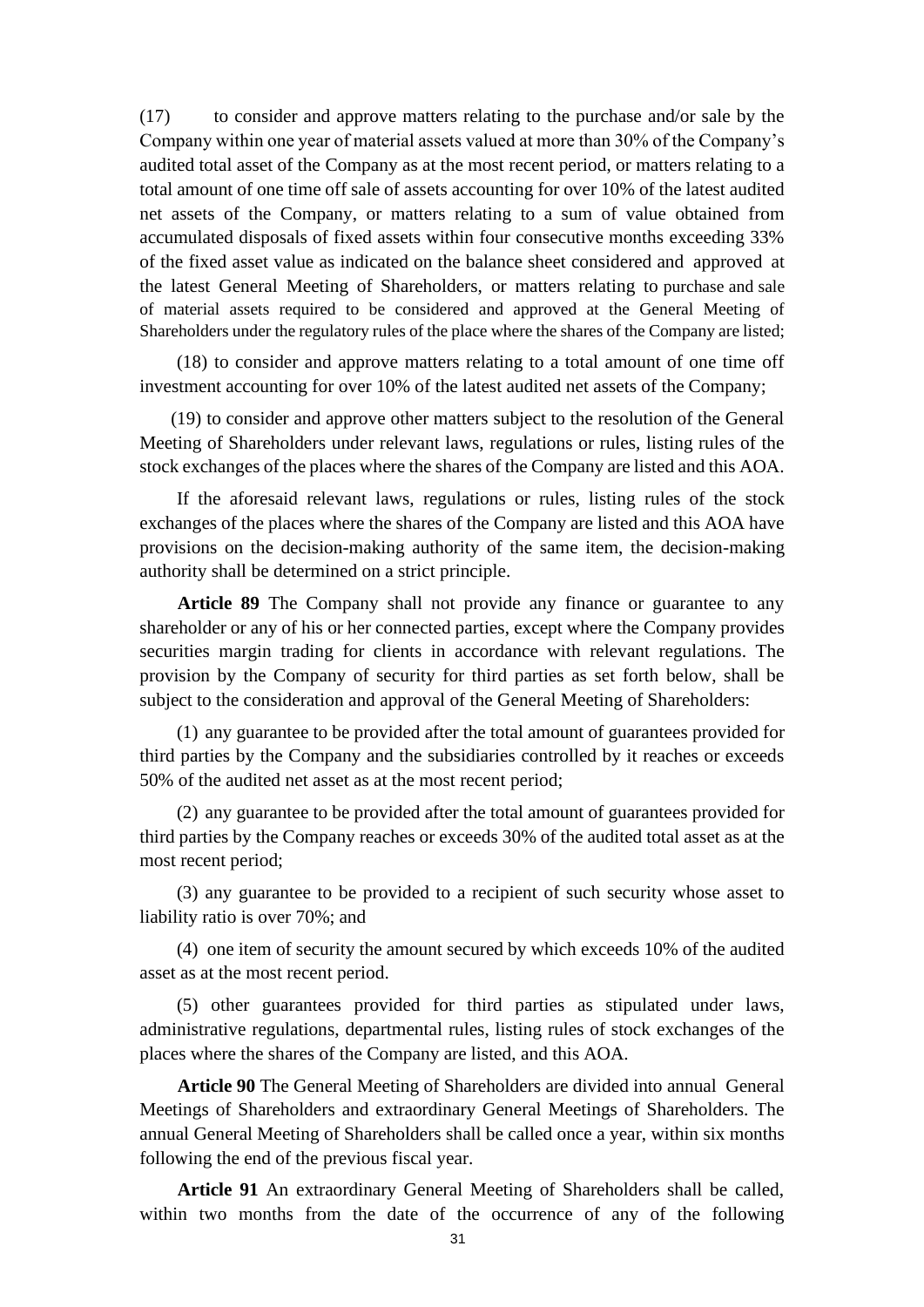circumstances:

(1) the number of directors is less than the minimum number specified in the Company Law, or less than two thirds of the number specified in the AOA;

(2) the losses of the Company that have not been made up reach one third of its total paid in the share capital;

(3) shareholders that hold, individually or collectively, more than 10% of the shares in the Company request to hold such meeting in writing;

(4) the Board of Directors considers it necessary;

(5) the Supervisory Committee proposes to hold such a meeting; or

(6) other circumstances under relevant laws, regulations or rules or this AOA.

The number of shares in subparagraph (3) hereinabove shall be calculated as at the date of the written request of the shareholder.

**Article 92** The General Meeting of Shareholders shall be held in Shenzhen, Beijing or any other place agreed by the Board of Directors.

A meeting venue will be established for the General Meeting of Shareholders and meeting shall be held in person and online voting. The time and place of the onsite meeting shall be selected to facilitate the participation of shareholders; to make it convenient for shareholders, the Company will also provide online voting for shareholders to attend the General Meeting of Shareholders. The shareholder that attends the General Meeting of Shareholders in any of such other ways shall be deemed as attending the meeting in person.

Once the notice of the General Meeting of Shareholders is issued, the site of onsite meeting of such meeting shall not be changed without a legitimate reason. In the case of an alteration due to a legitimate reason, the convener shall, at least two trading days prior to the scheduled date for the on-site meeting, publish the announcement and explain the reason.

The voting of the General Meeting of Shareholders online or otherwise shall start not earlier than 3:00 PM the day prior to the date of the General Meeting of Shareholders, nor later than 9:30 AM on the date of General Meeting of Shareholders, and shall end not earlier than 3:00 PM on the date of the closing of the on-site General Meeting of Shareholders.

Where the General Meeting of Shareholders is held both onsite and online, all the shareholders that have been entered into the register of shareholders at the date of record shall have the right to vote online voting system.

**Article 93** During the General Meeting of Shareholders, the Company will retain an attorney to issue legal opinions on the following matters and publish the same:

(1) whether the procedures of convening and holding the meeting comply with relevant laws or regulations and this AOA;

(2) whether the qualifications of the attendants and the convener are lawful and valid;

(3) whether the voting procedure and results are lawful and valid; and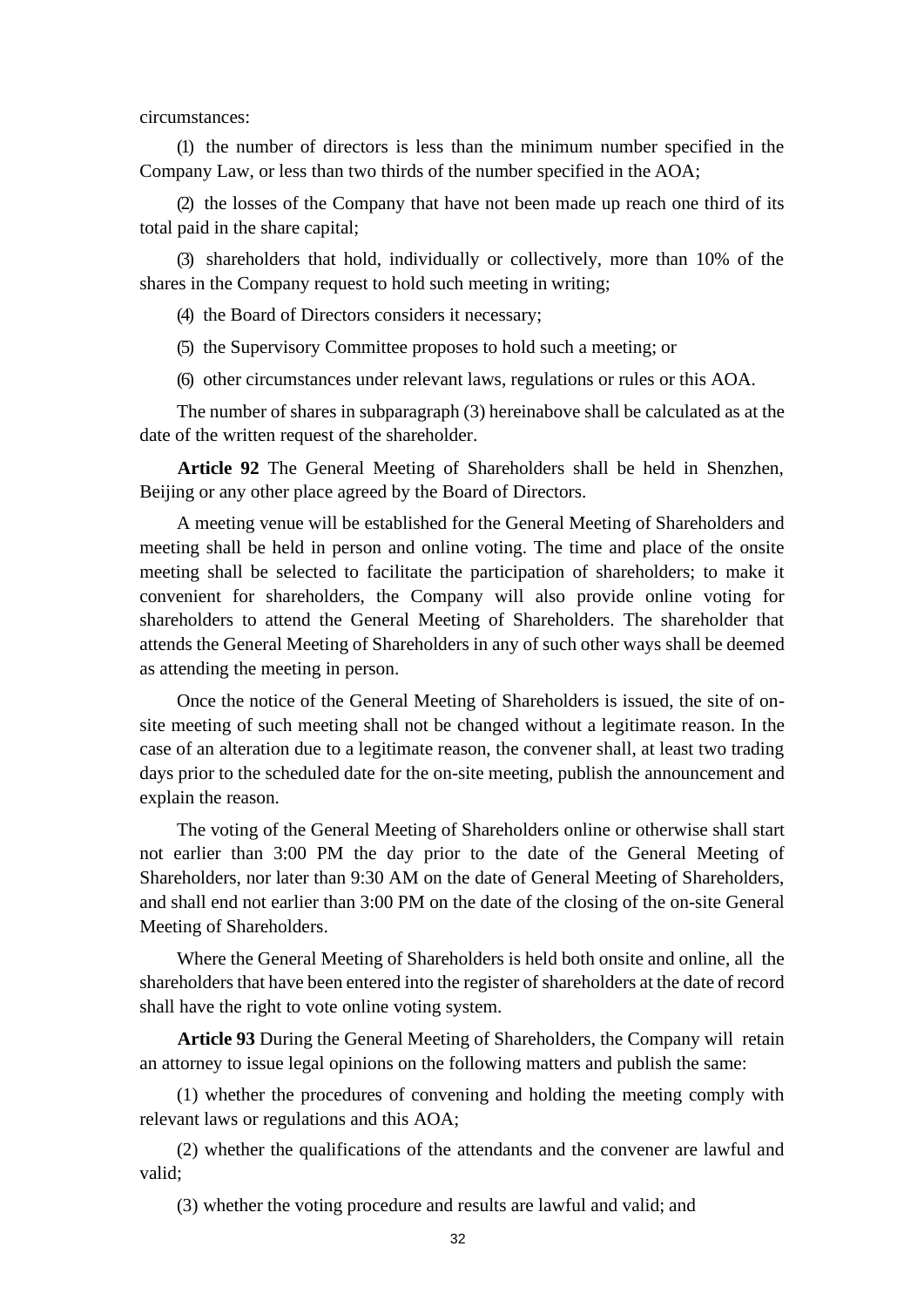(4) on other relevant issues as required by the Company.

#### **Section 3 Calling of the General Meeting of Shareholders**

**Article 94** The independent non-executive directors shall have the right to propose to the Board of Directors to call an extraordinary General Meeting of Shareholders. The Board of Directors shall, in accordance with relevant laws, regulations and this AOA, give a written response on whether or not it agrees to call such an extraordinary General Meeting of Shareholders within 10 days after receipt of the proposal from the independent non-executive directors to call such meeting.

If the Board of Directors agrees to hold an extraordinary General Meeting of Shareholders, it will issue a notice calling such meeting within 5 days after it has so resolved.

If the Board of Directors disagrees to hold an extraordinary General Meeting of Shareholders, it will explain the cause and publish the same. If the Board of Directors disagrees to hold an extraordinary General Meeting of Shareholders or fails to give a response within 10 days after the receipt of the proposal, the independent non-executive directors may propose to the Supervisory Committee to hold an extraordinary General Meeting of Shareholders.

If the Supervisory Committee agrees to hold an extraordinary General Meeting of Shareholders, it shall give a notice calling such meeting within 5 days after receipt of the request. The consent of the relevant independent non-executive directors shall be secured if any change is to be made in the notice to the original request. If the Supervisory Committee fails to give a notice calling the meeting within the period specified hereinabove, it shall be deemed to have failed to convene and preside over such meeting.

**Article 95** The Supervisory Committee shall have the right to propose to the Board of Directors in writing to hold an extraordinary General Meeting of Shareholders. The Board of Directors shall, in accordance with relevant laws, regulations and this AOA, give a written response on whether or not it agrees to call such an extraordinary General Meeting of Shareholders within 10 days after receipt of the proposal from the independent non-executive directors to call such meeting.

If the Board of Directors agrees to hold an extraordinary General Meeting of Shareholders, it will issue a notice calling such meeting within 5 days after it has so resolved. The consent of the Supervisory Committee shall be secured if any change is to be made in the notice to the original request.

If the Board of Directors disagrees to hold an extraordinary General Meeting of Shareholders or fails to give a response within 10 days after the receipt of the proposal, the Supervisory Committee may convene and preside an extraordinary General Meeting of Shareholders on its own.

**Article 96** Shareholders that hold, individually or collectively, 10% or more of the shares in the Company shall have the right to request in writing the Board of Directors to hold an extraordinary General Meeting of Shareholders. The Board of Directors shall, in accordance with relevant laws, regulations and this AOA, give a written response on whether or not it agrees to call such an extraordinary General Meeting of Shareholders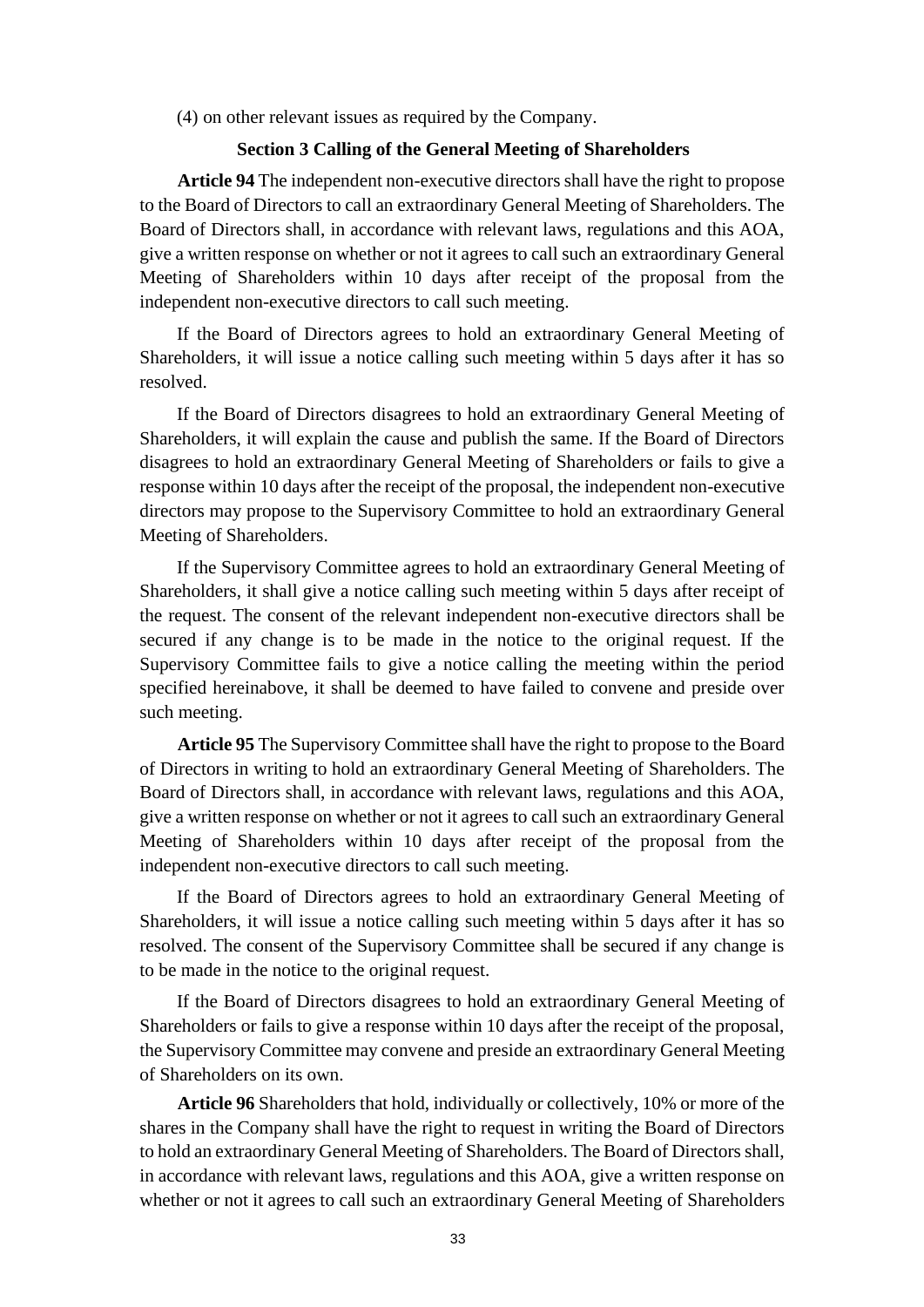within 10 days after receipt of the proposal from the abovementioned shareholders to call such meeting.

If the Board of Directors agrees to hold an extraordinary General Meeting of Shareholders, it will issue a notice calling such meeting within 5 days after it has so resolved. The consent of the relevant shareholders shall be secured if any change is to be made in the notice to the original request.

If the Board of Directors disagrees to hold an extraordinary General Meeting of Shareholders or fails to give a response within 10 days after the receipt of the proposal, the relevant shareholders may propose to the Supervisory Committee to hold an extraordinary General Meeting of Shareholders.

If the Supervisory Committee agrees to hold an extraordinary General Meeting of Shareholders, it will issue a notice calling such meeting within 5 days after it has so resolved. The consent of the relevant shareholders shall be secured if any change is to be made in the notice to the original request.

If the Supervisory Committee fails to issue the notice calling such meeting within the period specified hereinabove, it shall be deemed to have failed to convene and preside over such meeting. The shareholders that hold, individually or collectively, 10% of the shares in the Company for 90 days or more consecutively may convene and preside such meeting.

**Article 97** The Supervisory Committee or the shareholders that decide to hold a General Meeting of Shareholders by itself or themselves must notify the Board of Directors thereof in writing, and file it with the local branches of the CSRC where the Company is located and the domestic stock exchange.

The shareholders that convene the General Meeting of Shareholders shall hold at least 10% of the shares in the Company prior to the publish of the resolutions of such meeting.

Upon issuing the notice of the General Meeting of Shareholders and the resolutions of such meeting, the convening shareholder shall provide relevant supporting documents to the local branches of the CSRC where the Company is located and the domestic stock exchange.

**Article 98** If the Supervisory Committee or shareholders itself/themselves convene a General Meeting of Shareholders, the Board of Directors and the Secretary of the Board of Directors shall provide cooperation. The Board of Directors shall provide the register of shareholders as of the date of record.

**Article 99** The necessary expenses of the General Meeting of Shareholders convened by the Supervisory Committee or the shareholders itself/themselves shall be borne by the Company from the outstanding payment for the any negligent director.

### **Section 4 Proposal and Notice of the General Meeting of Shareholders**

**Article 100** The proposal to the General Meeting of Shareholders shall comply with the following:

(1) The content of the proposal does not conflict with any law, regulation, rule or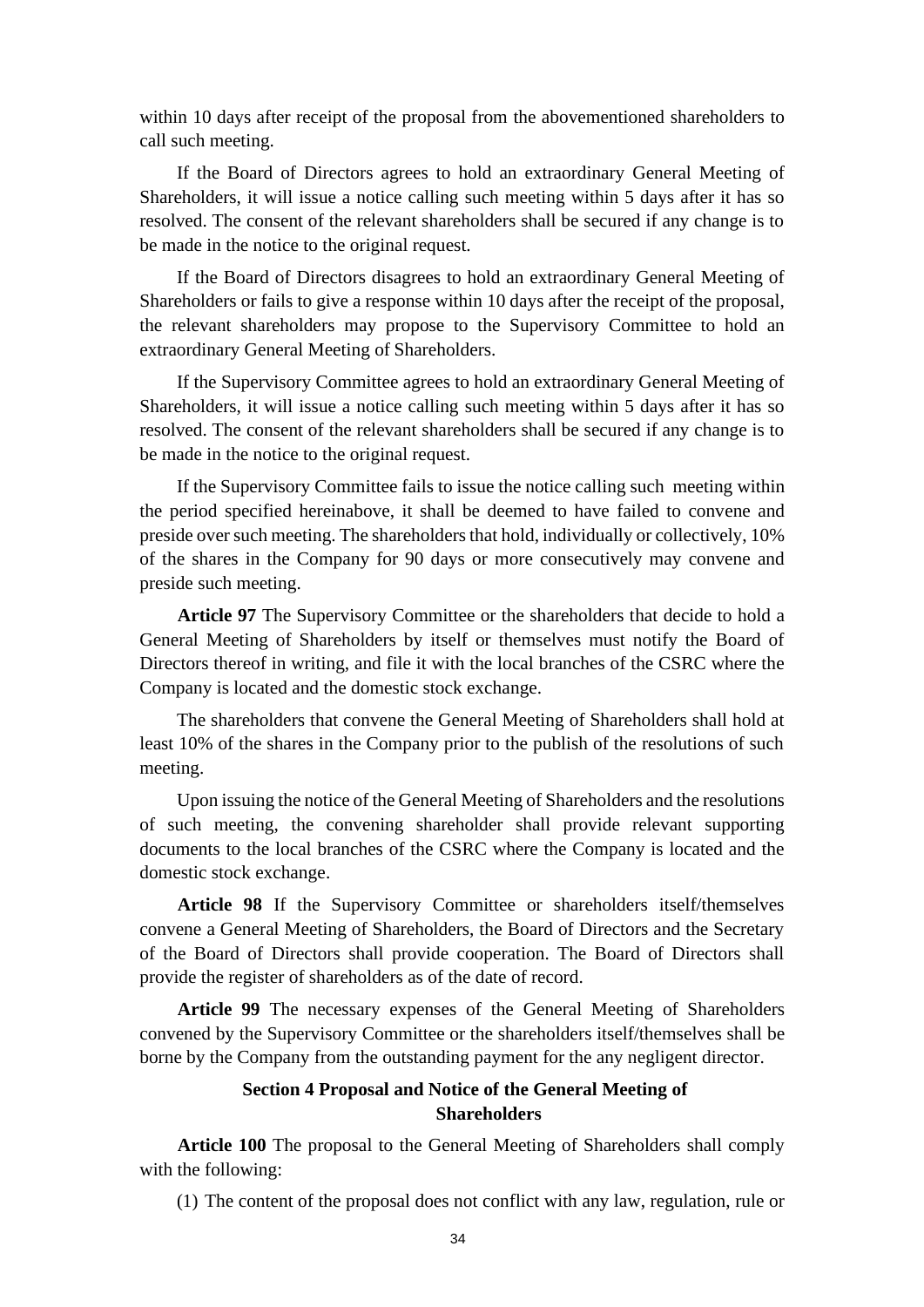standard, and this AOA, and falls within the scope of business of the Company and the terms of reference for the General Meeting of Shareholders;

(2) The proposal contains a definite subject and a specific issue for resolution; and

(3) The proposal is submitted or delivered in writing.

**Article 101** The Board of Directors, the Supervisory Committee

andshareholders that hold, individually or collectively, 3% or more of the shares in the Company shall have the right to propose motions to the Company at the General Meeting of Shareholders.

Shareholders that hold, individually or collectively, 3% or more of the shares in the Company may submit *extempore* motions in writing to the convener 10 days prior to the date of such meeting. The convener shall, within two days after receipt of the motion, issue a supplementary notice of the General Meeting of Shareholders and make a public announcement of the contents of such *extempore* motion.

Unless in the circumstance hereinabove, the convener may not, after publishing the notice of the General Meeting of Shareholders, make any change to the motions set forth in such notice or add any new motions.

Any proposal that is not stated on the notice of the General Meeting of Shareholders or that is incompliant with the preceding paragraph will not be considered or approved by the General Meeting of Shareholders.

**Article 102** When the Company is to hold a an annual General Meeting of Shareholders, it shall notify shareholders by public announcement at least 20 days prior to the meeting; when the Company is to hold an extraordinary General Meetings of Shareholders, it shall notify shareholders by public announcement at least 15 days prior to the meeting, informing all the registered shareholders of the matters to be considered at and the date and place of the meeting. Where the laws, regulations, and securities regulatory authorities and the stock exchange where the shares of the Company are listed provide otherwise, such provisions shall prevail. The duration of the aforesaid periods shall not include the day on which the meeting is convened..

**Article 103** The notice of the General Meeting of Shareholders shall comply with the following:

(1) The notice shall be made in writing;

(2) The notice shall specify the time, place and duration of the meeting;

(3) matters and motions submitted to the meeting for consideration. The notice and the supplementary notice, if any, of the General Meeting of Shareholders shall disclose, fully and completely, the contents of all the motions. Where the opinion of any independent non-executive director is required in relation to any matter to be considered at the meeting, the opinion and the reason of the independent non-executive director shall also be disclosed in the notice and the supplementary notice, if any, of the General Meeting of Shareholders;

(4) The notice shall provide shareholders with such information and explanation as necessary for the shareholders to make an informed decision on the matters to be discussed; without limiting the generality of the foregoing, when the Company propose a merger, repurchase of the shares of the Company, reorganization of the share capital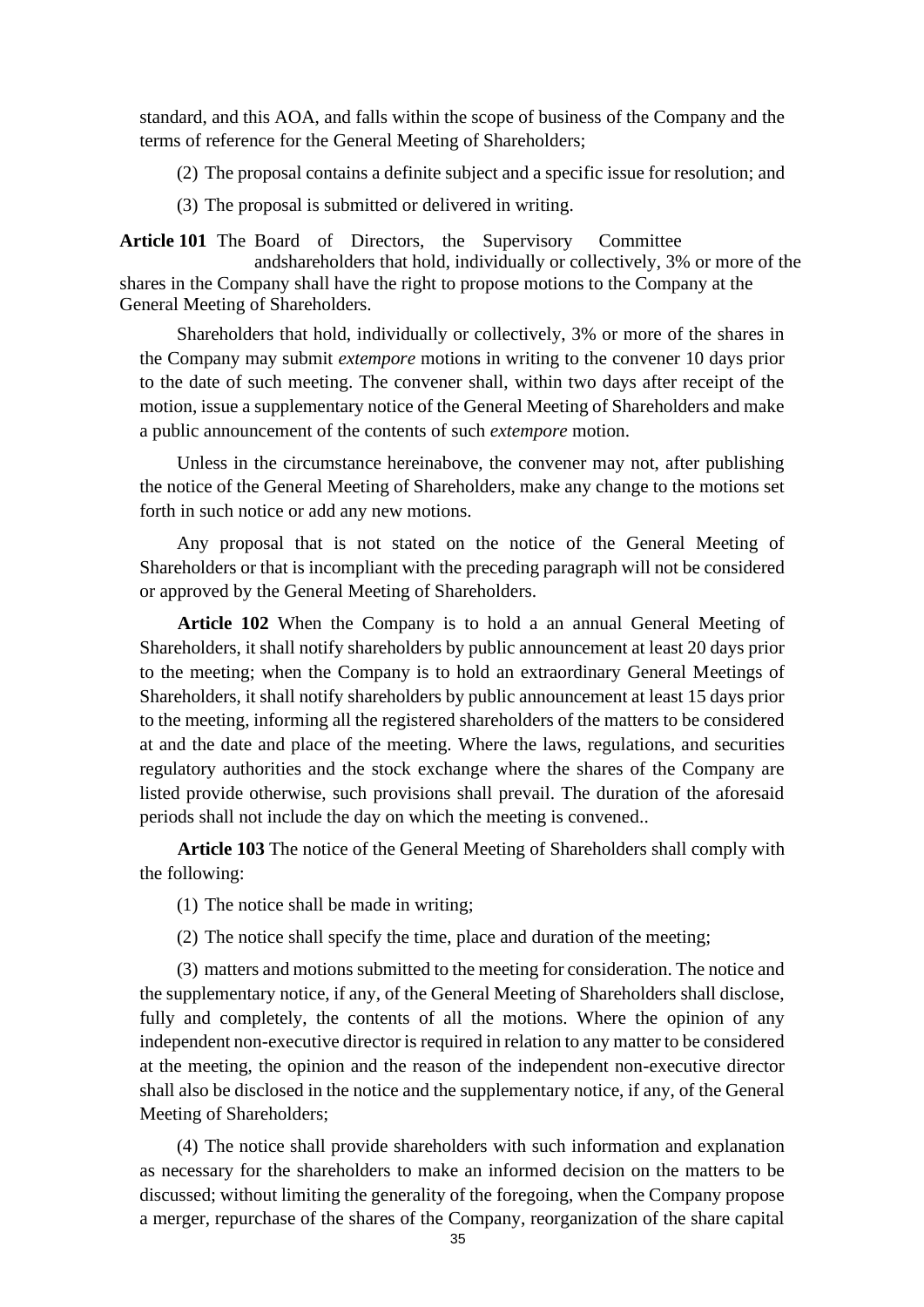or other restructuring , it shall provide the specific conditions and contracts (if any) of the transaction contemplated and earnestly explain the cause and effect of the transaction;

(5) The notice shall contain a disclosure of the nature and extent of the material interests, if any, of any director, supervisor, the President or any other senior management member, and an explanation of the difference, if any, between the way in which the matter to be discussed would affect such director, supervisor, the President or other senior management member in his capacity as a shareholder and the way in which such matter would affect other shareholders of the same class;

(6) The notice shall contain the full text of any special resolution proposed to be passed at the meeting;

(7) The notice shall specify the time and place for lodging a power of attorney for voting by proxy;

(8) contain conspicuously a statement that all shareholders have the right to attend and vote at the General Meeting of Shareholders either in person or by proxy in writing, and that such proxy need not be a shareholder of the Company;

(9) The date of record for shareholders entitled to attend the General Meeting of Shareholders;

(10) The name and telephone number of a contact person for the meeting; and

(11) Where the General Meeting of Shareholders is held online or by other such means, the notice shall explicitly state the time and the procedure of voting online or by other such means.

There shall be not more than 7 business days between the date of record and the date of the General Meeting of Shareholders. The date of record shall not be changed once determined.

**Article 104** Unless stipulated otherwise in the AOA, the notice of the General Meeting of Shareholders shall be delivered to shareholders (whether or not entitled to vote thereat) by hand or prepaid mail at the recipient's address shown in the register of shareholders. As for domestic shareholders, the notice of the General Meeting of Shareholders may also be given by way of a public announcement.

The "Public Announcement" referred to in the preceding paragraph shall be published in one or more newspapers designated by the CSRC; once the announcement is published, all the domestic shareholders shall be deemed to have received notice of the relevant notice of the General Meeting of Shareholders.

The notice, as well as materials and written statements, of the General Meeting of Shareholders for the shareholders of foreign shares in the Company shall be given by:

(1) by hand or by post to each of such shareholders according to the address in the register of shareholders, with the notice to a shareholder of H shares to be sent from Hong Kong, if possible;

(2) by publishing the same on the website of the Company or a website designated by the local stock exchange where the share of the Company are listed, pursuant to relevant laws, regulations and listing rules; or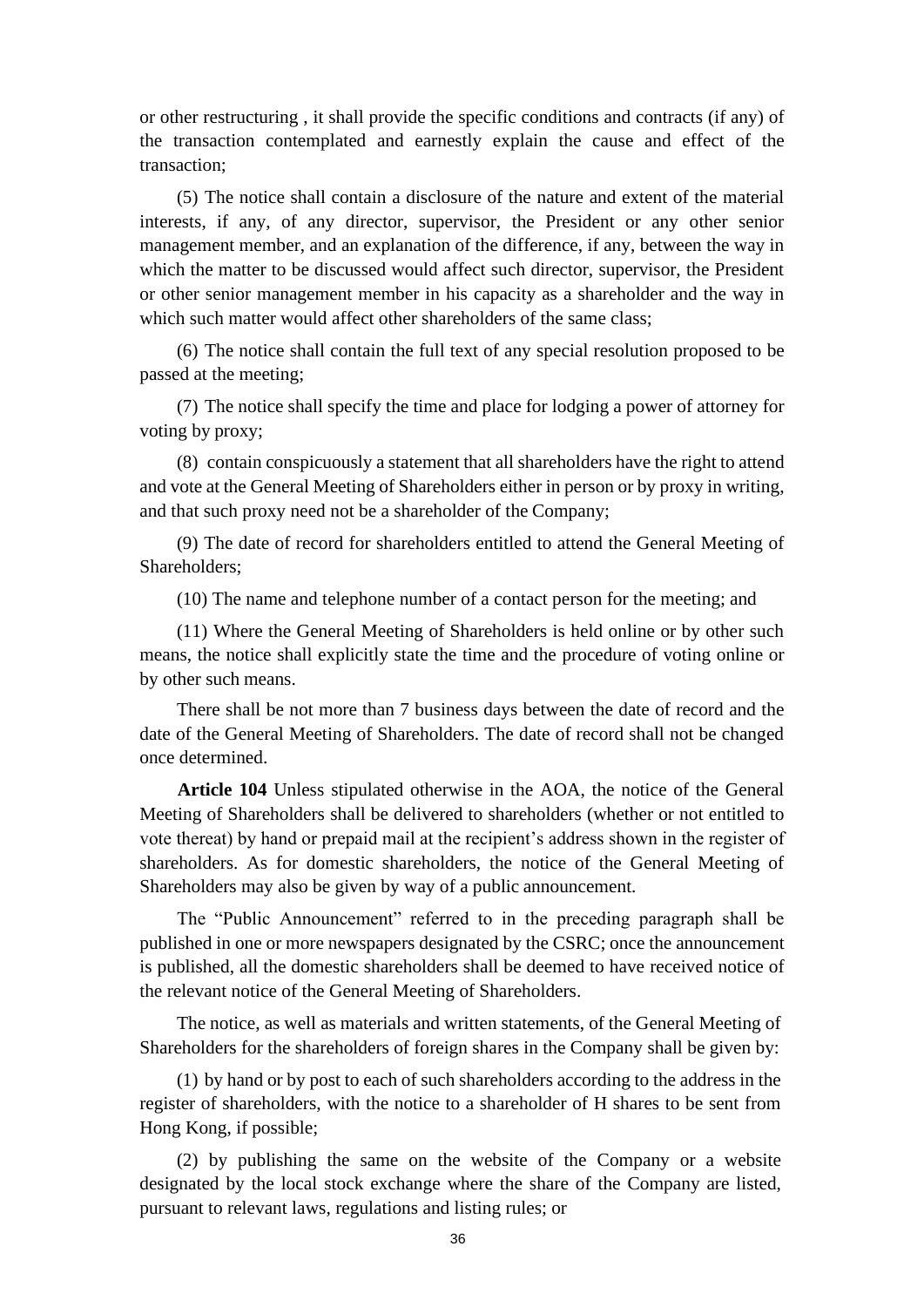(3) pursuant to the requirements of the local stock exchange or the local listing rules of the place where the shares of the Company are listed.

**Article 105** Where the notice of the General Meeting of Shareholders is not given to a shareholder that is entitled to receive such notice, or where such shareholder fails to receive the notice, due to any accidental omission, this shall not invalidate the meeting or any adopted resolution in the meeting.

**Article 106** Where the General Meeting of Shareholders proposes to consider the election of a director or supervisor, the notice of the meeting shall fully disclose the details of director or supervisor nominees, which shall at minimum include the following:

(1) personal information, such as their education background, working experiences and concurrent positions, etc.;

(2) whether they have a connected relationship with the Company or its controlling shareholder or actual controller;

(3) the number of their shares in the Company; and

(4) whether they have been punished by the CSRC or other related administrative departments or been reprimanded by any stock exchange.

The director or supervisor shall be elected through cumulative voting, and each director or supervisor candidate shall be nominated in a separate proposal.

**Article 107** Once the notice of the General Meeting of Shareholders is issued, such meeting shall not be postponed or cancelled, nor any proposal listed on the notice be canceled without a legitimate reason. In the case of a postpone or cancellation, the convener shall, at least two trading days prior to originally scheduled date for the meeting, publish the announcement and explain the reason.

## **Section 5 Convening of the General Meeting of Shareholders**

**Article 108** The Board of Directors and other conveners shall take necessary measures to ensure the normal order of the General Meeting of Shareholders. It/ they will take measures to halt acts that disrupt the General Meeting of Shareholders, seek to cause trouble or infringe upon the lawful rights and interests of shareholders and promptly report the same to the relevant authorities to investigate and deal with the matters.

**Article 109** The shareholder that has the right to attend and vote at the General Meeting of Shareholders shall be entitled to appoint one or more persons (who need not be shareholders) as his or her proxy to attend and vote at the meeting on his or her behalf. Such proxy may exercise the following rights in accordance with his or her appointment by the shareholder:

(1) speak at the meeting on behalf of the shareholder;

(2) demand or join in the demand for a ballot; and

(3) vote by show of hands or by ballot, provided that if the shareholder has appointed more than one proxy, such proxy may only vote by ballot.

**Article 110** The shareholder shall appoint a proxy in writing, which shall be signed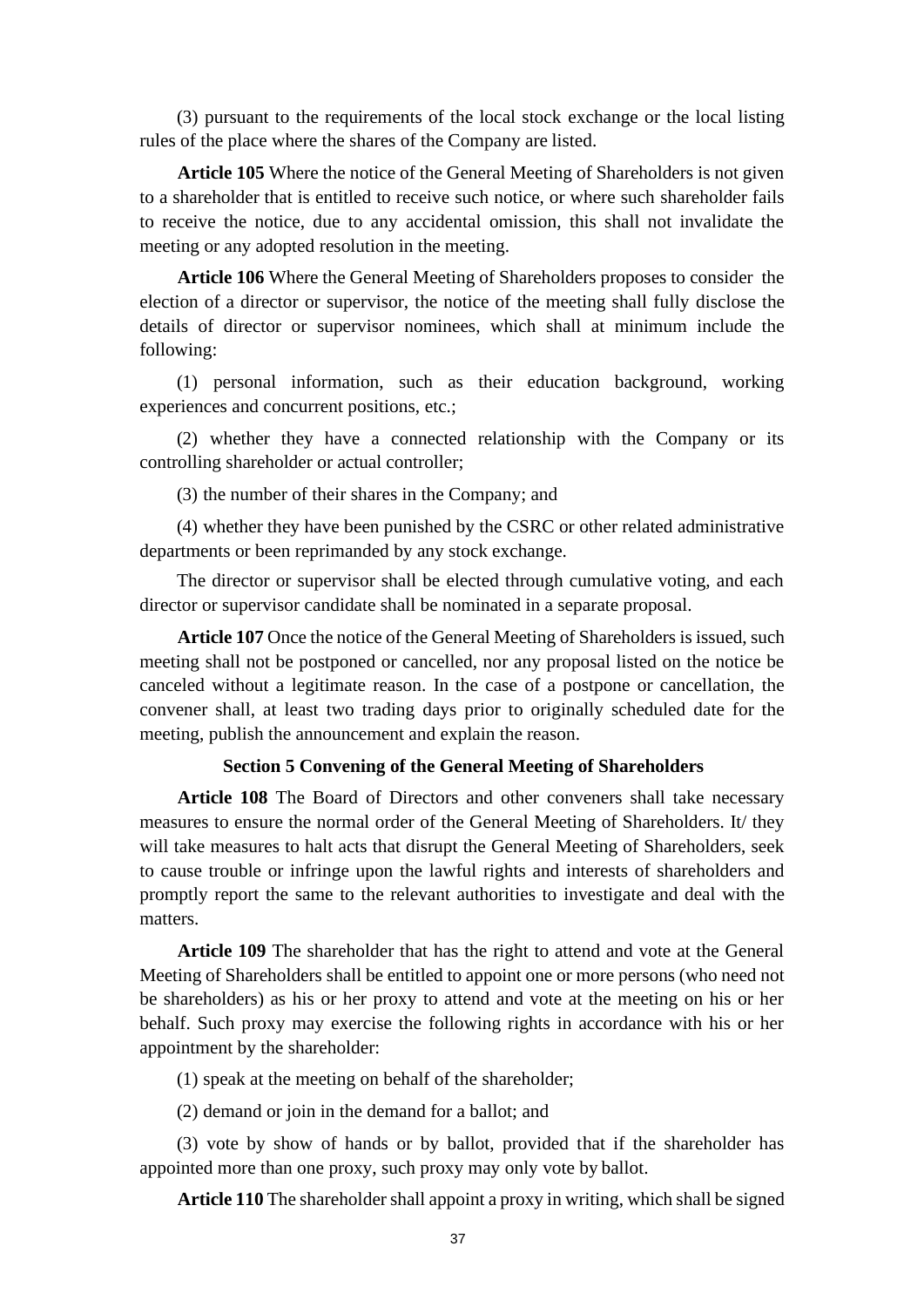by the principals or their agents appointed in writing. If the principal is a legal person, the instrument shall be under the seal of the legal person or signed by its director, legal representative or duly authorized agent.

An individual shareholder that attends the meeting in person shall produce his or her own ID card or other valid documents or proof evidencing his or her identity and his or her stock account card. If her or she appoints a proxy to attend the meeting on his or her behalf, the proxy shall produce his or her own valid proof of identity and the instrument of appointment from the shareholder.

Shareholders that are legal persons shall be presented at a meeting by their legal representative or a proxy appointed by the legal representative, the board of directors or any other decision-making body of the legal person shall attend the meeting. If the legal representative attends the meeting, he or she shall produce his or her own ID card and an valid proof of his or her legal representative status. If a proxy has been appointed to attends the meeting, such proxy shall present his or her own ID card and the power of attorney issued by the legal representative, the board of directors or any other decision-making body of the shareholder as a legal person.

Where the shareholder is a recognized clearing house ("recognized clearing house") defined in local laws or regulations at the place where the shares of the Company are listed, or its agent, the recognized clearing house may authorize one or more persons that it deems suitable to attend on its behalf any General Meeting of Shareholders or any class meeting of shareholders; however, if more than one person is authorized, the power of attorney shall specify the number and class of shares involved in the appointment of each such person and be signed by a person empowered by the recognized clearing house. The person so appointed may exercise the rights of the recognized clearing house (or its agent) as if he, she or they was or were (an) individual shareholder(s) of the Company.

**Article 111** The instrument appointing a voting proxy shall be deposited at the domicile of the Company or any other place designated in the notice of the meeting within 24 hours prior to the meeting that at which the proxy is authorised to vote or 24 hours before the specified time of voting. Where instrument is signed by another person authorized by the principal, the written authorization or any other authorizing document shall be notarized. The written authorization or other authorizing documents as notarized, together with the instrument appointing the voting proxy, shall be placed at the domicile of the Company or any other place designated in the notice of the meeting.

**Article 112** The blank form of power of attorney that the Board of Directors gives to a shareholder shall allow the shareholder to freely direct his or her proxy to vote "FOR", "AGAINST" or "ABSTAIN", and to give separate instruction with respect to the voting for each item on the agenda. The power of attorney shall note that where no direction from the shareholder is available, the proxy may vote at his or her own discretion.

**Article 113** Notwithstanding the previous death or loss of capacity of the principal or revocation of the proxy or of the authority under which the proxy was executed or the transfer of the relevant shares, the vote of the proxy pursuant to the power of attorney shall remains valid as long as the Company does not receive written notice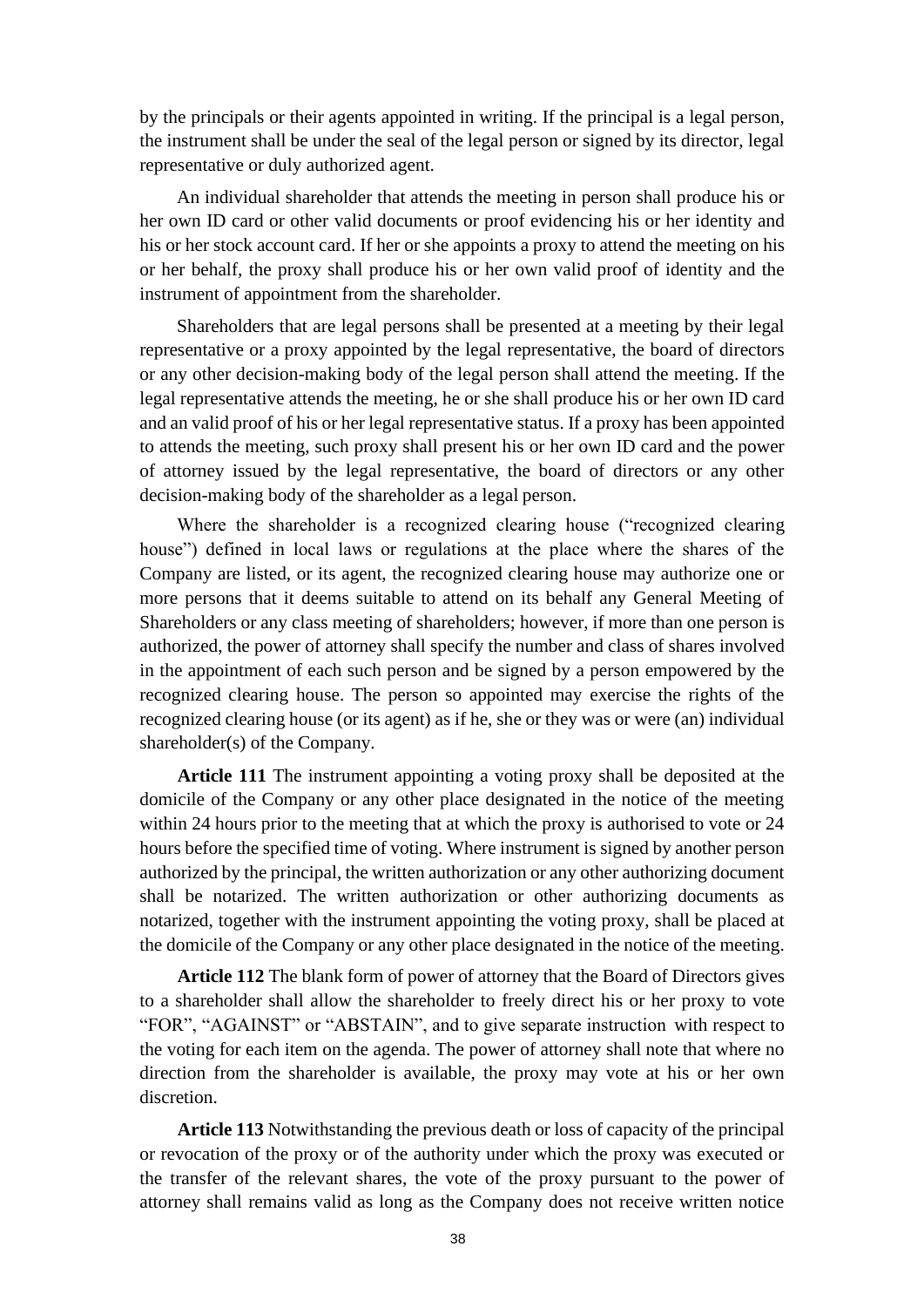thereof prior to the date of the meeting to be held.

**Article 114** The instrument of appointment by which a shareholder appoints another person to attend the General Meeting of Shareholders on his or her behalf shall include:

(1) the name of the proxy;

(2) whether the proxy has voting rights;

(3) separate instructions as to whether to vote for "FOR", "AGAINST" or "ABSTAIN" from voting on, each item on the agenda of the General Meeting of Shareholders as an item for consideration thereat;

(4) the date of issuance and terms of validity of the instrument of appointment; and

(5) the signature (or seal) of the principal.

If the principal is legal person shareholder, the power of attorney shall bear the seal of the legal person.

**Article 115** The attendance register of persons attending the meeting in person shall be made by the Company. The register shall specify the attendants' names (or the name of his entity), ID numbers, home addresses, number of voting shares held or represented, and the names of the proxy's principals (or the name of the principal's entity), if any.

**Article 116** The convener and the attorney retained by the Company shall verify the legal qualification of shareholders, and register the names of the shareholders and the numbers of voting shares. The registration process shall end before the chairman of the meeting announces on site the number of shareholders and proxies that attend the meeting, and the number of their voting shares.

**Article 117** All the directors and supervisors and the Secretary to the Board of Directors shall attend the General Meeting of Shareholders, and the President and other senior management members shall attend the meeting as non-voting participants.

**Article 118** Where the General Meeting of Shareholders is convened by the Board of Directors, the Chairman of the Board of Directors shall serve as the chairman and preside the meeting; if the Chairman of the Board of Directors fails to or is unable to perform the duty, the meeting shall be presided over by the Vice Chairman (if there shall be two vice chairmen, the Vice Chairman elected by a majority vote of the directors) of the Board of Directors as the chairman of the meeting; if the Vice Chairman of the Board of Directors fails or is unable to perform the duty, a director elected by a majority vote of the directors shall be the chairman of and preside the meeting. If the chairman of the meeting is not designated, the shareholders who attend the meeting may elect a shareholder by a majority vote; if the shareholders fail to elect a chairman for any reason, the attending shareholder (or his or her proxy) that holds the most voting shares shall be the chairman of and preside the meeting.

The General Meeting of Shareholders convened by the Supervisory Committee shall be presided over by the Chairman of the Supervisory Committee. If the Chairman of the Supervisory Committee fails or be unable to perform the duty, the meeting shall be presided over by a supervisor elected by a majority vote of the supervisors.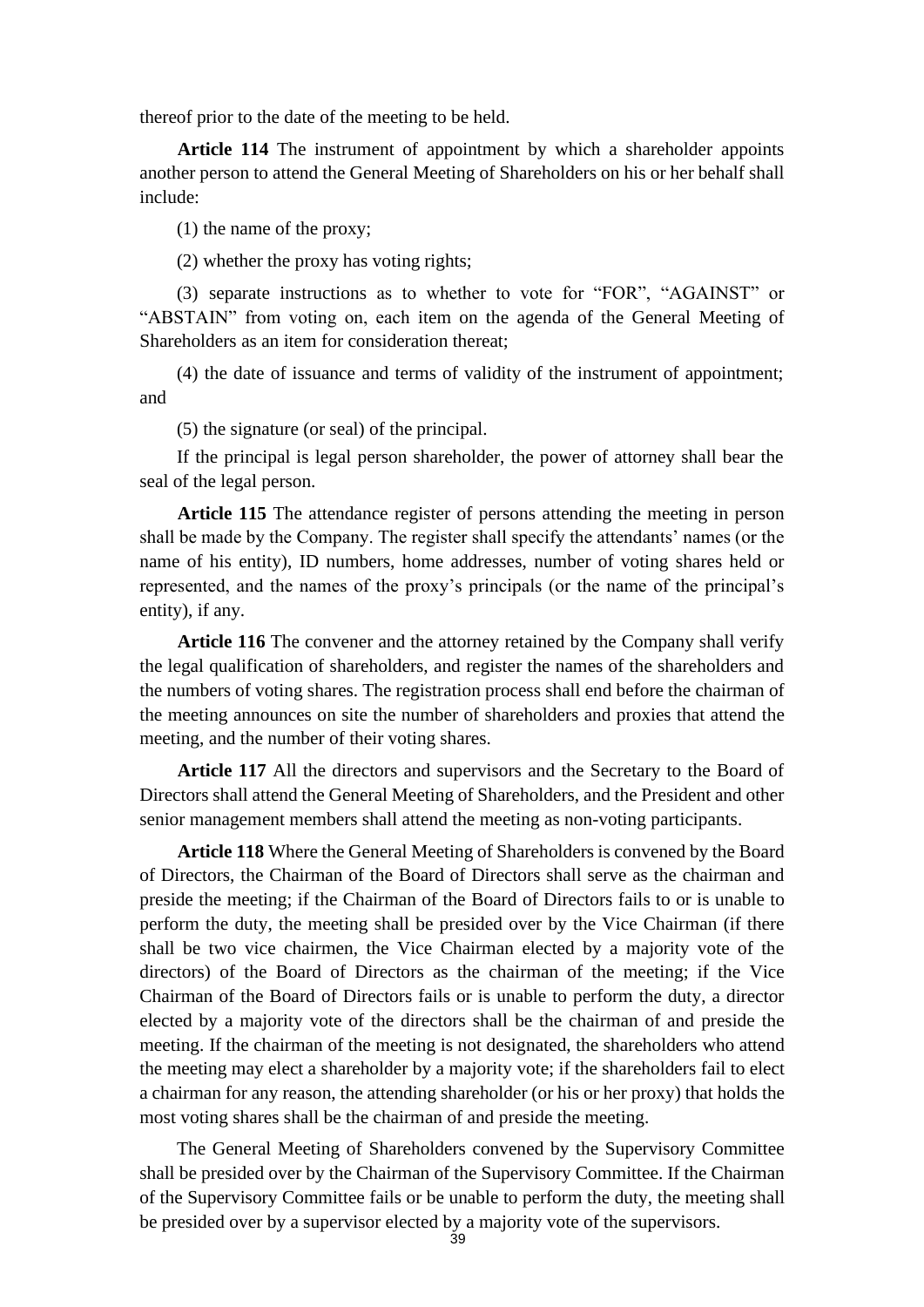The General Meeting of Shareholders that shareholders convene by themselves shall be presided over by a representative elected by the conveners.

Where the General Meeting of Shareholders is held, if the chairman of the meeting violates the rules of procedure, making continuance of the General Meeting of Shareholders, with the consent of shareholders holding more than one half of the voting rights present at the meeting, the General Meeting of Shareholders may elect a person to serve as a chairman of the meeting and the meeting shall continue.

**Article 119** The Company shall formulate the rules of procedure for the General Meeting of Shareholders to provide details on the calling and voting procedures, including notification, registration, consideration of proposals, voting, vote counting, the announcement of the voting results, the adoption of resolutions, the minutes, and the signing and publication, as well as the principles for the authorization of the Board of Directors by the General Meeting of Shareholders (where the contents of authorization shall be explicit and specific). The rules of procedure for the General Meeting of Shareholders, as an Annex to this AOA, shall be drafted by the Board of Directors and adopted by the General Meeting of Shareholders.

**Article 120** The Board of Directors and the Supervisory Committee shall report to the annual General Meeting of Shareholders on their work in the last year. Moreover, each independent non-executive director shall give a report on the performance of his or her duties.

**Article 121** Directors, supervisors and senior management shall provide explanations in response to the questions and suggestions of shareholders at the General Meeting of Shareholders.

**Article 122** The chairman of the meeting shall, before voting begins, announce the number of attending shareholders and proxies and the total number of their voting shares according to the register of the meeting.

**Article 123** Minutes shall be kept of the General Meeting of Shareholders and the Secretary to the Board of Directors shall be responsible therefor. The meeting minutes shall record the following particulars:

(1) the time, place, agenda for, the meeting, and the name of the convener;

(2) the names of the chairman of the meeting, and of directors, supervisors, the President and other senior management members in attendance or present in a nonvoting capacity;

(3) the number of attending shareholders and proxies, and the total number of their voting shares and percentages to the total shares of the Company;

(4) the deliberations on each proposal, the main points of each speaker's statements in respect of thereof, and the poll result;

(5) the queries or suggestions from shareholders, and the relevant replies or explanations;

(6) the names of the attorney, vote counters and counting supervisors; and

(7) other information to be entered into the minutes pursuant to this AOA.

**Article 124** The convener shall ensure that the minutes of a meeting are true,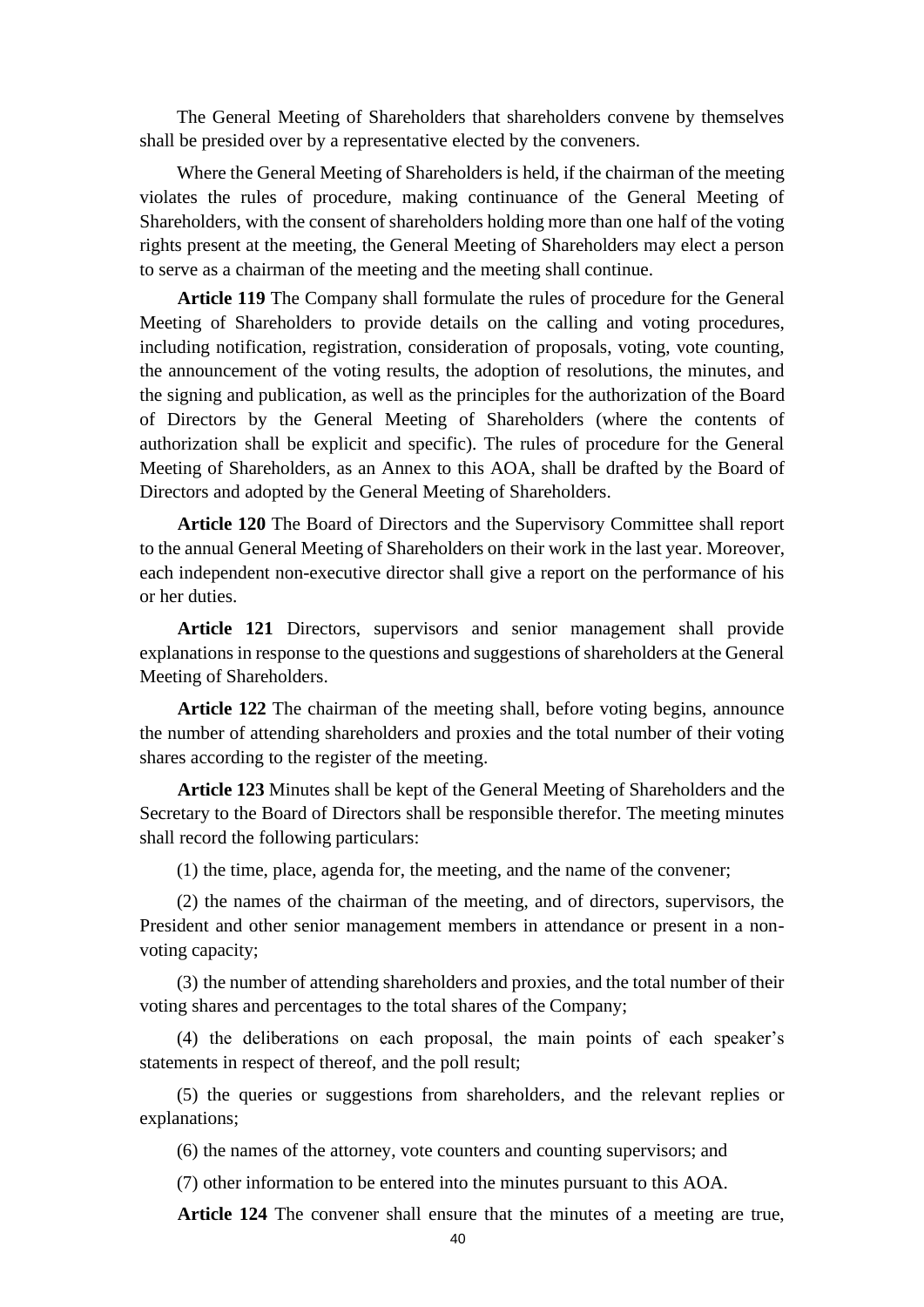accurate and complete. The minutes shall be signed by attending directors, supervisors, the Secretary to the Board of Directors, the convener or his or her representative, and the chairman of the meeting. The minutes shall be kept for 20 years, together with the book of signatures of the attending shareholders, the power of attorney for shareholders that attend the meeting by proxy, and effective information concerning voting online or by other such means.

**Article 125** The convener shall ensure that the General Meeting of Shareholders continues until a final resolution is reached. Where the General Meeting of Shareholders is interrupted or fails to reach a resolution due to force majeure or any other exceptional cause, the convener shall take necessary actions to restore the meeting as soon as practicable, or terminate the meeting immediately with a timely publication, in which circumstance, the convener shall report it to the local CSRC agency where the Company is located and the stock exchange.

# **Section 6 Voting and Resolution of the General Meeting of Shareholders**

**Article 126** Resolutions of the General Meeting of Shareholders are divided into ordinary resolutions and extraordinary resolutions.

The ordinary resolution of the General Meeting of Shareholders shall be passed by a majority vote of the attending shareholders (including their proxies).

The extraordinary resolution of the General Meeting of Shareholders shall be passed by at least a two-thirds vote of the attending shareholders (including their proxies).

**Article 127** The following shall be passed by an ordinary resolution of the General Meeting of Shareholders:

(1) the work report of the Board of Directors or the Supervisory Committee;

(2) the profit distribution plan and plans for making up losses drafted by the Board of Directors;

(3) the appointment or dismissal, and the remuneration of the members of the Board of Directors or the members of the Supervisory Committee and the method of payment of the remuneration;

(4) the annual budget plan, final accounts, balance sheet, profit statement and other financial statements of the Company;

(5) the annual report of the Company; and

(6) matters other than those to be passed by an extraordinary resolution of the General Meeting of Shareholders under relevant laws and regulations, and this AOA.

**Article 128** The following shall be passed by an extraordinary resolution of the General Meeting of Shareholders:

(1) the increase or reduction of the registered capital, or the issue of any class of shares, warrants or other similar securities by the Company;

(2) the division, merger, dissolution or liquidation of the Company; or

(3) any amendment to this AOA;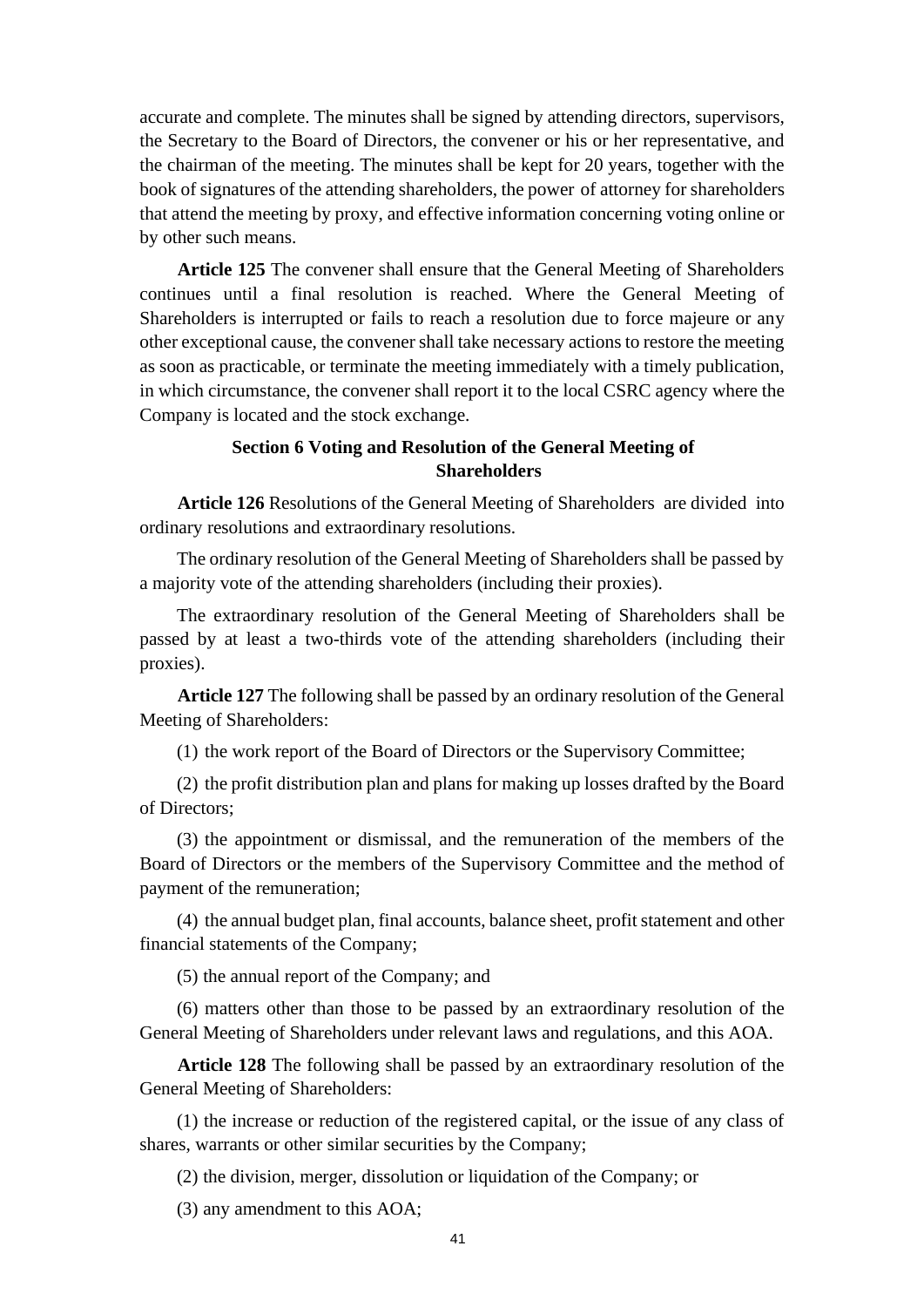(4) the purchase or sale by the Company within one year of (a) material asset(s)exceeding or the provision of security the amount(s) of which exceeds, alone or in aggregation, 30% of the audited total assets of the Company as at the most recent period;

(5) any share incentive scheme;

(6) the issuing of any bonds of the Company; and

(7) other matters which laws or these Articles of Association require to be adopted by special resolution or which the General Meeting of Shareholders considers will have a material impact on the Company and therefore require, by an ordinary resolution, to be adopted by special resolution.

**Article 129** A shareholder (including his or her proxy) shall vote based on the number of his or her voting shares, with one share representing one vote.

Where significant matters which have an impact on the interests of minority investors are being considered at the general meeting, the votes by minority investors shall be counted separately. The separate counting results shall be publicly disclosed in a timely manner.

No voting rights shall attach to the Company shares held by the Company, and such shares shall not be counted among the total number of voting shares present at a General Meeting of Shareholders.

The Board of Directors, the independent directors, and the shareholders holding more than one percent of the voting shares of the Company or investor protection agencies established in accordance with laws, regulations or the provisions of the securities regulatory agency of the State Council may act as solicitor and publicly request shareholders of listed companies to entrust them to attend the General Meeting of Shareholders and exercise rights from shareholders such as the right to propose and vote on their behalf, either on their own or through securities companies or securities service agencies.

Where the rights from shareholders are solicited in accordance with the preceding paragraph, the solicitor shall disclose the solicitation document(s) and the Company shall cooperate.

While soliciting votes of shareholders, sufficient disclosure of information such as the specific voting preference shall be made to the shareholders from whom voting rights are solicited. No consideration or other form of de facto consideration shall be involved in the solicitation of rights from shareholders. The Company and the convener of the general meeting of shareholders shall not impose any minimum shareholding percentage limitation on the solicitation of rights from shareholders.

If the public solicitation of rights from shareholders violates the laws, regulations or the relevant provisions of the securities regulatory agency of the State Council and causes the listed company or its shareholders to suffer losses, the solicitor shall be liable for compensation in accordance with the laws.

**Article 130** When the General Meeting of Shareholders considers matters relating to a connected transaction, the connected shareholders shall not participate in the vote, and the number of voting shares represented by them shall not count toward the total number of valid voting shares. The announcement of the resolutions of the General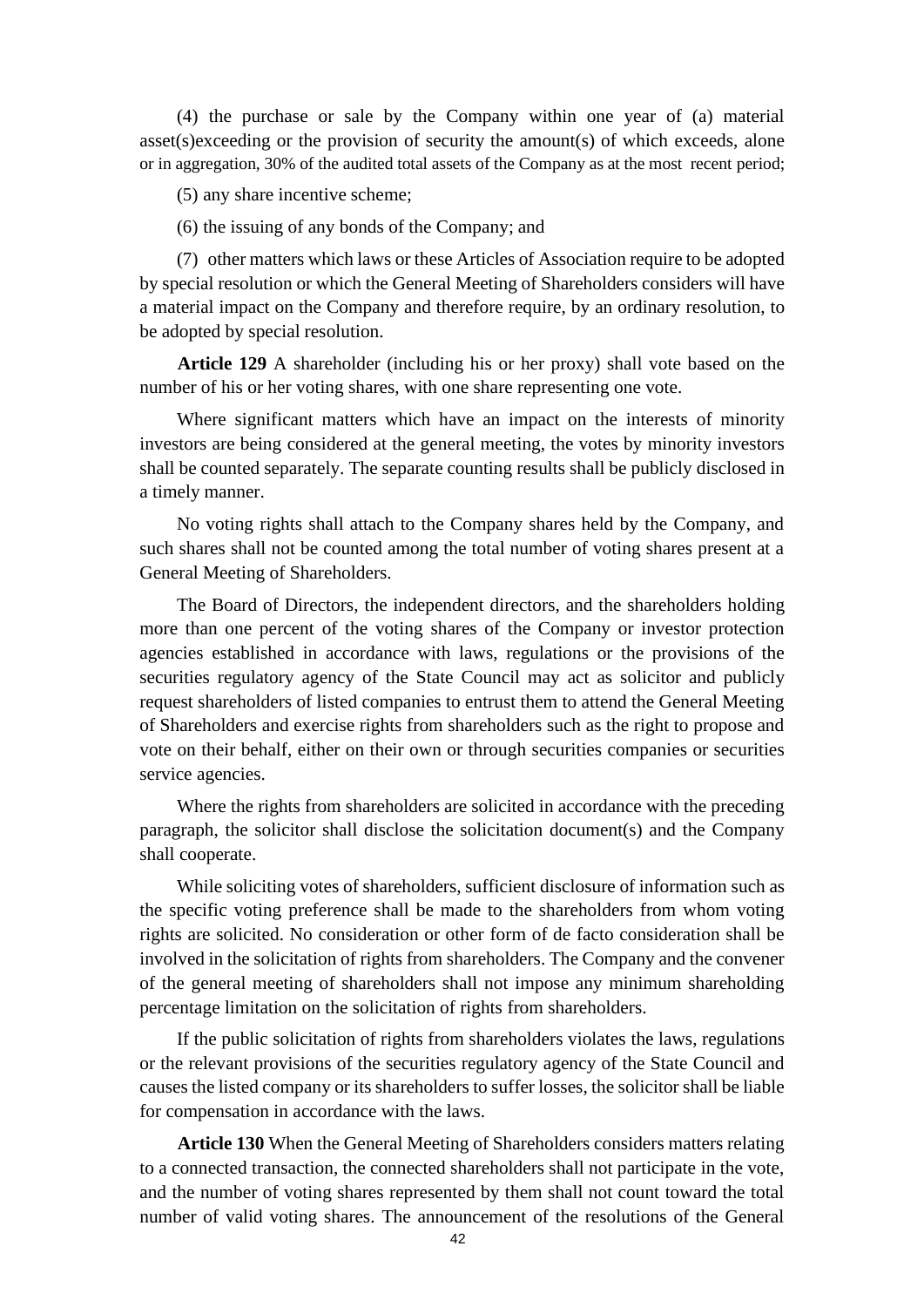Meeting of Shareholders shall fully disclose the way the unconnected shareholders voted.

(1) Where the General Meeting of Shareholders considers matters relating to a connected transaction, the connected shareholders shall not participate in the vote; If the meeting required the connected shareholders to attend to explain the facts, such shareholders shall have the duty and obligation to report the facts.

(2) The chairman of the meeting shall declare if any connected shareholder shall withdraw from voting on any resolution on the agenda.

Where any shareholder or his or her proxy may not vote, or may only vote "FOR" or "AGAINST", on a given proposal, but votes in violation of this clause or restriction, his or her vote shall not be counted in the voting result.

**Article 131** Unless voting by ballot is required pursuant to the rules of the local securities regulatory authority at the place where the stock of the Company is listed, or any of the following persons requests a vote by ballot before or after voting by hand, votes at the General Meeting of Shareholders shall be taken by show of hands:

(1) the chairman of the meeting;

(2) at least two shareholders with voting rights or proxies with voting rights; and

(3) one or several shareholders (including their proxies) that hold, individually or collectively, more than one tenth of the shares carrying the right to vote at the meeting;

Unless a vote by ballot is requested, the chairman of the meeting may declare the result of voting by show of hands, and whether the proposal concerned has been passed or not, and have the information included in the minutes of the meeting as the final evidence, without proving the number or percentage of votes in favor or against the proposal concerned.

The demand for a vote by ballot may be withdrawn by the person who made it.

**Article 132** If the matter demanded to be voted upon by ballot is the election of the chairman or the adjournment of the meeting, a ballot shall be taken immediately. If a ballot is demanded for any other matter, such ballot shall be taken at the time decided upon by the chairman and the meeting may proceed with the discussion of other matters; the result of the ballot shall still be regarded as a resolution passed at that meeting.

**Article 133** When a ballot is held, shareholders (including proxies) having the right to two or more votes need not use all of their voting rights in the same way as "FOR", "AGAINST" or "ABSTAIN".

**Article 134** The votes on each item on the agenda shall be counted and announced on the spot.

**Article 135** The chairman of the General Meeting of Shareholders shall decide whether any resolution of the meeting is approved according to the voting result. The decision shall be final, and the voting result shall be announced at the meeting and recorded in the minutes of the meeting.

**Article 136** Unless the Company is in a crisis or under any other exceptional circumstance, the Company shall not enter into a contract with any person other than a director, a supervisor, the President or any other senior management member of the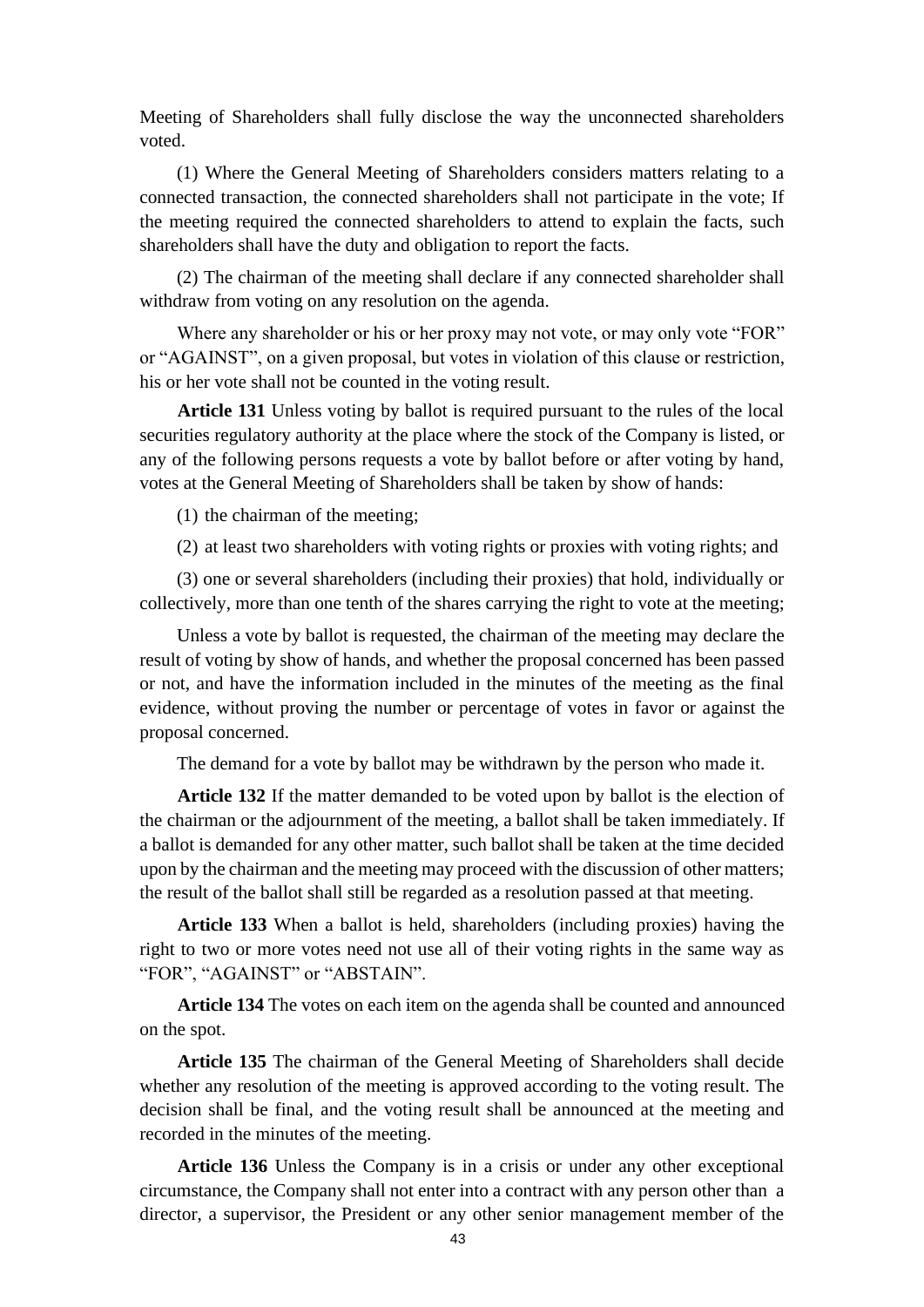Company, according to which the Company entrusts its business, wholly or essentially, to such person, unless this is approved at the General Meeting of Shareholders in an extraordinary resolution.

**Article 137** The list of candidates for director or supervisor shall be submitted as a proposal for voting by the General Meeting of Shareholders.

The Board of Directors or the Supervisory Committee shall provide shareholders beforehand with the resumes and basic information of the director or supervisor candidates. Shareholders that hold, individually or collectively, more than 3% of the shares in the Company may propose a list of director or supervisor candidates individually or collectively. Three or more directors or supervisors may jointly propose a list of director or supervisor candidates. The Board of Directors and the Supervisory Committee may propose a list of independent director candidates. Shareholders that hold, individually or collectively, more than 1% of the outstanding shares in the Company may propose a list of independent director candidates. While the shareholders shall nominate, separately or jointly, directors for more than half of the members of the Board of Directors, the supervisor nominated by them shall not exceed one-third of the members of the Supervisory Committee.

The director or supervisor may be elected through cumulative voting at the General Meeting of Shareholders, pursuant to this AOA or any resolution of the meeting.

For the purposes of the preceding paragraph, the term "cumulative voting" means that, when the General Meeting of Shareholders votes to elect directors or supervisors, each share carries a number of voting rights equivalent to the number of directors or supervisors to be elected, and a shareholder may cluster his or her voting rights. The Board shall publish an announcement to the shareholders about the resumes and basis information of the directors and supervisors.

**Article 138** Where the largest shareholder of the Company and its persons acting in concert are interested in 30% or more of the shares of the Company, the election of directors and supervisors shall be done through cumulative voting.

**Article 139** In cumulative voting, the votes of a shareholder shall be equal to the number of his or her shares multiplied by the number of directors or supervisors to be elected. The shareholder may cast all of his or her votes to one or more director or supervisor candidates. The votes for each director or supervisor candidate shall be counted separately, with the candidate having the most votes to be elected.

**Article 140** Where cumulative voting is used, the chairman of the meeting shall, before the voting begins, announce to the shareholders and proxies present at the meeting that directors and supervisors shall be elected through cumulative voting, and explain to them the vote counting method and the rules of election.

**Article 141** The Board of Directors or the Supervisory Committee shall prepare beforehand the ballots for cumulative voting according to the agenda of the General Meeting of Shareholders. In addition to the content appearing on a commonly used ballot, such ballot shall explicitly note that this ballot is specifically for cumulative voting on directors and supervisors, and shall include the following:

(1) the name of the meeting;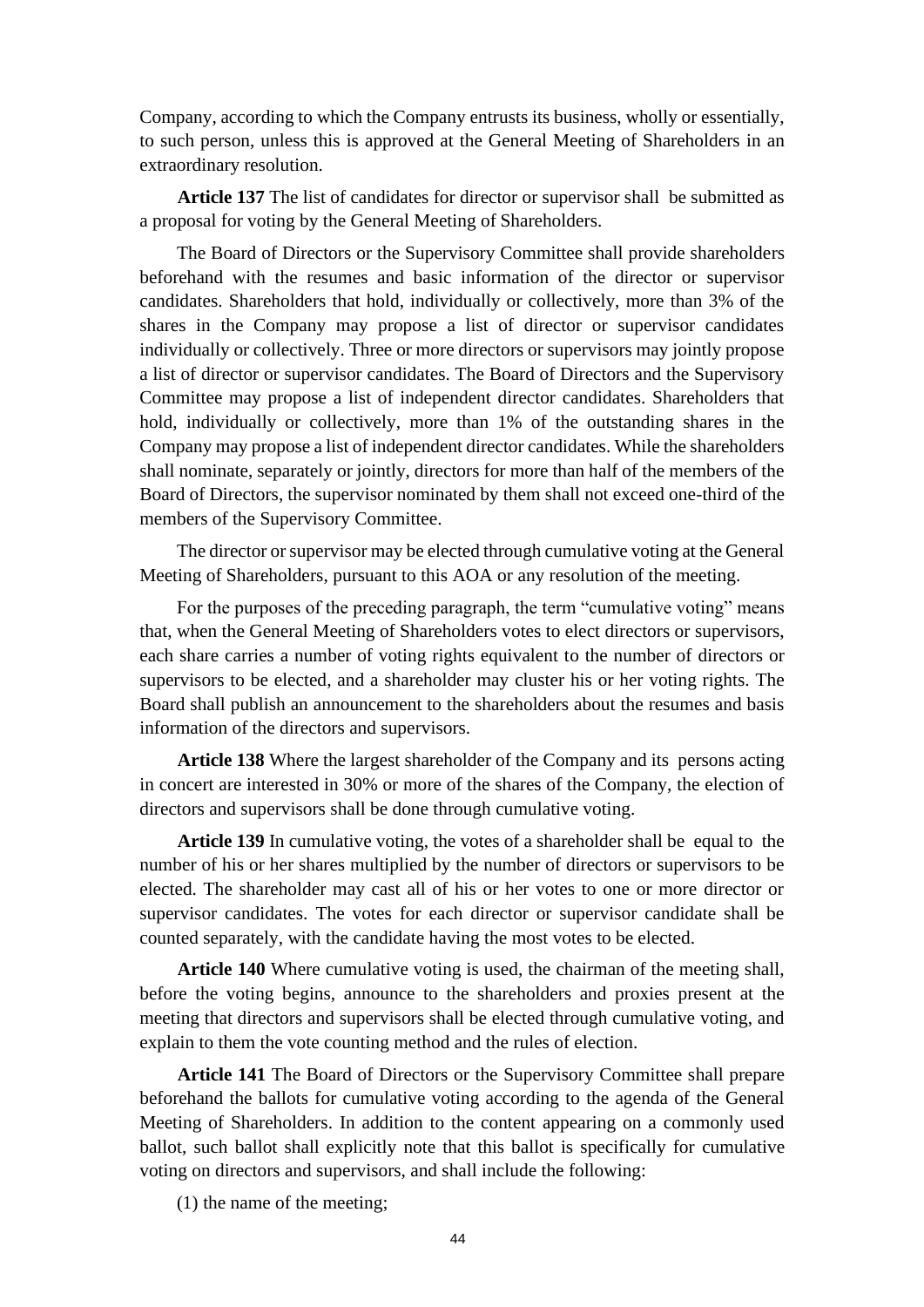- (2) the names of director and supervisor candidates;
- (3) the name of the shareholder;
- (4) the name of the proxy;
- (5) the number of shares held by the shareholder;
- (6) the number of voting shares for cumulative voting; and
- (7) the time of voting.

**Article 142** In cumulative voting for the election of directors, independent directors shall be elected separately from the election of other directors, in order to ensure a certain percentage of independent directors in the Board of Directors.

**Article 143** The minimum votes for a director or supervisor to be elected shall be at least one half of the total number of votes divided by the number of director or supervisor candidates.

**Article 144** Unless in cumulative voting, the General Meeting of Shareholders shall vote on all the proposals one by one, and where there is more than one proposal under the same item on the agenda, vote on such proposals according to the time sequence by which they have been submitted. The General Meeting of Shareholders shall not put aside or deny voting on any proposal, unless the meeting has to be suspended or adoption of a decision becomes impossible due to force majeure or any exceptional causes.

**Article 145** When considering a proposal, the General Meeting of Shareholders shall not revise it; otherwise such amendments shall be deemed as a new proposal and may not be voted on during the current meeting.

**Article 146** When a vote is cast it may be cast by only one of the following methods, in person, online or by other voting means. If one vote is cast by more than one method, the first vote shall prevail.

Votes at the General Meeting of Shareholders shall be cast by disclosed ballot.

**Article 147** Before the General Meeting of Shareholders votes on a proposal, two shareholder representatives shall be elected to participate in the vote counting and vote scrutiny. When a shareholder has a material interest in a matter being considered, he or she and his or her proxies may not participate in the vote counting or vote scrutiny.

When the General Meeting of Shareholders votes on a proposal, the attorney, shareholders' representatives and supervisors' representatives shall be jointly responsible for counting the votes and scrutinizing the vote count and shall announce the results of the vote on the spot. The results of the votes on the resolutions shall be entered into the minutes of the meeting.

Shareholders or their proxies who cast their votes online or by other means shall have the right to check the results of their votes by way of the pertinent voting system.

**Article 148** The chairman of the General Meeting of Shareholders shall announce the outcome and results of the vote on each motion and announce whether each such motion has been carried based on the results of the votes. Until the formal announcement of the voting results, relevant parties, such as the listed company, the vote counters, scrutineers, major shareholders, etc., involved in the voting in person at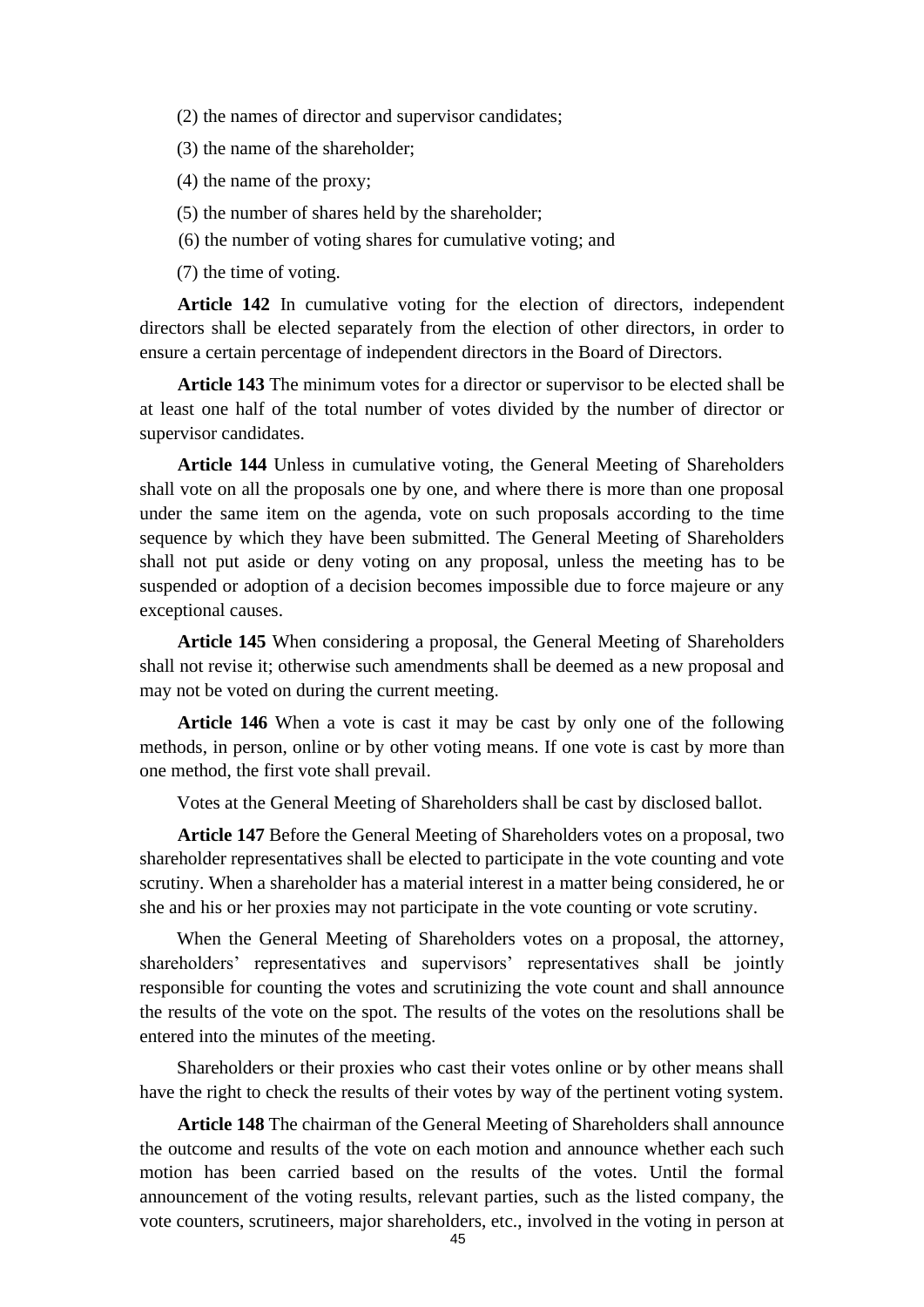the General Meeting of Shareholders shall bear an obligation of confidentiality in respect of how the shareholders voted.

**Article 149** The shareholders present at a General Meeting of Shareholders shall express one of the following opinions on proposals that are put to a vote: consent, opposition or abstention, except for securities registration and clearing institutions serving as nominal holders of shares under the Hong Kong and mainland China stock mutual market, who shall vote in accordance with the instruction of the beneficial owners. If a ballot is blank, marked erroneously, illegible or has not been cast, the voter shall be deemed to have waived his or her right to vote and the voting results for the number of shares that he or she holds shall be recorded as "abstained".

**Article 150** If the chairman of the meeting has any doubts concerning the result of the vote on any resolution, he or she may organize a recount of the number of votes cast. If the chairman of the meeting does not conduct a recount of the votes and an attending shareholder or proxy challenges the result of a vote announced by the chairman of the meeting, he or she has the right to demand a vote recount immediately following the announcement of the result, in which case the chairman of the meeting shall promptly organize a recount of the votes.

Where the General Meeting of Shareholders counts the ballots, the result of the counting shall be recorded in the minutes of the meeting.

The minutes, together with the sign-in register of attending shareholders, and the proxy forms, shall be kept at the domicile of the Company.

**Article 151** The resolution of the General Meeting of Shareholders shall be promptly announced. The announcement shall state the number of attending shareholders and proxies, their number of voting shares and their percentages to the total number of the voting shares in the Company, the voting method or methods, the voting result for each proposal, and the details of each resolution passed in the meeting as well as information as required by the stock exchanges where the shares of the Company are listed or other applicable laws and regulations.

**Article 152** Shareholders may examine photocopies of the minutes of meetings during the Company's office hours without charge. If any shareholder demands from the Company a photocopy of relevant minutes of meetings, the Company shall send such photocopies within seven days after verifying the identity of the shareholder and receiving payment of reasonable charges.

**Article 153** If a proposal is not carried or if the General Meeting of Shareholders modified a resolution from the previous General Meeting of Shareholders, the same shall be specifically mentioned in the announcement of the resolutions of the General Meeting of Shareholders.

**Article 154** Where the General Meeting of Shareholders passes a proposal for the election of a director or supervisor, the appointment of the new director or supervisor shall become effective on the date the relevant proposal on the election is passed at the General Meeting of Shareholders. If otherwise provided by laws and regulations, such director's or supervisor's serving as such position shall become effective on the date of compliance with relevant laws and regulations.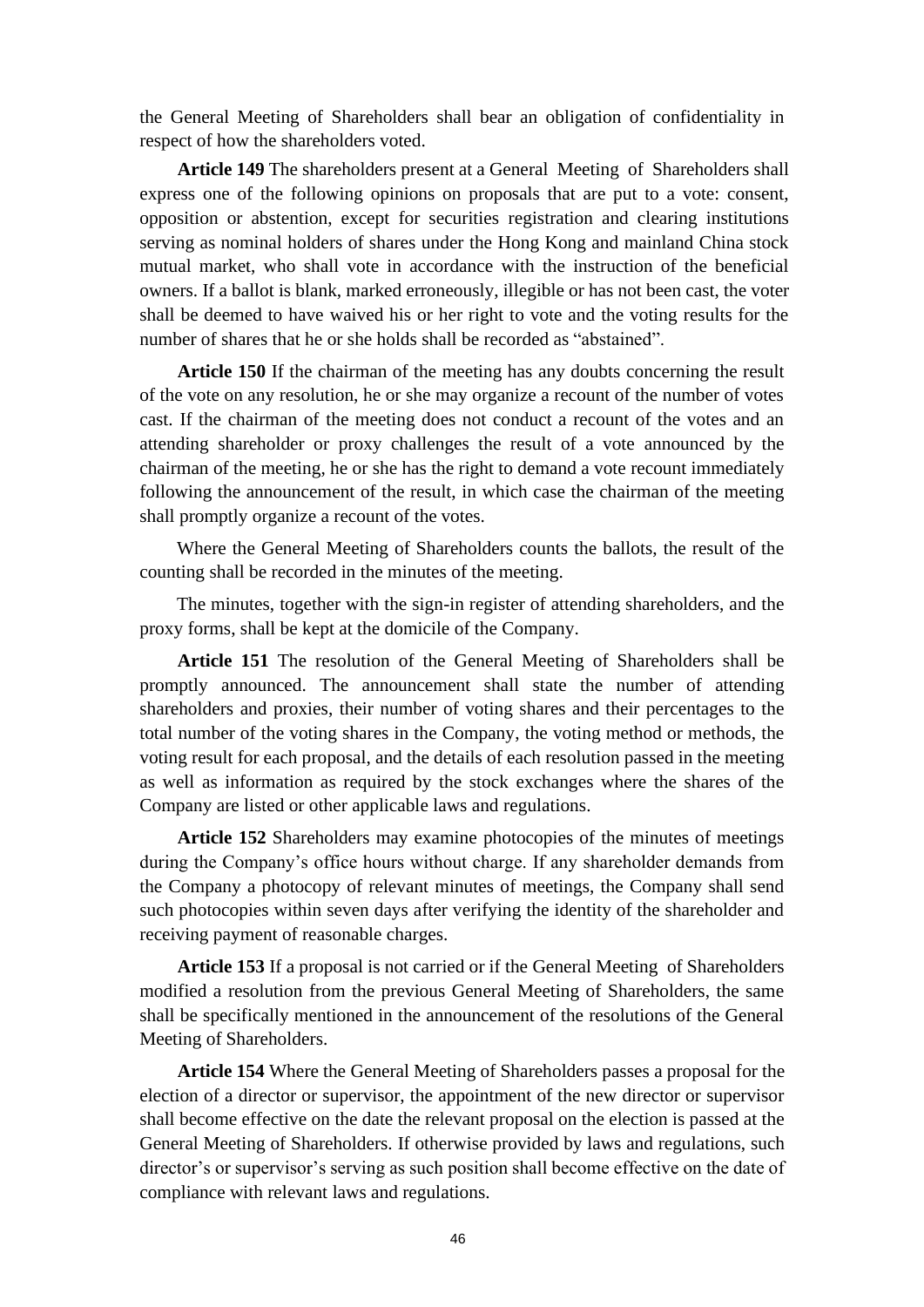**Article 155** If a proposal on the distribution of a cash dividend or bonus shares or the conversion of funds the capital common reserve into share capital is carried at a General Meeting of Shareholders, the Company will implement the specific plan therefor within two months after the conclusion of the General Meeting of Shareholders.

## **Section 7 Special Voting Procedure for Class Shareholders**

**Article 156** A shareholder that holds shares in different classes shall be class shareholders.

The class shareholder shall enjoy rights and bear obligations in accordance with relevant laws and regulations and this AOA.

Apart from the shareholders of other classes of shares, the shareholders of domestic shares and the shareholders of overseas-listed foreign shares shall be deemed to be different classes of shareholders.

**Article 157** If the Company intends to vary or abrogate rights of class shareholders, it may do so only after such variation or abrogation has been approved by way of a special resolution of the General Meeting of Shareholders and by a separate class shareholders' meeting convened by the affected class shareholders in accordance with Articles 159 to 163.

**Article 158** Rights of shareholders of a certain class shall be deemed to be varied or abrogated under the following circumstances:

(1) the increase or decrease of the number of shares of such class, or increase or decrease of the number of shares of a class having voting rights, distribution rights or other privileges equal or superior to those of the shares of such class;

(2) the conversion of all or part of the shares of such class into shares of another class, or the conversion of all or part of the shares of another class into shares of such class or the grant of the right to such change;

(3) the removal or reduction of rights to accrued dividends or cumulative dividends attached to shares of such class;

(4) the reduction or removal of a dividend preference, or a property distribution preference during liquidation of the Company, attached to shares of such class;

(5) the addition, removal or reduction of share conversion rights, options, voting rights, transfer rights, preemptive rights to rights issues or rights to acquire securities of the Company attached to shares of such class;

(6) the removal or reduction of rights to receive amounts payable by the Company in particular currencies attached to shares of such class;

(7) the creation of a new class of shares with voting rights, distribution rights or other privileges equal or superior to those of the shares of that class;

(8) the imposition of restrictions or additional restrictions on the transfer or ownership of shares of such class;

(9) the issuance of rights to subscribe for, or convert into, shares of such class or another class;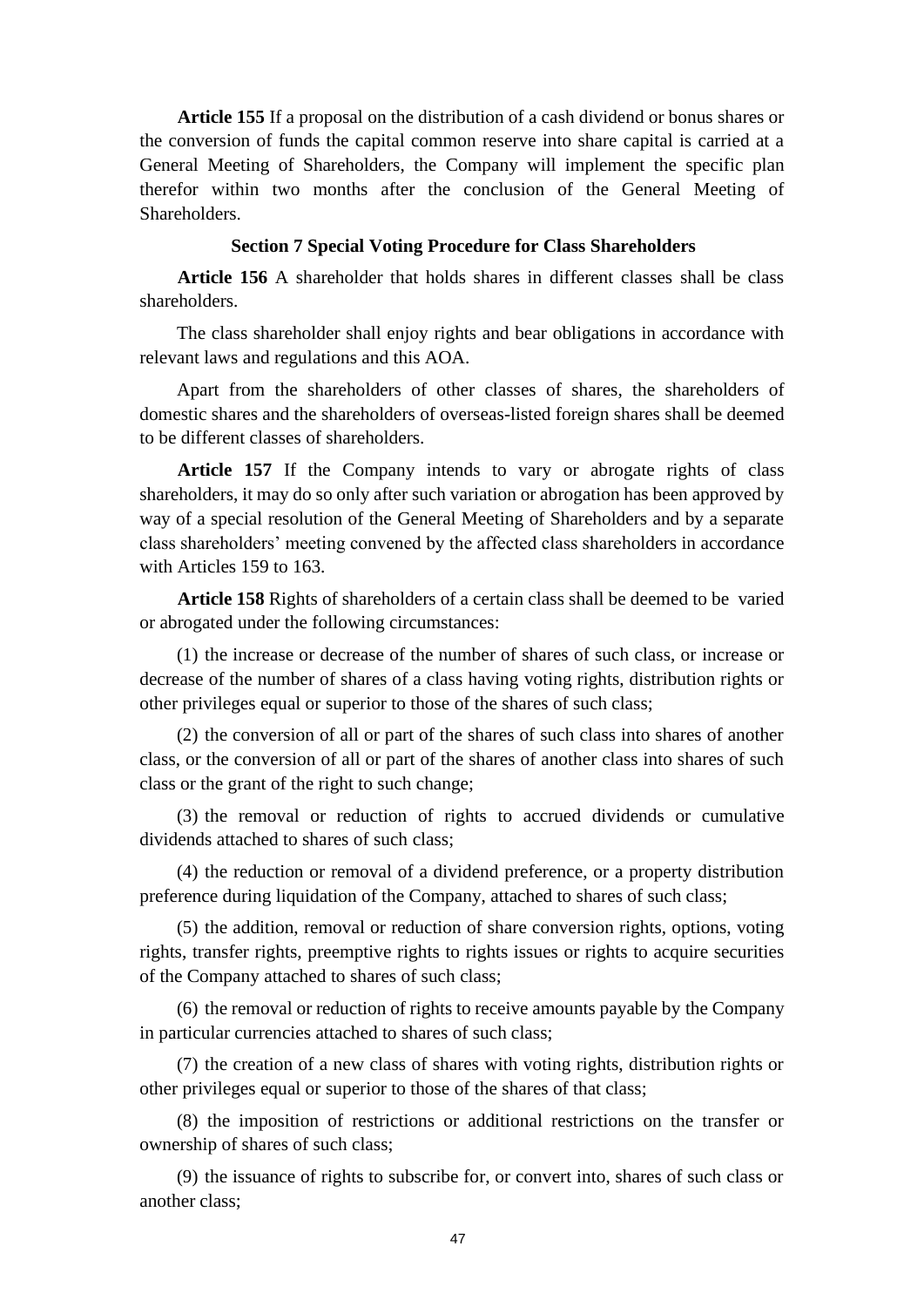(10) the increase of the rights and privileges of shares of another class; such restructuring of the Company as would cause shareholders of different classes to bear disproportionate liabilities under the restructuring; or

(11) the amendment or deletion of the provisions of this Chapter.

**Article 159** Shareholders of the affected class, whether or not otherwise having the right to vote at General Meeting of Shareholders s, shall have right to vote at class shareholders' meetings in respect of any of the matters referred to in items (2) to (8) and items (11) to (12) of Article 158, except that interested shareholders shall not have the right to vote at class shareholders' meetings.

For the purposes of the preceding paragraph, the term "interested shareholders" shall have the following meaning:

(1) if the Company is to issue a buyback offer to all of the shareholders in the same proportion or is to buy back its own shares through open transactions on a stock exchange in accordance with Article 33 of this AOA, the controlling shareholder as defined in Article 322 of this AOA shall be an "interested shareholder";

(2) if the Company is to buy back its own shares by agreements outside a stock exchange in accordance with Article 33 of this AOA, holders of shares to which such agreements relate shall be "interested shareholders";

(3) shareholders that, under a proposed restructuring of the Company, would bear liabilities in a proportion smaller than that of the liabilities borne by other shareholders of the same class, and shareholders that have an interest in a proposed restructuring of the Company that is different from the interest in such proposed restructuring of other shareholders of the same class, shall be "interested shareholders".

**Article 160** Resolutions of a class shareholders' meeting may be passed only by two-thirds or more of the equity interests carrying voting rights that are represented at the meeting in accordance with Article 159.

**Article 161** The notice of a class shareholders' meeting of the Company shall be given in writing to all the registered shareholders of the class concerned, by reference to the time limit for notice required by this AOA for convening a General Meeting of Shareholders, informing the matters to be considered at and the date and place of the meeting.

**Article 162** The notice of the meeting of class shareholders may only be given to the shareholders that are entitled to vote at the meeting.

The procedure according to which class shareholders' meetings are held shall, to the extent possible, be identical to the procedure according to which General Meeting of Shareholders are held. Provisions of this AOA relevant to procedures for the holding of General Meeting of Shareholders shall be applicable to class shareholders' meetings.

**Article 163** The special voting procedures for class shareholders shall not apply in the following circumstances:

(1) where, as approved by way of a special resolution of the General Meeting of Shareholders, the Company issues, either separately or concurrently, domestic investment shares and overseas listed foreign investment shares every 12 months, and the quantity of domestic investment shares and overseas listed foreign investment shares intended to be issued does not exceed 20 percent of the outstanding shares of the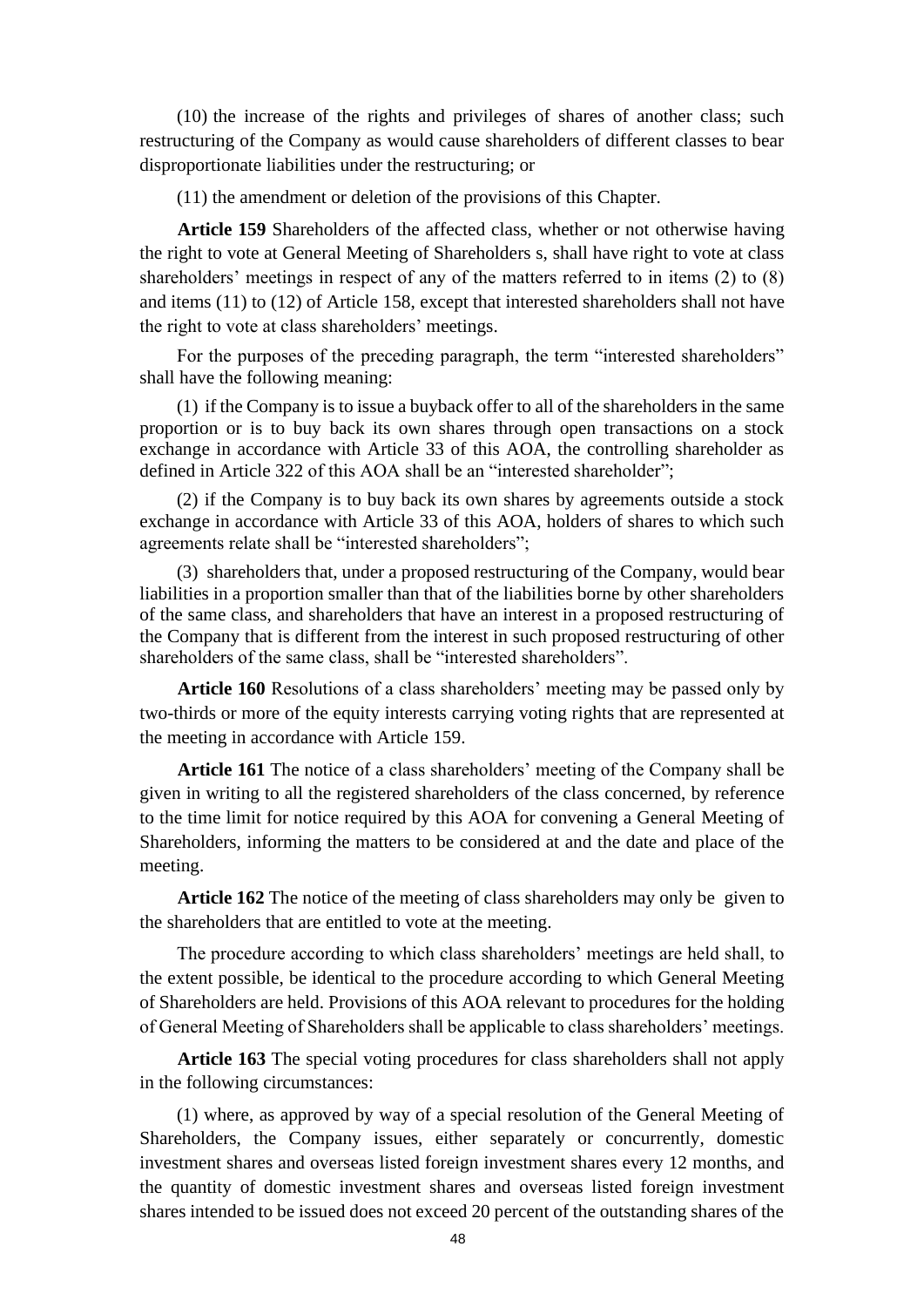respective classes;

(2) where the plan for the issuance of domestic investment shares and overseas listed foreign investment shares upon the establishment of the Company is completed within 15 months from the date of approval by the State Council's securities authority;

(3) where, subject to the approval of the State Council or the approval authority authorized thereby, the Company's shares held by the Company's sponsor are converted into foreign investment shares, and listed and traded on a foreign stock exchange.

# **Chapter 6 Directors and the Board of Directors**

# **Section 1 Directors**

**Article 164** Directors are divided into executive directors and non-executive directors. An executive director is a director that is also a senior management member or holds other operational positions at the Company or any of its controlled subsidiaries. A non-executive director is a director is not a senior management member, nor holds other operational positions at the Company or any of its controlled subsidiaries. A nonexecutive director may be an independent director. The appointment or removal of director of the Company shall be filed with the securities regulatory agency of the State Council. The Company shall not engage any ineligible person to hold a director's office, nor shall empower any ineligible person in violation of relevant stipulations.

The office of a director other than an independent director may be held by the President or any other senior management member of the Company, provided that the directors that also hold the office of the President or any other senior management position of the Company shall not be more than half of all the directors of the Company.

**Article 165** An independent director shall not be connected to , nor hold any interest conflicting with, the Company, nor have any other circumstance that may prevent his or her independent and objective judgment.

The following persons shall not be independent directors of the Company:

(1) any person that holds office at the Company or any of its connected persons and his lineal relatives and major social relations;

(2) any person that holds office in the following organizations, and his lineal relatives and major social relations, any entity that holds or controls 5% or more of the shares in the Company; any entity that is top five largest shareholders of the Company; or any entity that has any relationship of business or interest with the Company;

(3) any natural person that holds or controls more than 1% of the shares in the Company, any natural person shareholder that is the top ten largest shareholders of the Company, and his lineal relatives and major social relations;

(4) any person who provides financial, legal, consultancy or other such services to the Company or its subsidiaries, and his lineal relatives and major social relations;

(5) any person who, at any time during the immediately preceding period of one year, has fallen into any of the four categories listed above;

(6) any person that holds an office other than the office of independent director at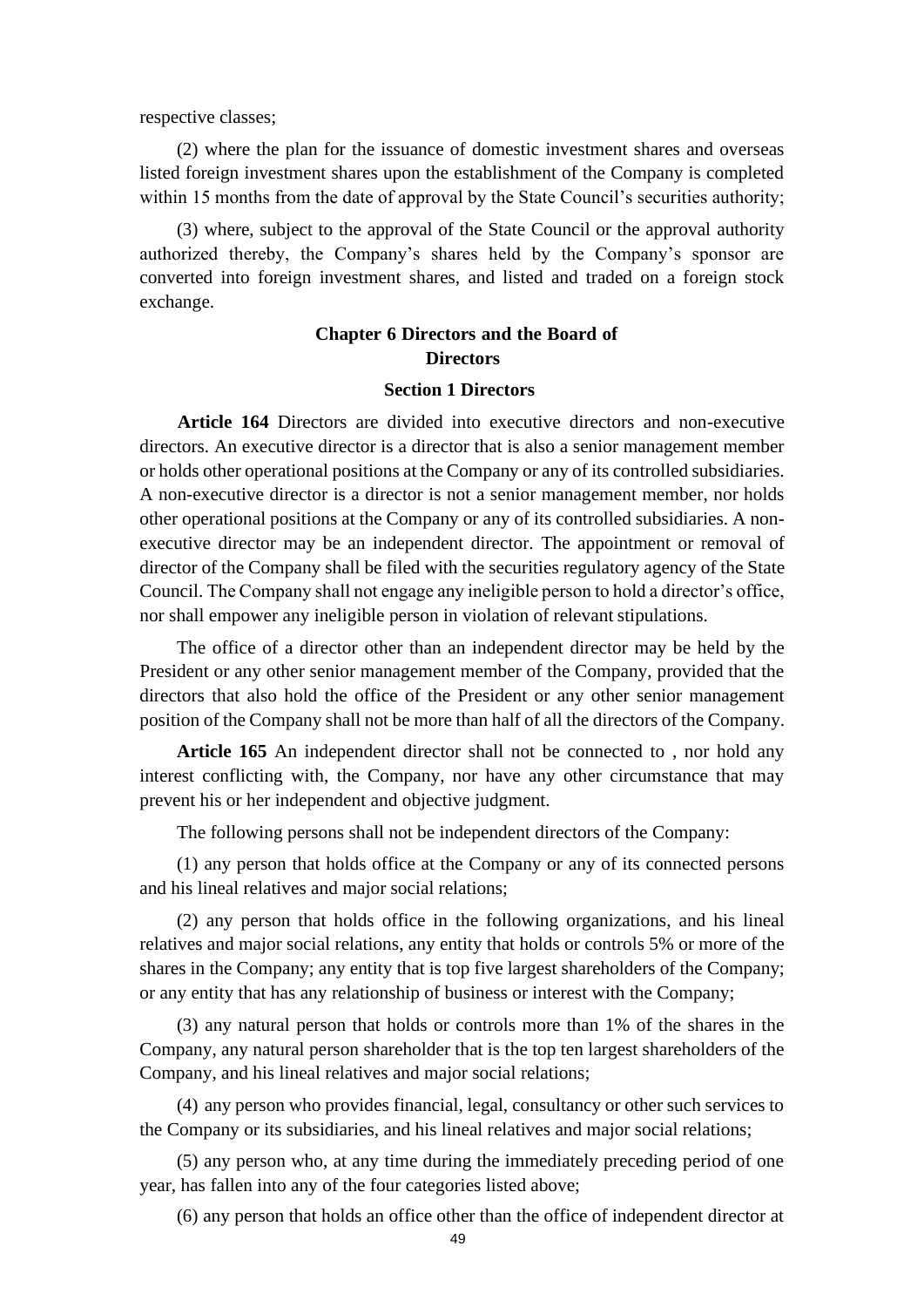any other securities company; and

(7) other persons determined by the CSRC as not qualified to serve as independent directors, or evaluated as not being independent by the stock exchanges where the shares of the Company are listed.

Any independent director that incurs any of the circumstances hereinabove shall be dismissed from his or her office.

**Article 166** A director shall be elected or removed by the General Meeting of Shareholders and could be removed from their office by the General Meeting of Shareholders before the expire of the term thereof, with a term of office of three years. A director may be re-elected upon expiration of his or her term. An independent director shall have the same term as any other director, but may not be re-elected for more than two terms.

The term of office for a director shall start from the day that he or she assumes the office, until the day that his or her Board of Directors expires.

Subject to relevant laws and administrative regulations, the General Meeting of Shareholders may remove any director by an ordinary resolution (without prejudice to any claim for damages that such director may have under any contract) before the end of his or her term of office.

**Article 167** Directors shall abide by laws and this AOA, and bear the following fiduciary duties to the Company:

(1) not taking advantage of his or her position to accept bribes or illegal income, not appropriating property of the Company;

(2) not diverting the assets of the Company or any of its customers;

(3) not opening an account in his or her own name or in the name of another individual and depositing Company assets or funds therein;

(4) not breaching the AOA by lending company funds to a third party or using company property to provide security for a third party without the consent of the General Meeting of Shareholders or the Board of Directors;

(5) not breaching the laws by lending the customers funds to a third party or using customer property to provide security for the Company, the shareholders of the Company, other institutes or personal debts without the consent of the General Meeting of Shareholders or the Board of Directors;

(6) not entering into contracts or transactions with the Company in breach of the AOA or without the consent of the General Meeting of Shareholders;

(7) not using the advantages of his or her office to appropriate for himself/herself or for others, business opportunities which rightly belong to the Company or operate a business for his or her own account or on behalf of others which is of the same type as the Company's business without the consent of the General Meeting of Shareholders;

(8) not accepting for himself/herself commissions in connection with Company transactions;

(9) not disclosing Company secrets without authorization;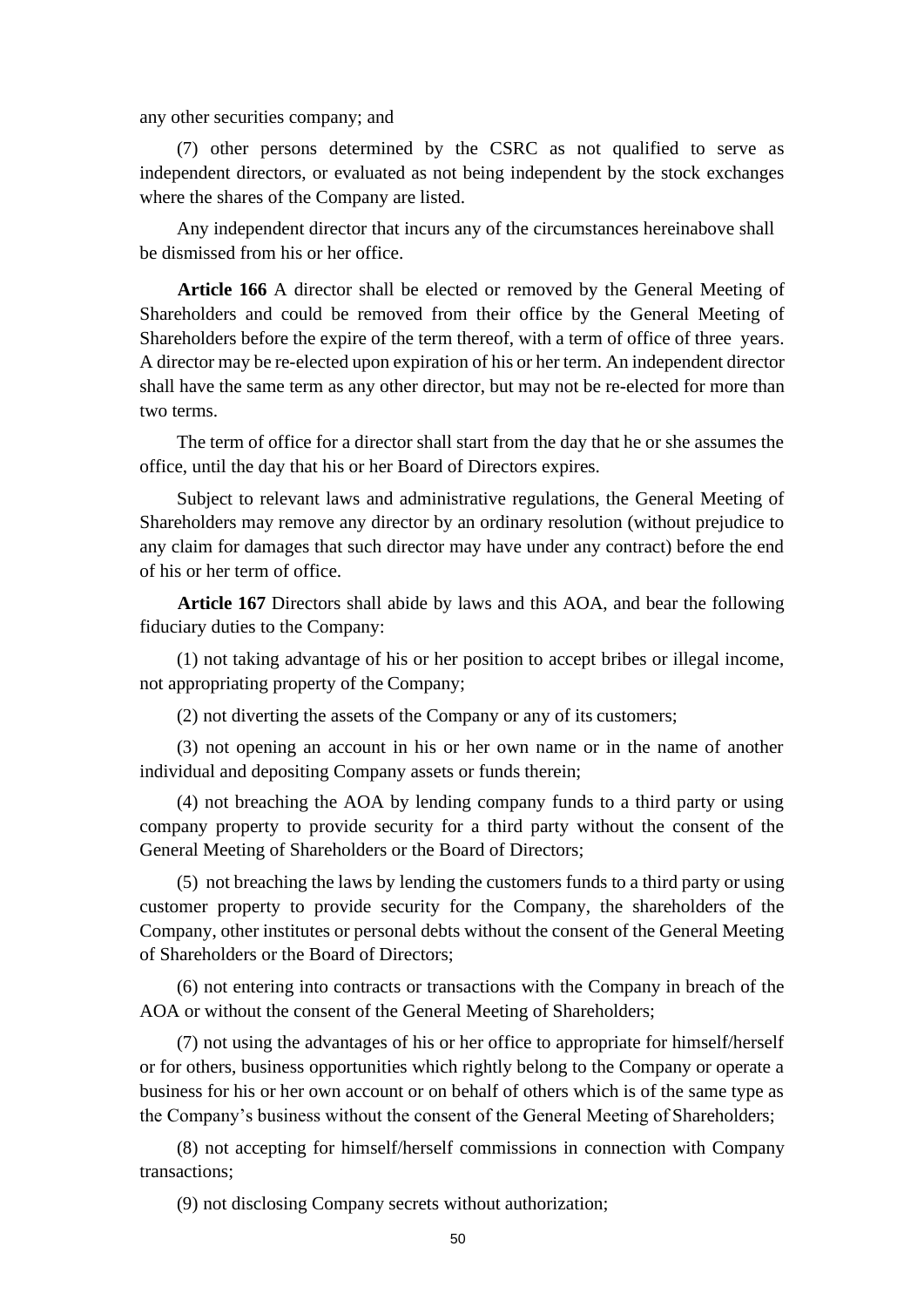(10) not using his or her connected relationships to harm the interests of the Company; and

(11) other fiduciary duties specified under relevant laws, regulations and rules, and this AOA.

Income derived by a director in breach of this Article shall belong to the Company. If the Company sustains a loss as result of such breach, the director shall be liable for damages.

**Article 168** A director shall abide by laws and the AOA, and bear the following obligations of diligence toward the Company:

(1) prudently, conscientiously and diligently exercising the rights granted him or her by the Company, so as to ensure that the commercial acts of the Company comply with state laws and the requirements of the various economic policies of the state, and that its commercial activities do not exceed the scope of business specified on the business license;

(2) treating all shareholders equally;

(3) timely keeping abreast of the Company's business operation and management situation;

(4) signing written confirmation opinions on the regular reports of the Company so as to ensure that the information disclosed by the Company is true, accurate and complete;

(5) providing true information and data to the Supervisory Committee and not interfering with the Supervisory Committee or supervisors in the exercise of their functions and powers; and

(6) Other due diligence obligations under relevant laws, regulations and rules and this AOA.

**Article 169** If the delayed election of a director or the resignation of a director causes the number of occupied seats on the Board of Directors to fall below the statutory minimum as required by the AOA, the incumbent director shall continue to perform his or her duties as a director in accordance with laws, regulations, rules and the AOA until the incoming director assumes his or her position.

The director may resign before his or her term of office expires. The director who resigns shall submit to the Board of Directors a written resignation. The related information shall be disclosed by the Board of Directors within two days.

Except in the circumstance specified in the preceding paragraphs that the resignation of a director causes the number of occupied seats on the Board of Directors to fall below the statutory minimum, a director's resignation shall be effective upon his or her written resignation being served on the Board of Directors.

Any person that is elected to fill a temporary vacancy or newly created vacancy of the Board of Directors shall have a term that starts on the date of his or her election and ends on the date of the next Annual Meeting of Shareholders, by which time he or she may be re-elected.

**Article 170** When a director's resignation becomes effective or his or her term of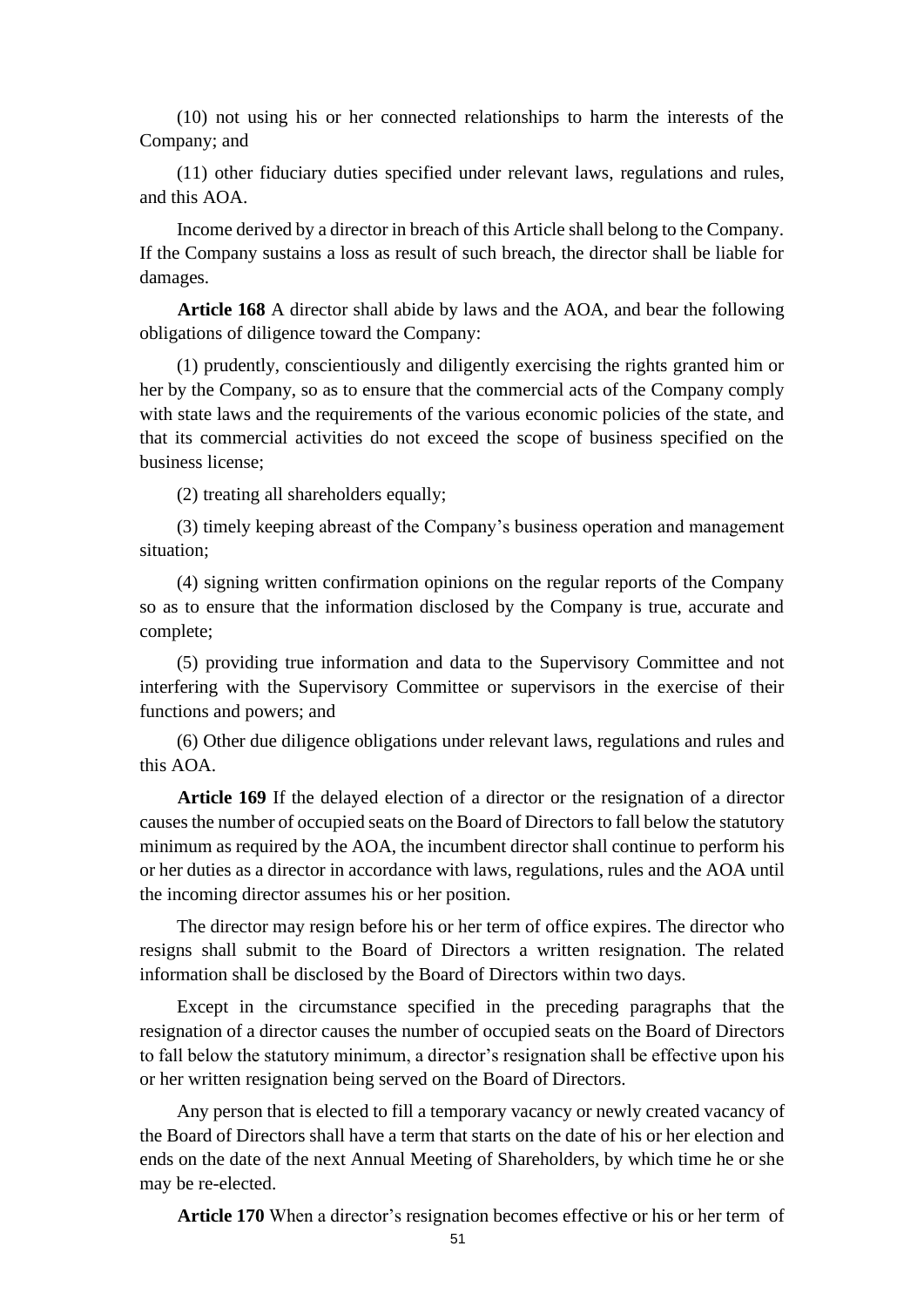office expires, he or she shall duly carry out all handover procedures with the Board of Directors. His or her fiduciary duty to the Company and the shareholders, including but not limited to the confidentiality obligations, shall not, as a matter of course, terminate at the end of his or her term of office and shall survive within 2 years from the expiration of his terms. In particular, the director's Confidentiality obligations in respect of any trade secrets of the Company shall survive until such secrets become known to the public, without regards to the two-year period limit mentioned above.

**Article 171** Where a director has failed to attend the meeting of the Board of Directors personally or authorize another director to attend on his or her behalf for two times consecutively, he or she shall be deemed to be unable to perform his or her duties, in which circumstance the Board of Directors shall propose to the General Meeting of Shareholders to remove the director from office.

**Article 172** No director may act on behalf of the Company or the Board of Directors in his or her own name unless the AOA specifies that he or she may do so or he or she is lawfully authorized to do so by the Board of Directors. A director shall declare his position and capacity in advance if, when such director is acting in his or her private capacity, a third party would reasonably assume him or her to be acting on behalf of the Company or the Board of Directors.

**Article 173** Where the director, in discharging his or her duty with the Company, causes damage to the Company in violation of relevant laws, regulations or rules or this AOA, he or she shall be liable to the Company.

**Article 174** The independent director shall act in accordance with relevant laws, regulations and rules and this AOA.

**Article 175** The method and procedure for nominating the Company's independent non-executive directors shall be as follows:

(1) The Board of Director may nominate director candidates according to the number of proposed elected members, within the limit specified in this AOA;

(2) Shareholders that hold, individually or collectively, more than 3% of the shares in the Company may nominate director candidates that do not exceed the number of proposed elected members, in accordance with this AOA;

(3) The director candidate shall, before the General Meeting of Shareholder opens, make a written commitment, by which he or she agrees to be nominated, and commits to providing the true and complete information about him and if elected, to faithfully performing the duties of a director;

(4) The intention to nominate a director candidate, and the written commitment of the director candidate to accept the nomination, shall be given to the Company seven days prior to the opening of the General Meeting of Shareholders; and

(5) The Company shall provide at least seven days (which begin to run from the next day following the date of notice of the General Meeting of Shareholders) for the nominator and the nominee to submit the above intention and commitment.

# **Section 2 Board of Directors**

**Article 176** The Company shall have a Board of Directors, which reports to the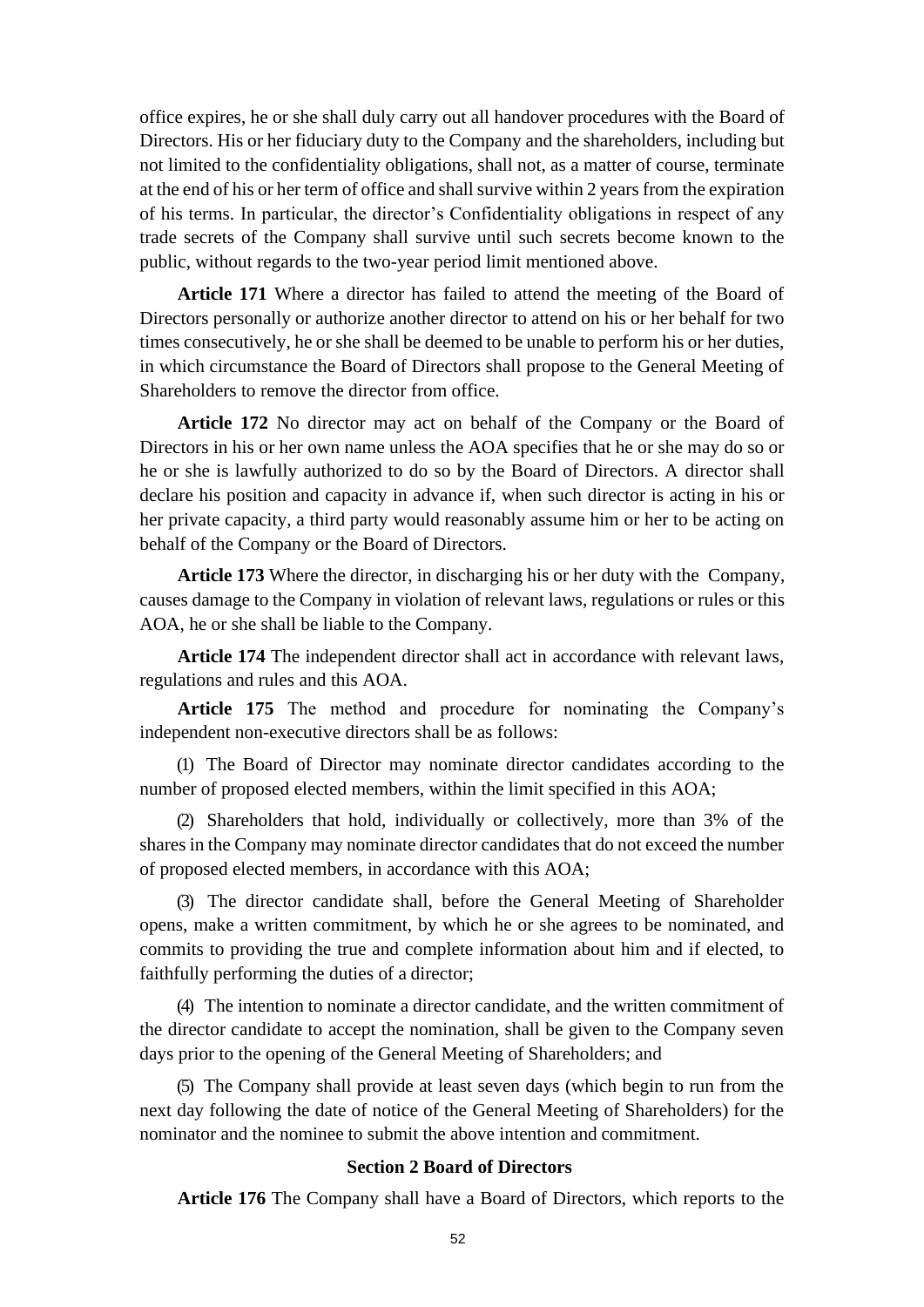General Meeting of Shareholders.

**Article 177** The Board of Directors shall consist of 9 members, including one Chairman and, if applicable, one or two Vice Chairman(s). The number of internal directors of the Company serving on the Board of Directors shall not exceed half of the total number of members of the Board of Directors.

**Article 178** The Board of Directors shall exercise the following functions and powers:

(1) to convene the General Meeting of Shareholders and report its work to the General Meeting of Shareholders;

(2) to report at the annual General Meeting of Shareholders and to disclose in the annual report the performance of duties by the directors respectively, including the attendance of Board meetings and votes of the directors during the reporting period;

(3) to implement resolutions of the General Meeting of Shareholders;

(4) to decide on the business plans and investment plans of the Company;

(5) to formulate the annual budget and the final account of the Company;

(6) to formulate the profit distribution plan and plans for making up losses of the Company;

(7) to formulate plans to increase or decrease the registered capital, issue and list bonds or other securities of the Company;

(8) to draft plans for any major acquisition of the Company, any purchase of the stock of the Company, or any merger, division, dissolution or changes in the corporate form of the Company;

(9) to decide on such matters as the Company's investments in third parties, purchase and sale of assets, asset mortgages, the provision of security for third parties, entrustment of financial services, related party/connected transactions, etc., pursuant to the provisions of the laws and regulations or the listing rules of the stock exchanges of the places where the shares of the Company are listed, or to the extent authorized by the General Meeting of Shareholders;

(10) to decide on the establishment of the Company's internal management organization;

(11) to retain, assess and determine the remunerations and awards or punishments to, the President, the Chief Compliance Officer, the Chief Risk Officer and the Secretary to the Board of Directors; according to the nomination by the Chairman of the Board of Directors or the President, retain or dismiss, and determine the remunerations and awards or punishments to, any member of the Executive Committee and the Chief Financial Officer; and to determine on the dismissal of the above senior management (including, but not limited to, of having primary or leadership responsibility for the occurrence of significant compliance risks);

(12) to formulate the fundamental management system of the Company;

(13) to formulate plans to amend this AOA;

(14) to manage any disclosure of information by the Company;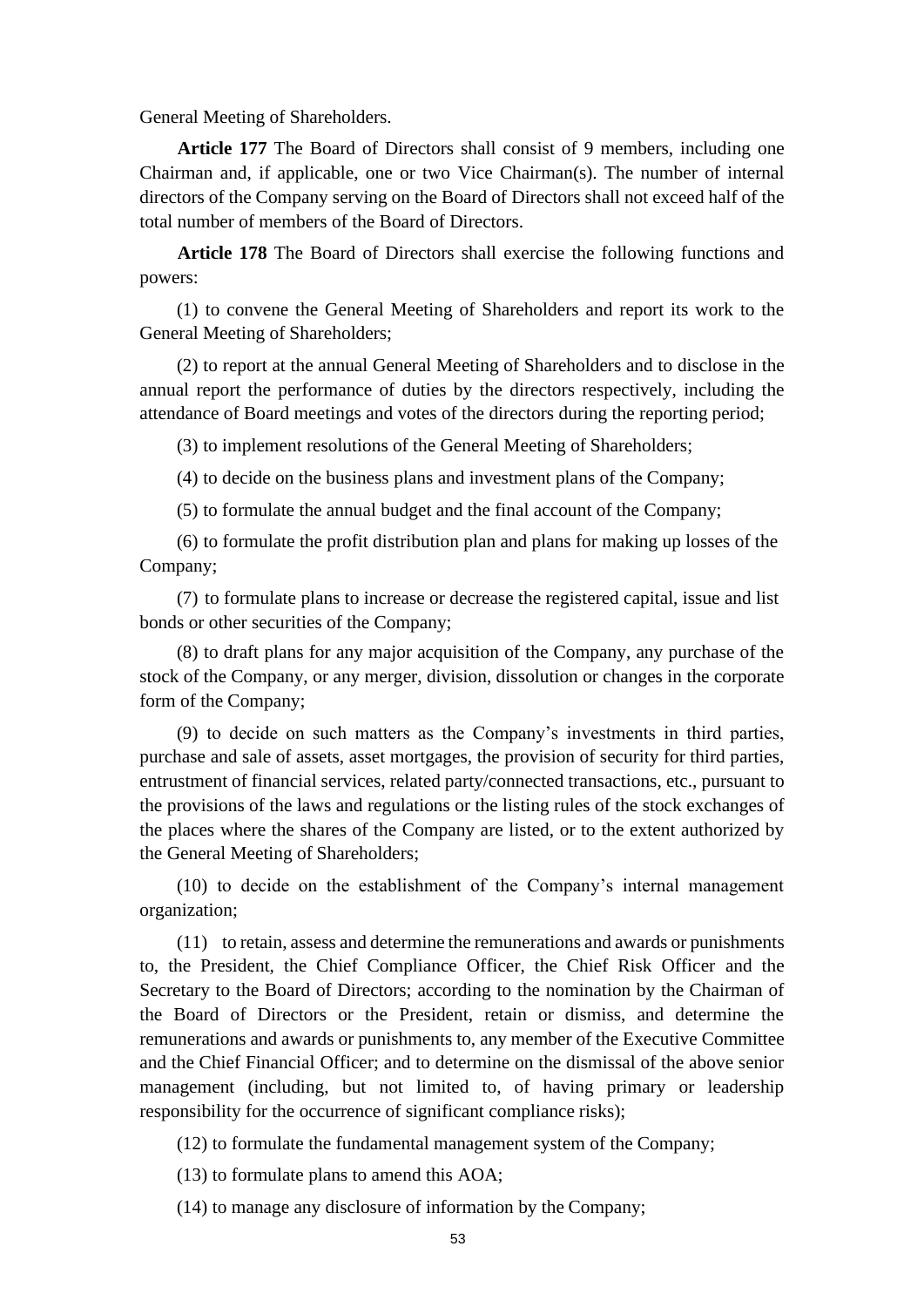(15) to propose to the General Meeting of Shareholders to employ or dismiss any accounting firm that audits the Company;

(16) to listen to the work report and check the work of the President;

(17) to consider and approve the basic system of compliance management and overall risk management of the Company;

(18) to consider and approve the risk preference, risk tolerance and significant risk limits of the Company;

(19) to consider the periodic risk assessment reports of the Company;

(20) to listen to the work report of the Chief Compliance Officer and the Chief Risk Officer; and

(21) to consider and approve the annual compliance report;

(22) to assess the effectiveness of compliance management and urge to solve the problems in compliance management;

(23) to consider the information technology management objectives and assume responsibility for the effectiveness of information technology management;

(24) to perform other duties and powers granted under relevant laws, regulations and rules.

**Article 179** The investigation and discussion of the Party Committee of the Company on the major issues shall be a prerequisite procedure for any decision-making by the Board of Directors and the Executive Committee on such issues. The opinions of the Party Committee shall be heard before the Board of Directors decides on material issues of the Company.

**Article 180** When the Board of Directors intends to dispose of fixed assets and the sum of the expected value of the consideration for the proposed disposal and the value of the consideration for disposal of fixed assets made in the four months immediately preceding the proposed disposal exceeds 33 percent of the value of the fixed assets shown in the last balance sheet placed before the General Meeting of Shareholders , the Board of Directors may not dispose of or agree to the disposal of the fixed assets without the approval of the General Meeting of Shareholders.

For the purposes of this Article, the term "disposal of fixed assets" shall include the assignment of certain interests in assets but exclude the provision of fixed assets as security.

The validity of any transaction involving disposition of its fixed assets by the Company shall not be affected by the breach of the first paragraph of this Article.

**Article 181** The Board of Directors shall explain to the General Meeting of Shareholders with respect to any nonstandard audit opinions that any certified public accountant issues for the financial report of the Company.

**Article 182** The Board of Directors shall formulate Rules of Procedure for the Board of Directors, so as to ensure that the Board of Directors implements the resolutions of the General Meeting of Shareholders, enhances its work efficiency and ensures that decisions are made in a rational manner.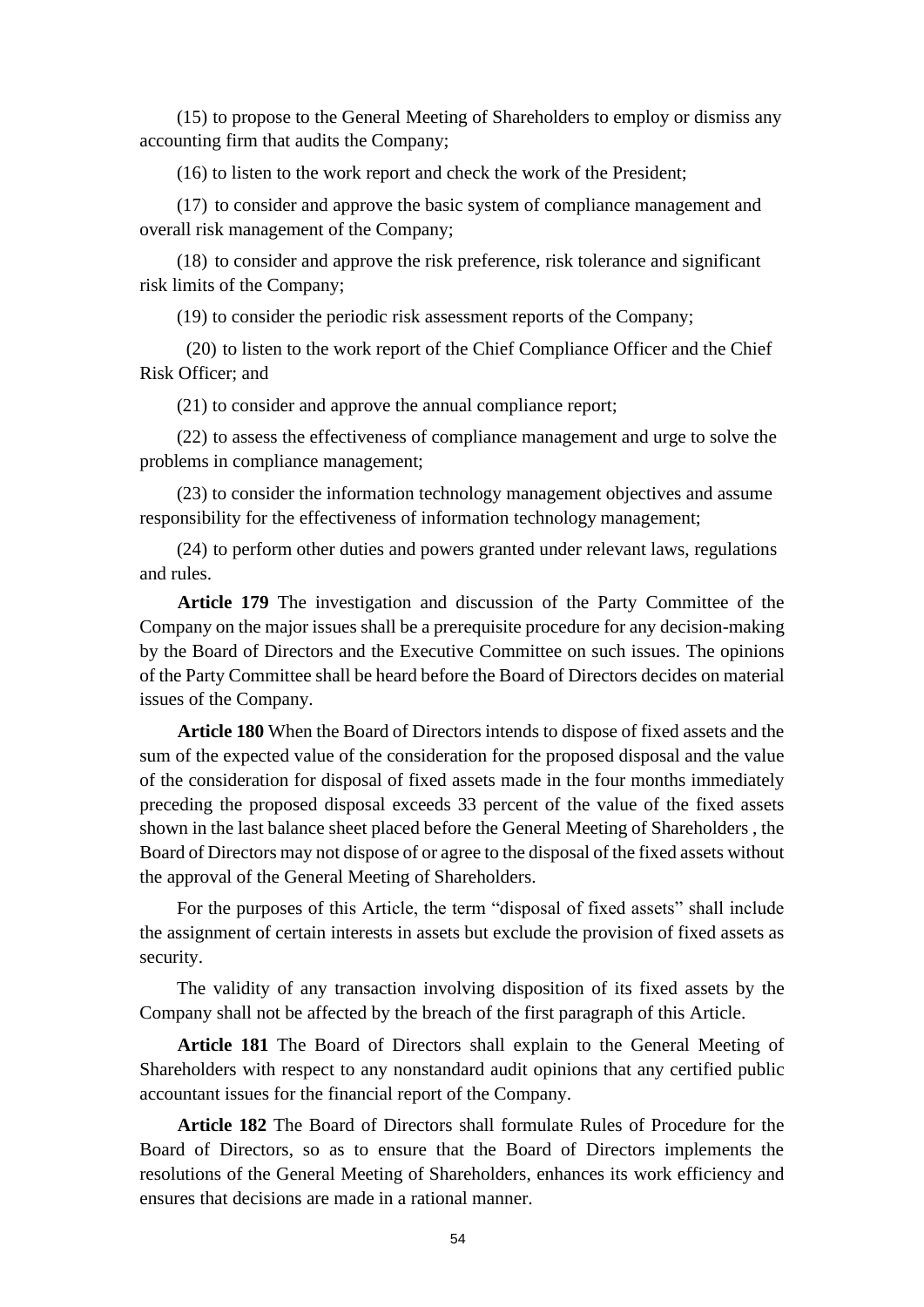**Article 183** When it is to make a decision on such matters as investments in third parties, purchases and sales of assets, the Board of Directors shall establish strict examination and decision-making procedures; for material investment projects, it shall arrange for the same to be evaluated by experts and professionals.

**Article 184** The Chairman and the Vice Chairman of the Board of Directors shall be elected by a simple majority vote of all the members of the Board of Directors.

**Article 185** The Chairman of the Board of the Company shall exercise the following functions and powers:

(1) to chair the General Meeting of Shareholders, and convene and chair the meeting of the Board of Directors;

(2) to supervise and inspect the implementation of the resolution of the Board of Directors:

(3) to sign on the securities issued by the Company;

(4) to exercise other powers granted by the Board of Directors; and

(5) to exercise other duties and powers granted by this AOA.

**Article 186** The Vice Chairman of the Board of the Company shall assist the Chairman of the Board in his or her work. If the Chairman of the Board is unable to perform his or her duties or fails to perform his or her duties, his or her duties shall be performed by the Vice Chairman (if there shall be two vice chairmen, the Vice Chairman elected by a majority vote of the directors) of the Board; if the Vice Chairman of the Board is unable or fails to perform these duties, a director elected by at least one half of the directors shall perform such duties.

**Article 187** The Board of Directors shall meet regularly at least four times a year. The meeting of the Board of Directors shall be convened by the Chairman, of which all the directors and supervisors shall be notified 14 days prior to the opening of the meeting.

**Article 188** Shareholders that represent more than one tenths of the votes, directors that account for more than one third of the total directors, two or more independent directors, the Supervisory Committee or the President may propose an ad hoc meeting of the Board of Directors, with 10 days upon which proposal the Chairman of the Board of Directors shall convene and chair the meeting of the Board of Directors.

**Article 189** For any ad extraordinary meeting of the Board of Directors, the notice may be given by hand, mail or fax, at least seven days before the meeting. However, in the event of emergency for which an extraordinary meeting of the Board of Directors needs to be held as soon as possible, with the consent of all Directors, the notice may be given by telephone or other oral means at any time, provided that the convener shall give an explanation at the meeting therefor.

**Article 190** The notice of the meeting of the Board of Directors shall include:

- (1) the date and venue of the meeting;
- (2) the duration of the meeting;
- (3) the cause and agenda; and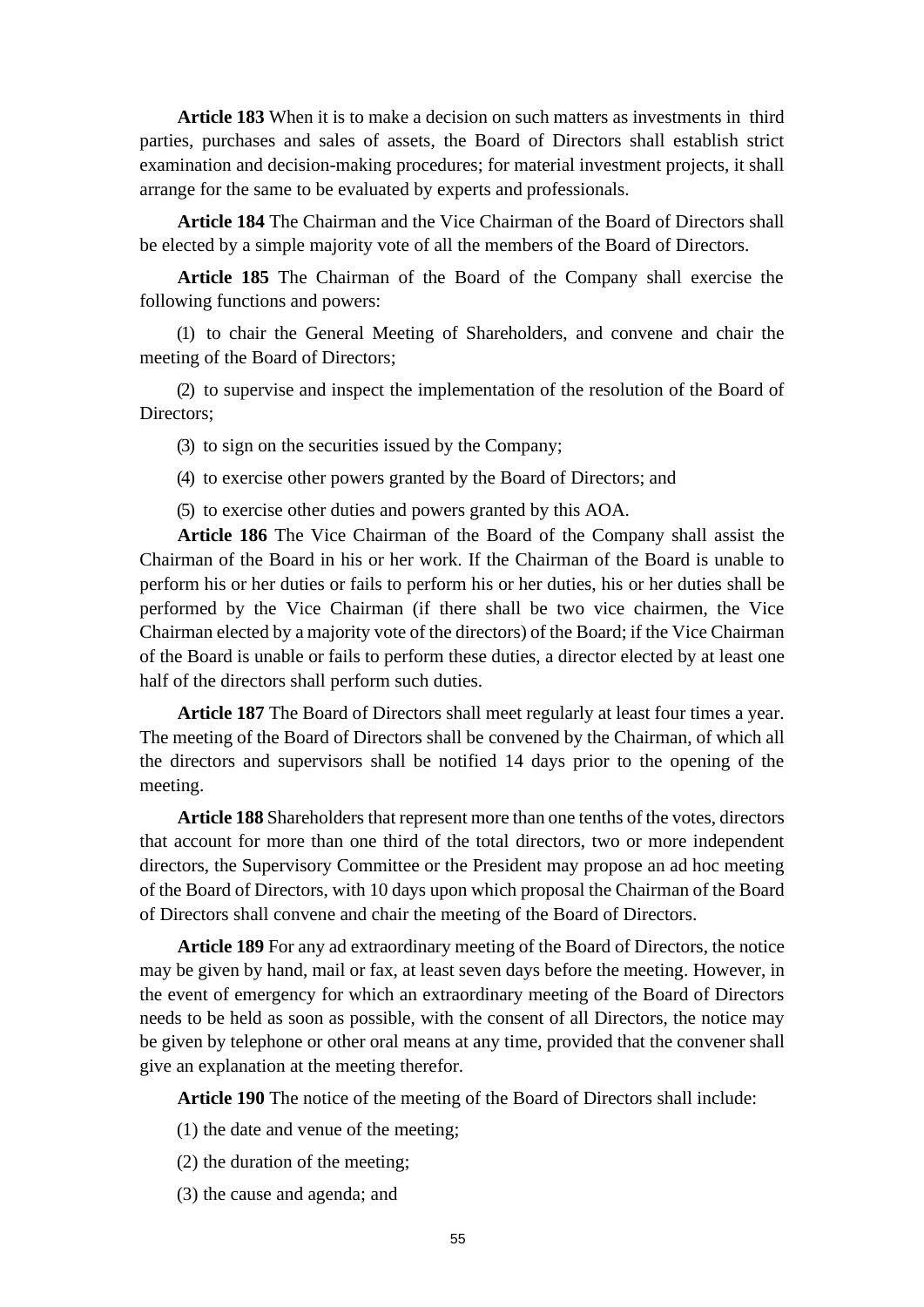(4) the date of the notice.

**Article 191** The meeting of the Board of Directors shall not open until more than half of the directors present themselves at the meeting. Any resolution of the Board of Directors must be passed by a majority vote of all the directors. The decision of the Board of Directors shall be voted by all the directors, with one person having one vote.

**Article 192** If a director has a connected relationship with an enterprise involved in a matter on which a resolution is to be made at a meeting of the Board of Directors, he or she may not exercise his right to vote regarding such resolution, nor may he or she exercise the voting right of another director as such director's proxy thereon. Such a Board meeting may be held only if more than one half of the directors without a connected relationship are present, and the resolutions made at such a Board meeting shall require adoption by more than one half of the directors without a connected relationship. The independent directors shall issue independent opinions on the material connected transactions. If the Board meeting is attended by less than three directors without a connected relationship, the matter shall be submitted to the General Meeting of Shareholders for consideration.

**Article 193** Voting at an onsite meeting of the Board of Directors (including video conference) shall be made by a show of hands or by registered ballot. If a Director participates in the onsite meeting through telephone or similar communication equipment, as long as he/she can make himself/herself heard by the other participating Directors at the meeting and can communicate with them, all participating Directors shall be deemed to be present at the meeting in person.

At the meeting of the Board of Directors, a resolution can be considered and resolved by way of voting by correspondence, with the resolution being signed by the participating Directors, provided that all Directors can fully express their opinions. Voting by correspondence shall be made within a prescribed period, and the Director that has not express his/her view within the prescribed period will be deemed to have abstained from voting.

Resolutions of the Board of Directors with respect to the following matters shall not be approved by way of voting by correspondence:

(1) the profit distribution plans and plans for making up losses;

(2) the proposals for the increase or reduction of the registered capital;

(3) the proposals for merger, division, dissolution, liquidation or change in the form of the Company;

(4) repurchase of shares of the Company;

(5) other matters as required by applicable laws, administrative regulations, rules and the AOA.

**Article 194** The director shall attend the meeting of the Board of Directors personally, or if he or she cannot attend the meeting for any cause, authorize another director in writing to attend the meeting on his or her behalf. The power of attorney shall include the name of the proxy, the matters entrusted to the proxy, the scope of authority, and the effective period, and be signed or sealed by the principal. The director that attends the meeting on behalf of another director shall exercise the rights of a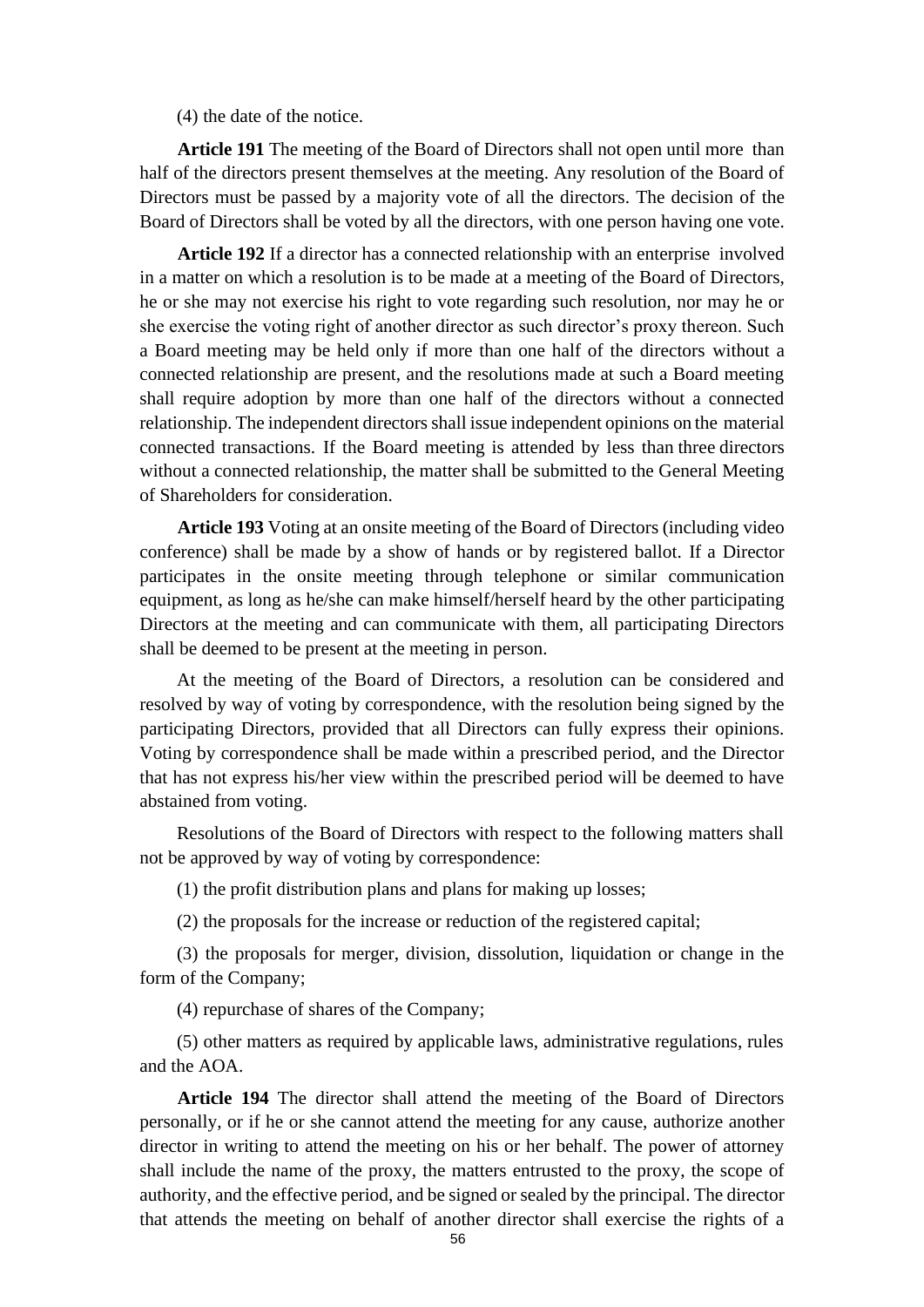director within the scope of the power of attorney. The director that neither attends the meeting nor authorizes a proxy to attend it on his or her behalf shall be deemed as having given up his or her voting rights at the meeting.

**Article 195** The Board of Directors shall make minutes of the resolutions of the Board of Directors on the resolutions on the agenda, which minutes shall be signed by directors that attend the meeting. The minutes of the meeting of the Board of Directors shall be kept for 20 years as Company files. Where a resolution of the Board of Directors is in violation of any laws or regulations or the AOA, bringing serious losses to the Company, the directors that have participated in the resolution shall be liable to the Company. However, if a director is proved to have expressed his opposition to such resolution when it was put to the vote, and such opposition is recorded in the minutes of the meeting, such director may be released from such liability.

**Article 196** The minutes of the meeting of the Board of Directors shall include:

(1) the date and venue of the meeting, and the name of the convener;

(2) the names of directors that attend the meeting personally, and the names of directors (proxies) that attend the meeting on behalf of other directors;

(3) the agenda of the meeting;

(4) resolutions of the meeting;

(5) the key points of the speeches of directors; and

(6) the voting method and result for each resolution on the agenda (with the voting result to include the number of ballots that vote "FOR", "AGAINST" or "ABSTAIN".

Directors and recorders(s) present at the meetings shall sign the minutes.

## **Section 3 Special Committees of the Board of Directors**

**Article 197** The Board of Directors shall establish the Risk Management Committee, the Audit Committee, the Related Party Transactions Control Committee, the Strategy Planning and ESG Committee, the Nomination Committee and the Remuneration and Appraisal Committee. The special committees shall be accountable to the Board of Directors and the Board of Directors shall be responsible for formulating the working procedures of the special committees and regulating its operating. The special committees shall consist entirely of directors; a majority of the members of the Audit Committee, the Nomination Committee and the Remuneration and Appraisal Committee shall be independent directors, one of whom shall act as the convener. The convener of the Audit Committee shall be a professional accountant; and the Related Party Transactions Committee shall consist entirely of independent directors. The Board of Directors shall establish its special committees subject to the approval of the General Meeting of Shareholders.

**Article 198** The Risk Management Committee under the authorization of the Board of Directors shall be responsible mainly for supervising the overall risk management of the Company and ensuring the risk within a reasonable limit, so that the Company can implement effective risk management plans with respect to all risks in connection with the operation of the Company. The Risk Management Committee shall: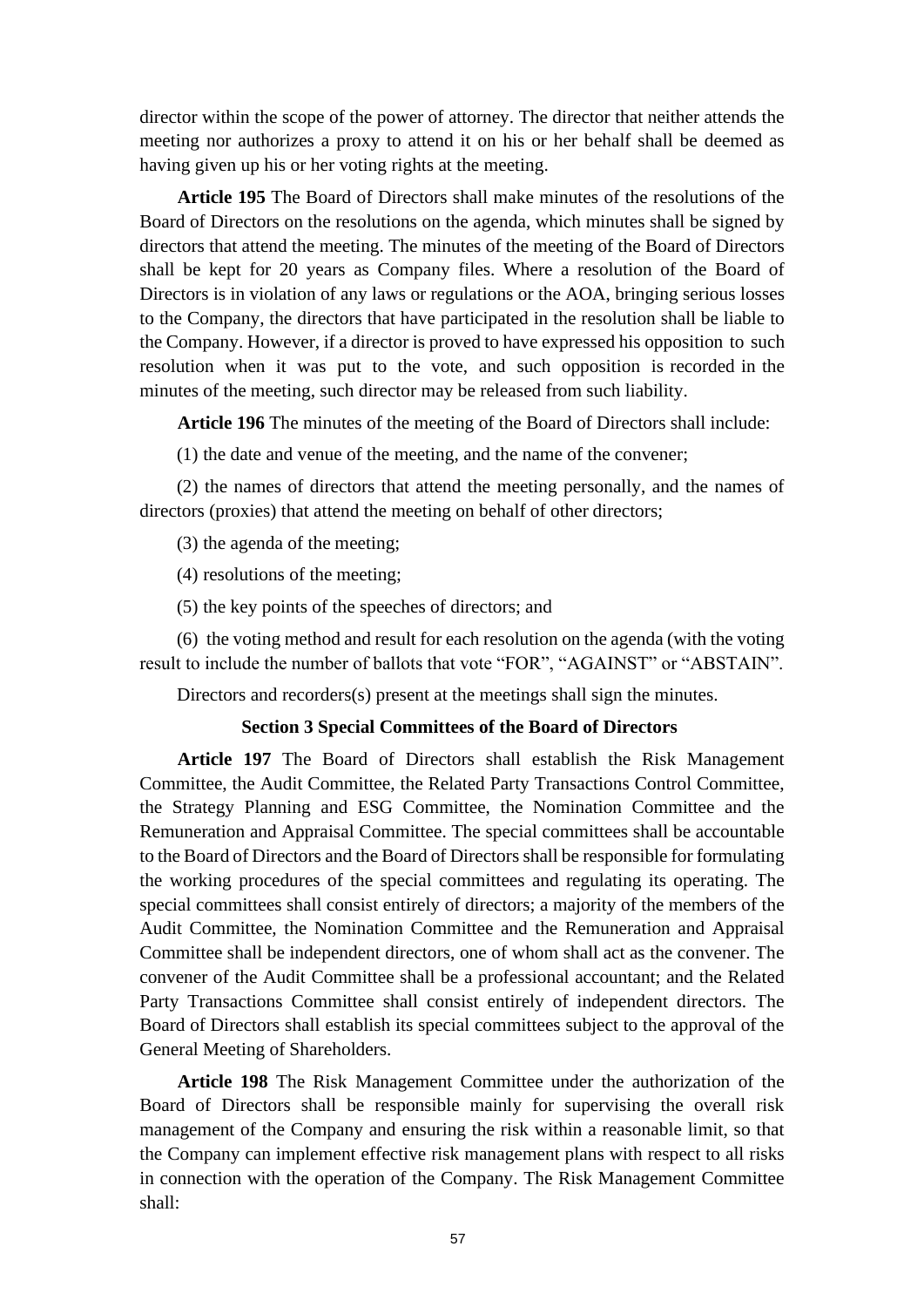(1) review and advise on the basic system of the overall risk management subject to the consideration and approval by the Board of Directors;

(2) review and advise on risk preference, risk tolerance and significant risk limits of the Company subject to consideration and approval by the Board of Directors;

(3) review and recommend on the general objectives of compliance, risk management and fundamental policies;

(4) review and recommend on the establishment and functions of the organization in relation to compliance and risk management;

(5) evaluate and recommend on the risk of major decision making and solutions to the major risks of the Company that need to be reviewed by the Board of Directors;

(6) review and recommend on compliance reports and risk evaluation reports that need to be reviewed by the Board of Directors;

(7) perform other duties authorized by the Board of Directors.

The Board of Directors of the Company shall be responsible for the effectiveness of the compliance management, risk management and internal control systems of the Company.

**Article 199** The Audit Committee shall be responsible mainly for controlling the compliance of the operation, management and investment of the Company, and examining and supervising the internal audit and result of the Company. Its main duties shall be to:

(1) supervise over the course of annual audits, and determine the truthfulness, accuracy and completeness of the financial information obtained after such audits before submission to the Board of Directors for consideration;

(2) propose to employ or dismiss the external auditor of the Company, and supervise the practice of external auditors;

(2) supervise the internal audit system and its implementation;

(4) be responsible for the communications between the internal audit and the external audit;

(5) examine and approve the financial information of the Company and its disclosure;

(6) examine the internal control system of the Company; and

(7) perform other duties assigned by the Board of Directors.

The Audit Committee shall comprise non-executive directors only. And at least half of them shall be independent directors, including at least one independent director that is also a professional accountant or has appropriate accounting or relevant financial management qualifications who has been engaged in accounting for over five years. The meeting of the Audit Committee shall be convened by an independent director.

**Article 200** The Related Party Transactions Control Committee shall be responsible mainly for the control of related party transactions and the daily management of the Company. Its main duties shall be to: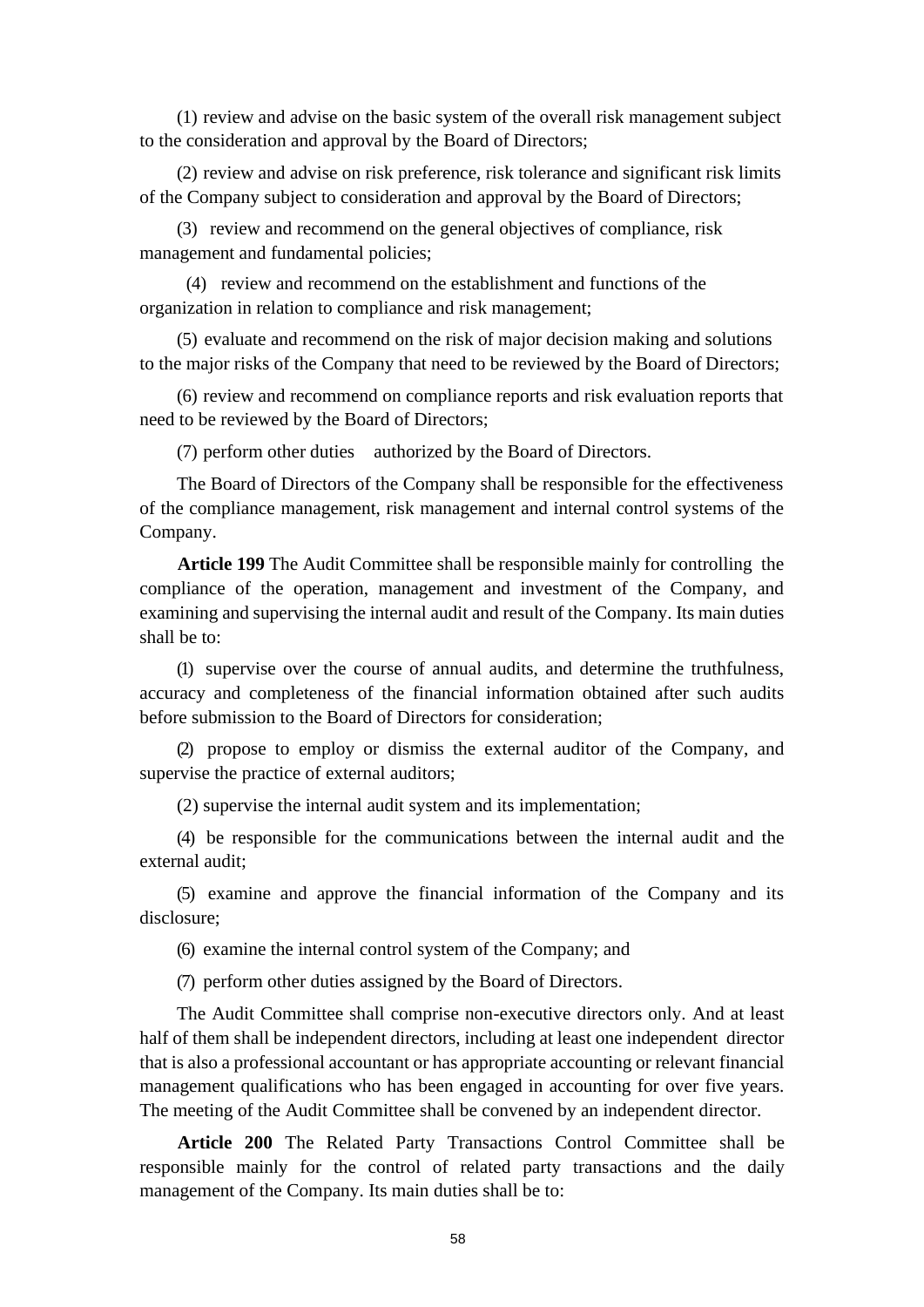(1) formulate and revise the related party transactions management system of the Company, and supervise the implementation;

(2) confirm the list of related parties in the Company, and report it timely to the Board of Directors and the Supervisory Committee;

(3) categorize related party transactions, and define their approval procedures and standards;

(4) review any proposed major related party transactions between the Company and any related party, to form a written opinion and submit it to the Board of Directors for review, and report the same to the Supervisory Committee;

(5) review the disclosure of any a related party transactions; and

(6) perform other duties assigned by the Board of Directors.

The Related Party Transactions Committee shall consist of at least three independent directors, at least one of whom shall be a professional accountant.

**Article 201** The Strategy Planning and ESG Committee shall be responsible mainly for studying and forecasting on the long-term development strategy of the Company, and formulating strategic development plans, guiding the establishment of the corporate ESG strategy and monitoring the matters on the corporate ESG. Its main duties shall be to:

(1) understand and master the overall operation of the Company;

(2) understand, analyze and mast the current domestic and international industry condition;

(3) understand and master related policies of the State;

(4) study the strategies of the Company, for the short-term, medium-term and long-term development or other related issues;

(5) provide consultations or suggestions with respect to the long-term development strategy, major investments, reforms and other major decisions;

(6) conduct research and provide decision-making consultations or suggestions on corporate ESG governance, including ESG governance vision, objectives, policies, ESG risks and significant issues, etc.;

(7) inspect and evaluate the implementation of the above matters and propose adjustment suggestions when appropriate; and

(8) perform other duties assigned by the Board of Directors.

**Article 202** The main duties of the Nomination Committee shall be to:

(1) study and suggest criteria and procedures for selecting directors and senior management;

(2) search for qualified persons to act as director or senior management on a broad basis;

(3) review and suggest selecting candidates for director and senior management member; and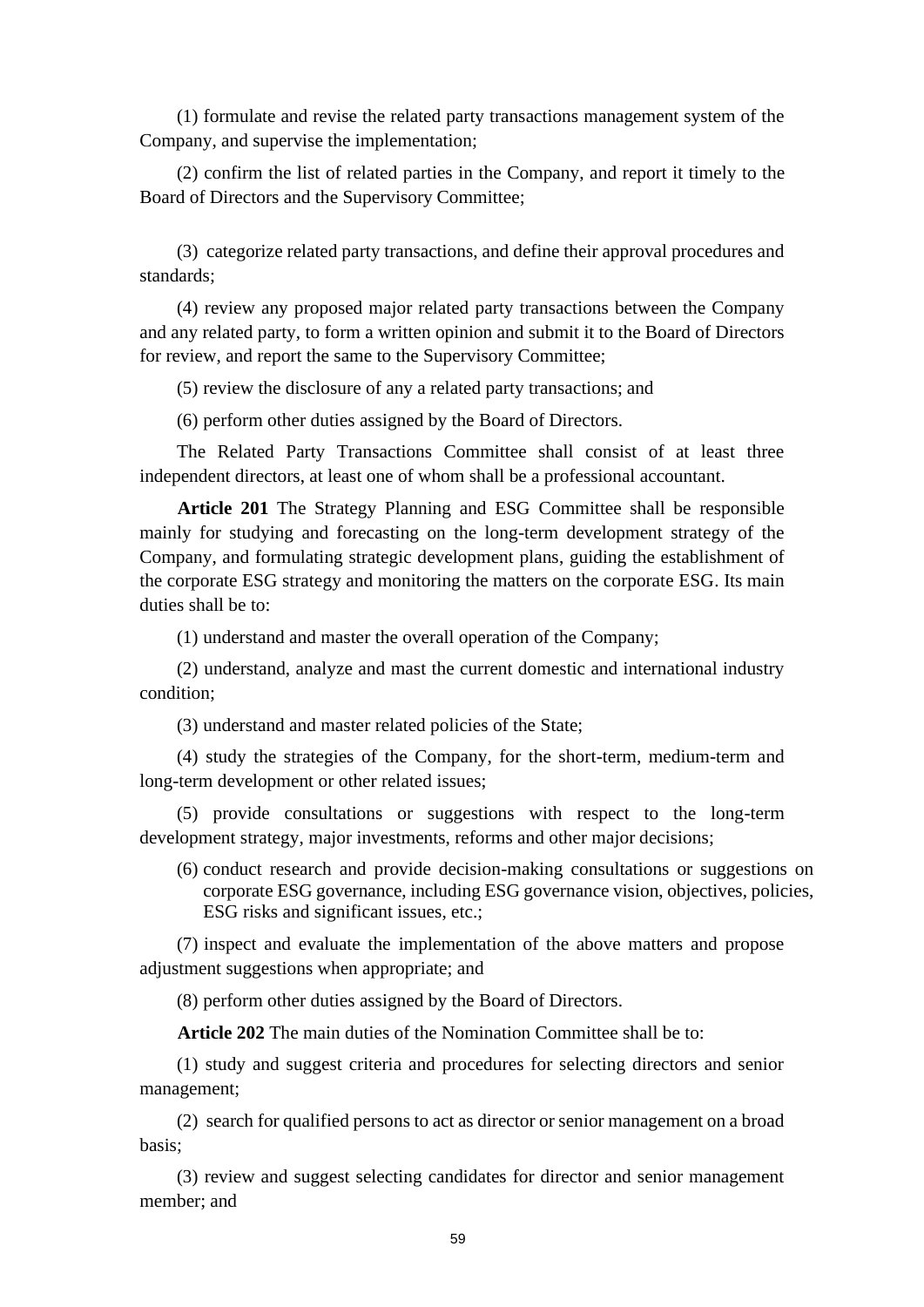(4) perform other duties assigned by the Board of Directors.

The meeting of the Nomination Committee shall be convened by an independent director.

**Article 203** The main duties of the Remuneration and Appraisal Committee shall be to:

(1) prepare and implement a performance appraisal system that is suitable for the changing market, a competitive remuneration policy, and reward and punishment measures that are suitable for the operation and performance of the Company, according to the characteristics of the financial and securities sectors, the scopes, duties and importance of the positions of directors and senior management members, and the remuneration levels of related positions in related enterprises;

Such remuneration policy shall include, without limitation, the performance evaluation criteria and procedures, the evaluation system, and the reward and punishment plan and system;

(2) review the performance of and carry out an annual performance examination over the directors and senior management members;

(3) supervise the implementation of the remuneration system of the Company; and

(4) address other matters as authorized by the Board of Directors.

The remuneration policy proposed by the Remuneration and Appraisal Committee for directors of the Company shall be submitted to the Board of Directors for approval and to the General Meeting of Shareholders for consideration and approval, before such remuneration policy may be implemented. The remuneration distribution plan for senior management members of the Company, within the remuneration policy reviewed and passed by the Board of Directors, shall be implemented by the Remuneration and Appraisal Committee. The meeting of the Remuneration and Appraisal Committee must be convened by an independent director.

**Article 204** Each of the special committees may engage the service of an institution to provide professional opinions, the cost of which shall be borne by the Company.

**Article 205** Each of the special committees shall report to the Board of Directors, and its proposal shall be submitted to the Board of Directors for review and approval.

#### **Section 4 Secretary to the Board of Directors**

**Article 206** The Company shall have a Secretary to the Board of Directors. The Secretary to the Board of Directors shall, as a senior management member of the Company, be responsible for the Company and the Board of Directors.

The Secretary to the Board of Directors shall, as a senior management member of the Company, has the right to attend relevant meetings, inspect relevant documents and understand the Company's financial and business conditions in order to perform his or her duties. The Board of Directors and other senior management members should support the work of the Secretary to the Board of Directors. No institutions or individual should interfere with the Secretary to the Board of Directors' normal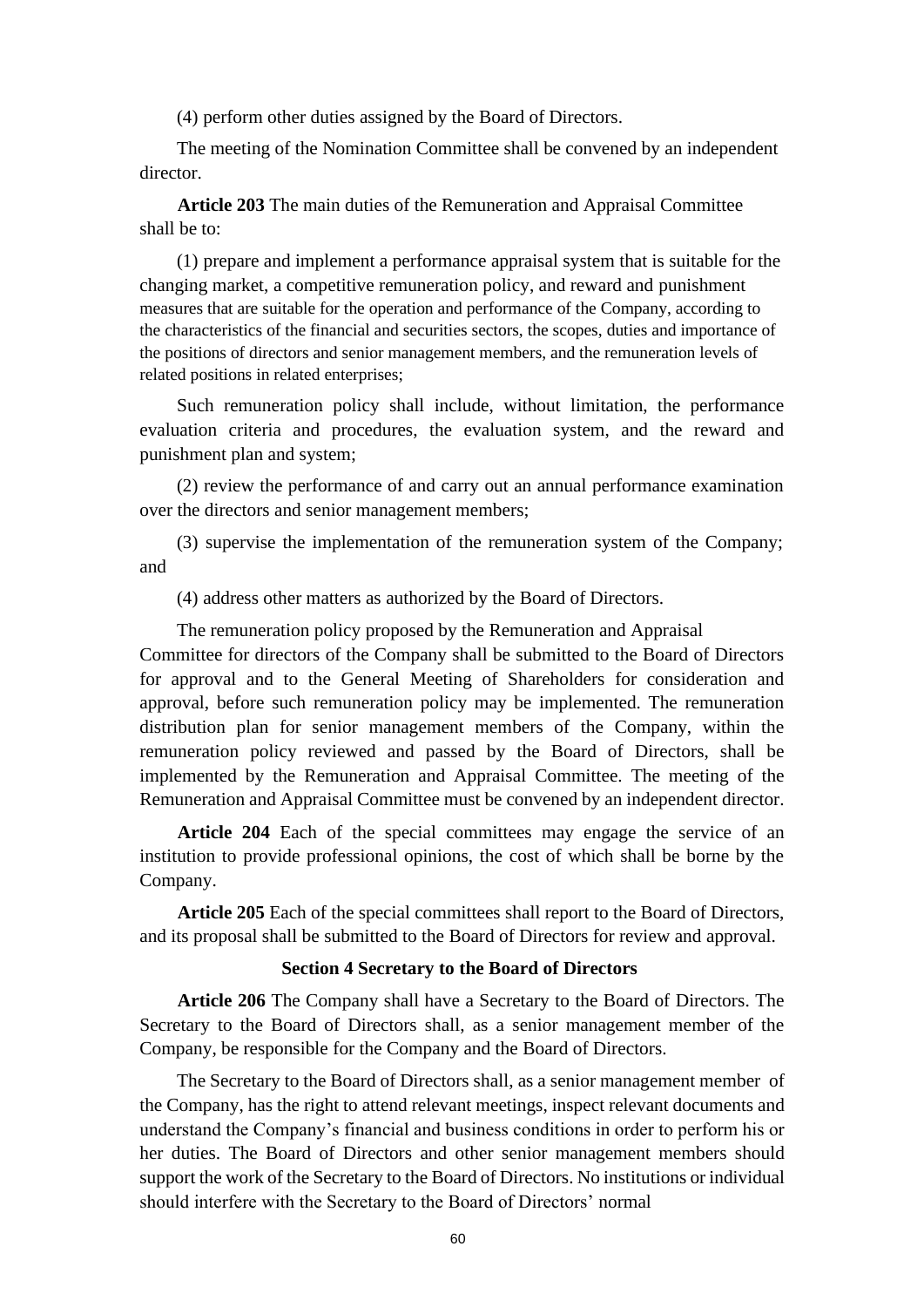performance of duties.

**Article 207** The Secretary to the Board of Directors shall have the necessary professional knowledge and experience for the performance of his or her duties and shall be appointed by the Board of Directors.

Directors (independent directors exclusive) or other senior management staff of the Company may concurrently hold the office of the Secretary to the Board. No supervisor can concurrently hold the office of the Secretary to the Board.

No accountant of an accounting firm nor attorney of a law firm engaged by the Company may concurrently hold the office of the Secretary to the Board.

**Article 208** The main duties of the Secretary to the Board of Directors shall be to:

(1) ensure that the Company has complete organizational documents and records;

(2) ensure that reports and other documents that may be requested by the relevant authorities are duly prepared and submitted by the Company in accordance with the law;

(3) ensure that register of the shareholders of the Company is established appropriately, and ensure that the person that has the right to receive any records and documents from the Company will receive such records and documents timely;

(4) be responsible for the preparation and custody of documents for the General Meeting of Shareholders and the meeting of the Board of Directors;

(5) be responsible for managing shareholders' materials;

(6) be responsible for the C o m p a n y ' s i n f o r m a t i o n disclosure matters and ensure timely, accurate, legal, true and complete information disclosure of the Company;

(7) other duties required to be performed by relevant laws and administrative regulations as well as by the securities regulatory authorities and stock exchanges where the Company's shares are listed.

**Article 209** The Secretary to the Board of Directors shall be nominated by the Chairman of the Board of Directors, and appointed or dismissed by the Board of Directors. Where a director holds the office of the Secretary to the Board of Directors in parallel to his or her other functions and where an act is required to be done by the director and the Secretary to the Board of Directors separately, such director shall not act as both a director and the Secretary to the Board of Directors.

**Article 210** The Company shall actively establish and maintain a well-developed investor relationship management system, and submit it to the Board to Directors for review. It shall take the initiative to communicate with shareholders and the social public shareholders, in various ways. The Secretary to the Board of Directors shall be responsible for managing the investor relationship.

# **Chapter 7 President, Executive Committee Members and Other Senior Management Members**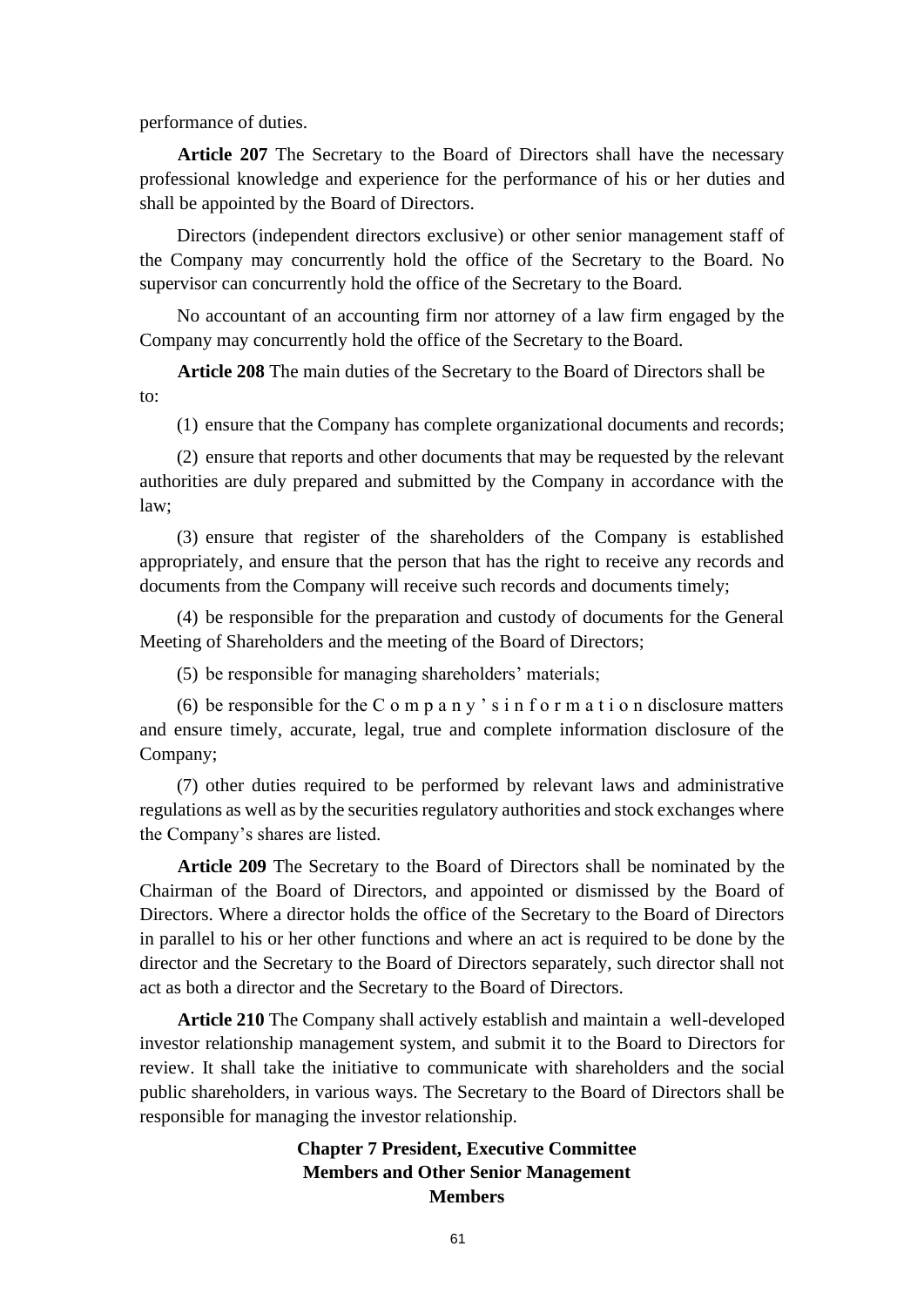**Article 211** The Company shall have one President, who shall be appointed or dismissed by the Board of Directors. It shall have an Executive Committee, which shall, as the highest operational and management organ, comprise seven to eleven members.

The President, the members of the Executive Committee and other senior management members of the Company shall be retained or dismissed by the Board of Directors.

**Article 212** Senior management members of the Company may not hold a position at any profit-making entity other than a company in which the Company holds shares, or engage in any operational activities other than his or her duties with the Company.

The appointment and removal of senior management members of the Company shall be filed with the securities regulatory agency of the State Council. Any person who does not have the required qualification shall not be authorized, in violation of relevant rules, to carry out the relevant duties.

**Article 213** The fiduciary obligation of directors under Article 167 and the due diligence obligations of directors under paragraphs 4 to 6, Article 168 shall be applicable to senior management members.

**Article 214** Any person that holds any other administrative positions other than the positions of director and supervisor at the controlling shareholder of the Company shall not hold any senior management position at the Company.

**Article 215** The President shall have a term of three years, and may be re-elected upon expiration of his or her term.

**Article 216** The President, who reports to the Board of Directors, shall have the power to:

(1) be in charge of the production, operation and management of the Company, to organize the implementation of the resolutions of the Board of Directors, and to report on his or her work to the Board of Directors;

(2) arrange for the implementation of the Company's annual business plans and investment plans;

(3) formulate the fundamental management system of the Company;

(4) formulate the basic rules and regulations of the Company;

(5) draft the plan for establishment of the Company's internal management organization;

(6) propose to appoint or dismiss any senior management member other than the President, the Chief Compliance Officer, the Chief Risk Officer and the Secretary to the Board of Directors;

(7) engage or dismiss management personnel other than those to be engaged or dismissed by the Board of Directors;

(8) implement the risk control system of the Company, to ensure that the Company complies with the risk control indicators of the CSRC;

(9) exercise other powers granted by this AOA and the Board of Directors.

The President shall take charge of the daily management of the Company, attend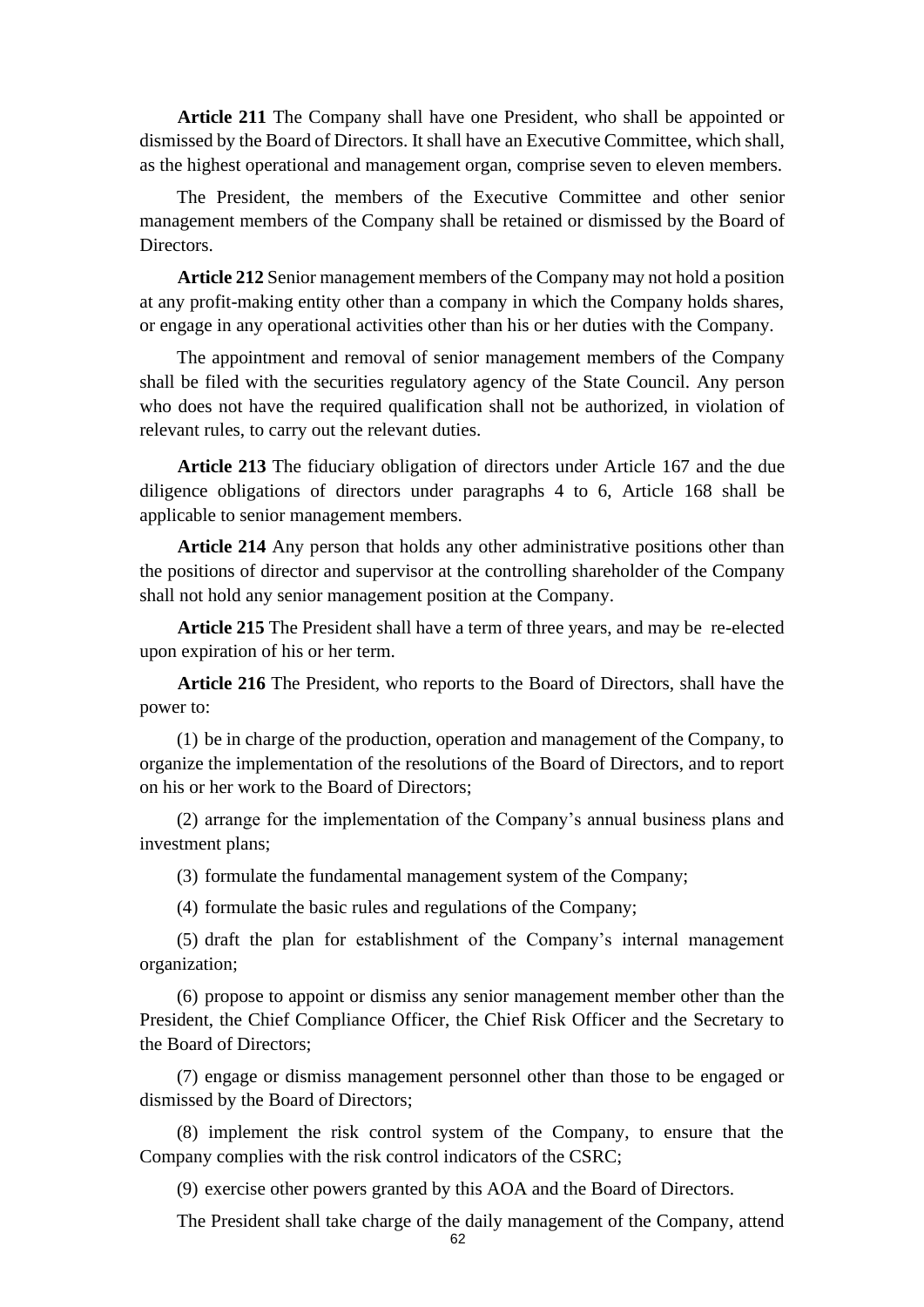the meeting of the Board of Directors, report to the Board of Directors, and exercise his or her powers according to his or her terms of reference. If the President is not also a director, he shall not have the right to vote at the Board meetings.

**Article 217** The President shall formulate Detailed Rules for the Work of the President and implement the same after their approval by the Board of Directors.

The Detailed Rules for the Work of the President shall include:

(1) the conditions and procedures for the holding of meetings by the President, and the attendees thereof;

(2) the respective specific duties and responsibilities of, and the division of work between, the President, the Vice Presidents and the other senior management staff;

(3) the authority to apply Company funds and assets and execute material contracts, and the system for reporting to the Board of Directors and the Supervisory Board; and

(4) other matters that the Board of Directors deems necessary.

**Article 218** The President may tender his or her resignation before his or her term expires. The specific procedures and methods for the resignation of the President shall be provided in the employment contract between the President and the Company.

The President, the Chief Compliance Officer, the Chief Risk Officer and the Secretary to the Board of Directors shall be recommended and nominated by the Chairman of the Board of Directors. The other senior management members may be recommended and nominated by the Chairman of the Board of Directors or the President, and shall be retained or dismissed by the Board of Directors. The President shall be standing members of the Executive Committee.

The other members of the Executive Committee shall report directly to the Chairman of the Board of Directors.

Where a member of the Executive Committee takes charge of the business of the Company, the division of work and responsibilities shall be defined by a resolution of the committee, and reported to the regulatory authority for filing. Where a member of the committee takes charge of two or more business items of the Company, or the same business item is in the charge of two or more members of the committee, the member or members shall not involve in any conflict of interest as required by the isolation wall system.

**Article 219** The Executive Committee shall be the highest operational and management organ of the Company for the purpose of carrying out the operation and management policies of the Board of Directors.

The Executive Committee shall have the power to:

(1) carry out the operational guidelines that the Board of Directors may define, and determine major matters in relation to the operation and management of the Company;

(2) draft and carry out the financial budget plan of the Company;

(3) draft the final accounting plan, the profit distribution plan, and plans for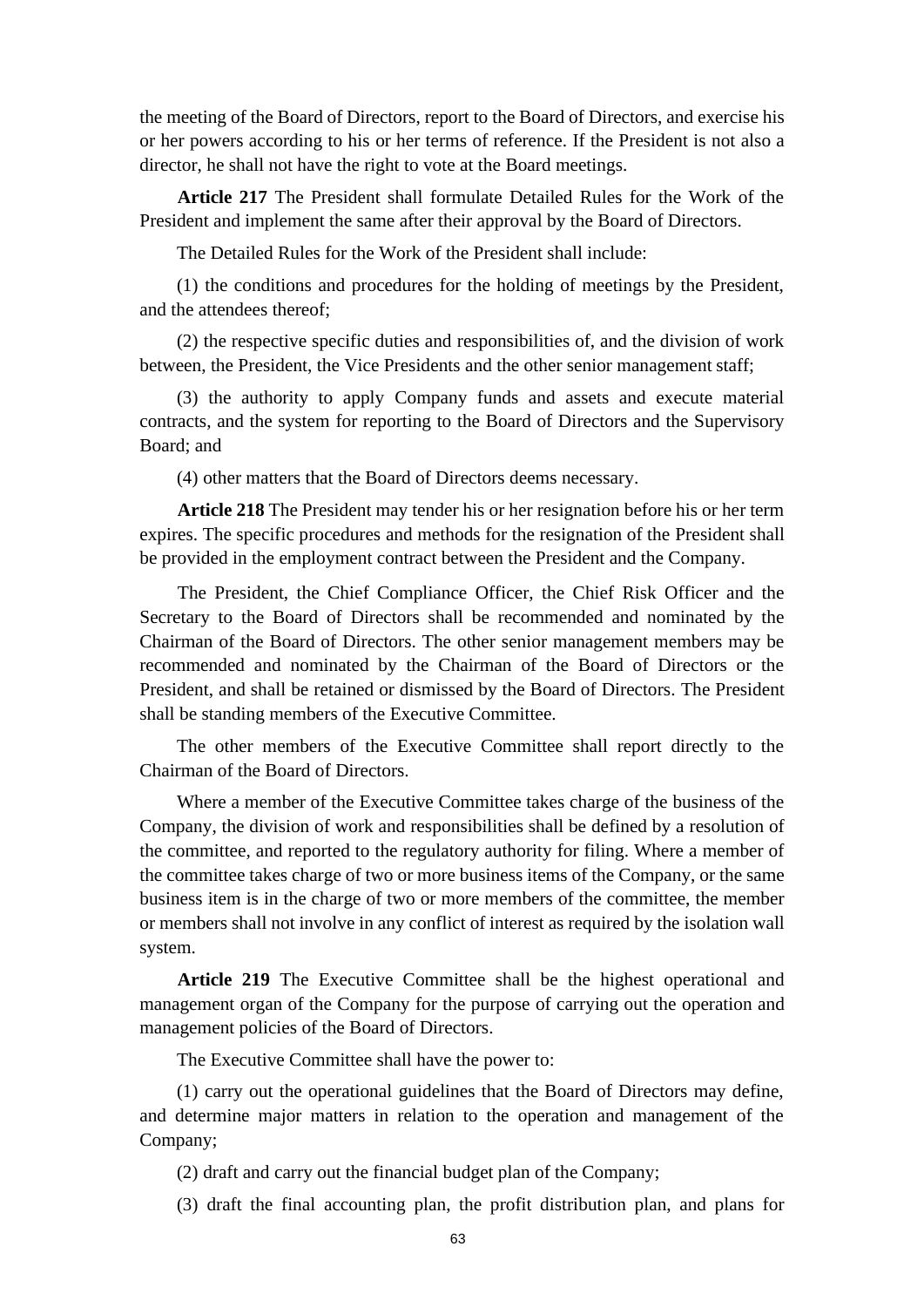making up losses of the Company;

(4) draft the plan to change the registered capital, and the plan to issue bonds, of the Company;

(5) draft the plan for the merger, division, alteration or dissolution of the Company;

(6) draft the plan for the operation, investment, financing or assets disposition of the Company, and submit the same to the Board of Directors for approval;

(7) formulate risk management system and make timely adjustments;

(8) determine risk appetite, risk tolerance and major risk limits, periodically review the overall risk and all kinds of significant risk management of the Company, and solve the problems in risk management and report to the Board of Directors;

(9) establish a comprehensive information technology system and a data quality control mechanism; implement information technology management objectives determined by the Board of Directors, and assume responsibilities for the information technology management work;

(10) draft the plan for the management organization of the Company, establish and improve the overall risk management framework of the Company;

(11) establish an all-staff performance review system covering the effectiveness of risk management, and draft and approve the remuneration plan for the management organization of the Company;

(12) establish and improve compliance management organizational structure, observe compliance management order, provide adequate and appropriate compliance management personnel, and provide adequate human, material, financial, technical support and security for the performance of their duties;

(13) timely report, rectify and implement accountability in case of discovery of violations of law and regulations;

(14) exercise other powers granted by the Board of Directors.

**Article 220** The meeting of the Executive Committee shall be convened and chaired by the Chairman of the Board of Directors. If the Chairman of the Board of Directors is unable to perform the duty due to any exceptional cause, the President or any other member of the committee designated by the Chairman of the Board of Directors shall preside over such meeting.

The member of the committee shall attend the meeting in person, or may authorize another member of the committee to attend on his or her behalf in a written power of attorney.

The Secretary of the Executive Committee shall, upon the opening of the meeting of the committee, take notes of the meeting, make a summary or resolution of the decision of the meeting, and submit the summary or resolution to the Chairman of the Board of Directors for approval and issuing.

The committee shall decide by voting on the items on the agenda, with one member of the committee having one vote.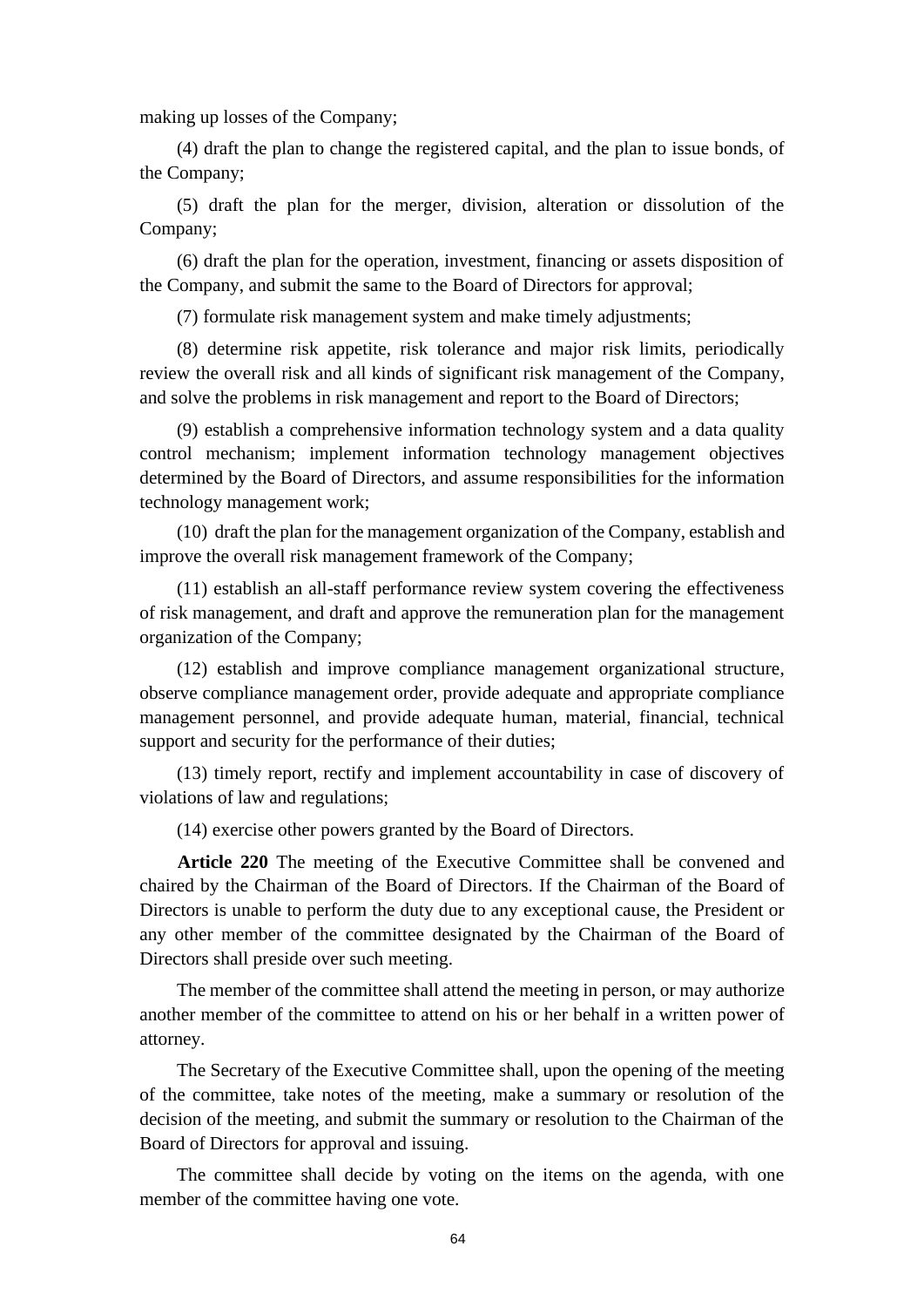The decision must be passed by a majority vote of all the members of the committee. The decision on any major issue must be passed by a two-thirds majority of all the members of the committee.

The committee shall make detailed rules for the work of the committee, and submit the same to the Board of Directors for approval, before such rules may become effective.

**Article 221** The President and other senior management members shall ensure that their operational and management actions and activities comply with relevant laws, regulations and rules, and the stipulations of the regulatory authority.

**Article 222** The Company shall have a Chief Compliance Officer and a Chief Risk Officer, both of which are senior management members.

The Chief Compliance Officer shall examine, supervise and inspect how the operational and management behaviors and business acts of the Company and its employees comply with relevant laws, regulations and rules. The Chief Compliance Officer shall not hold any other operational or management position, nor decide on any operational or management activities of the Company.

The Chief Risk Officer shall be responsible for leading and promoting overall risk management. The Chief Risk officer shall not hold any other positions or take charge of any other departments that are in conflict with his duties.

The Chief Compliance Officer and the Chief Risk Officer shall, in discharging its duties, have the right of information for the operation and management of the Company.

**Article 223** The Chief Compliance Officer and the Chief Risk Officer shall be appointed or dismissed by the Board of Directors. The appointment shall comply with the qualification requirement of the regulatory authority.

**Article 224** The Chief Compliance Officer and the Chief Risk Officer shall report to the Board of Directors and to the regulatory authority pursuant to relevant regulations.

**Article 225** The senior management member shall, in discharging his or her duties at the Company, perform the fiduciary and due diligence obligations in accordance with relevant laws, regulations, rules and standards and this AOA. Where he or she violates any law, regulation or rule or this AOA and damages the Company, the Board of Directors of the Company should take measures to hold him or her accountable. .

### **Chapter 8 Supervisory Committee**

## **Section 1 Supervisors**

**Article 226** The appointment and removal of supervisors by the Company shall be filed with the securities regulatory agency of the State Council. The Company shall not engage any ineligible person to hold a supervisor's office, nor shall empower any ineligible person in violation of relevant rules.

**Article 227** Directors, the President or senior management members, or their lineal relatives and major social relations may not concurrently serve as supervisors.

**Article 228** The supervisor shall abide by laws and regulations and this AOA, and have the fiduciary and due diligence obligations to the Company. The supervisor shall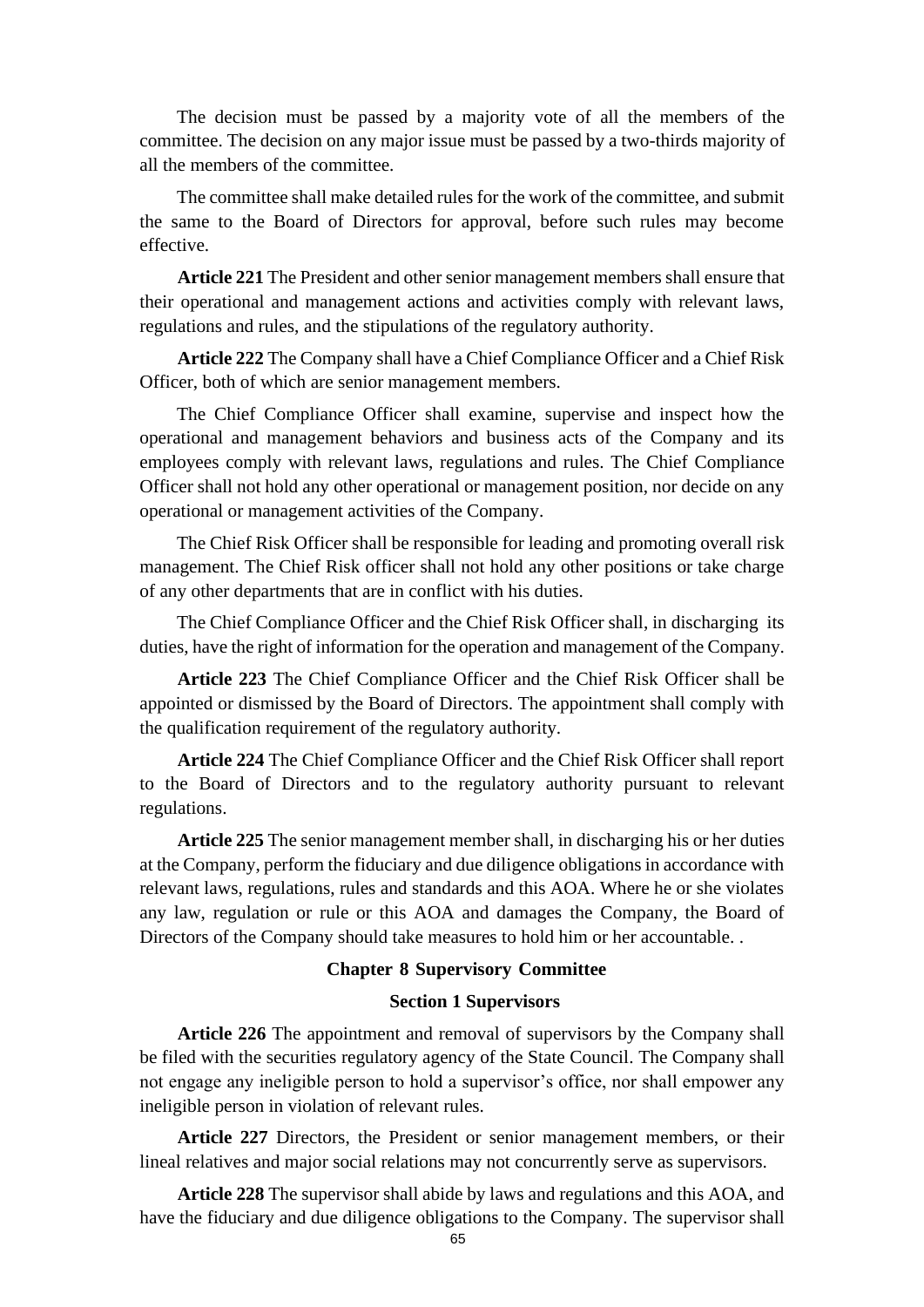not to use his or her functions and powers as a means to accept bribes or other forms of illegal income, and not to illegally appropriate Company property.

**Article 229** The supervisor shall have a term of three years, and may be re-elected upon expiration of the term.

Where the supervisor is dismissed before the term expires, the Company shall explain the cause of his or her dismissal, in which circumstance the supervisor shall have the right to state his or her opinions to the General Meeting of Shareholders, or the CSRC or its agency.

**Article 230** The supervisor may resign before the term expires by tendering to the Supervisory Committee a written resignation, which will be disclosed by the Supervisory Committee in two days. The resignation shall become effective upon reaching the Supervisory Committee, provided that the remaining members of the Supervisory Committee still meet the legal quorum after the resignation. If the number of members of the Supervisory Board falls below the statutory number due to the resignation of a supervisor during his or her term of office, the incumbent supervisor shall continue to perform his or her duties as supervisor in accordance with laws, regulations, rules and this AOA until the incoming supervisor takes up his or her position.

**Article 231** The supervisor shall ensure that the information disclosed by the Company is true, accurate and complete.

**Article 232** The supervisor may attend the meeting of the Board of Directors, and raise questions or make recommendations in respect of matters that are the subject of resolutions of the Board of Directors.

**Article 233** A supervisor may not use his or her connected relationships to harm the interests of the Company and shall be liable for damages if the Company suffers loss as a result thereof.

**Article 234** The supervisor shall faithfully and diligently carry out his or her supervisory duties pursuant to relevant laws and regulations and this AOA. Where the supervisor, in discharging his or her duty with the Company, causes damage to the Company in violation of relevant laws, regulations or rules or this AOA, he or she shall be liable to the Company.

### **Section 2 Supervisory Committee**

**Article 235** The Company shall have a Supervisory Committee. The Supervisory Committee shall consist of five supervisors, and shall have one Chairman. The appointment and dismissal of the Chairman of the Supervisory Committee shall be passed subject to the affirmative vote of at least two-thirds of the members of the Supervisory Committee. The meeting of the Supervisory Committee shall be convened and chaired by the Chairman of the Supervisory Committee, or where the Chairman of the Supervisory Committee becomes unable to or will not perform the duty, by a supervisor that is elected by more than half of the supervisors.

The Supervisory Committee shall also consist of shareholder representatives and employee representatives, with the employee representatives to account for two fifths of the total members of the Supervisory Committee. The employee representatives in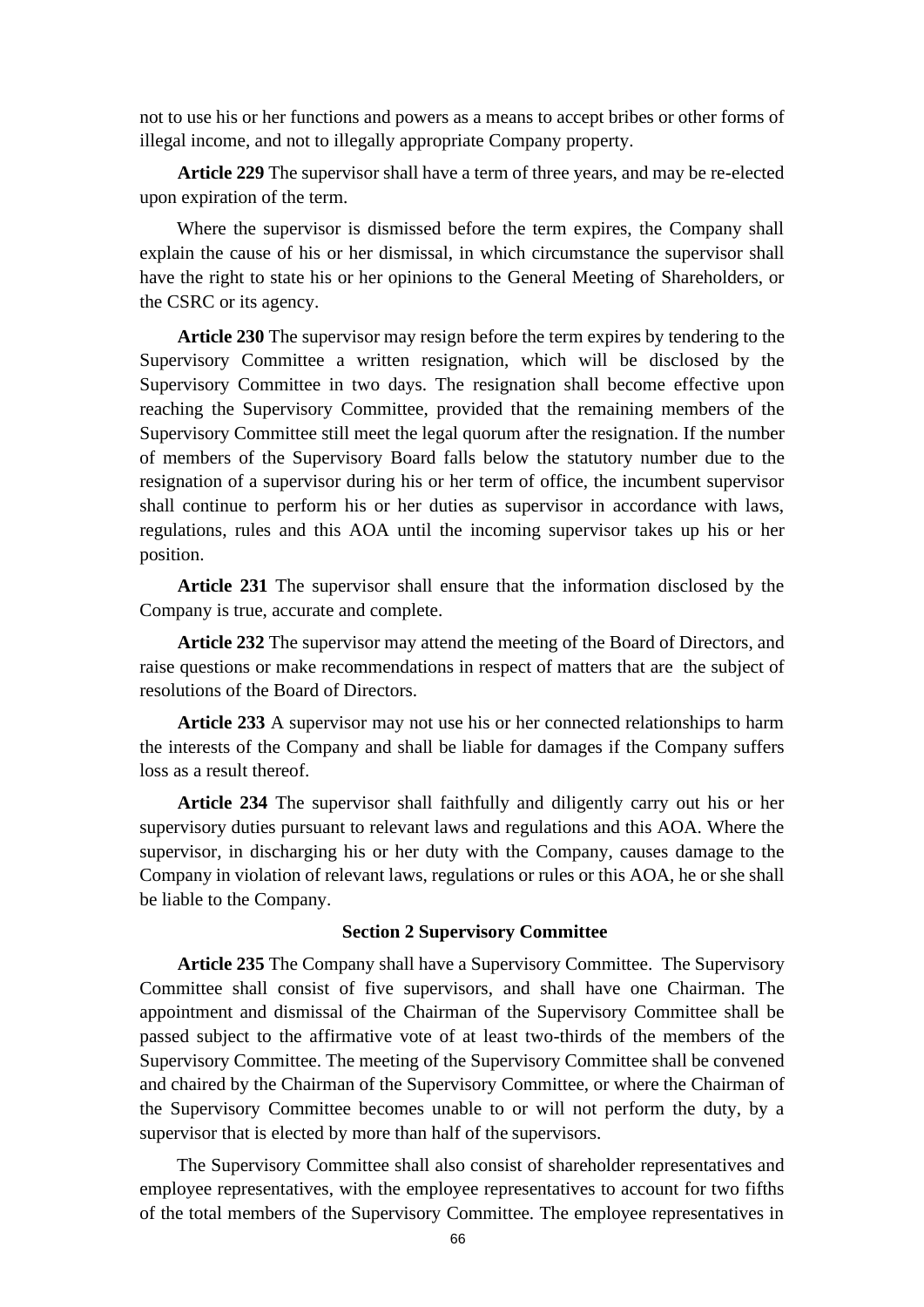the Supervisory Committee shall be elected democratically by the general meeting of employee representatives, the general meeting of employees or in other ways.

**Article 236** The Supervisory Committee shall have the power to:

(1) review the regular reports of the Company prepared by the Board of Directors and submit written review opinions thereon; and in case of any doubt, engage the service of an accounting firm or a law firm to assist in its work, with the cost to be borne by the Company;

(2) check the financial position of the Company;

(3) supervise the overall risk management of the Company;

(4) supervise directors and other senior management members in the discharge of their duties and performance of their compliance management responsibilities, and request an explanation or propose to dismiss any director or any other senior management member that violates laws, regulations, this AOA or any decision of the General Meeting of Shareholders or are liable to the occurrence of significant compliance risks;

(5) request a director or any other senior management member to correct his or her act that is harmful to the interests of the Company;

(6) request the Board of Directors to rectify when their resolutions are in violation of the requirements of applicable laws, administrative regulations or the CSRC;

(7) propose to hold an extraordinary General Meeting of Shareholders, and convene and chair the General Meeting of Shareholders, if the Board of Directors fails to perform its duty to convene and chair the meeting pursuant to the Company Law;

(8) propose a proposal to the General Meeting of Shareholders;

(9) bring an action of law against any director or any other senior management member in accordance with Article 151 of the Company Law;

(10) check the financial report, the operational report and the profit distribution plan that the Board of Directors proposes to submit to the General Meeting of Shareholders, and in case of any doubt or any operational abnormality of the Company, start an investigation and if necessary, employ a certified public accountant, a practicing auditor or a lawyer to assist in his or her work;

(11) organize an off-office audit on senior management members; and

(12) exercise other powers under relevant laws, regulations and rules and this AOA.

**Article 237** The Supervisory Committee shall meet at least once every six months, which meeting shall be convened by the Chairman of the Supervisory Committee. A supervisor may propose to hold an extraordinary meeting of the Supervisory Committee.

Voting at an onsite meeting of the Supervisory Committee (including video conference) shall be made by a show of hands or by registered ballot. If a Supervisor participates in the onsite meeting through telephone or similar communication equipment, as long as he/she can make himself/herself heard by the other participating Supervisors at the meeting and can communicate with them, all participating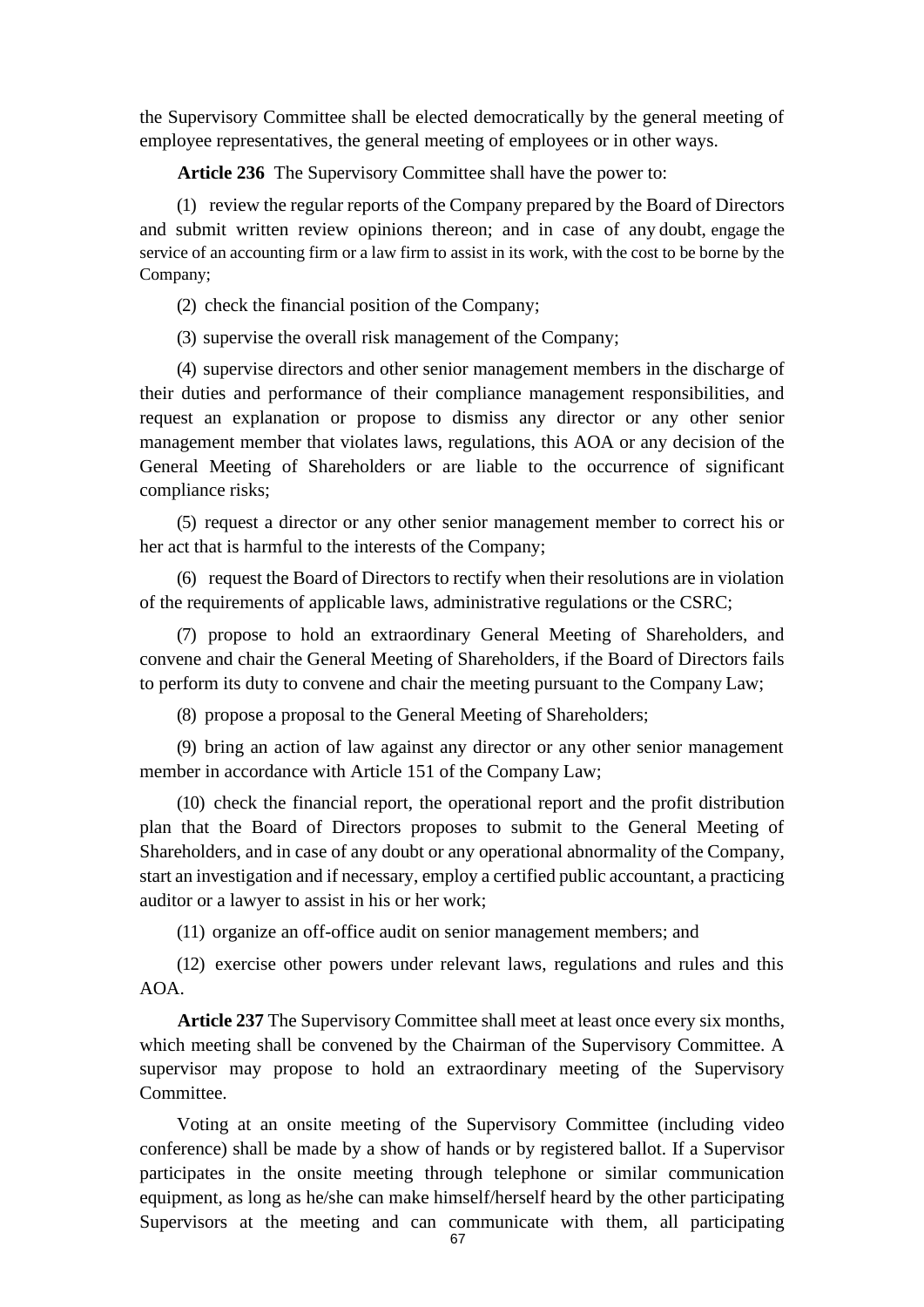Supervisors shall be deemed to be present at the meeting in person. Each Supervisor shall have one vote.

At the meeting of Supervisory Committee, a resolution can be considered and resolved by way of voting by correspondence, with the resolution being signed by the participating Supervisors, provided that all Supervisors can fully express their opinions. Voting by correspondence shall be made within a prescribed period, and the Supervisor that has not express his/her view within the prescribed period will be deemed to have abstained from voting.

Resolutions of the Supervisory Committee with respect to the following matters shall not be approved by way of voting by correspondence;

(1) the annual performance of the Supervisory Committee;

(2) the annual report of the Company;

(3) the profit distribution plan;

(4) other matters as required by laws, administrative regulations, rules and the AOA.

**Article 238** The Supervisory Committee shall formulate the Rules of Procedure for the Supervisory Committee, which shall specify the procedures for the discussion of matters and voting at such meetings so as to ensure the efficiency of the work and rationality of the decisions of the Supervisory Committee.

**Article 239** The Supervisory Committee shall record its decisions on the items of the agenda in the minutes of the meeting, and the minutes shall truthfully, accurately and completely record the proceedings of the meeting, resolutions, supervisors' comments and voting results. The minutes shall be signed by the attending supervisors and the recorders.

The supervisor shall have the right to enter an explanatory note into the minutes with respect to his or her speech at the meeting. The minutes shall be kept for 20 years as the Company's file.

**Article 240** The notice of the meeting of the Supervisory Committee shall include:

(1) the date and place of the meeting;

(2) the period of the meeting;

- (3) the cause of the meeting and the items on the agenda;
- (4) the date of the notice.

**Article 241** The meeting of the Supervisory Committee may not be held unless more than half of the supervisors attend the meeting. The decision of the Supervisory Committee shall be passed by at least two thirds of the members of the Supervisory Committee.

**Article 242** The Supervisory Committee shall discuss matters by means of the meeting of the Supervisory Committee.

Votes at the Supervisory Committee shall be by show of hands, by open ballot, or in other ways pursuant to relevant laws, regulations, rules and standards, with one supervisor having one vote.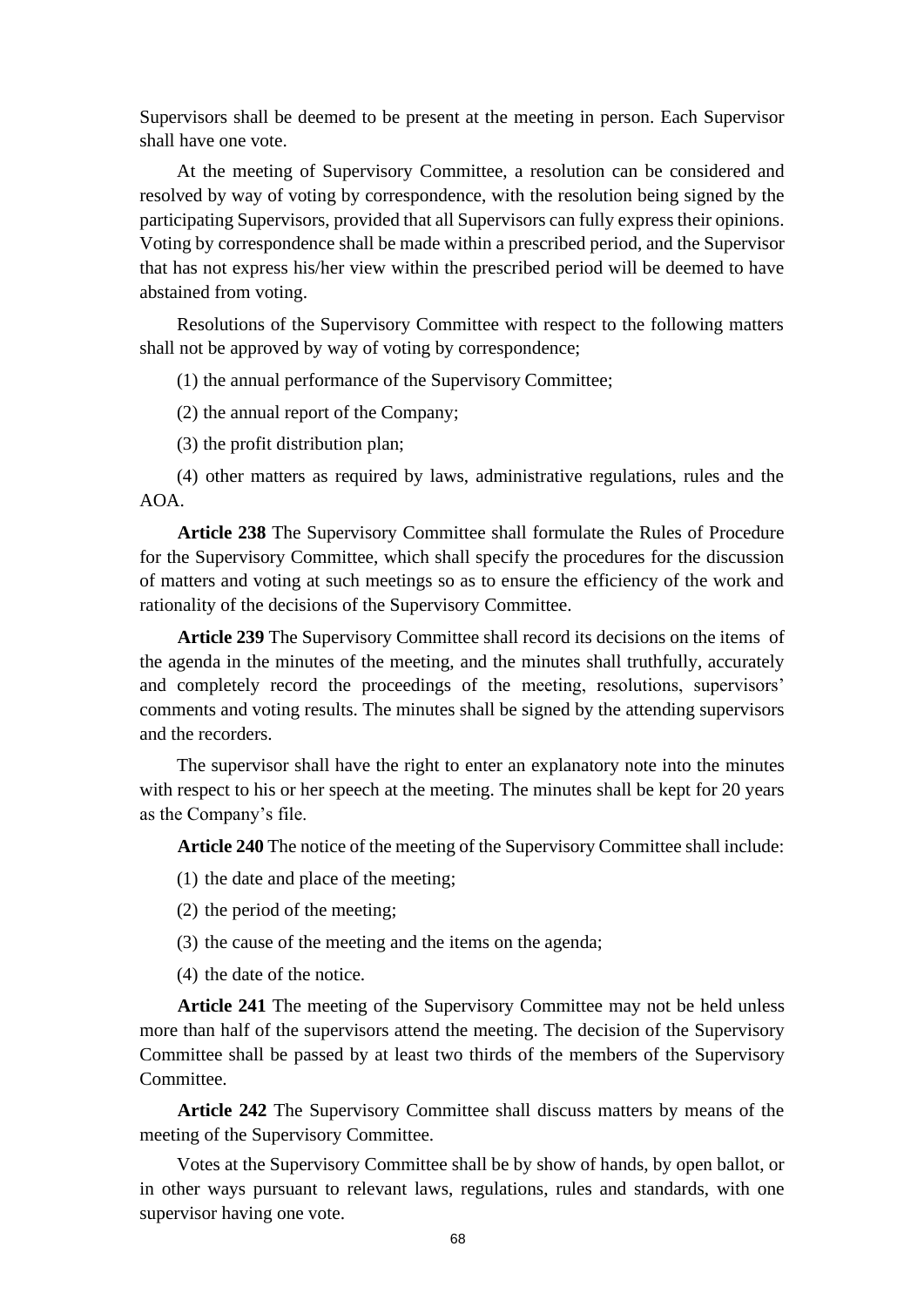**Article 243** The proposal of each and every supervisor shall be considered by the Supervisory Committee. The supervisor shall sign on, and be responsible for, the decision of the Supervisory Committee.

**Article 244** The Supervisory Committee may, in discharging its duties, retain lawyers, certified public accountants or practicing auditors to provide services or professional opinions, the justifiable cost of which shall be borne by the Company.

# **Chapter 9 Qualifications and Obligations of Directors, Supervisors, President, and Other Senior Management Members**

**Article 245** The qualification of the director, supervisor, President or any other senior management member for his or her post shall comply with relevant laws and regulations, and the stipulations of the CSRC or other related regulatory agencies, and this AOA.

**Article 246** A person may not serve as a director, supervisor, President, or any other senior management position of the Company, if he or she:

(1) without capacity or with limited capacity for civil acts; or

(2) was sentenced to criminal punishment for the crime of corruption, bribery, misappropriation of property or diversion of property or for disrupting the order of the socialist market economy, where not more than five years have elapsed since the expiration of the period of punishment; or was deprived of the political right for committing a crime, where not more than five years have elapsed since the expiration of the period of deprivation;

(3) was ever a director, factory manager or manager of a company or enterprise that went into bankruptcy liquidation, and was personally responsible for the insolvency of such company or enterprise, with less than 3 years having passed since the date that the bankruptcy liquidation had been completed;

(4) ever served as the legal representatives of companies or enterprises that had their business licenses revoked for breaking the law, where such representative bears individual liability therefor and not more than three years have elapsed since the date of revocation of the business license;

(5) has failed to pay a relatively large amount of his or her personal debts due;

(6) has been imposed a punishment of non-access to the securities market by CSRC, and the term of the punishment has not expired;

(7) has been dismissed as a person formerly in charge of a stock exchange or a securities registration and clearing institution, or removed from his or her office of director, supervisor or any other senior management member at a securities company, due to his or her violation or relevant laws or rules, and less than five years have passed since the dismissal or removal;

(8) was ruled by the relevant administrative agency that he or she had violated relevant securities laws, and acted fraudulently or dishonestly, with less than 5 years where less than 5 years having passed since the date of the ruling.

(9) is a person whose practice certificate has been revoked or who has been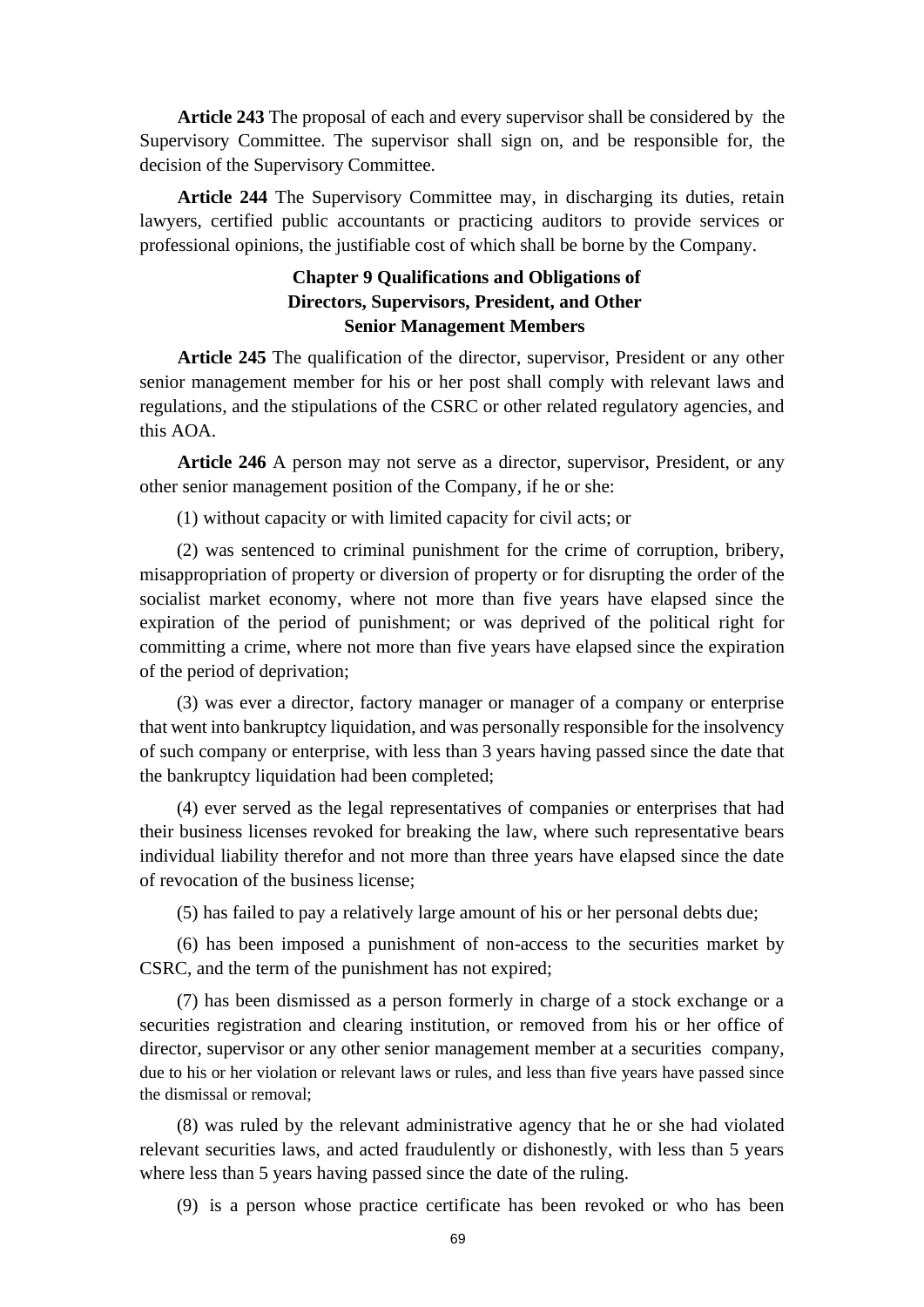disqualified as a lawyer, a certified public accountant, or a practitioner at other securities service institutions due to his or her violation of relevant laws or rules, and less than five years have passed since the revocation of practice certificate or disqualification;

(10) is an officer at a governmental agency, or any person that may not hold a parallel job at a company under laws or regulations;

(11) is not a natural person;

(12) has been investigated due to his or her suspected violation of any law or regulation, or has been put on the file for investigation and prosecution by the judiciary due to his or her violation of the Criminal Law, and the case is not concluded; or

(13) is prevented from doing so by other provisions of relevant laws, regulations and rules.

The election, appointment or engagement of any director in violation of this Article shall be null and void. The director that incurs any of the circumstances hereinabove in this Article during his or her term of office shall be removed.

**Article 247** The validity of an act of any director, President, or any other senior management member on behalf of the Company shall not, vis-à-vis a bona fide third party, be affected by any incompliance in his or her holding of such office, election or qualifications.

**Article 248** In addition to the obligations under relevant laws, regulations, rules and standards, and the rules of the local securities regulatory authority at the place where the stock of the Company is listed, directors, supervisors, President and other senior management members shall owe each shareholder the following obligations in the exercise of the functions and powers granted to them by the Company:

(1) not to cause the Company to exceed the scope of business stipulated in its business license;

(2) to act honestly in the best interests of the Company;

(3) not to deprive the Company of its property in any way, including (but not limited to) any opportunities that are advantageous to the Company;

(4) not to deprive shareholders of their individual rights or interests, including (but not limited to) rights to distributions and voting rights, unless pursuant to a restructuring of the Company submitted to and adopted by the General Meeting of Shareholders in accordance with these AOA.

**Article 249** The directors, supervisors, President, and other senior management members shall have an obligation, in the exercise of their rights or discharge of their obligations, to perform their acts with the care, diligence and skill that a reasonably prudent person should exercise in comparable circumstances.

**Article 250** The directors, supervisors, President, and other senior management members shall, in discharging their duties, comply with the bona fide principle, and shall not put themselves in a situation where their duties may conflict with their personal interests. This principle shall include, without limitation, the following obligations:

(1) to act honestly in the best interests of the Company;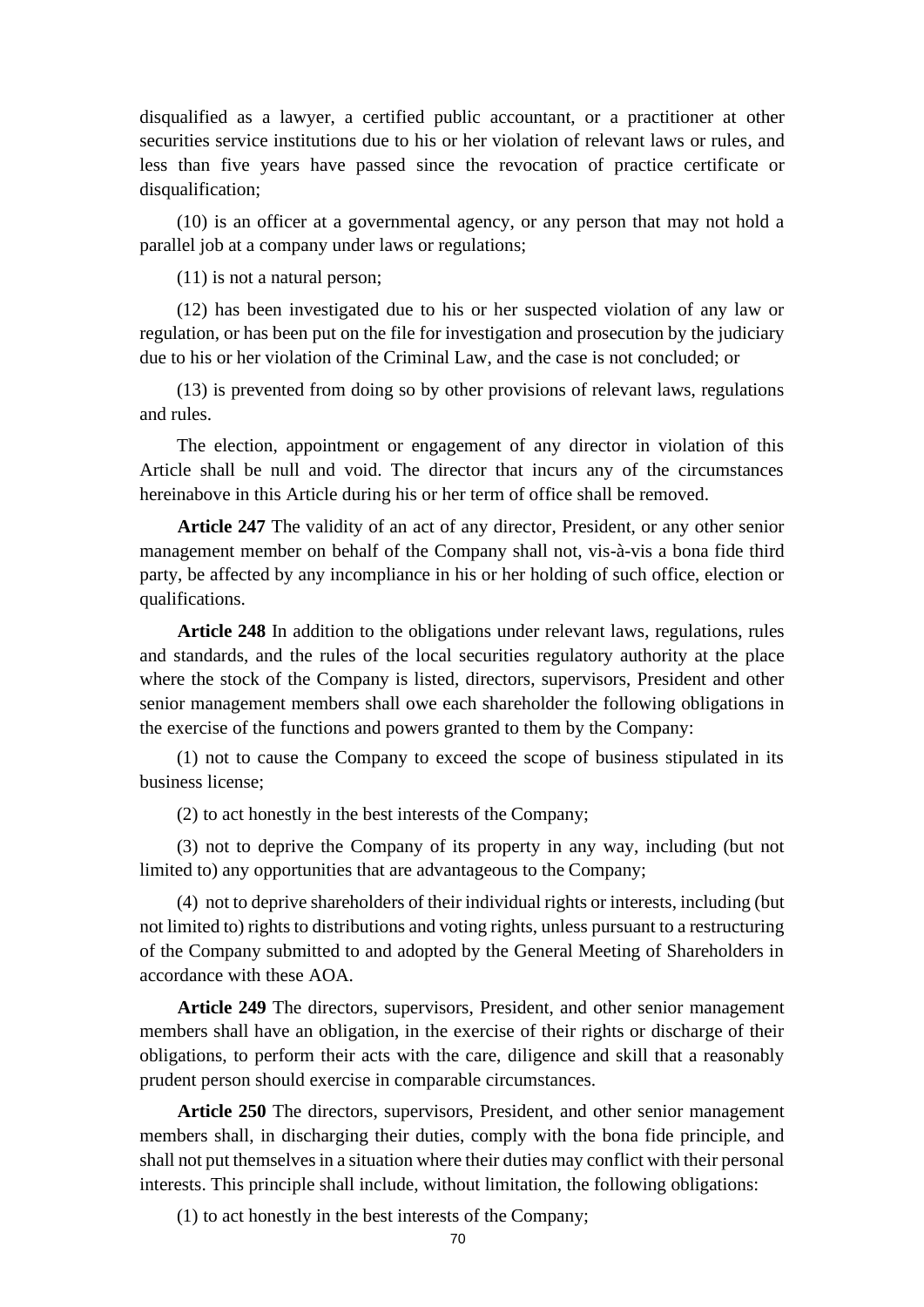(2) to exercise powers within the scope of their functions and powers and not to exceed such powers;

(3) to personally exercise the discretion vested in him or her and not allow himself or herself to be manipulated by another person and, unless permitted by laws or with the informed consent of the General Meeting of Shareholders , not to delegate the exercise of his or her discretion;

(4) to accord equal treatment to shareholders of the same class and fair treatment to shareholders of different classes;

(5) not to conclude a contract or enter into a transaction or arrangement with the Company except as otherwise provided in the AOA or with the informed consent of the General Meeting of Shareholders;

(6) not to use Company property for his or her own benefit in any way without the informed consent of the General Meeting of Shareholders;

(7) not to use his or her functions and powers as a means to accept bribes or other forms of illegal income, and not to illegally appropriate Company property in any way, including but not limited to any opportunities that are advantageous to the Company;

(8) not to accept commissions in connection with Company transactions without the informed consent of the General Meeting of Shareholders;

(9) to abide by this AOA, faithfully discharge their duties, and protect the interests of the Company, and shall not exploit their positions or status in the Company for their own benefits;

(10) not to compete with the Company in any way without the informed consent of the General Meeting of Shareholders;

(11) not to divert Company funds, not to deposit Company assets or funds in accounts opened in his or her own or in another name; nor to provide a guarantee to the personal debt of any shareholder or any other person using the property of the Company in violation of relevant stipulations;

(12) without the informed consent of the General Meeting of Shareholders, not to disclose confidential information relating to the Company that was acquired by him or her during his or her tenure; and not to use such information except in the furtherance of the interests of the Company; however, such information may be disclosed to a court or other competent government authorities if:

(i) provided for by law;

(ii) required in the public interest; and

(iii) required in the personal interest of such director, supervisor, President or other senior management staff of the Company.

**Article 251** A director, a supervisor, the President or other senior management staff of the Company may not incite the following persons or organizations ("related persons") to do what such director, supervisor, President or other senior management staff may not do:

(1) the spouse or any infant child of such director, supervisor, President, or other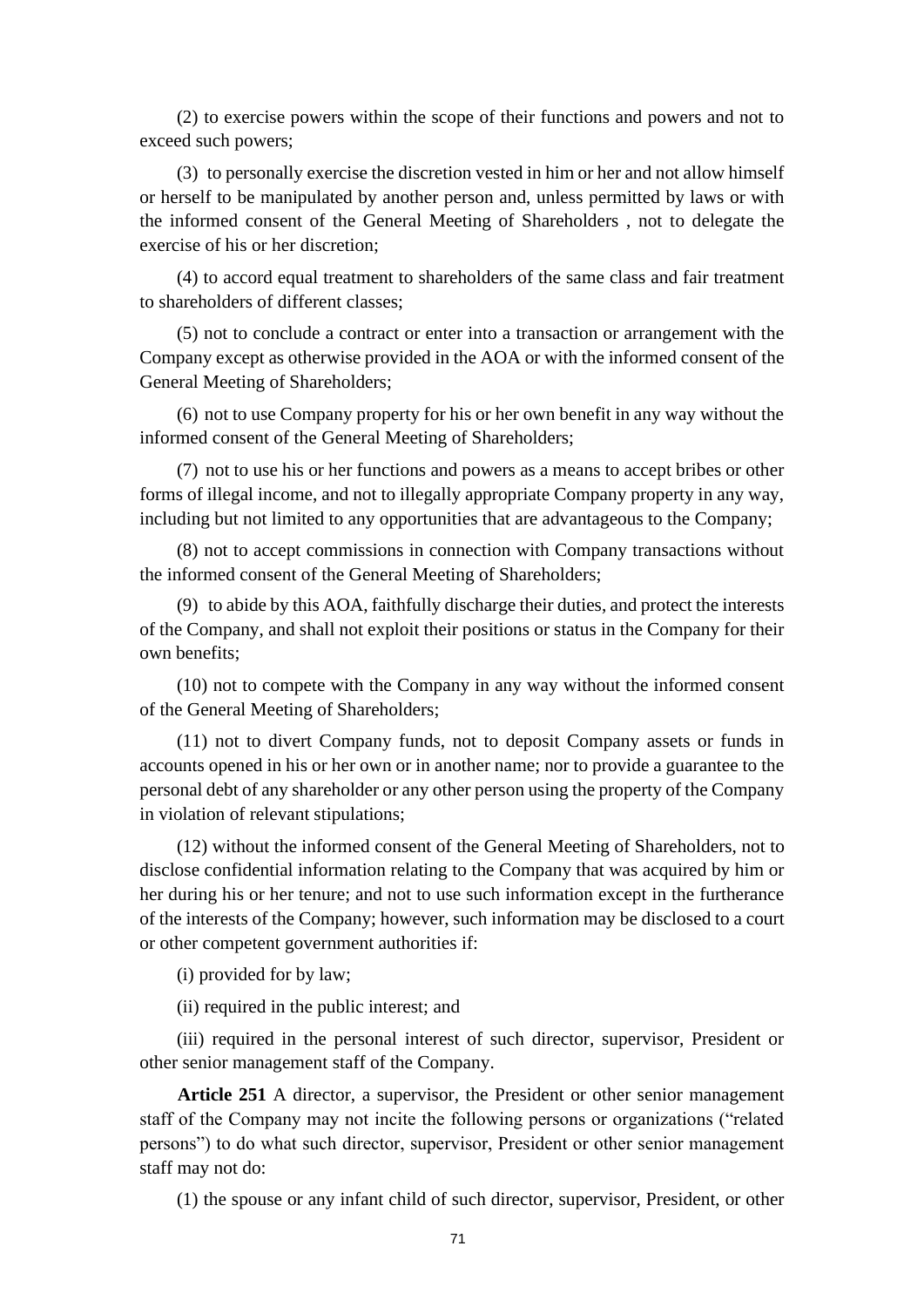senior management member;

(2) any trustee of such director, supervisor, President, or other senior management member, or any person specified in subparagraph (1) hereinabove;

(3) any partner of such director, supervisor, President, or other senior management member, or any person specified in subparagraphs (1) and (2) hereinabove;

(4) a company that is actually controlled by such director, supervisor, President, or other senior management member, alone or in aggregation with any person specified in subparagraphs (1), (2) and (3) hereinabove, or any other director, supervisor, President, or senior management member of the Company; and

(5) any director, supervisor, General Manager, or other senior management member of the controlled company specified in subparagraph (4) hereinabove.

**Article 252** The fiduciary obligation of the Company's directors, supervisors, the President and other senior management members do not necessarily cease with the termination of their tenure. Their confidentiality obligation in relation to the Company's trade secrets shall survive the expiration of their terms of office. The terms for which other obligations shall continue shall be decided upon in accordance with the principle of fairness, depending on the time lapse between the termination and the occurrence of the matter and the circumstances and conditions under which the relationship with the Company terminated.

**Article 253** A director, a supervisor, the President or other senior management staff of the Company may, by informed decision of the General Meeting of Shareholders, be relieved from liability for a specific breach of his or her obligations, except in circumstances as specified in Article 85 of the AOA.

**Article 254** Where a director, supervisor, President, or other senior management member is, directly or indirectly, holding a material interest in a contract, transaction or arrangement that the Company concludes or plans to conclude (excluding, however, any employment contract of the Company with such director, supervisor, President or other senior management member), such director, supervisor, President, or other senior management member shall, as soon as practicable, disclose to the Board of Directors the nature and extent of his or her interest, regardless of whether the issue concerned is subject to the approval of the Board of Directors in normal circumstances.

Unless under exceptional cases as permitted in Note 1, Appendix III of the Hong Kong Listing Rules or as allowed by the Hong Kong Stock Exchange, the director may not vote on any contract, transaction or arrangement in which he or she or any person connected to him or her (as defined in the Hong Kong Listing Rules) has a material interest and which is to be approved by the Board of Directors or any other proposals related thereto. Additionally, he or she may not count in the quorum for the meeting.

Unless the interested director, supervisor, President or other senior management staff of the Company has disclosed such interest to the Board of Directors as required under the preceding paragraph hereof and the matter has been approved by the Board of Directors at a meeting in which he or she was not counted in the quorum and had refrained from voting, the Company shall have the right to void the contract, transaction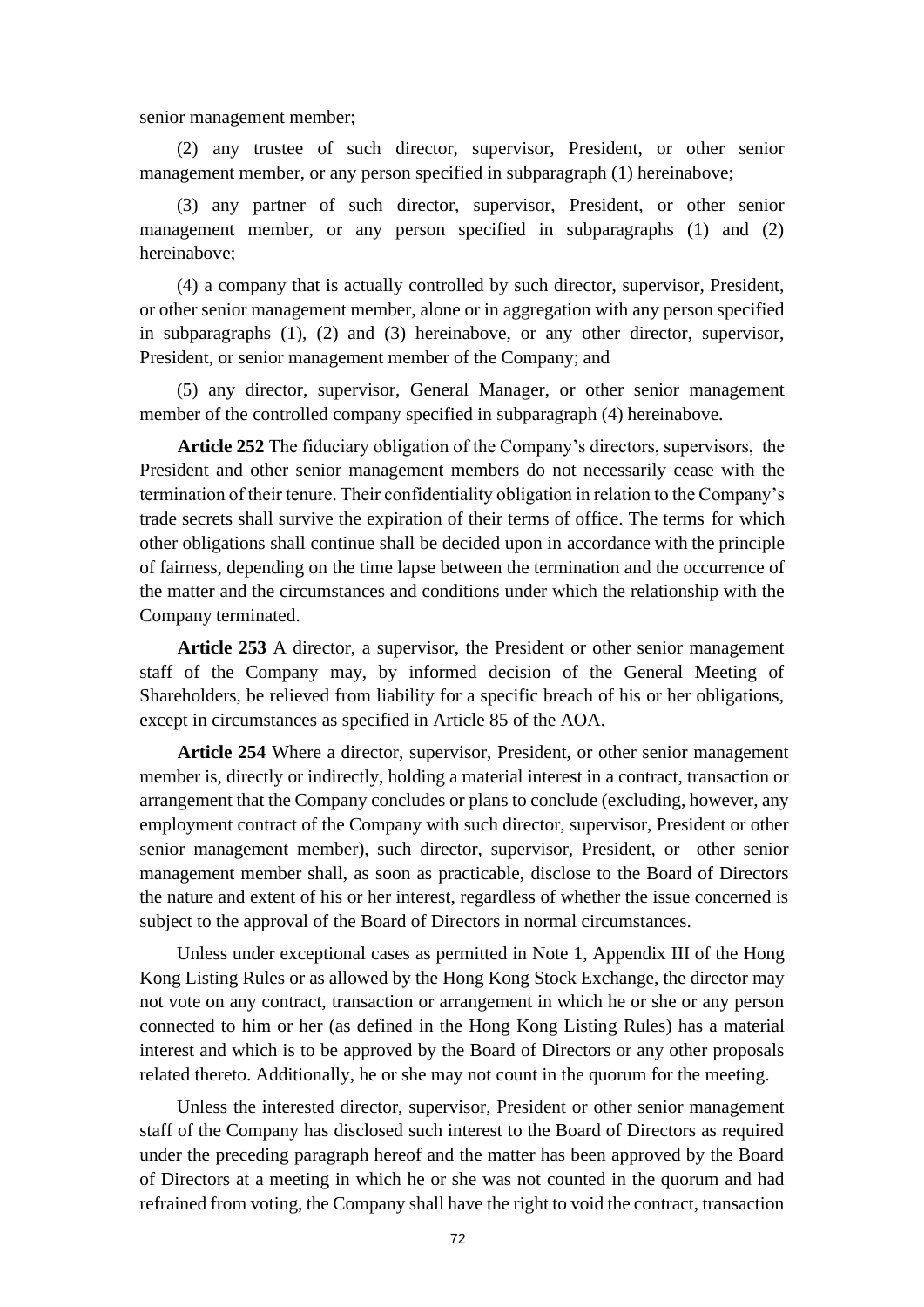or arrangement, unless the other party is a bona fide party acting without knowledge of the breach of obligation by the director, supervisor, President or other senior management staff concerned.

A director, a supervisor, the President or other senior management staff of the Company shall be deemed to be interested in any contract, transaction or arrangement in which a connected person of that director, supervisor, President or other senior management staff is interested.

**Article 255** If a director, a supervisor, the President or other senior management staff of the Company gives a written notice to the Board of Directors before the conclusion of the contract, transaction or arrangement is first considered by the Company stating that, by reason of the contents of the notice, he is interested in the contract, transaction or arrangement that may subsequently be made by the Company, such director, supervisor, President or other senior management staff of the Company shall be deemed for the purposes of the preceding Articles of this Chapter to have declared his interest, to the extent stated in the notice.

**Article 256** The Company shall not, in any manner, pay any tax on behalf of any director, supervisor, President, or other senior management member.

**Article 257** The Company shall not, directly or indirectly, provide a loan to, or any loan guarantee for, its directors, supervisors, President and other senior management members, or provide loans to, or any loan guarantee for those of the related persons of the abovementioned persons.

However, the preceding paragraph shall not apply if:

(1) the provision by the Company of a loan to or a loan guarantee for a subsidiary of the Company;

(2) the provision by the Company of a loan, loan guarantee or other moneys to a director, a supervisor, the President or other senior management staff of the Company under an engagement contract approved by the General Meeting of Shareholders, so as to enable him to meet the expenses incurred for the purposes of the Company or for the performance of his or her Company duties; or

(3) the provision by the Company of a loan or a loan guarantee to a relevant director, a supervisor, the President or other senior management staff of the Company or to a related person thereof on normal commercial terms.

**Article 258** Any loan made by the Company in breach of the preceding Article shall be forthwith repayable by the recipient of the loan regardless of the terms of the loan.

**Article 259** Any loan guarantee provided by the Company in breach of paragraph 1 of Article 257 shall be unenforceable against the Company, unless:

(1) the loan was provided to a related person of a director, a supervisor, the President or other senior management staff of the Company, and at the time the loan was advanced the lender did not know the relevant circumstances; or

(2) the collateral provided by the Company has been lawfully disposed of by the lender to a bona fide purchaser.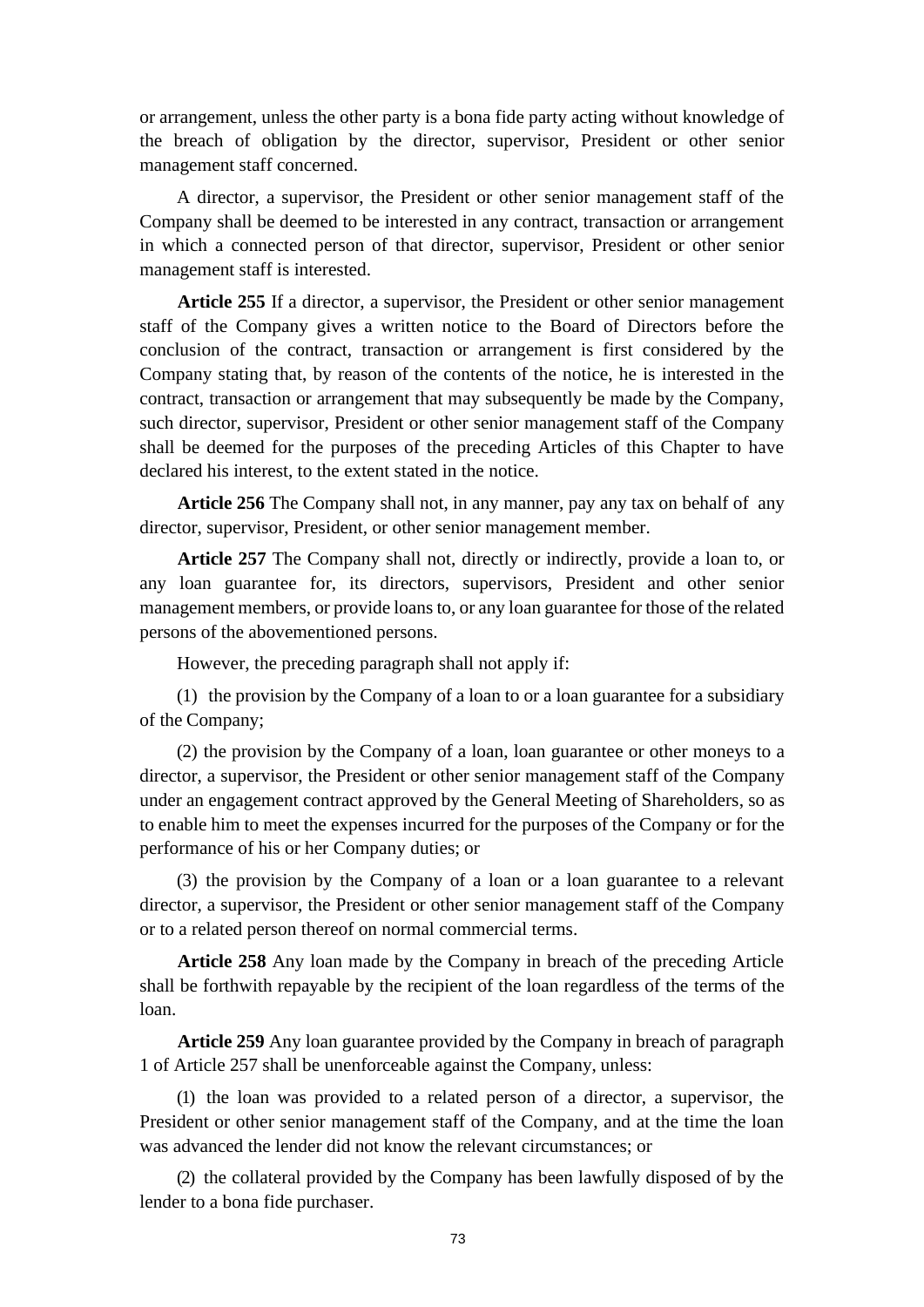**Article 260** For the purposes of the foregoing provisions of this Chapter, a "guarantee" shall include an act whereby the guarantor assumes liability or provides property to guarantee or secure the performance of obligations by the obligor.

**Article 261** Where any director, supervisor, President, or other senior management member breaches his or her obligation to the Company, the Company shall, in addition to any rights and remedies provided for under relevant laws, regulations, rules or standards, have the right to:

(1) request such director, supervisor, President, or other senior management member to compensate for the loss sustained by the Company as a consequence of his or her dereliction of duty;

(2) rescind any contract or transaction concluded by the Company with the relevant director, supervisor, General Manager, or other senior management member, and with any third party, if such third party is well aware or should know that such director, supervisor, President, or other senior management member is in breach of his or her duties with the Company;

(3) request the relevant director, supervisor, President, or other senior management member to surrender the gains derived from the breach of his or her obligations;

(4) recover any monies, including but not limited to any commission, received by the relevant director, supervisor, President, or other senior management member for or on behalf of the Company; and

(5) request that the director, supervisor, President, or other senior management member to return any interest that is earned or may be earned on the monies that should have been paid to the Company.

**Article 262** The Company shall, with the prior approval of the General Meeting of Shareholders, enter into a contract in writing with a director or supervisor with respect to his or her remunerations. The aforesaid remunerations shall include:

(1) the remuneration in respect of his or her service as director, supervisor or senior management member of the Company;

(2) the remuneration in respect of his or her service as director, supervisor or senior management member at any of the subsidiaries of the Company;

(3) the remuneration for other services for the management of the Company and/or its subsidiaries; and

(4) any payment by way of compensation for his or her loss of office or retirement.

A director or supervisor may not sue the Company for benefits due to him or her on the basis of the aforementioned matters, except under a contract as mentioned above.

**Article 263** The remuneration contract between the Company and its directors or supervisors shall provide that in the event of a takeover of the Company, the directors or supervisors shall, subject to the prior approval of the General Meeting of Shareholders, be entitled to compensation or any other payment for his or her loss of office or retirement. For the purposes of the preceding paragraph, a "takeover" of the Company refers to any of the followings:

(1) anyone making a purchase offer to all of the shareholders; or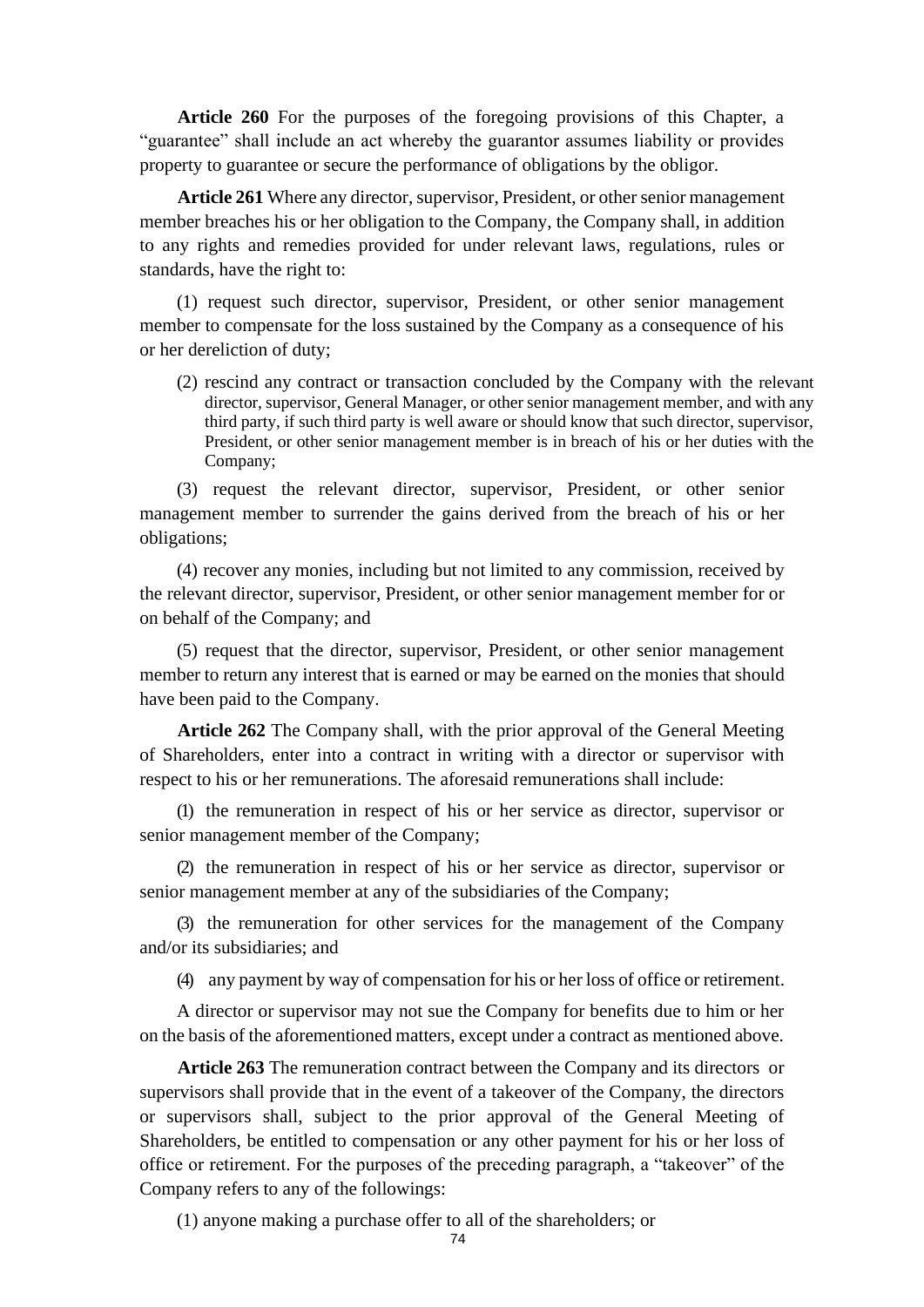(2) anyone making a purchase offer with a view to the offeror becoming a controlling shareholder.

If the relevant director or supervisor has failed to comply with this Article, any sums received by him or her shall belong to those persons that have sold their shares as a result of their acceptance of the aforementioned offer, and the expenses incurred in the pro rata distribution of such sums shall be borne by the relevant director or supervisor and may not be paid out of such sums.

# **Chapter 10 Financial and Accounting System, Profit Distribution and Audit**

## **Section 1 Financial and Accounting System**

**Article 264** The Company shall establish its financial and accounting system in accordance with relevant laws and regulations, and the stipulations of the relevant authorities of the State.

**Article 265** The Company shall submit its annual financial statement to the CSRC and the stock exchange concerned within four months after the end of each fiscal year, its six-month financial statement to the CSRC agency concerned and the stock exchange concerned within two months after the end of the first six months in a fiscal year, and its quarterly financial statement to the CSRC agency concerned and the stock exchange concerned within one month after the end of the first three months and the first nine months in a fiscal year.

The financial statement hereinabove shall be prepared in accordance with relevant laws, regulations and rules.

**Article 266** The Board of Directors shall present the financial report of the Company to the shareholders at every annual general meeting in accordance with relevant laws, regulations, rules and standards.

**Article 267** The financial report of the Company shall be made available to shareholders at the place of the Company 20 days before the date of annual General Meeting of Shareholders, and every shareholder shall be entitled to obtain a copy of the financial report referred to in this Chapter.

Unless stipulated otherwise in this AOA, the Company shall, at least 21 days prior to the opening of the General Meeting of Shareholders, give the statement or statements hereinabove, together with the balance sheet (including every document attached to the balance sheet under relevant laws and regulations), the profit and loss statement or the income and expenditure account or the financial summary report, by hand or by post, with postage prepaid, to overseas shareholders of the Company, addressed to their addresses recorded in the stock ledger.

**Article 268** The financial statements of the Company shall be prepared in accordance with the accounting standards and relevant laws and regulations of China, and the international accounting standards or the accounting standards of a foreign country where the stock of the Company is listed. If there are material differences in the financial statements prepared in accordance with these two sets of accounting standards, such differences shall be stated in the notes to such financial statements. For purposes of the Company's distribution of after-tax profits of a given fiscal year, the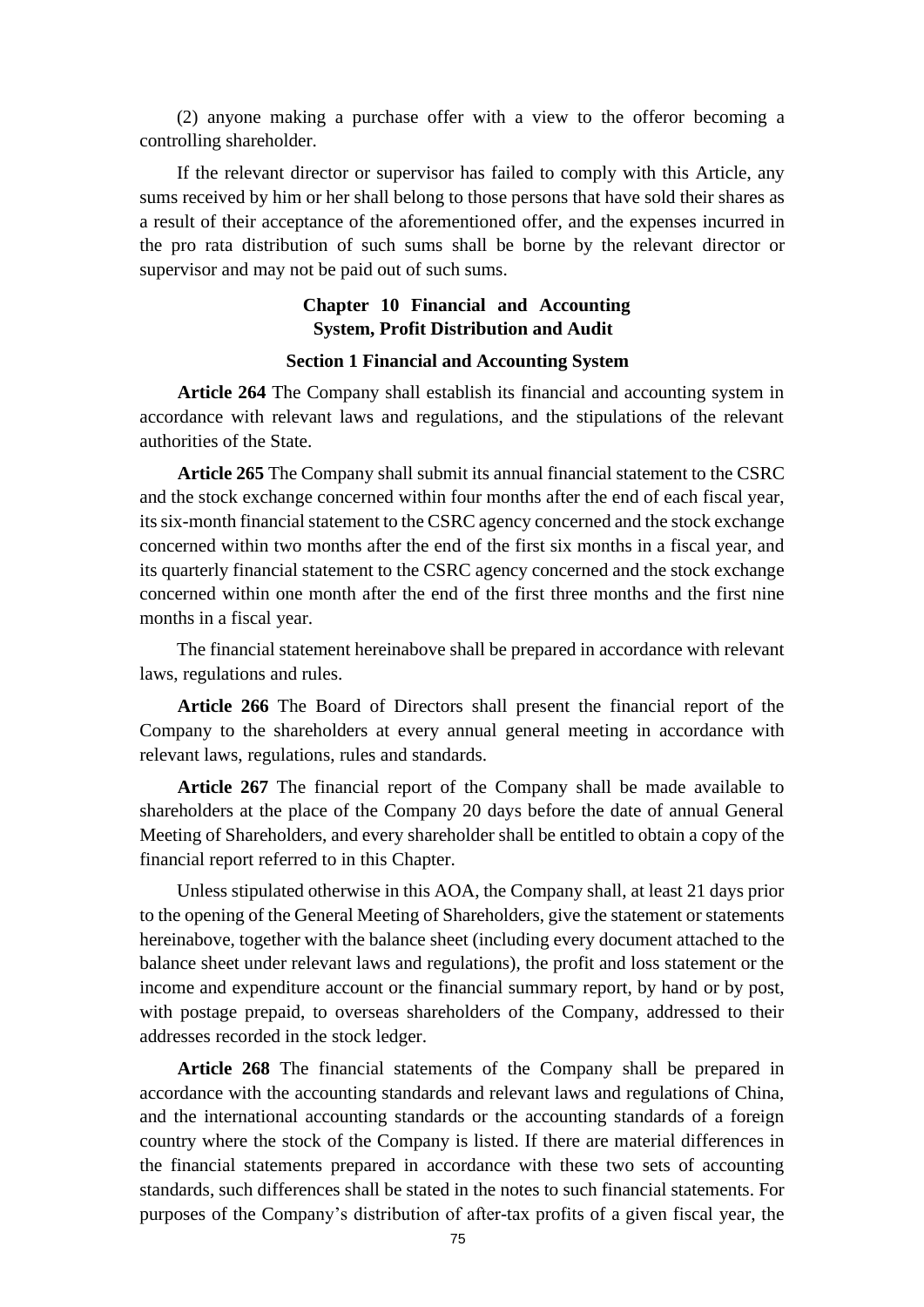lesser of the amounts of after-tax profits shown in the aforementioned two kinds of financial statements shall govern.

**Article 269** Interim results or financial information published or disclosed by the Company shall be prepared in accordance with PRC accounting standards and regulations as well as international standards or the accounting standards of the place outside the PRC where shares of the Company are listed.

**Article 270** The Company shall publish its financial reports twice every fiscal year, that is, the interim financial report shall be published within 60 days following the end of the first 6 months of the fiscal year, and the annual financial report shall be published within 120 days following the end of the fiscal year.

Where in relation to the above, any different provision exists in the local securities regulatory authority at the place where the stock of the Company is listed, such different provision shall prevail.

**Article 271** The Company shall not keep accounts other than statutory account books. The assets of the Company may not be deposited in accounts opened in the name of any individual.

**Article 272** The Company shall, in distributing its after-tax profit of the year, withdraw 10% of the profit and put the amount so withdrawn into the statutory common reserve. Where cumulatively the statutory common reserve account for more than 50% of the registered capital, the Company may stop withdrawing from its profit.

Where the statutory common reserve is insufficient to make up for the losses of the previous year, if any, the Company shall use its profit of the year to make up for such deficit before withdrawing any amount for the statutory common reserve.

The Company may, after withdrawing an amount for the statutory common reserve, withdraw an additional 5%-10% of the after-tax profit and put the amount so withdrawn into the optional common reserve. The withdrawal for the optional common reserve shall be approved by a decision of the General Meeting of Shareholders.

After the coverage for the losses and the withdrawing of an amount for the common reserve concerned, the remaining after-tax profit shall be distributed among shareholders according to the percentages of their shares, unless stipulated otherwise in this AOA.

Where the General Meeting of Shareholders breaches the preceding paragraph by distributing the profit among shareholders before the loss is made up for and the amount for the common reserve concerned is withdrawn, the shareholders must return the profit so distributed to the Company.

The corporate shares that the Company holds shall not participate in the profit distribution.

**Article 273** The common reserve shall be used to make up for the losses of the Company, if any, expand the operation and production, or be converted into the capital of the Company, provided that the capital provisions shall not be used to make up for any deficit of the Company.

Where the statutory common reserves are converted into the capital, the remaining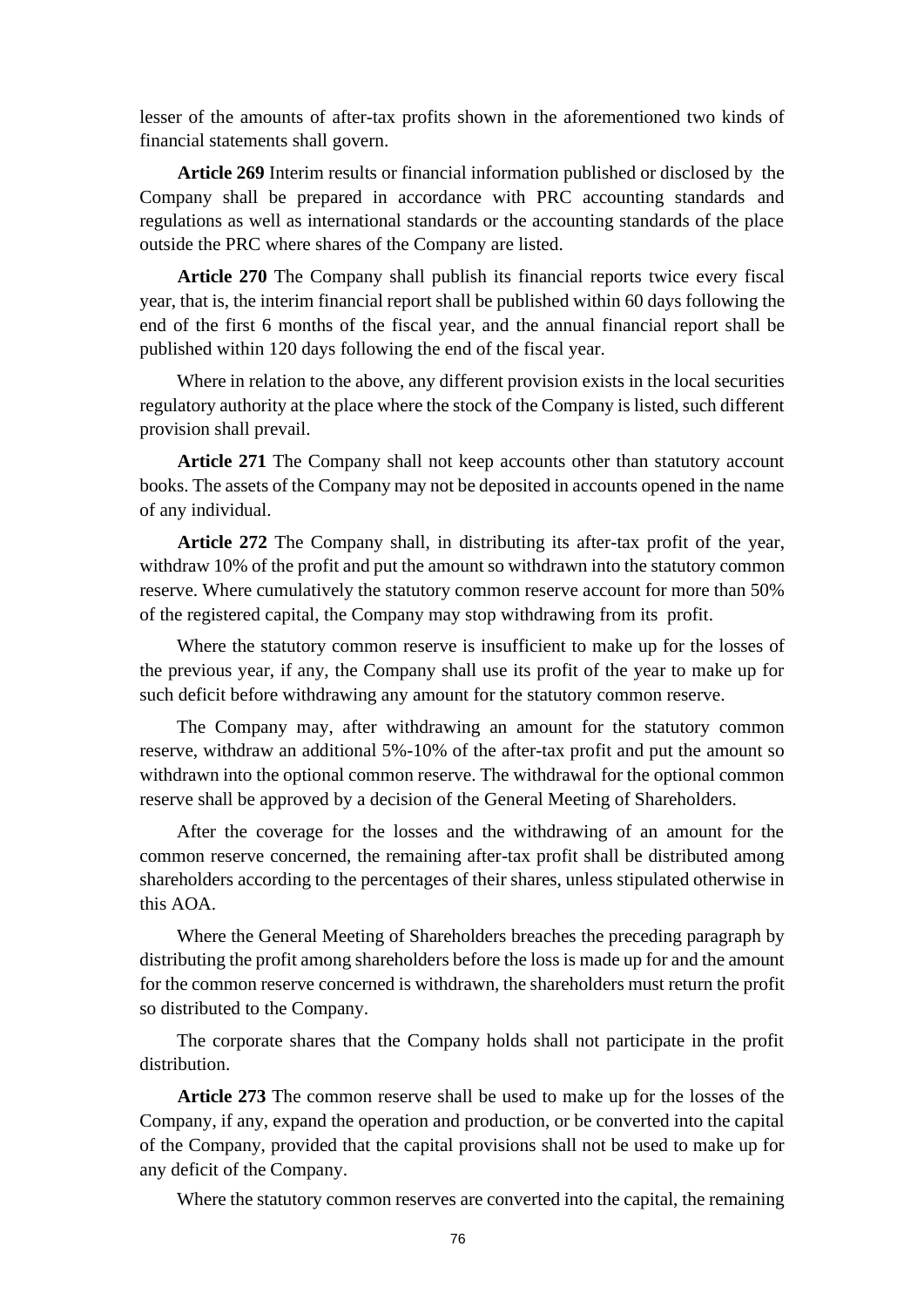amount of the statutory provisions shall be at least 25% of the registered capital of the Company before the conversion.

**Article 274** The capital common reserve shall include:

(1) any premium on shares issued at a premium price; and

(2) any other income to be included in the capital common reserve pursuant to the requirements of the finance department of the State Council.

**Article 275** The Company should attach much importance to providing reasonable returns to investors and formulates a stable and sustaining profit distribution policy.

(1) The profit shall be distributed in the form of cash, stock shares, or a combination of both. Priority will be given to cash dividend payment when the conditions for cash dividend are fulfilled. The percentages of distribution shall be drafted by the Board of Directors according to the situation of the Company and the stipulations of the CSRC, and shall be approved by the General Meeting of Shareholders;

(2) The Company shall, in principle, make one profit distribution each year when the conditions for dividend payment are fulfilled, but the Company may distribute dividends in an interim period according to its profitability and capital requirements;

(3) Where the Board of Directors fails to prepare a plan for the annual cash profit distribution when the Company has earned a profit, the Company shall, if so requested by the relevant regulatory authority, disclose the reasons for the failure in its regular report; and

(4) Where any shareholder misappropriates any fund of the Company in violation of laws or regulations, the Company shall, before distributing the profit, deduct the amount so misappropriated by such shareholder from the cash amount to be distributed to such shareholder.

The Company shall disclose the formulation and implementation of the cash dividend policy. It shall fully disclose the reason where the Company chooses not to pay cash dividends when conditions are fulfilled.

**Article 276** When determining the profit distribution plan, particularly the cash dividend plan of the Company, the Board of Directors shall carefully research and discuss on, among others, the timing, conditions as well as the minimum ratio, conditions on adjustments and the decision-making procedures of the cash dividend. The independent directors shall clearly express their opinions on these matters.

Independent directors may solicit the opinions from minority shareholders and make a dividend distribution proposal to be directly submitted to the Board of Directors for review.

The General Meeting of Shareholders, before considering the profit distribution plan, especially the cash dividend distribution plan submitted by the Board of Directors, shall take initiatives to communicate with shareholders (especially minority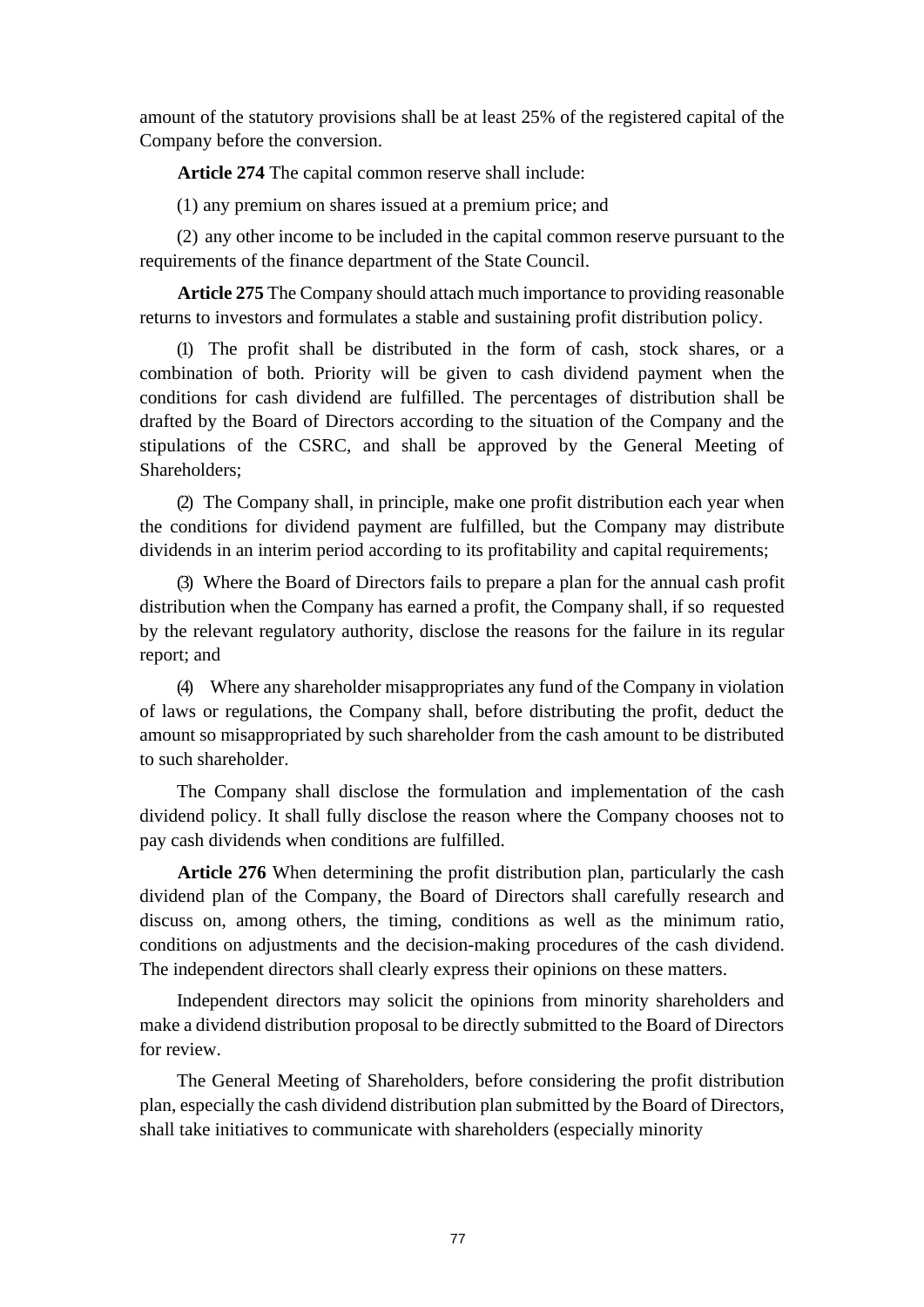shareholders) through public channels and sufficiently listen to the comments and requests from minority shareholders.

**Article 277** The Company shall, in formulating its profit distribution plan, consider both internal and external factors, and do its best to ensure that the annual profit distribution scale is not less than 20% of the net profit attributable to shareholders of the parent company for that year.

When the profit and accumulated undistributed profit for the year is positive, the cash flows are sufficient to fund the Company's normal operation and long-term development and the implementation of the cash dividend plan will not affect the Company's on-going operation, the Company may make profit distribution in the form of cash. The Company shall, taking into consideration factors such as industry characteristics, the Company's development stage, business operation model, profitability level and whether there are significant capital expenditure arrangements, develop differentiated cash dividend policies to be applicable in the following different situations:

(1) Where the Company is at a sophisticated stage of development and has no significant capital expenditure arrangements, the cash dividend payout ratio in the profit distribution shall reach a minimum of 80%;

(2) Where the Company is at a sophisticated stage of development and has any significant capital expenditure arrangement, the cash dividend payout ratio in the profit distribution shall reach a minimum of 40%; and

(3) Where the Company is at a growth stage of development and has any significant capital expenditure arrangement, the cash dividend payout ratio in the profit distribution shall reach a minimum of 20%.

Where the Company's development stage is difficult to be defined but the Company has any significant capital expenditure arrangement, the preceding provisions may still be followed.

**Article 278** Where the Company is in a sound operating condition, and the Board of Directors considers that the earnings per share and stock price of the Company does not reflect its scale of share capital and distributing dividends in shares will be in the interests of the shareholders of the Company as a whole, the Company may make profit distribution in the form of stock shares after considering the growth of the Company, dilution of net asset value per share and other factors. The distribution of dividends in the form of shares shall be subject to the approval of the General Meeting, and to the approval of the CSRC or other regulatory authorities.

**Article 279** In any of the following situations, after the Board of Directors has discussed in details, the independent directors have expressed their clear opinions, and the adjustment has been passed by all the shareholders present at the general meeting of the Company representing 2/3 of their shares with voting rights, the Company may adjust the aforementioned cash dividend payout policy: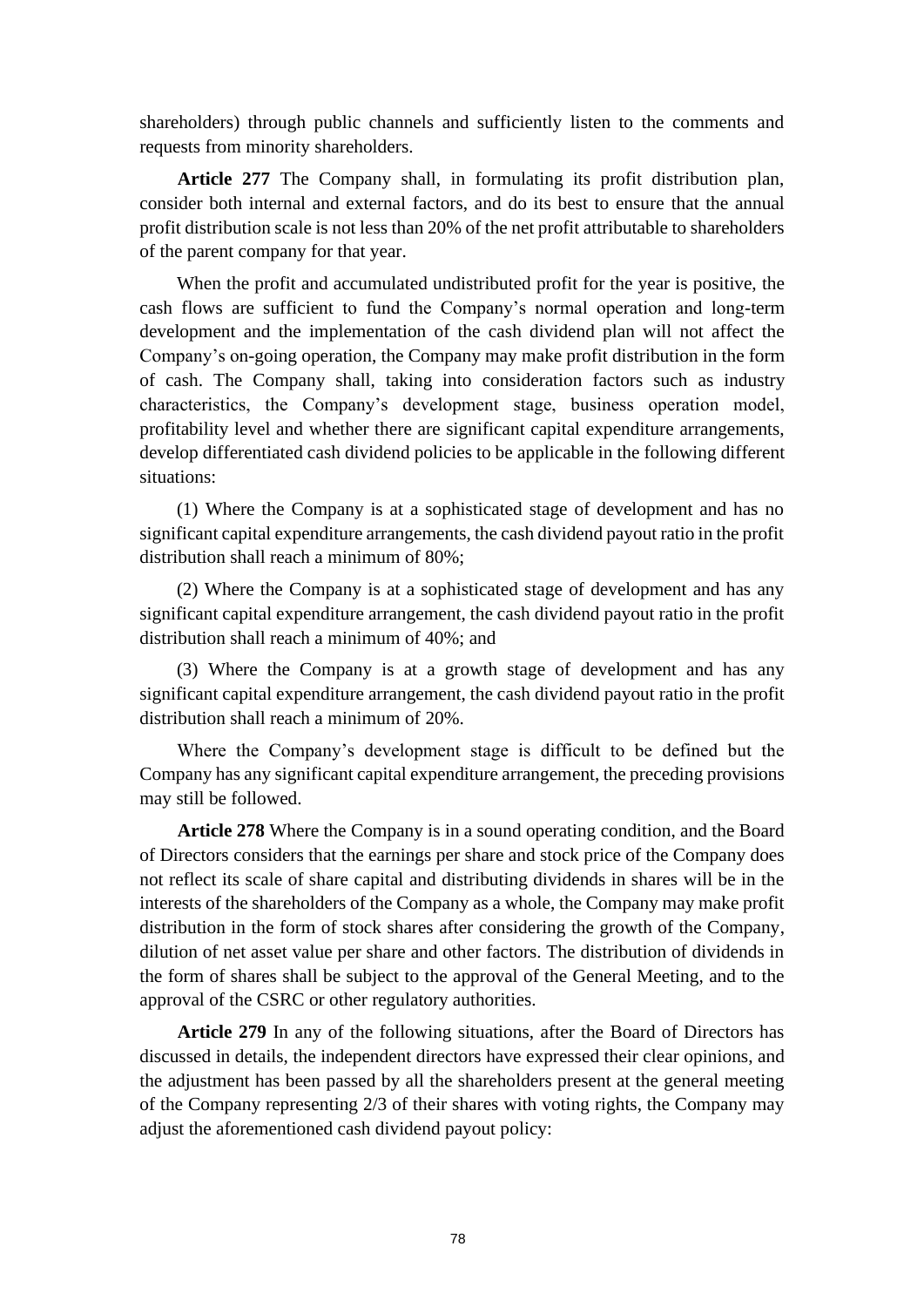(1) related laws and regulations or the profit distribution policy for listed companies issued by the securities regulatory authority are changed or adjusted;

(2) the risk control indicator on net capital reaches early-warning level;

(3) operating conditions of the Company deteriorates;

(4) the Board of Directors proposes to adjust.

**Article 280** Any amount paid up in advance of calls on any share may carry interest but shall not entitle the holder of the share to participate in respect thereof in a dividend subsequently declared.

Subject to the relevant laws, regulations, rules or standards of the PRC, the Company may exercise the power to forfeit unclaimed dividends, provided that it does so only after the expiration of the applicable relevant period.

The Company has the power to cease sending dividend warrants by post to a given holder of overseas listed foreign investment shares, but may exercise such power only if such warrants have been left uncashed on two consecutive occasions. However, the Company may exercise such power after the first occasion on which such a warrant is returned undelivered.

The Company has the power to sell by a method deemed fit by the Board of Directors the shares of a holder of overseas listed foreign investment shares who is untraceable, provided that it complies with the following conditions:

(1) the Company has distributed dividends on such foreign shares for at least three times in 12 years, which dividends are not claimed by anybody during the period; and

(2) upon expiration of the 12-year period, the Company makes an announcement of its intention to sell such shares in one or more newspapers, and notify the local securities regulatory authority, at the place where the stock of the Company is listed.

Where the Company is granted the power to seize any dividends not claimed by anybody, this power may not be exercised until at least six years following the date that the dividends are announced.

**Article 281** The Board of Directors shall complete the distribution of dividends (or shares) within two months from the General Meeting that decides on the profit distribution plan.

**Article 282** The Company shall appoint receiving agents for holders of overseas listed foreign investment shares to collect on behalf of the relevant shareholders the dividends distributed and other moneys payable in respect of overseas listed foreign investment shares, and hold the same until they can be paid to the relevant shareholders.

The receiving agents appointed by the Company shall comply with the laws of the place where the Company is listed, or the rules of the stock exchange concerned.

The receiving agents appointed for overseas shareholders that hold Hong Konglisted foreign shares in the Company shall be trust companies registered under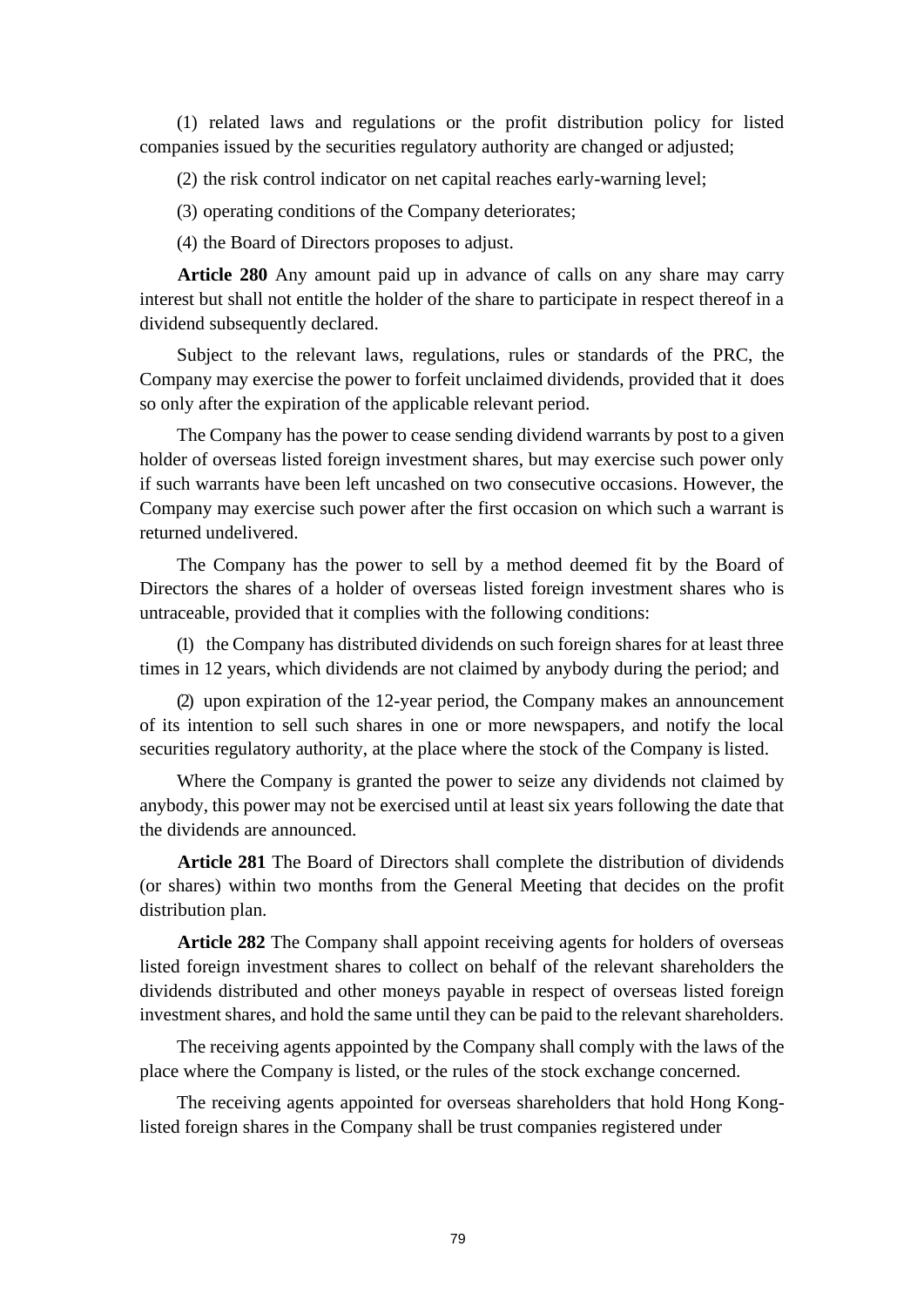the *Trustee Ordinance of Hong Kong*.

## **Section 2 Internal Audit**

**Article 283** The Company shall implement an internal audit system, where dedicated auditors carry out the internal audit and supervision over the revenue and expenditure, economic activities and overall risk management of the Company.

**Article 284** The Company's internal audit system and the duties of the internal auditors shall be implemented after the approval thereof by the Board of Directors. The person in charge of auditing shall be accountable and report to the Board of Directors.

## **Section 3 Engagement of Accounting Firm**

**Article 285** The Company shall retain an independent accounting firm with the qualification for practice in securities and futures related business pursuant to relevant stipulations of the State, to provide the audit of financial statements, the verification of net assets, the audit of risk control indicators and other related consultation services.

The Company shall retain an accounting firm for a term of one year, commencing upon the adjournment of the annual General Meeting of Shareholders of the Company and ending upon the adjournment of the next annual General Meeting of Shareholders. The accounting firm may be retained again upon expiration of the term.

**Article 286** The accounting firm engaged by the Company shall have the rights to:

(1) examine the financial reports, records and vouchers of the Company, and request relevant materials and explanations from the directors, President, and other senior management members;

(2) request the Company to take all reasonable steps to obtain from its subsidiaries such information and explanation as necessary for the accounting firm to discharge its duties; and

(3) attend General Meeting of Shareholders as a non-voting participant, and receive the notice of, or any other communication relating to, the General Meeting of Shareholders, and speak at the General Meeting of Shareholders in relation to matters concerning its role as the accounting firm of the Company.

**Article 287** The Board of Directors may, before the opening of the General Meeting of Shareholders, appoint an accounting firm to fill a vacancy in the office of accounting firm, subject to the confirmation of the next General Meeting of Shareholders. If the Company has another accounting firm on duty during the period of the vacancy, such another accounting firm may continue to act in its capacities.

**Article 288** Notwithstanding any provision in the contract between the Company and an accounting firm, the General Meeting of Shareholders may, by an ordinary resolution, dismiss the accounting firm before the expiration of its term of office, without prejudice to the firm's right to claim, if any, for damages in respect of such removal.

**Article 289** The remuneration of an accounting firm or the manner in which such firm is to be remunerated shall be determined by the General Meeting of Shareholders. The remuneration of an accounting firm engaged by the Board of Directors shall be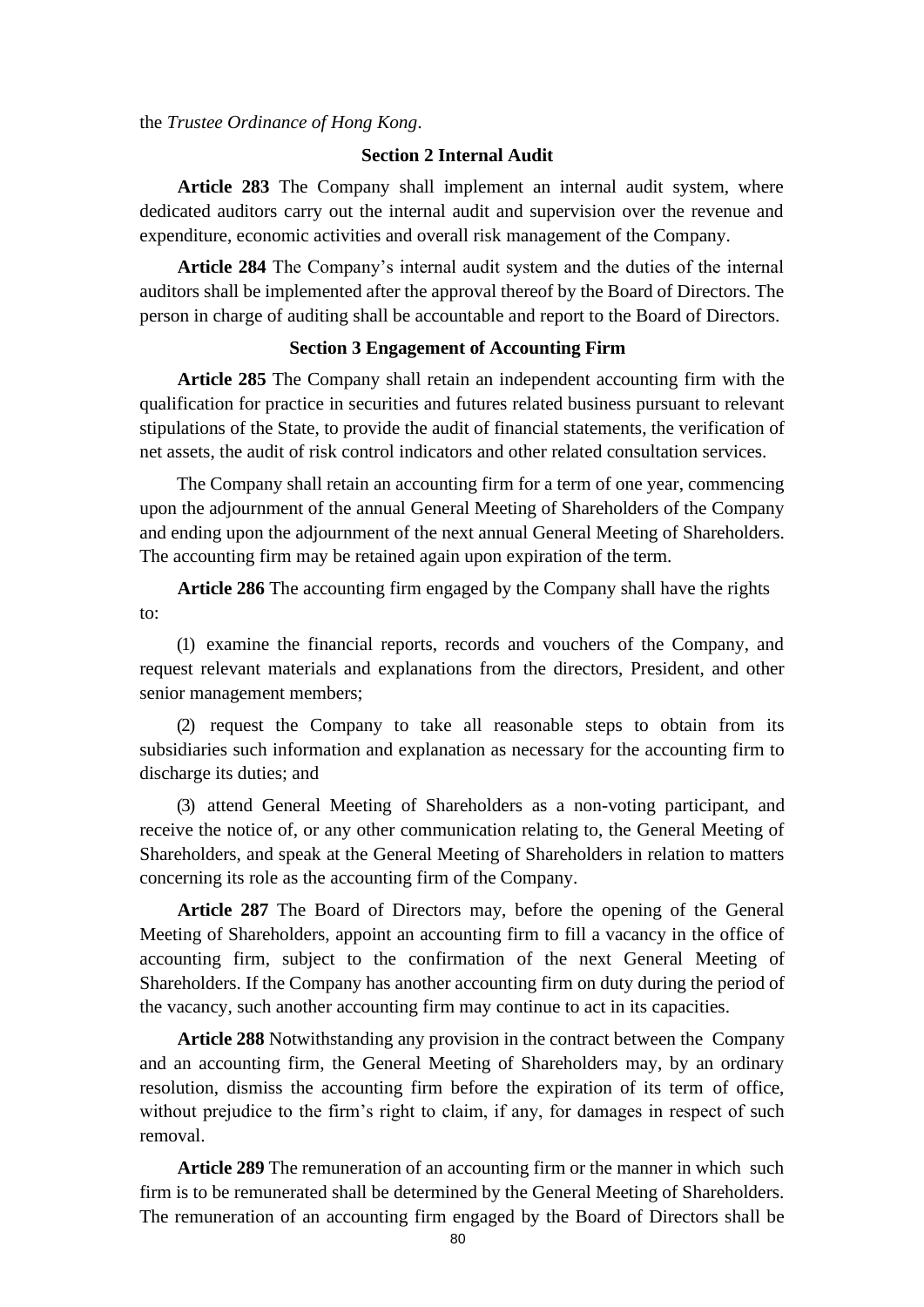determined by the Board of Directors.

**Article 290** The engagement, termination or non-renewal of the service of an accounting firm shall be decided by the General Meeting of Shareholders, and be reported to the State Council's securities authority for the record.

When the Company dismisses or does not renew the engagement of an accounting firm, it shall give advance notice to the accounting firm. The accounting firm shall have the right to present its views before General Meeting of Shareholders.

The General Meeting of Shareholders that intends to pass a resolution on the engagement of any non-incumbent accounting firm to fill any vacancy of the office of accounting firm, renewal of the service of an accounting firm engaged by the Board of Directors to fill a vacancy, or termination of an accounting firm whose term of office has not expired shall comply with the following:

(1) the proposal of engagement or dismissal shall be sent, before issuance of the notice of the General Meeting of Shareholders, to the accounting firm proposed to be appointed or the accounting firm proposing to leave its post or the accounting firm that has left its post in the relevant fiscal year.

"Leave" includes dismissal, resignation and retirement.

(2) if the accounting firm leaving its post makes representations in writing and requests their notification to the shareholders, the Company shall (unless the representations are received too late): (i) in any notice of the resolution given to shareholders, state the fact of the representations having been made by the accounting firm that is leaving its post; and

(ii) serve a copy of the representations as an attachment to the notice on the shareholders by the method specified in the AOA.

(3) if the accounting firm's representations are not sent under item (2) of this Article, the relevant accounting firm may, in addition to its right to be heard, require that the representations be read out at the General Meeting of Shareholders;

(4) the outgoing accounting firm shall have the right to attend:

(i) the General Meeting of Shareholders at which its term of office would otherwise have expired;

(ii) any General Meeting of Shareholders at which it is proposed to fill the vacancy caused by its removal; and; and

(iii) any General Meeting of Shareholders convened on its resignation.

The outgoing accounting firm shall have the right to receive all notices of, and other information relating to, any such meeting, and to be heard at any such meeting which it attends on matters which concern it as former accounting firm of the Company.

**Article 291** Where the accounting firm resigns, it shall state to the General Meeting of Shareholders whether there has been any improper act of the Company.

An accounting firm may resign by leaving at the legal address of the Company a resignation notice in written, which resignation shall become effective on the date that the notice is left at the address of the Company, or on such later date as may be stipulated in such notice. Such notice shall include: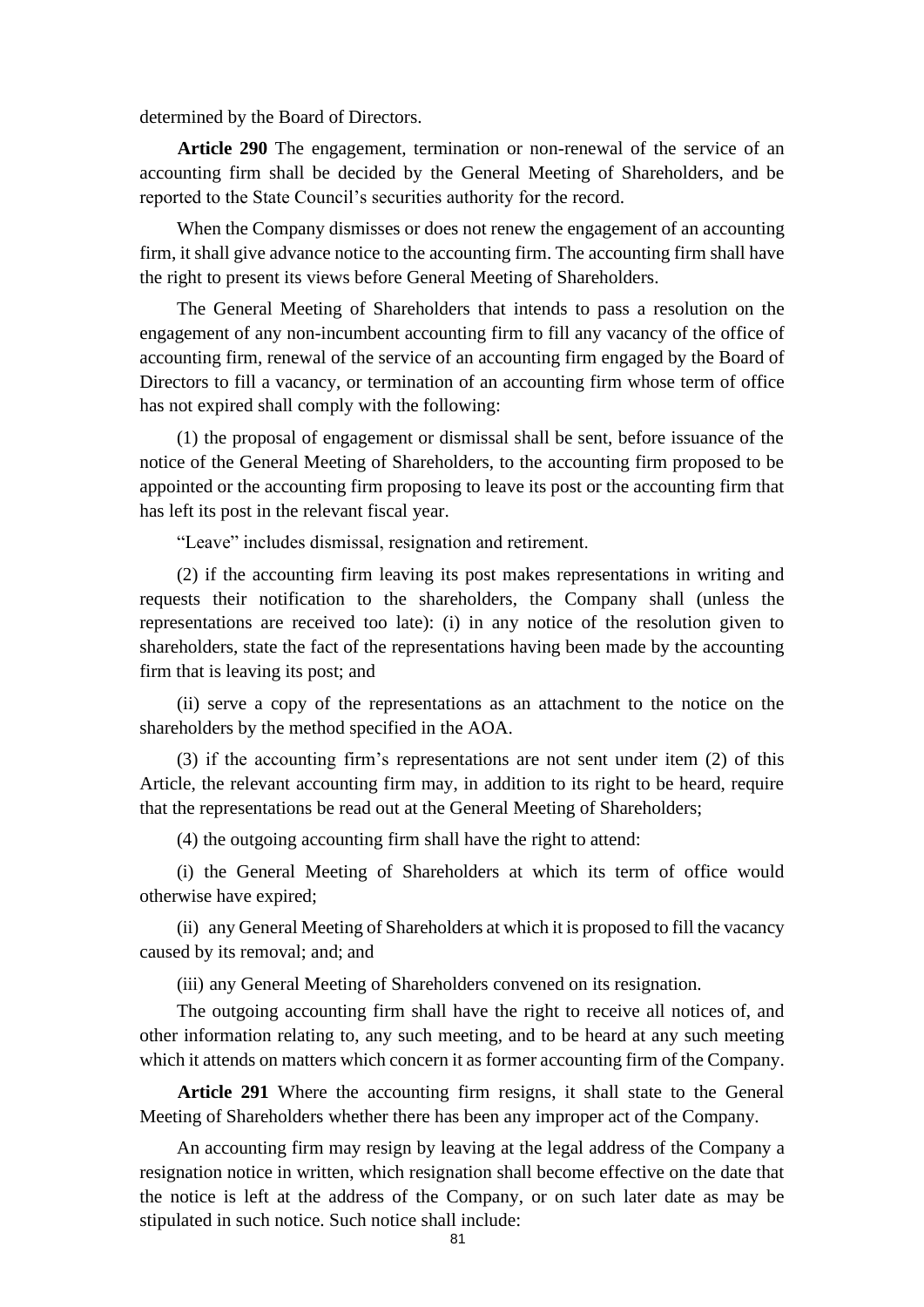(1) a statement to the effect that there are no circumstances connected with its resignation that it considers should be brought to the attention of the shareholders or creditors of the Company; or

(2) a statement of any such circumstances.

The Company shall, within 14 days of receiving such resignation notice, send a copy of the notice to the relevant administrative agency. If the notice contains a statement specified in subparagraph (2) of Article 290, the Company shall keep a copy of such statement at its place of business for reference by shareholders, and, unless stipulated otherwise in this AOA, send a copy of such statement by post, with postage prepaid, to each and every holder that is entitled to receive the financial report of the Company, addressed to their addresses registered in the stock ledger.

Where the resignation notice of the accounting firm concerned contains a statement of any circumstance which should be brought to the attention of the shareholders or creditors of the Company, the accounting firm concerned may request the Board of Directors to convene an interim General Meeting of Shareholders, which will hear its explanation of the circumstances connected with its resignation.

## **Chapter 11 Notification and Announcement**

## **Section 1 Section 1 Notification**

**Article 292** The Company may give a notice:

- (1) by personal delivery;
- (2) by post;
- (3) by fax or email;

(4) by publishing the same on the website of the Company and the website designated by the stock exchange concerned, pursuant to relevant laws and regulations, and the listing rules at the place where the stock of the Company is listed;

(5) by publication;

(6) in any other way previously agreed by the Company or the intended receiver, or subsequently approved by the intended receiver upon receiving the notice; and

(7) in any other way recognized by the local regulatory authority at the place where the stock of the Company is listed, or specified in this AOA.

In relation to the Company's communications to shareholders of H shares in accordance with the Hong Kong Listing Rules, the communications may be given to H share shareholders through a website designated by the Company and/or the website of the Hong Kong Stock Exchange, or by email, pursuant to the local laws and regulations at the place where the stock of the Company is listed.

The "Company's Communications" means any document issued or to be issued by the Company for the information or action of holders of the Company's H Shares or other persons as required by the Hong Kong Listing Rules. Such communications include but are not limited to:

1. the report of the Board of Directors, the annual accounts of the Company, the report of the auditor, and the financial summary report, if applicable;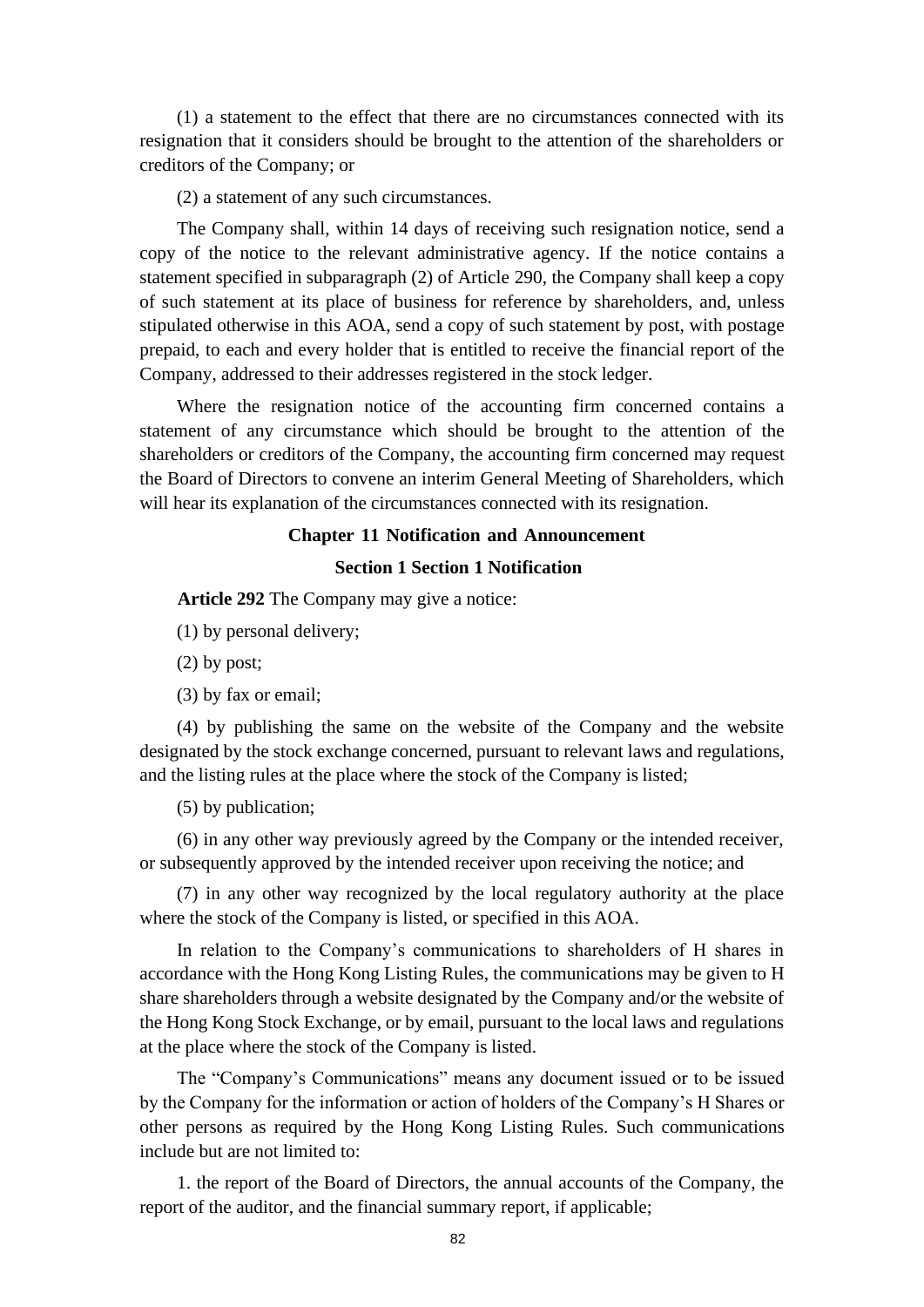2. the interim report and the interim summary report of the Company, if applicable;

3. the notice of a meeting;

4.the listing document;

5. the circular; and

6. the proxy form (as defined in the local listing rules at the place where the stock of the Company is listed).

**Article 293** The notice to domestic shareholders of the Company shall be published in one or more newspapers designated by the securities regulatory authority of the State. Once published in the newspaper, the notice shall be deemed as having been served at all the domestic shareholders.

**Article 294** Unless stipulated otherwise in this AOA, any notice, materials or written statement to a foreign shareholder of the Company shall be given by mail to the registered address of the foreign shareholder.

Where the Company uses its power herein to give a notice by publication, the notice shall be published in a newspaper or on a website.

The notice, materials or other documents that has been given to any one of the joint shareholders shall be deemed as given to all the joint shareholders.

**Article 295** Where a shareholder cannot be contacted with because he or she has not provided a registered address or provided a wrong address, he or she shall be deemed as having received a notice, if the Company keeps on displaying the notice for 24 hours at the legal address of the Company.

Where the Company gives a notice by publication, it shall be deemed that all the persons concerned have received the notice as soon as the notice is published.

Unless stipulated otherwise in this AOA, the ways to give a notice specified in Article 290 of this AOA shall be applicable to the holding of General Meeting of Shareholders.

The notice of the meeting of the Board of Directors shall be given in writing by mail, fax or hand.

The notice of the meeting of the Supervisory Committee shall be given in writing by mail, fax or hand.

**Article 296** Where the Company gives a notice by hand, the return receipt shall be signed (or sealed) by the receiver, and the notice shall be deemed as given on the date of the receipt. Where the Company gives a notice by mail, the notice shall be deemed as given within three working days as of the date that the mail is delivered to the post office. Where the Company gives a notice by fax or email or by publishing the same on a website, the notice shall be deemed as given on the date that it is sent or published. Where the Company gives a notice by publication, the notice shall be deemed as given on the date of the first publication.

**Article 297** If the listing rules in the place of listing require the Company to send, mail, issue, dispatch, publish or otherwise provide relevant Company documents in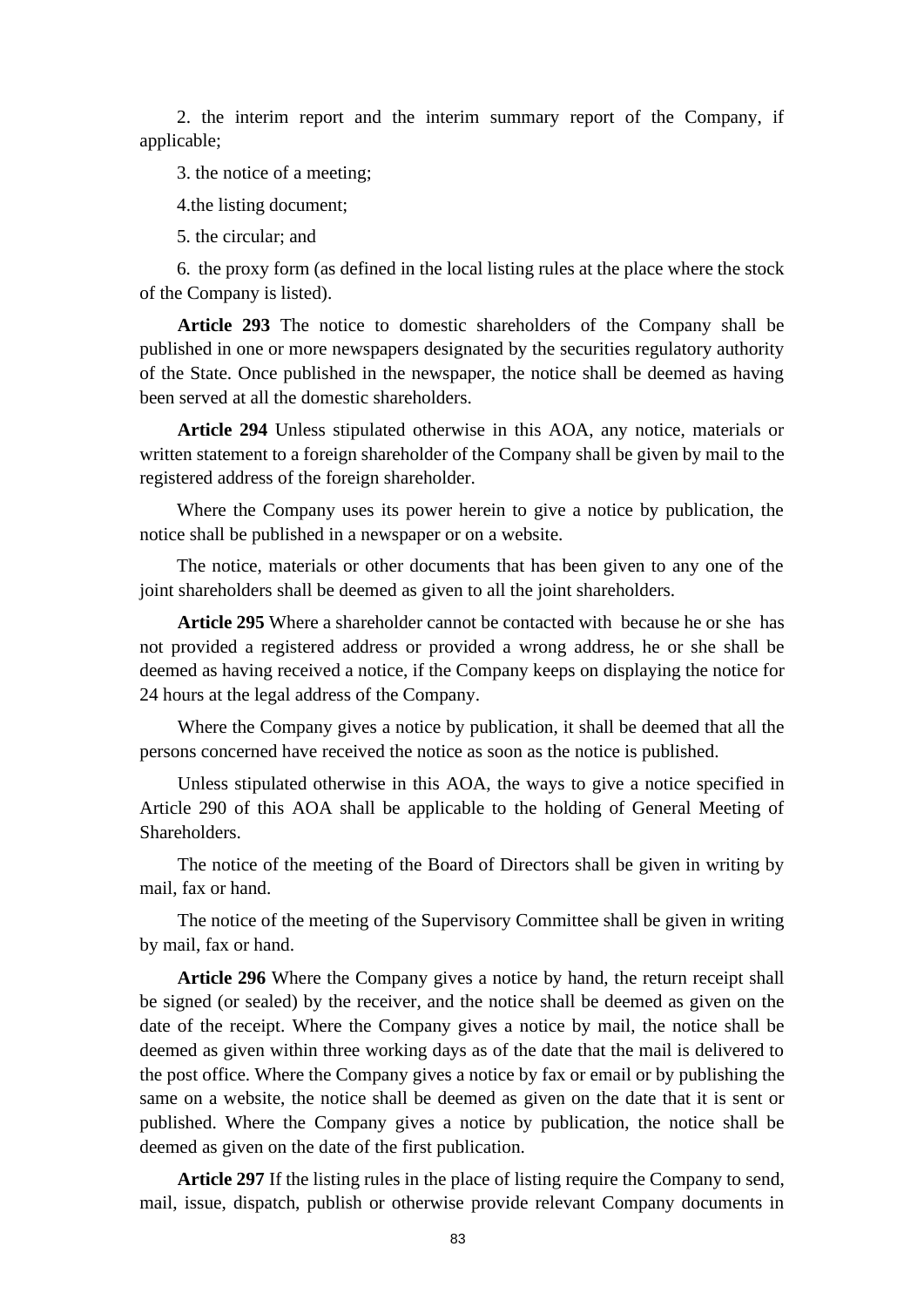both English and Chinese versions, the Company may, to the extent permitted by laws and regulations and in accordance with applicable laws and regulations, (if a shareholder has so indicated) only send him or her the English versions or Chinese versions of documents if the Company has made sufficient arrangements to ascertain whether its shareholders wish to only receive English versions or Chinese versions of documents.

## **Section 2 Announcement**

**Article 298** The Company shall give out announcements and disclose information to domestic shareholders in newspapers or on websites designated in relevant laws and regulations or by the securities regulatory authority of China. Where the Company is required to give out an announcement to overseas shareholders under this AOA, the announcement shall be published in ways specified in the Hong Kong Listing Rules at the same time as in the newspaper or on the website concerned.

The Company may not disclose any information on any public media before such information may be published in newspapers or at websites designated by the relevant regulatory authority, nor substitute a news release or a press conference for a publication.

The Board of Directors shall have the right to change the newspaper in which the Company may disclose information, provided that any other newspaper designated by the Board of Directors shall meet the qualifications and conditions required under relevant laws and regulations, or by the CSRC, or any foreign regulatory authority, or any domestic or foreign stock exchange.

# **Chapter 12 Merger, Division, Capital Increase/Decrease, Dissolution and Liquidation Section 1 Merger, Division, and Capital Increase/Decrease**

**Article 299** The merger of the Company may be a merger by absorption or a merger by formation of a new establishment.

The absorption of one company by another company constitutes a merger by absorption, in which case the absorbed company shall be dissolved. The merger of two or more companies into a new company constitutes a merger by new establishment, in which case all the parties to the merger shall be dissolved.

**Article 300** The merger or division of the Company shall require the preparation of a proposal by the Board of Directors. After such proposal has been adopted in accordance with the procedures specified in the AOA, relevant approval procedures shall be carried out in accordance with the law. Shareholders that oppose the proposal for the merger or division of the Company shall have the right to require the Company or shareholders that are in favor of such proposal to purchase their shares at a fair price. The contents of resolutions approving the merger or division of the Company shall be compiled in a special document for inspection by shareholders.

Holders of overseas listed foreign investment shares shall additionally be served copies of the aforementioned document by mail.

**Article 301** If the Company is involved in a merger, the parties to the merger shall enter into a merger agreement. The parties to the merger shall prepare a balance sheet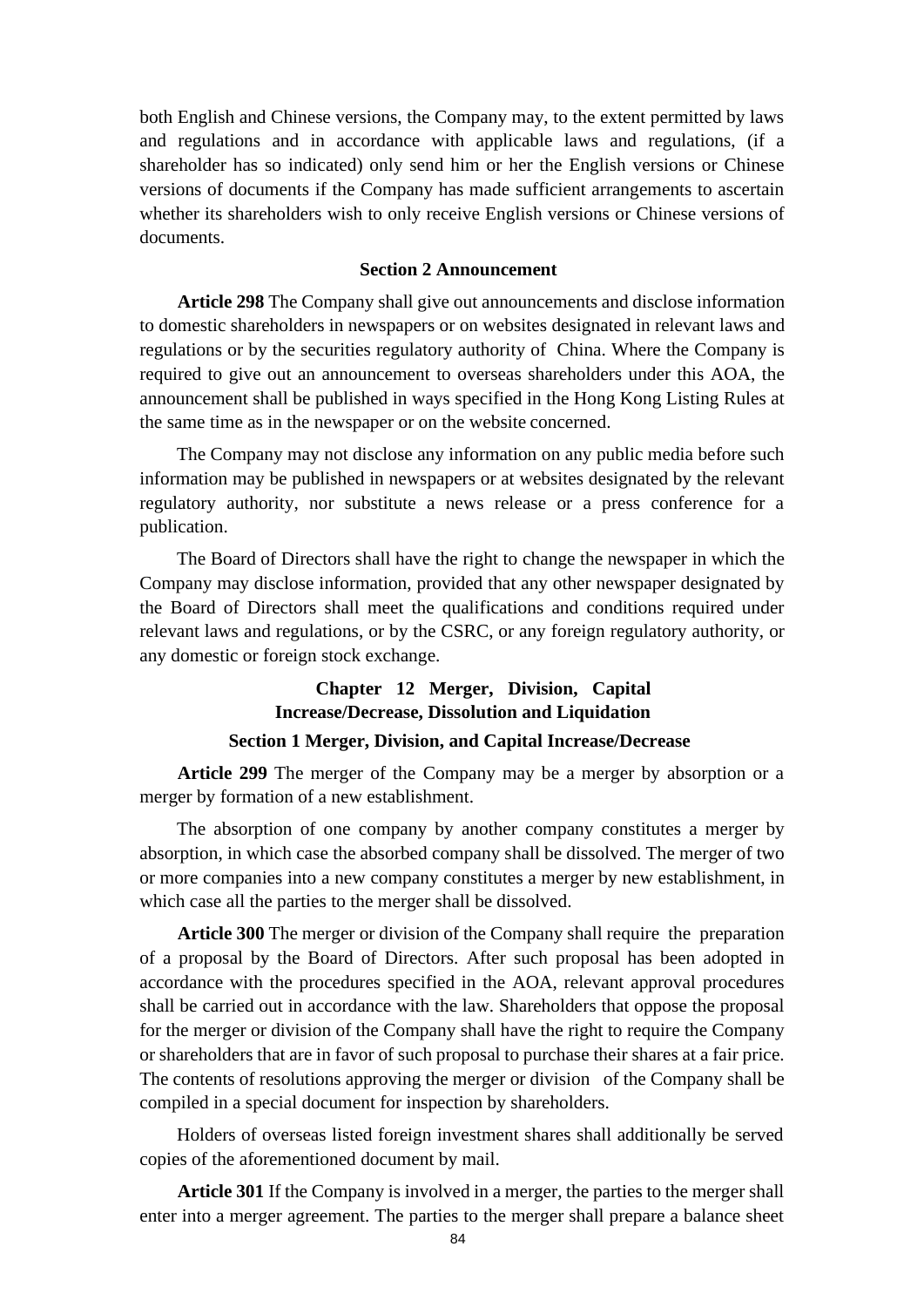and a property list. Within 10 days from the date of adoption of the merger resolution, the Company shall notify its creditors and within 30 days it shall make an announcement in the newspapers designated by the CSRC, on its website and on the website of the stock exchange. A creditor may, within 30 days from the date of receipt of the written notice or, if he did not receive a written notice, within 45 days from the date of the announcement, require the Company to pay its debt to him in full or to provide commensurate security.

**Article 302** When the Company is merged, the claims and debts of each party to the merger shall be succeeded to by the company surviving the merger or the new company established subsequent to the merger.

**Article 303** Upon the division of the Company, its assets shall be divided accordingly.

When the Company is divided, it shall prepare a balance sheet and a property list. Within 10 days from the date of adoption of the resolution on the division, the Company shall notify its creditors and within 30 days it shall make an announcement in the newspapers designated by the CSRC, on its website and on the website of the stock exchange.

**Article 304** The post-division companies shall be jointly and severally liable for the pre-division debts of the Company, unless provided otherwise in a written agreement on debt repayment reached between the Company and a creditor prior to the division.

**Article 305** Where the Company needs to reduce its registered capital, it must prepare a balance sheet and a property inventory.

The Company shall notify its creditors, if any, within 10 days following its decision to reduce the registered capital, and publish the notice in a newspaper or otherwise within 30 days following the decision. The creditor shall have the right to request the Company to pay its debt to the creditor or provide a guarantee for such debt, within 30 days of receiving the notice, or if he or she fails to receive the notice, within 45 days of the publication of the notice.

After the reduction, the remaining registered capital shall be at least the minimum amount required by law.

**Article 306** If a change occurs in the Company's registered particulars due to its merger or division, the change shall be registered with the Company's registrar in accordance with the law. If the Company is dissolved, de-registration of the Company shall be carried out in accordance with the law. If a new company is established, registration of the establishment of such company shall be carried out in accordance with the law.

Where the registered capital of the Company is increased, or decreased, the change shall be registered with the Company's registrar in accordance with the law.

## **Section 2 Dissolution and Liquidation**

**Article 307** The Company shall be dissolved for the following reasons:

(1) the term of operation for the Company expires, or any other cause that leads to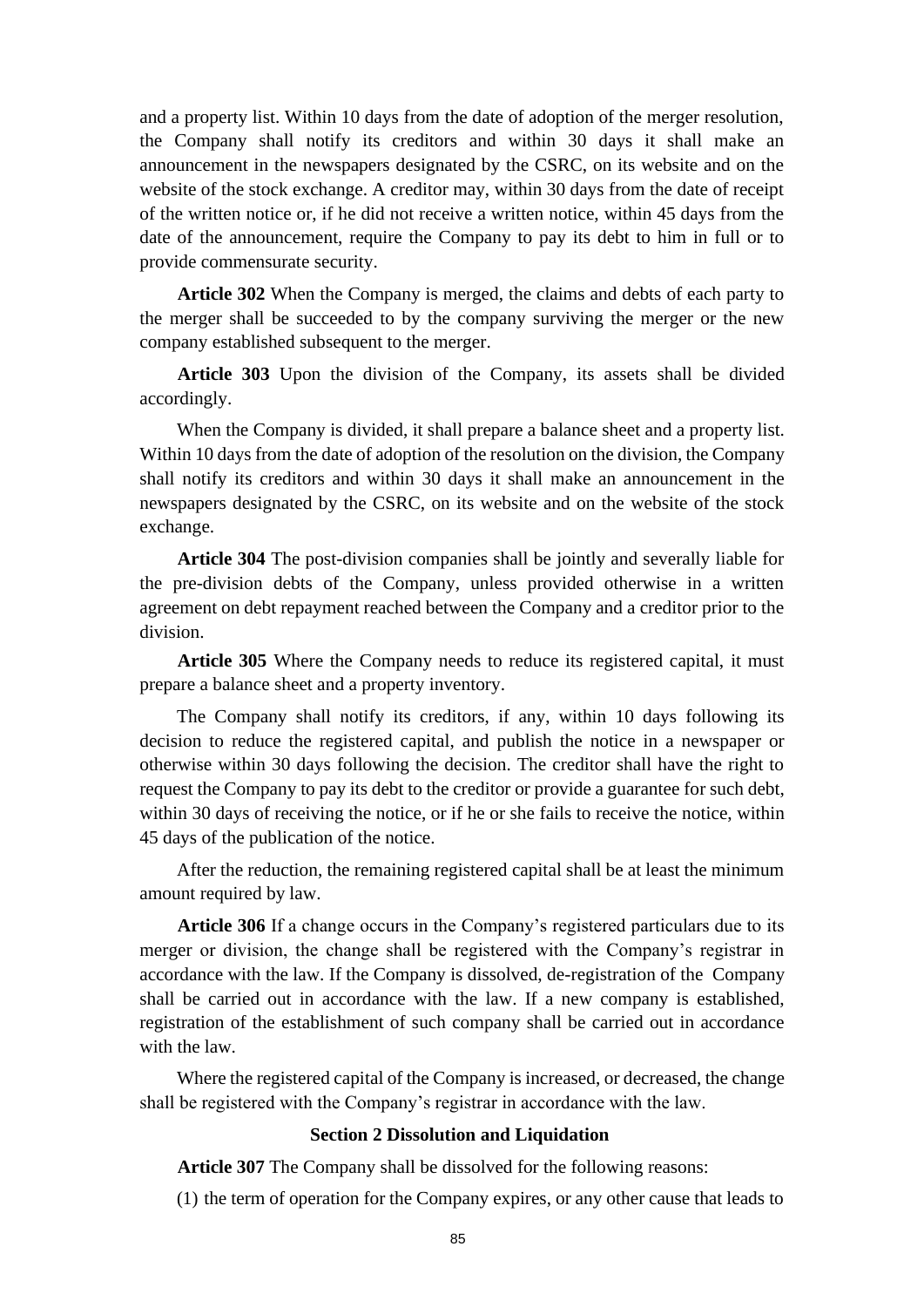the dissolution of the Company appears, as specified in this AOA;

(2) a resolution for dissolution is adopted by the General Meeting of Shareholders;

(3) the dissolution is necessary for the purpose of any merger or division of the Company;

(4) the Company is declared insolvent according to law due to its incapacity to repay its debts due;

(5) the Company has its business license revoked, is ordered to close down or is shut down in accordance with the law; or

(6) serious difficulties arise in the operation and management of the Company and its continued existence would cause material loss to the interests of the shareholders and such difficulties cannot be resolved through other means, in which case shareholders holding at least 10 percent of all shareholders' voting rights may petition a People's Court to dissolve the Company.

**Article 308** In the circumstance of subparagraph (1) of the preceding Article, the AOA may be amended so that the Company can continue to exist.

Any amendment to the AOA pursuant to the preceding paragraph of this Article shall be passed at least by two third of the voting shares of the shareholders attending the General Meeting of Shareholders.

**Article 309** Where the Company is dissolved pursuant to sub-paragraphs (1), (2), (5) and (6) of Article 307 of this AOA, a liquidation team shall be set up within 15 days upon the approval of the dissolution by the securities regulatory agency of the State Council, and the composition of the liquidation team shall be determined by an ordinary resolution of the General Meeting of Shareholders. If a liquidation team is not set up within the time limit specified herein, the creditor may apply to the people's court for the court to designate relevant persons to form a liquidation team and carry out the liquidation procedure.

In the circumstance of subparagraph (3) of Article 307, the Company shall file an application to the CSRC, together with the cause(s) to the dissolution and the debt liquidation plan, for the approval of the CSRC, before the Company may be dissolved.

Where the Company is dissolved pursuant to subparagraph (4) of Article 307, the people's court shall set up a liquidation team by organizing the securities regulatory agency of the State Council, the shareholders, and related agencies and professionals, in accordance with relevant laws and regulations. The liquidation team so set up shall carry out the bankruptcy liquidation in accordance with the relevant law on enterprise bankruptcy.

**Article 310** Where the Board of Directors decides to liquidate the Company due to causes other than declaration of bankruptcy, the Board of Directors shall, in the notice to convene a General Meeting of Shareholders for this purpose, state that it has fully inquired into the situation of the Company, and believes that all the debts of the Company will be paid up within 12 months from the commencement of the liquidation.

Upon the adoption of the resolution on the liquidation by the General Meeting of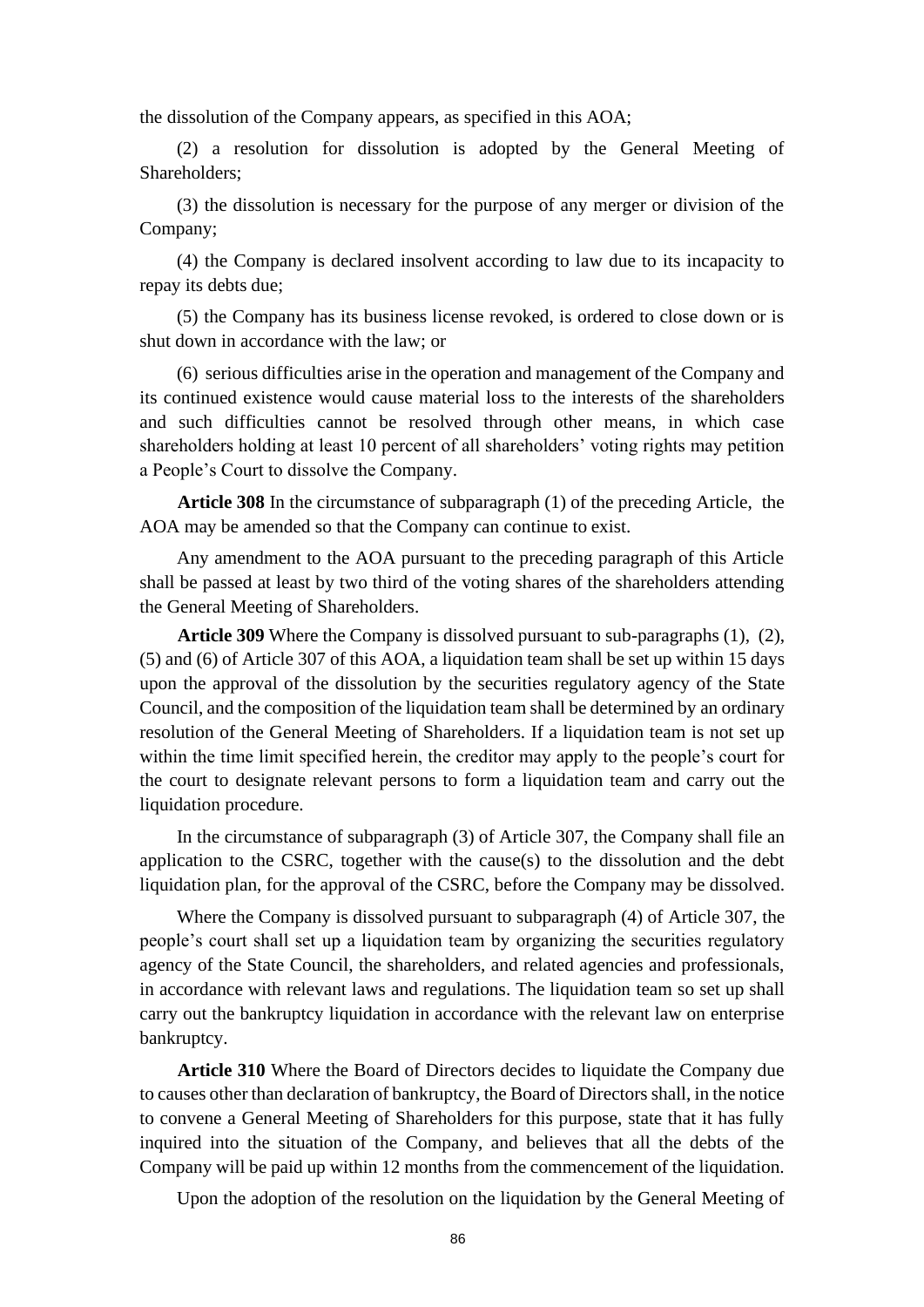Shareholders, all the functions and powers of the Board of Directors shall cease.

The liquidation team shall act in accordance with the instructions of the General Meeting of Shareholders, report to the General Meeting of Shareholders at least once every year on the liquidation team's incomes and expenses and the progress, the business of the Company and the progress of the liquidation, and present a final report to the General Meeting of Shareholders at the end of the liquidation.

**Article 311** During the liquidation period, the liquidation team shall have the functions and powers to:

(1) inventory the property of the Company, and prepare a balance sheet and a property list;

(2) inform the creditors of the Company by notice and public announcement;

(3) dispose of unfinished business of the Company relating to the liquidation;

(4) pay all the outstanding taxes of the Company and the tax incurred from the liquidation;

(5) liquidate related claims and debts;

(6) dispose the assets remaining after the debts have been repaid; and

(7) represent the Company in any civil litigation proceedings.

**Article 312** The liquidation team shall notify creditors within 10 days of its establishment, and make an external announcement in a newspaper or otherwise within 60 days. The creditor shall declare his or her rights to the liquidation team, within 30 days of receiving the notice or where he or she fails to receive the notice, within 45 days of the publication.

The creditor shall, in the declaration of his or her rights, explain matters in relation to his or her rights, together with related evidence. The liquidation team shall register the rights of creditors.

The liquidation team shall not liquidate the debt to any creditor during the period for the declaration of creditors' rights.

**Article 313** After the liquidation committee has inventoried the Company's property and prepared a balance sheet and property list, it shall formulate a liquidation plan and submit such plan to the General Meeting of Shareholders or the People's Court for confirmation.

The Company's property remaining after payment of the liquidation expenses, the wages, social insurance premiums and statutory compensation of the employees, the taxes owed and all the Company's debts shall be distributed by the Company to the shareholders in proportion to the shares they hold. During the period of liquidation, the Company shall continue to exist, but not engage in any operational activities irrelevant to the liquidation. The Company shall not distribute its property among the shareholders, until the liquidation under the preceding paragraphs is done.

**Article 314** If the liquidation committee, having inventoried the Company's property and prepared a balance sheet and property list, discovers that the Company's property is insufficient to pay its debts in full, it shall apply to the Peoples Court for a declaration of bankruptcy.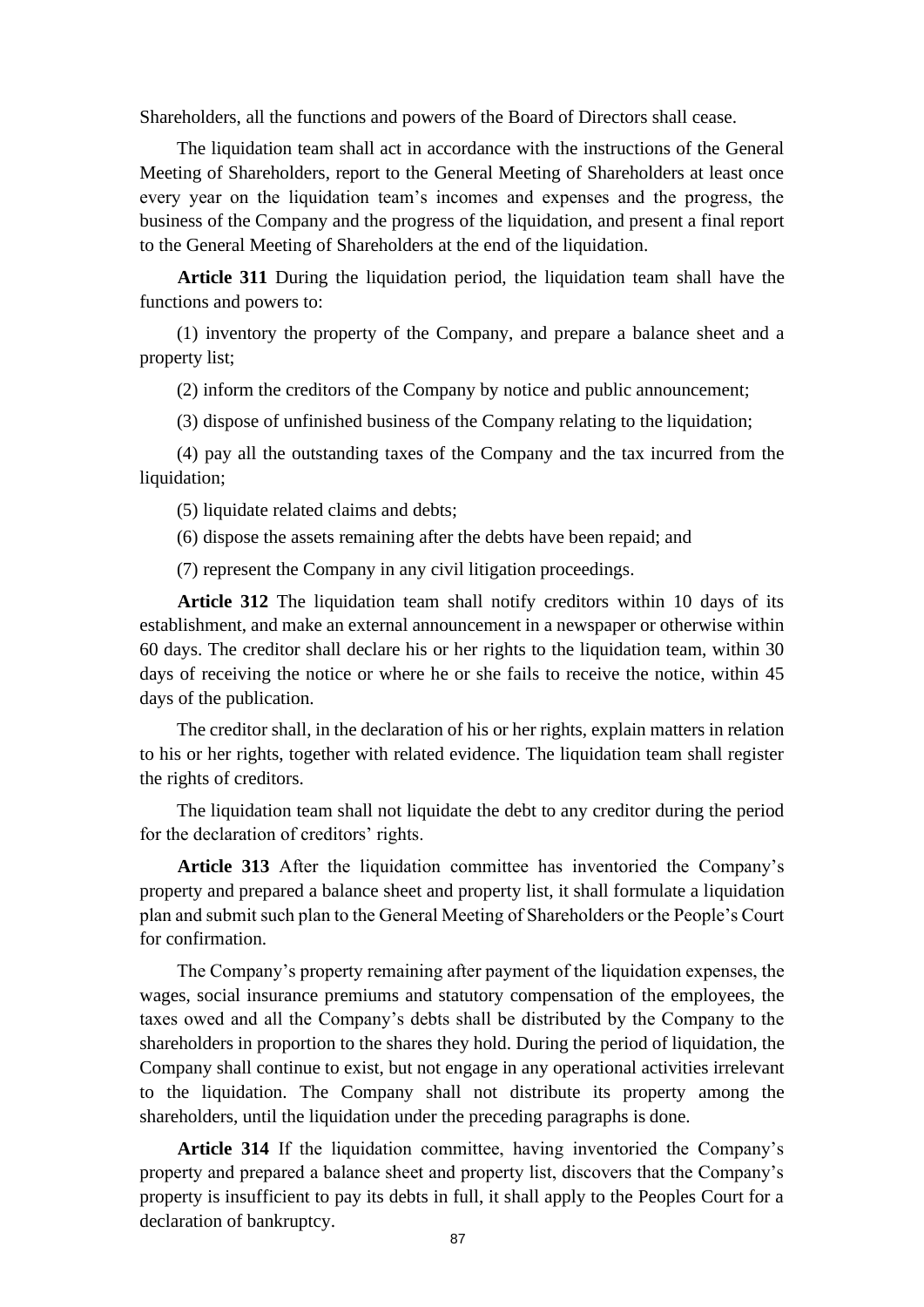After the Company is declared bankrupt, the liquidation team shall hand over liquidation matters to the people's court.

**Article 315** Upon completion of the liquidation, the liquidation team shall prepare a liquidation report, a statement of receipts and payments during the liquidation, and financial books and records, all of which shall be audited by a certified accountant in China and submitted to the General Meeting of Shareholders or the relevant regulatory authority for confirmation.

Within 30 days from the date of confirmation of the aforementioned documents by the relevant regulatory authority, the liquidation committee shall submit the same to the company registrar, apply for cancellation of the Company's registration and publicly announce the Company's termination.

**Article 316** The members of the liquidation team shall be faithful in discharge of their duties, and perform their liquidation obligations according to law. The members of the liquidated damages may not use their authority to accept bribes or other illegal income or misappropriate Company property.

If the Company or a creditor sustains a loss due to a willful act or gross negligence on the part of a member of the liquidation committee, such liquidation committee member shall be liable for damages.

## **Chapter 13 Amendment Procedure for the AOA**

**Article 317** The Company may amend its AOA in accordance with the relevant laws and regulations and this AOA.

**Article 318** The Company shall amend the AOA, if:

(1) upon any amendment to the Company Law or any relevant law or regulation, any provision of the AOA comes into conflict with the Company Law or the relevant law or regulation so amended;

(2) the situation of the Company has changed in such way as to give rise to inconsistencies with the provisions of the AOA; or

(3) the General Meeting of Shareholders decides to amend the AOA.

**Article 319** Where any change to the AOA, as decided by the General Meeting of Shareholders, is subject to the approval of the relevant administrative authority, it shall be submitted to the administrative authority for approval.

The AOA shall be amended by the Board of Directors pursuant to the resolution in respect of amendments to AOA of the General Meeting of Shareholders and the approval comments of the relevant administrative authority.

Where the changes to the AOA involves any disclosure required by relevant laws, regulations or the listing rules of the stock exchanges in the place where the shares of the Company are listed, it shall be published accordingly

**Article 320** The amendment to the AOA that involves any provision of the *Essential Provisions for Chinese Companies Going Public in Foreign Countries* must be approved by the company approval agency of the State Council and the CSRC,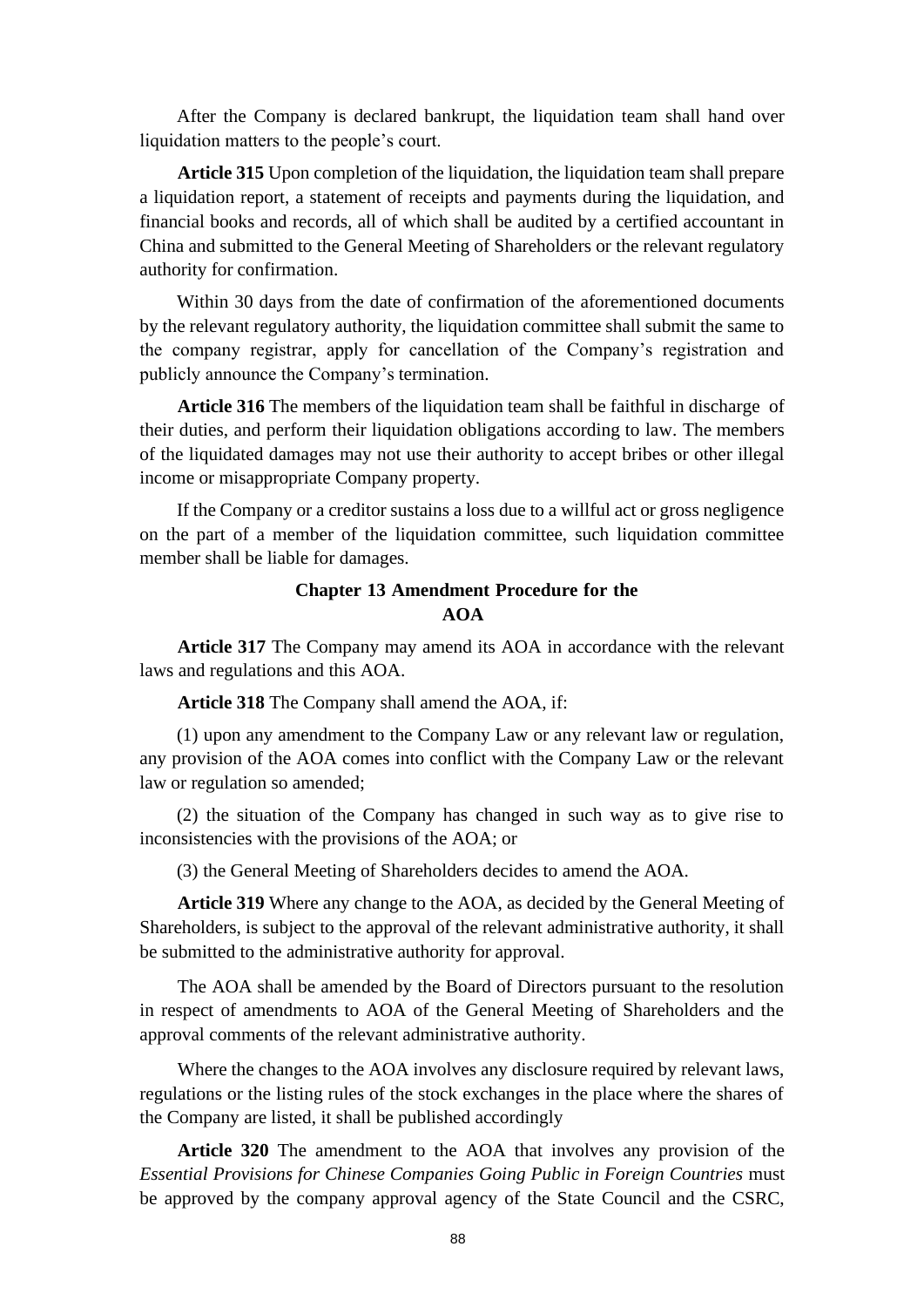before it may become effective. Any amendment to the AOA that has to be registered with the relevant authority under relevant stipulations shall be registered accordingly.

## **Chapter 14 Dispute Resolution**

**Article 321** The Company shall act in accordance with the following principles for dispute resolution:

(1) If any dispute or claim that concerns Company affairs and is based on rights or obligations provided for in the AOA, the Company Law or other relevant laws and regulations arises between a holder of overseas listed foreign investment shares and the Company, between a holder of overseas listed foreign investment shares and a director, a supervisor, the President or other senior management staff of the Company or between a holder of overseas listed foreign investment shares and a holder of domestic investment shares, the parties concerned shall submit the dispute or claim to arbitration. When a dispute or claim as described above is submitted to arbitration, the dispute or claim shall be submitted in its entirety, and all persons (being the Company or shareholders, directors, supervisors, the President or other senior management staff of the Company) that have a cause of action due to the same facts or whose participation is necessary for the resolution of such dispute or claim shall submit to arbitration.

Disputes in relation to the definition of a shareholder or the register of members may be resolved by means other than arbitration.

(2) A dispute or claim submitted to arbitration may be arbitrated, at the option of the arbitration applicant, by either the China International Economic and Trade Arbitration Commission in accordance with its arbitration rules or the Hong Kong International Arbitration Centre in accordance with its securities arbitration rules. After the arbitration applicant has submitted the dispute or claim to arbitration, the other party must submit to the arbitration institution selected by the applicant.

If the arbitration applicant opts for arbitration by the Hong Kong International Arbitration Centre, either party may request arbitration to be conducted in Shenzhen in accordance with the securities arbitration rules of the Hong Kong International Arbitration Centre.

(3) Unless otherwise provided by laws or administrative regulations, PRC laws shall apply to the resolution by arbitration of disputes or claims referred to in item (1).

(4) The arbitration award shall be final and binding upon each party.

## **Chapter 15 Supplementary Provisions**

## **Article 322** Definitions

(1) The "controlling shareholder" means a person who is in a position to:

a. act individually or concertedly with others, to elect more than half of the directors;

b. act individually or concertedly with others, to exercise, or control the exercise of, the voting rights of 30% or more of the voting shares in the Company;

c. act individually or concertedly with others, to hold 30% or more of the outstanding shares in the Company; or

d. act individually or concertedly with others, to actually control the Company in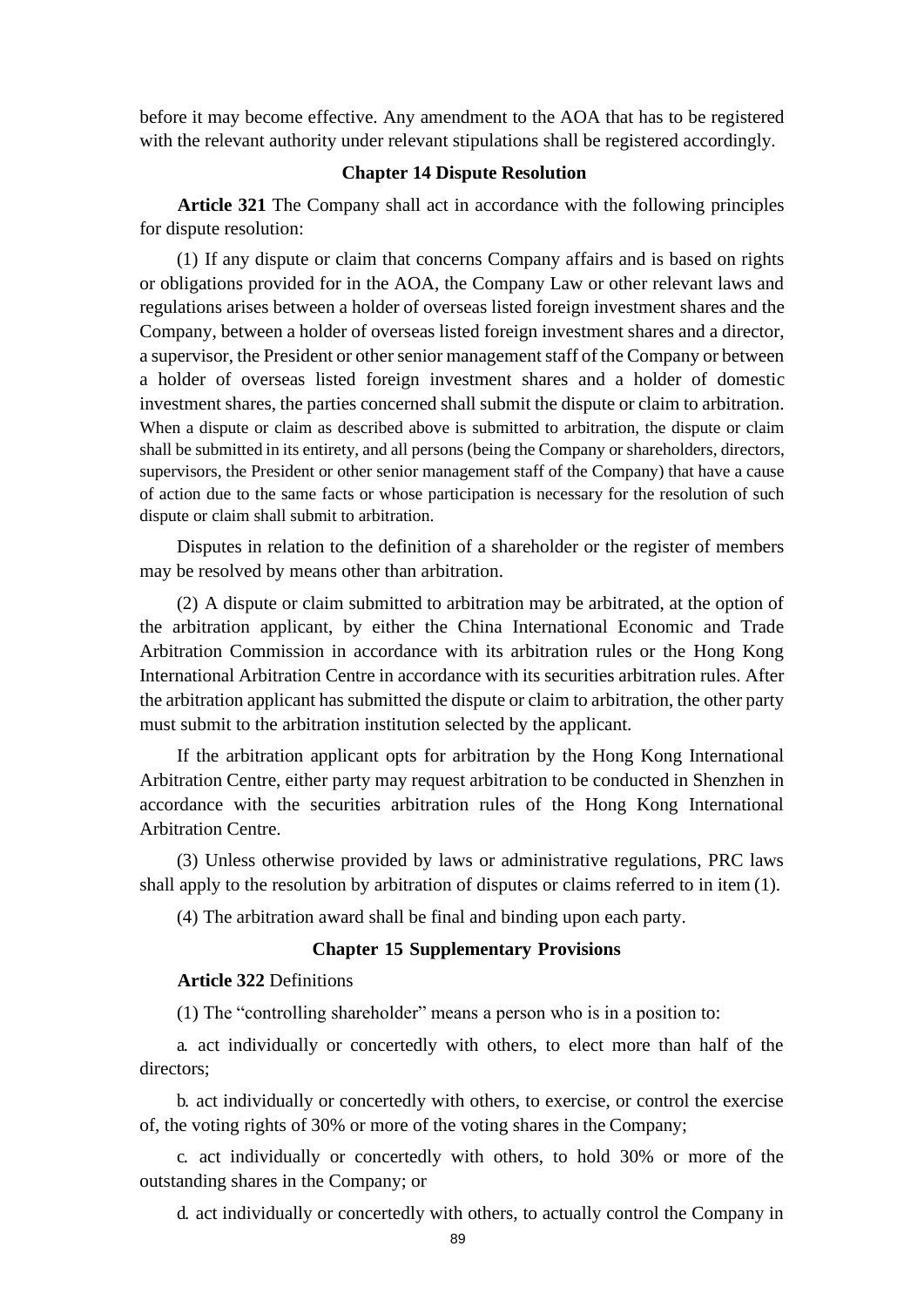other ways.

(2) The "actual controller" means any person who is not a shareholder, but actually controls the Company by means of his or her investor relationship, agreement or any other arrangement with the Company.

(3) The "connected relationship" means the relationship between the controlling shareholder, the actual controller, any director, any supervisor or any senior management member, on one hand and any enterprise he or she directly or indirectly controls on the other hand, as well as any other relationship that may lead to in the transfer of the interests of the Company. However, enterprises controlled by the state shall not be deemed to have a connected relationship merely by virtue the fact that such enterprises are under the common control of the state.

(4) The "internal director" means a person that not only is a director of the Company, but also holds another post in the Company. The "external director" means a person that is only a director of the Company and does not hold any other post in the Company. The "independent director" means an external director that does not have any relationship with the Company or any of its shareholders that may interfere in his or her independent and objective judgment.

(5) Date of record

Notwithstanding any provisions otherwise herein, the Company or the directors may determine a date of record, in order to determine:

a. the shareholders that have the right to receive any dividends, distribution, placement or issue; or

b. the shareholders that have the right to receive the notice of or vote at the General Meeting of Shareholders.

**Article 323** The Board of Directors may formulate detailed rules for the AOA in accordance with this AOA. Such detailed rules shall not conflict with any provision in this AOA.

**Article 324** This AOA shall be written in Chinese. In case of any inconsistency between any translation of this AOA or any other version and this AOA, the Chinese language version that is lately registered with the administration for industry and commerce shall prevail.

**Article 325** For the purposes of this AOA, the terms "more than" and "within" herein shall include the number itself, whilst the terms "over", "below" and "exceeding" shall not include the number itself.

**Article 326** This AOA shall be interpreted by the Board of Directors.

**Article 327** This AOA includes the following appendices: the Rules of Procedure for the General Meeting of Shareholders, the Rules of Procedure for the Board of Directors, and the Rules of Procedure for the Supervisory Committee.

(The following is left blank)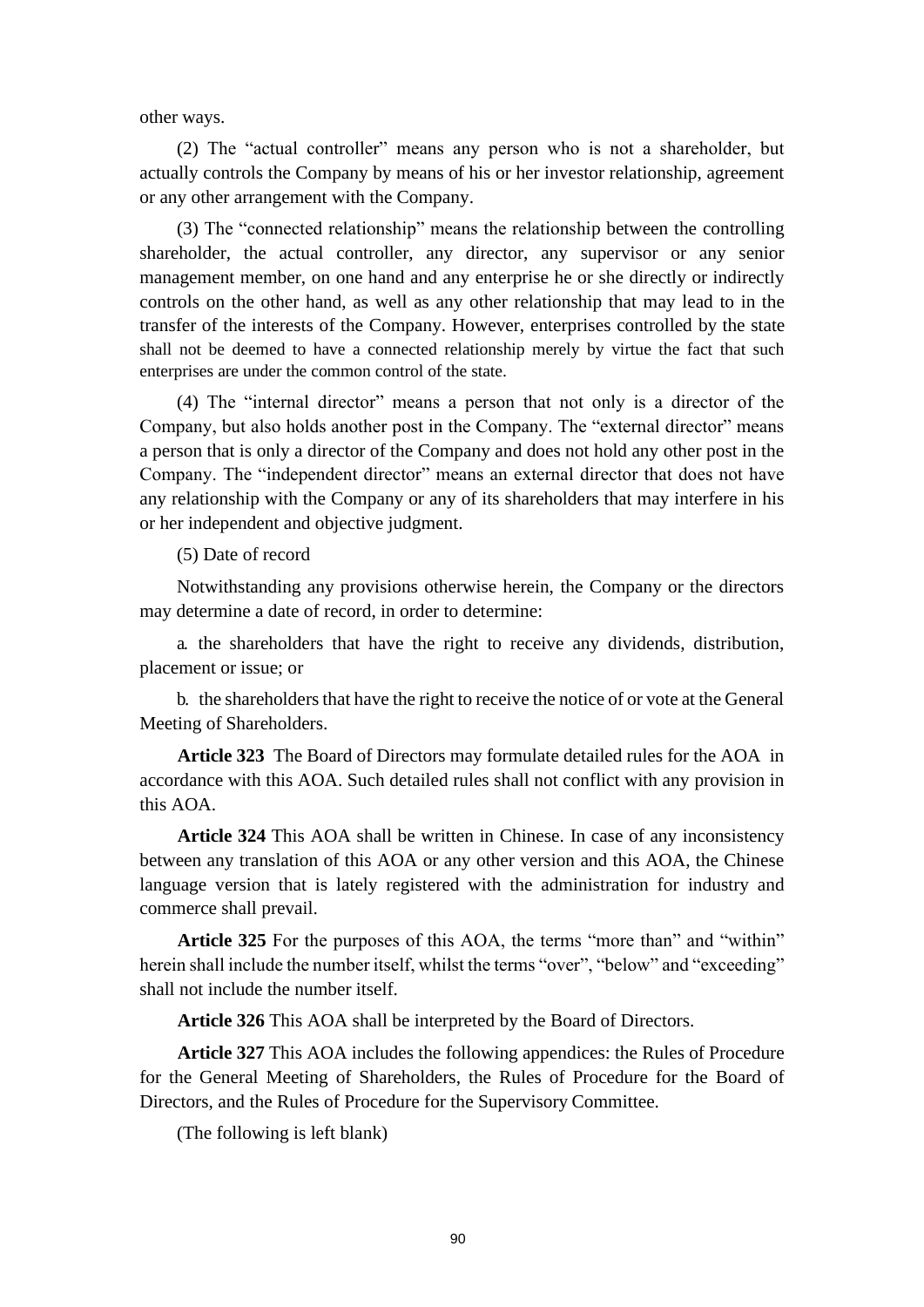## **Appendix 1**

#### **Rules of Procedure for the General Meeting of Shareholders of**

### **CITIC Securities Company Limited**

## **Chapter 1 General Principles**

**Article 1** These Rules of Procedure (the "**Rules**") are formulated in accordance with relevant laws, administrative regulations and regulatory documents including the *Company Law of the People's Republic of China* (the "**Company Law**"), the *Securities Law of the People's Republic of China* (the "**Securities Law**"), the Rules for the General Meeting of Shareholders of Listed Companies, *Special Provisions of the State Council for the Share Offerings and Listings Overseas of Joint Stock Limited Companies*, *the Mandatory Provisions of Articles of Association of Companies that Listed Overseas*, *and the Reply on Opinions Concerning the Supplement and Amendment to Articles of Association by Companies to Be Listed in Hong Kong, Official Reply of the State Council Regarding Adjusting the Application of Provisions to Matters Including the Notice Period for Convention of Shareholders' Meetings by Overseas Listed Companies* and the *Articles of Association of CITIC Securities Company Limited* (the "**AOA**") to regulate the acts of the Company and ensure the legal performance of its functions and duties by the General Meeting of Shareholders.

**Article 2** The Company shall hold the General Meeting of Shareholders in strict accordance with laws and regulations, these Rules and the AOA, to protect the rights of shareholders.

The Board of Directors shall faithfully discharge its duties to organize the General Meeting of Shareholders in a timely and cautious manner. All the directors shall perform their due diligence duties to ensure that the General Meeting of Shareholders is convened properly and exercises its powers according to law.

**Article 3** The General Meeting of Shareholders shall exercise its powers and authorities within its term of reference pursuant to the Company Law and the AOA.

# **Chapter 2 General Provisions for the General Meeting of Shareholders**

**Article 4** The General Meeting of Shareholders is the organ of authority of the Company and shall exercise the following functions and powers in accordance with law:

(1) to decide on the business policies and investment plans of the Company;

(2) to elect and replace a director or supervisor who is not an employee representative, and decide on matters relating to his or her remuneration;

(3) to consider and approve the report of the Board of Directors;

(4) to consider and approve the report of the Supervisory Committee;

(5) to consider and approve the annual financial budgets and final accounts of the Company.

(6) to consider and approve the profit distribution plans and the plans for making up losses of the Company;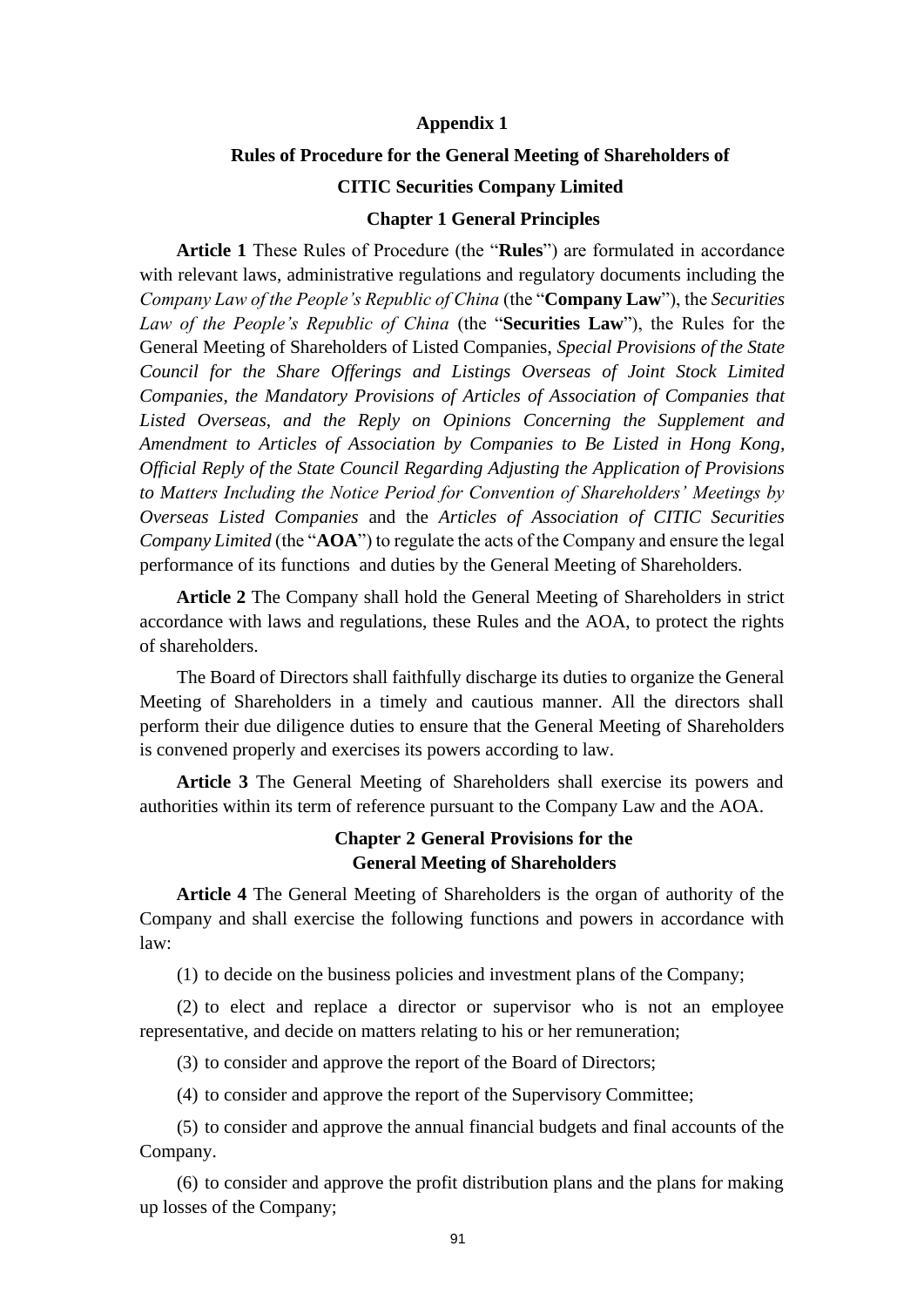(7) to pass resolutions on any increase or decrease of the Company's registered capital;

(8) to pass resolutions on the issue of corporate bonds;

(9) to pass resolutions on the merger, division, dissolution, liquidation, or change in corporate form of the Company;

(10) to amend the AOA of the Company;

(11) to pass resolutions on the engagement, dismissal and nonrenewal of the engagement of any accounting firm by the Company;

(12) to consider and approve any change in the use of offer proceeds;

(13) to consider and approve any share incentive scheme;

(14) to consider and approve any proposal by the shareholders that hold, individually or collectively, 3% or more of shares with the voting rights in the Company;

(15) to consider and approve matters relating to guarantees under Article 5 of the Rules;

(16) to consider and approve related party transactions (as defined under the *Stock Listing Rules of Shanghai Stock Exchange* (hereinafter referred to as "**SSE Listing Rules**")) between the Company and its related parties (as defined under the SSE Listing Rules) (excluding the provision of guarantee by the Company, receipt of cash asset donation, and any transaction that constitutes a debt of the listed company and simply relieves its obligations) amounting to RMB30 million or above and accounting for 5% or higher of the absolute value of the latest audited net assets of the Company; and, according to the *Rules Governing The Listing of Securities on The Stock Exchange of Hong Kong Limited* (hereinafter referred to as "**Hong Kong Listing Rules**"), connected transactions (the definition of connected transactions as determined under the Hong Kong Listing Rules as amended from time to time) that are subject to approval of the General Meeting of Shareholders, specifically, in the tests conducted on the connected transaction or the relevant connected transactions in aggregation (the principle of aggregation as determined under the Hong Kong Listing Rules as amended from time to time) based on assets ratio, revenue ratio, consideration ratio and equity capital ratio, any one of the ratios reaches 5% or higher (specific thresholds as determined under the Hong Kong Listing Rules as amended from time to time), unless each of the above ratios is less than 25% and the transaction consideration is less than HK\$10 million;

(17) to consider and approve matters relating to the purchase and/or sale by the Company within one year of material assets valued at more than 30% of the Company's audited total asset of the Company as at the most recent period, or matters relating to a total amount of one time off sale of assets accounting for over 10% of the latest audited net assets of the Company, or matters relating to a sum of value obtained from accumulated disposals of fixed assets within four consecutive months exceeding 33% of the fixed asset value as indicated on the balance sheet considered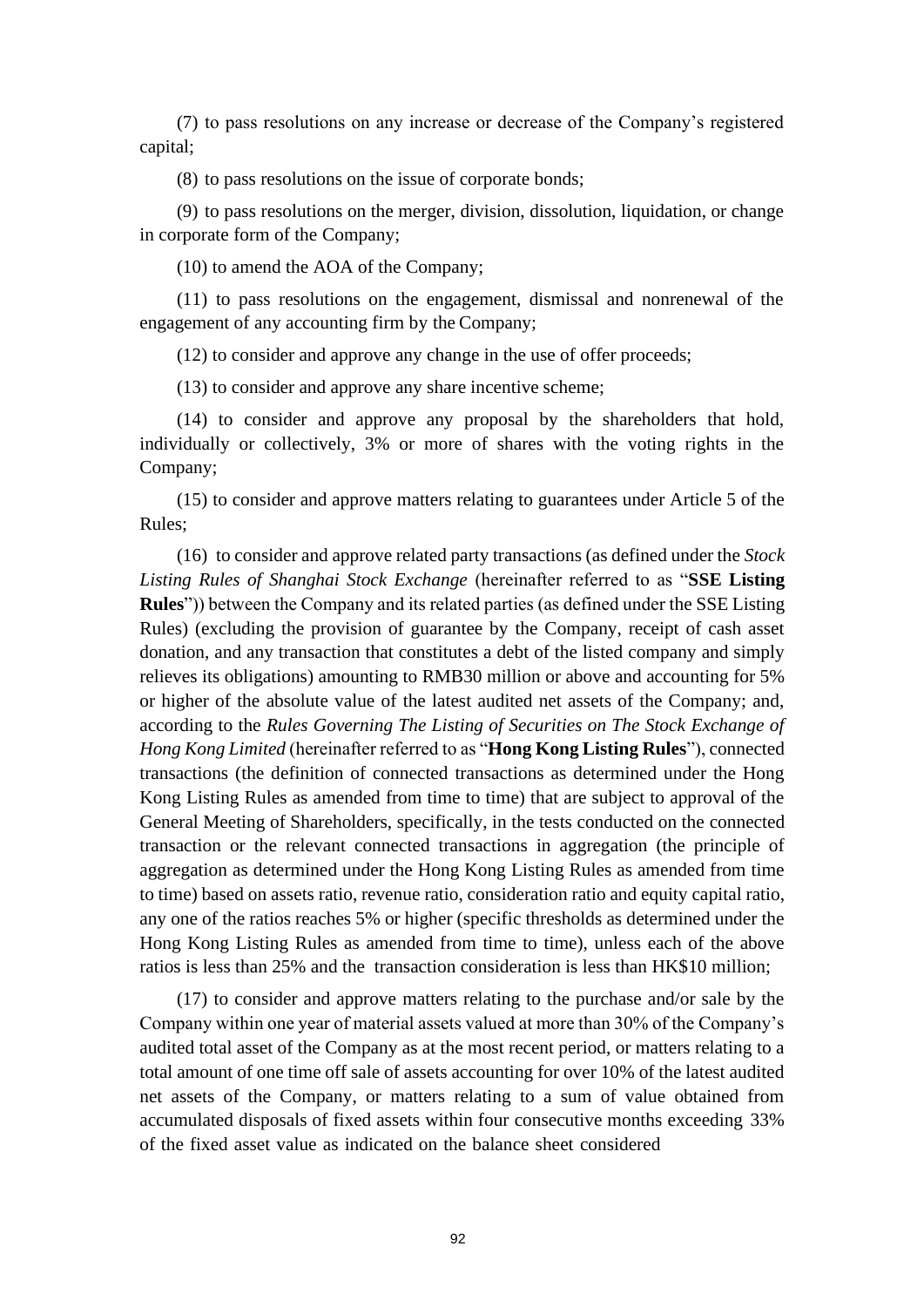and approved at the latest General Meeting of Shareholders, or matters relating to purchase and sale of material assets required to be considered and approved at the General Meeting of Shareholders under the regulatory rules of the place where the shares of the Company are listed;

(18) to consider and approve matters relating to a total amount of one time off investment accounting for over 10% of the latest audited net assets of the Company;

(19) to consider and approve the transactions that meet one of the following criteria:

1. the total amount of assets involved in the transaction (if such assets have both book value and valuation, whichever is higher), accounts for more than 50% of the Company's latest audited total assets;

2. the operating income related to the subject matter of the transaction (such as equity interest) for the most recent financial year accounts for more than 50% of the audited operating income of the Company for the same period, with the absolute amount of such operating income exceeding RMB50 million;

3. the net profit related to the subject matter of the transaction (such as equity interest) for the most recent financial year accounts for more than 50% of the audited net profit of the Company for the same period, with the absolute amount of such net profit exceeding RMB5 million;

4. the transaction amount (including the debt and expenses incurred) accounts for more than 50% of the Company's latest audited net assets, with the absolute amount of such transaction exceeding RMB50 million;

5. the profit derived from the transaction accounts for more than 50% of the audited net profit of the Company for the most recent financial year, with the absolute amount of such profit exceeding RMB5 million;

6. a transaction subject to the approval of the General Meeting of the Shareholders of the Company pursuant to the requirement of the Hong Kong Listing Rules, specifically, in the tests conducted on the transaction or the relevant transactions in aggregation (the principle of aggregation as determined under the Hong Kong Listing Rules as amended from time to time) based on assets ratio, profits ratio, revenue ratio, consideration ratio and equity capital ratio, any one of the ratios reaches 25% or higher (specific thresholds as determined under the Hong Kong Listing Rules as amended from time to time);

7. other investment and transaction projects subject to the approval of the General Meeting of Shareholders in accordance with the relevant laws and regulations, the listing rules of the stock exchanges of the places where the shares of the Company are listed and the provisions of the Company's AOA.

The transactions referred to in items 1 to 7 above include: acquiring or disposing of assets; investments in third parties (including entrusting third parties for financial services and entrusted loan, etc.); providing financial assistance; granting guarantee; leasing in or out assets, including financial lease and operating lease; donating assets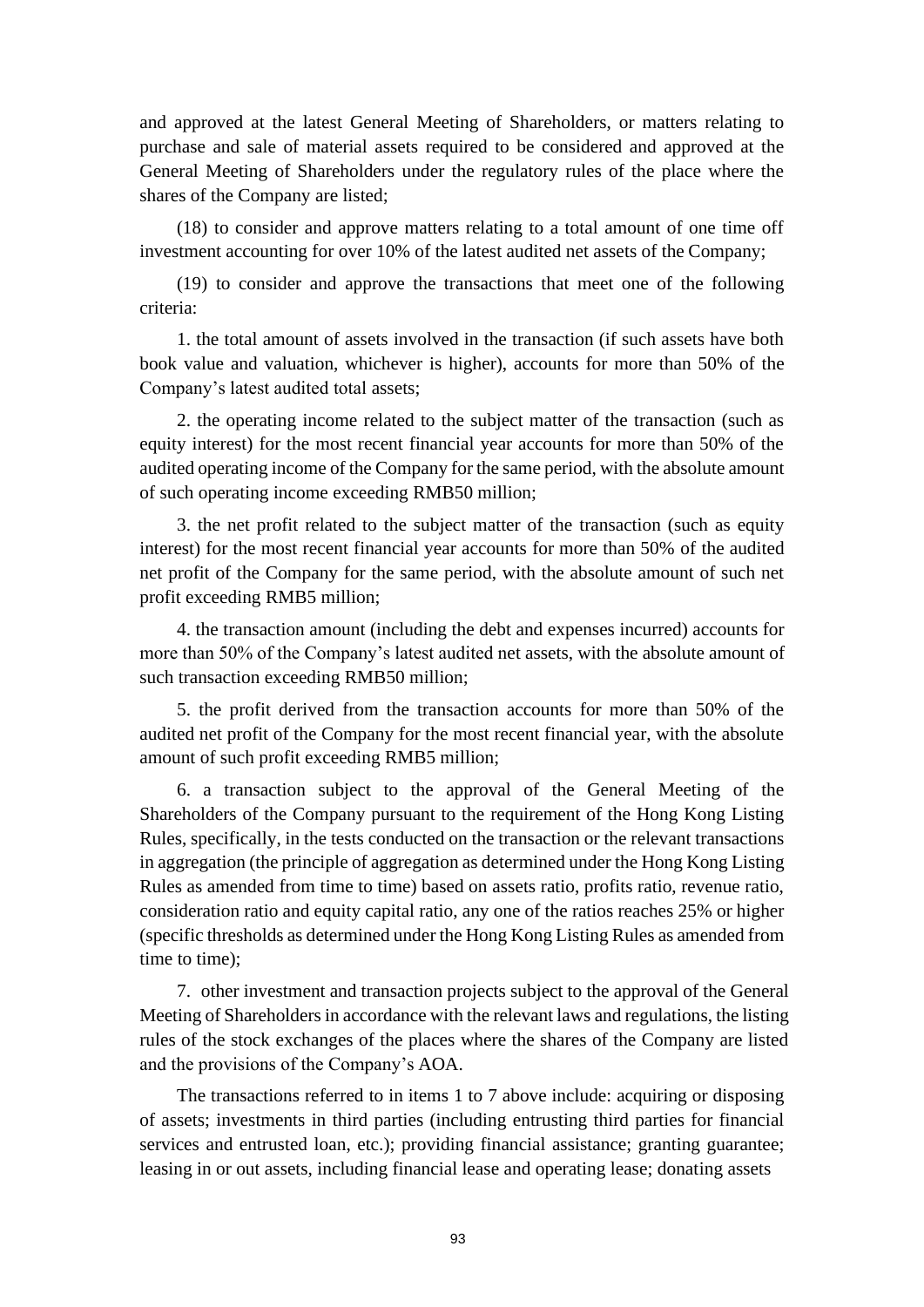or accepting asset donation; creditor's rights, debt restructuring; entering into a licensing agreement; transferring or acquiring research and development projects; and other transactions as recognized by the stock exchanges of the places where the shares of the Company are listed. Among which, transactions in items 1 to 5 are determined in accordance with the SSE Listing Rules. If the data involved in the calculation of these indexes is negative, the absolute value shall be taken for calculation.

(20) to consider and approve other matters subject to the resolution of the General Meeting of Shareholders under relevant laws, regulations or rules, listing rules of the stock exchanges of the places where the shares of the Company are listed and the AOA.

If the aforesaid relevant laws, regulations or rules, listing rules of the stock exchanges of the places where the shares of the Company are listed and this AOA have provisions on the decision-making authority of the same item, the decision-making authority shall be determined on a strict principle.

**Article 5** The Company shall not provide any finance or guarantee to any shareholder or any of his or her related parties, except where the Company provides securities margin trading for clients in accordance with relevant regulations. The provision by the Company of security for third parties as set forth below, shall be subject to the consideration and approval of the General Meeting of Shareholders:

(1) any guarantee to be provided after the total amount of guarantees provided for third parties by the Company and the subsidiaries controlled by it reaches or exceeds 50% of the audited net asset for the most recent period;

(2) any guarantee to be provided after the total amount of guarantees provided for third parties by the Company reaches or exceeds 30% of the audited total asset for the most recent period;

(3) any guarantee to be provided to a recipient of such security whose asset to liability ratio is over 70%;

(4) one item of security the amount secured by which exceeds 10% of the audited asset for the most recent period;

(5) other guarantees provided for third parties as stipulated under laws, administrative regulations, departmental rules, listing rules of stock exchanges of the places where the shares of the Company are listed, and the AOA of the Company.

**Article 6** For matters that shall be decided by the General Meeting of Shareholders as stipulated in the laws and administrative regulations, the listing rules of the stock exchanges of the places where the shares of Company are listed, and the AOA, such matters shall be considered by the General Meeting of Shareholders, in order to safeguard the decision-making right of the shareholders of the Company on such matters. The General Meeting of Shareholders may, if necessary and reasonable, to the extent as permitted under laws and regulations, the listing rules of the stock exchanges of the places where the shares of the Company are listed and the AOA, authorize the Board of Directors to decide on such specific and relevant matters relating to the resolution matters and cannot be immediately decided on at the General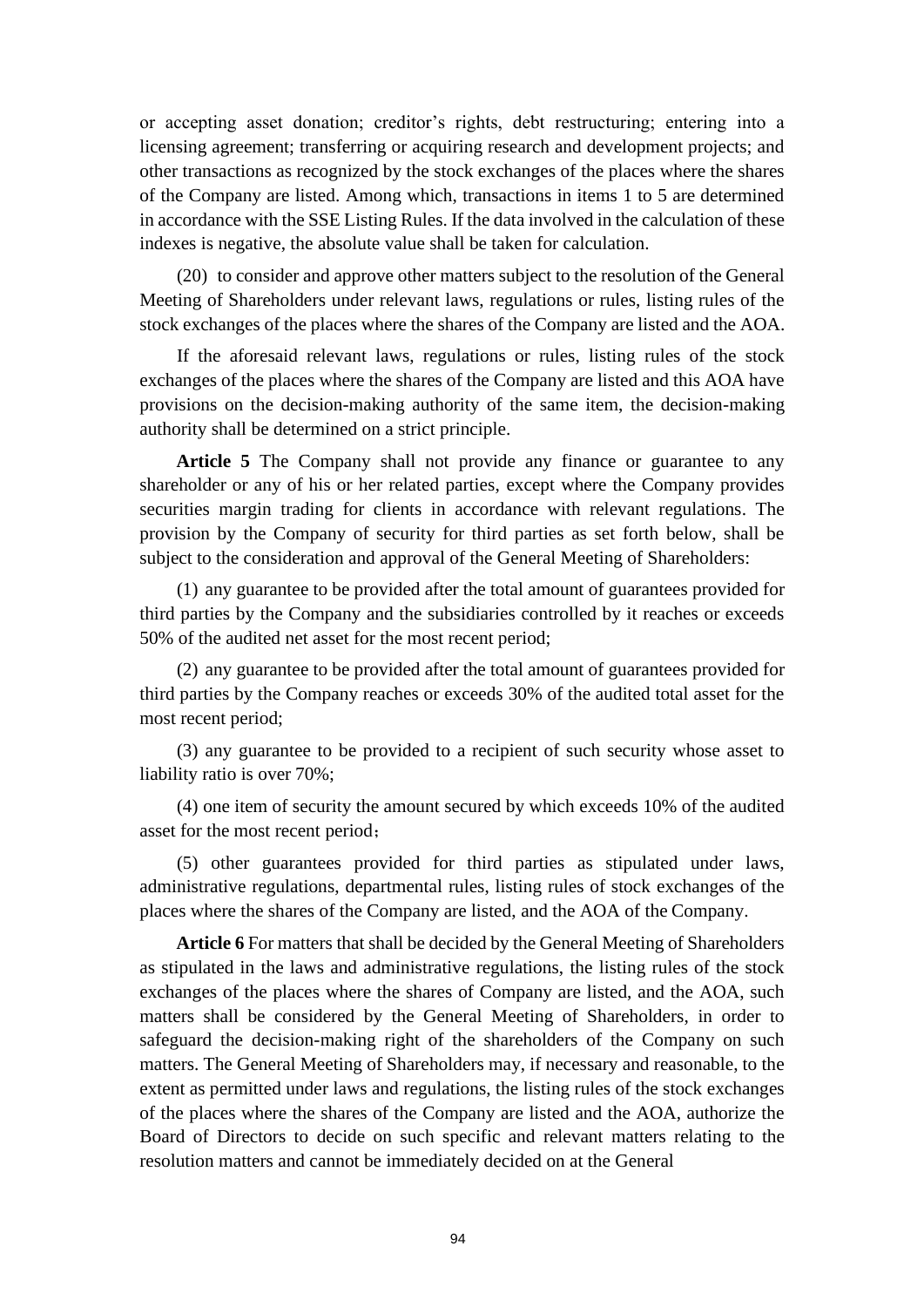Meeting of Shareholders within the authorization by the General Meeting of Shareholders.

The General Meeting of Shareholders authorizes the Board of Directors to decide on the following matters:

(1) matters including investments in third parties, asset disposals, related/connected transactions and other transactions that do not meet the approval authorities of the General Meeting of Shareholders as stipulated in Article 4;

(2) guarantee matters that do not reach the approval authorities of the General Meeting of Shareholders as stipulated in Article 5.

**Article 7** The General Meeting of Shareholders is divided into an annual General Meeting of Shareholders or an extraordinary General Meeting of Shareholders. The annual General Meeting of Shareholders shall meet once a year, within six months following the end of the previous fiscal year.

An extraordinary General Meeting of Shareholders shall be called, within two months following the below:

(1) the number of directors is less than the minimum number specified in the Company Law, or less than two thirds of the number specified in the AOA;

(2) the losses of the Company that have not been made up reach one third of its total paid in the share capital;

(3) shareholders that hold, individually or collectively, more than 10% of the shares in the Company request to hold such meeting in writing;

(4) the Board of Directors considers it necessary;

(5) the Supervisory Committee proposes to hold such a meeting; or

(6) other circumstances under relevant laws, regulations or rules or this AOA.

The number of shares in subparagraph (3) hereinabove shall be calculated as at the date of the written request of the shareholder.

Where the General Meeting of Shareholders is not held within the period specified in this Article, the Company shall report it to the local CSRC agency at the place of the Company, and the stock exchange where the stock of the Company is listed (the "**Stock Exchange**"), together with the cause and a public notice.

**Article 8** During the General Meeting of Shareholders, the Company will retain an attorney to issue legal opinions on the following matters and publish the same:

(1) whether the procedures of convening and holding the meeting comply with relevant laws or regulations and this AOA;

(2) whether the qualifications of the attendants and the convener are lawful and valid;

(3) whether the voting procedure and results are lawful and valid; and

(4) on other relevant issues as required by the Company.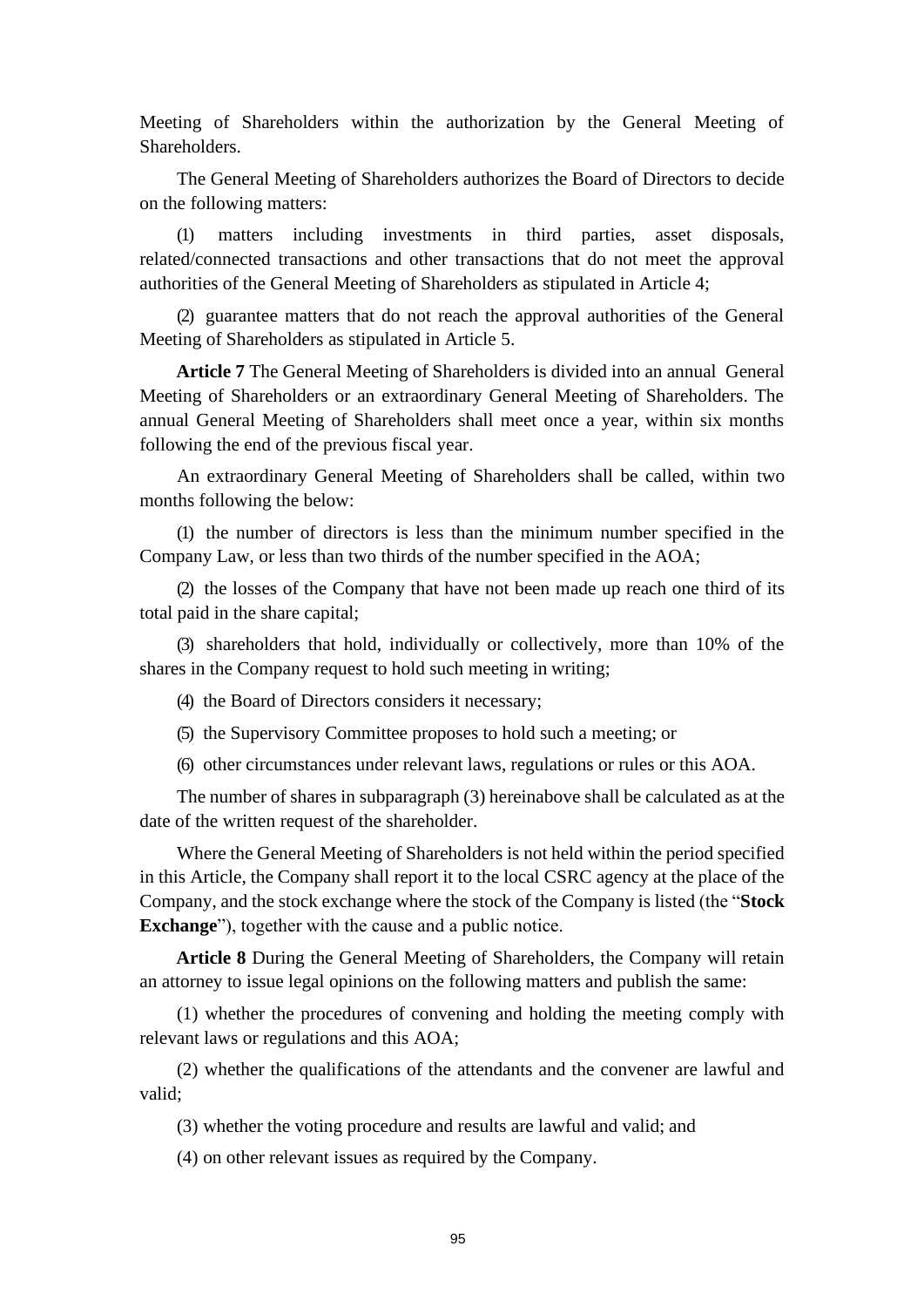# **Chapter 3 Calling of General Meeting of Shareholders**

**Article 9** The Board of Directors shall call the General Meeting of Shareholders within the period set in Article 7 of the Rules.

**Article 10** The independent non-executive directors shall have the right to propose to the Board of Directors to call an extraordinary General Meeting of Shareholders. The Board of Directors shall, in accordance with relevant laws, regulations and this AOA, give a written response on whether or not it agrees to call such an extraordinary General Meeting of Shareholders within 10 days after receipt of the proposal from the independent non-executive directors to call such meeting.

If the Board of Directors agrees to hold an extraordinary General Meeting of Shareholders, it will issue a notice calling such meeting within 5 days after it has so resolved.

If the Board of Directors disagrees to hold an extraordinary General Meeting of Shareholders, it will explain the cause and publish the same. If the Board of Directors disagrees to hold an extraordinary General Meeting of Shareholders or fails to give a response within 10 days after the receipt of the proposal, the independent non-executive directors may propose to the Supervisory Committee to hold an extraordinary General Meeting of Shareholders.

If the Supervisory Committee agrees to hold an extraordinary General Meeting of Shareholders, it shall give a notice calling such meeting within 5 days after receipt of the request. The consent of the relevant independent non-executive directors shall be secured if any change is to be made in the notice to the original request.

If the Supervisory Committee fails to give a notice calling the meeting within the period specified hereinabove, it shall be deemed to have failed to convene and preside over such meeting.

**Article 11** The Supervisory Committee shall have the right to propose to the Board of Directors in writing to hold an extraordinary General Meeting of Shareholders. The Board of Directors shall, in accordance with relevant laws, regulations and this AOA, give a written response on whether or not it agrees to call such an extraordinary General Meeting of Shareholders within 10 days after receipt of the proposal from the independent non-executive directors to call such meeting.

If the Board of Directors agrees to hold an extraordinary General Meeting of Shareholders, it will issue a notice calling such meeting within 5 days after it has so resolved. The consent of the Supervisory Committee shall be secured if any change is to be made in the notice to the original request.

If the Board of Directors disagrees to hold an extraordinary General Meeting of Shareholders or fails to give a response within 10 days after the receipt of the proposal, the Supervisory Committee may convene and preside an extraordinary General Meeting of Shareholders on its own.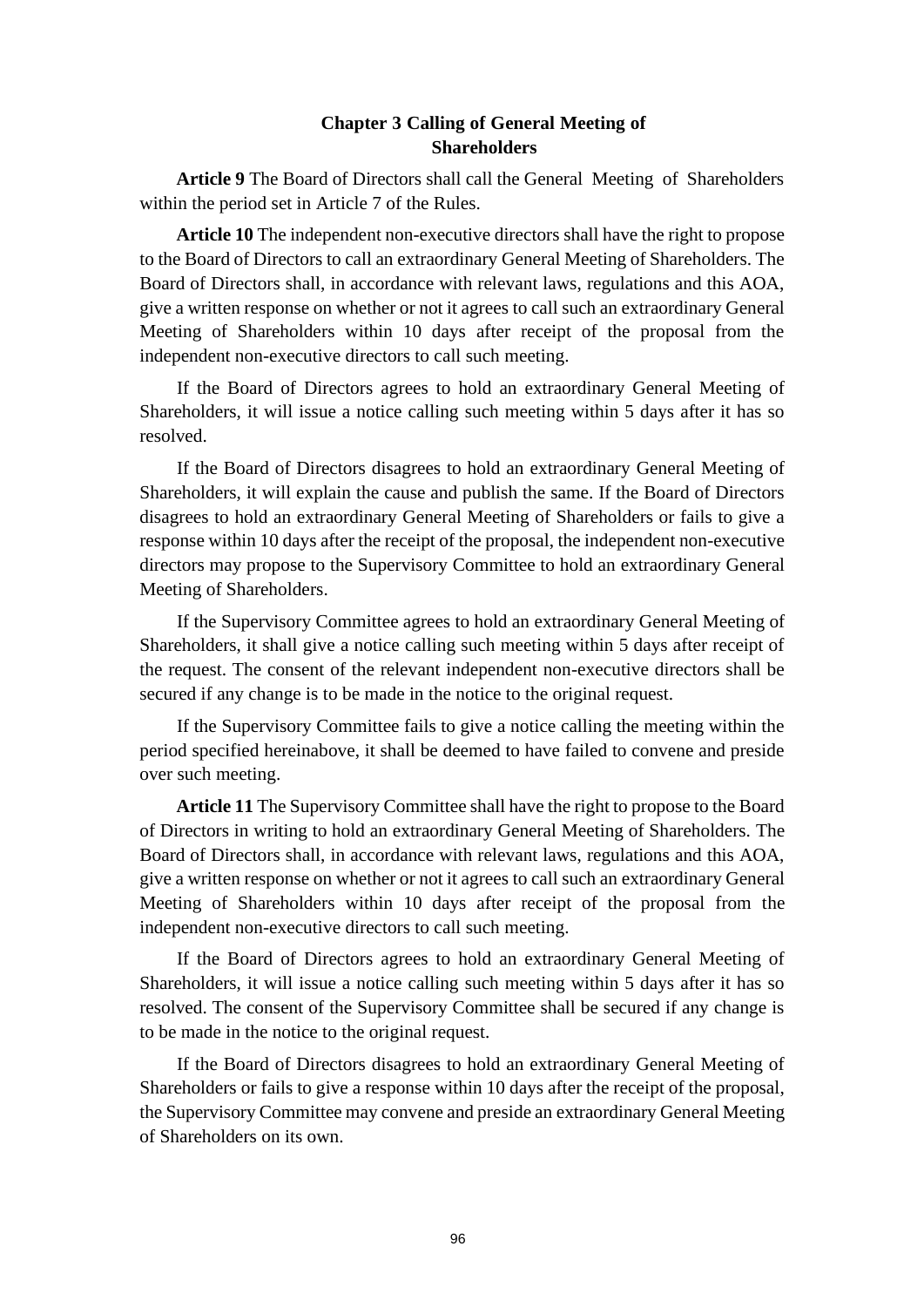**Article 12** Shareholders that hold, individually or collectively, 10% or more of the shares in the Company shall have the right to request in writing the Board of Directors to hold an extraordinary General Meeting of Shareholders. The Board of Directors shall, in accordance with relevant laws, regulations and this AOA, give a written response on whether or not it agrees to call such an extraordinary General Meeting of Shareholders within 10 days after receipt of the proposal from the abovementioned shareholders to call such meeting.

If the Board of Directors agrees to hold an extraordinary General Meeting of Shareholders, it will issue a notice calling such meeting within 5 days after it has so resolved. The consent of the relevant shareholders shall be secured if any change is to be made in the notice to the original request.

If the Board of Directors disagrees to hold an extraordinary General Meeting of Shareholders or fails to give a response within 10 days after the receipt of the proposal, the relevant shareholders may propose to the Supervisory Committee to hold an extraordinary General Meeting of Shareholders.

If the Supervisory Committee agrees to hold an extraordinary General Meeting of Shareholders, it will issue a notice calling such meeting within 5 days after it has so resolved. The consent of the relevant shareholders shall be secured if any change is to be made in the notice to the original request.

If the Supervisory Committee fails to issue the notice calling such meeting within the period specified hereinabove, it shall be deemed to have failed to convene and preside over such meeting. The shareholders that hold, individually or collectively, 10% of the shares in the Company for 90 days or more consecutively may convene and preside such meeting.

**Article 13** The Supervisory Committee or the shareholders that decide to hold a General Meeting of Shareholders by itself or themselves must notify the Board of Directors thereof in writing, and file it with the local branches of the CSRC where the Company is located and the domestic stock exchange.

The shareholders that convene the General Meeting of Shareholders shall hold at least 10% of the shares in the Company prior to the publish of the resolutions of such meeting.

Upon issuing the notice of the General Meeting of Shareholders and the resolutions of such meeting, the convening shareholder shall provide relevant supporting documents to the local branches of the CSRC where the Company is located and the domestic stock exchange.

**Article 14** If the Supervisory Committee or shareholders itself/themselves convene a General Meeting of Shareholders, the Board of Directors and the Secretary of the Board of Directors shall provide cooperation. The Board of Directors shall provide the register of shareholders as of the date of record.

**Article 15** The necessary expenses of the General Meeting of Shareholders convened by the Supervisory Committee or the shareholders itself/themselves shall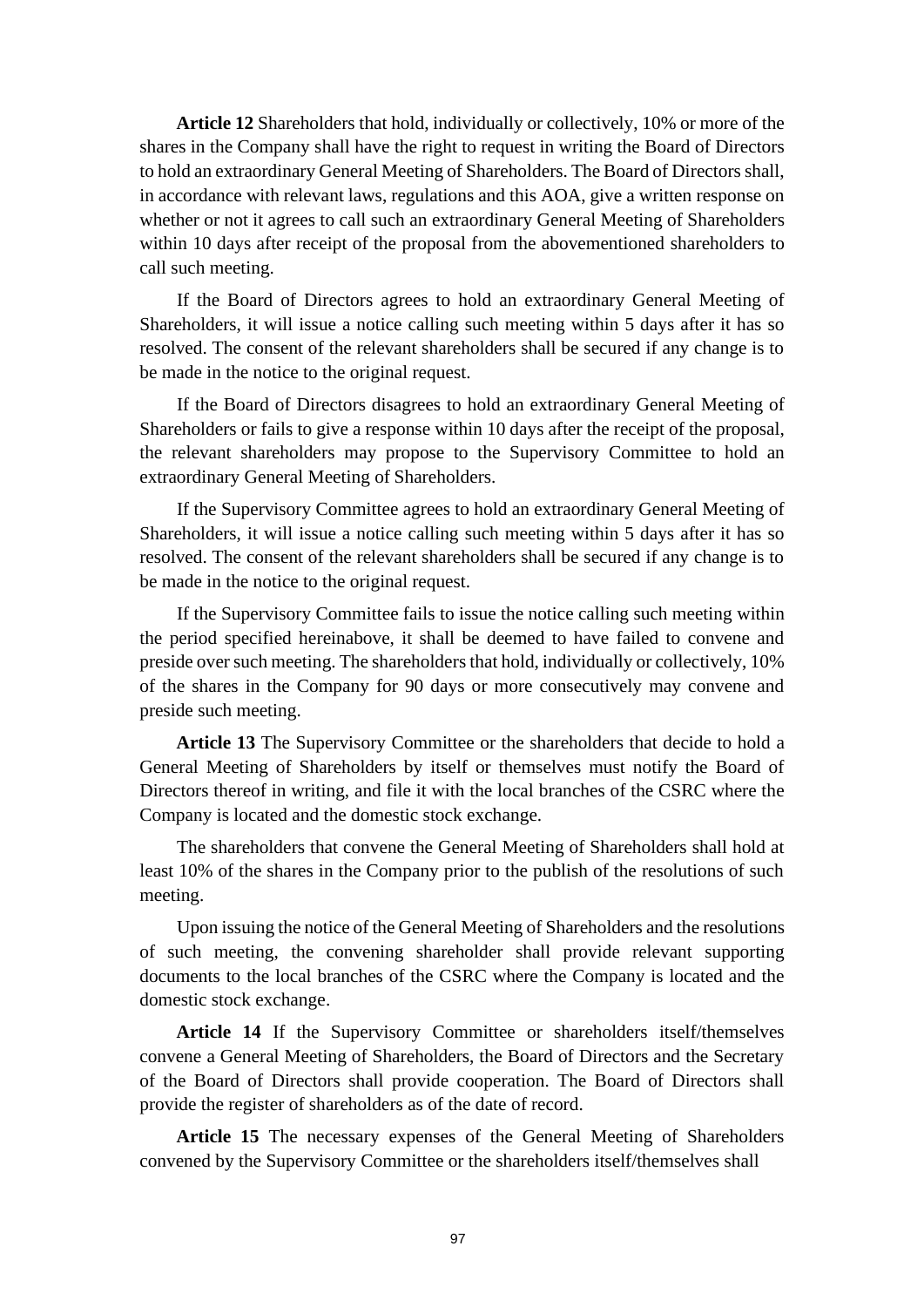be borne by the Company from the outstanding payment for the any negligent director.

# **Chapter 4 Proposal and Notice of the General Meeting of Shareholders**

**Article 16** The proposal to the General Meeting of Shareholders shall comply with the following:

(1) The content of the proposal does not conflict with any law, regulation, rule or standard, and this AOA, and falls within the scope of business of the Company and the terms of reference for the General Meeting of Shareholders;

(2) The proposal contains a definite subject and a specific issue for resolution; and

(3) The proposal is submitted or delivered in writing.

**Article 17** The Board of Directors, the Supervisory Committee andshareholders that hold, individually or collectively, 3% or more of the shares in the Company shall have the right to propose motions to the Company at the General Meeting of Shareholders.

Shareholders that hold, individually or collectively, 3% or more of the shares in the Company may submit *extempore* motions in writing to the convener 10 days prior to the date of such meeting. The convener shall, within two days after receipt of the motion, issue a supplementary notice of the General Meeting of Shareholders and make a public announcement of the contents of such *extempore* motion.

Unless in the circumstance hereinabove, the convener may not, after publishing the notice of the General Meeting of Shareholders, make any change to the motions set forth in such notice or add any new motions.

Any proposal that is not stated on the notice of the General Meeting of Shareholders or that is incompliant with the preceding paragraph will not be considered or approved by the General Meeting of Shareholders.

**Article 18** When the Company is to hold an annual General Meetings of Shareholders, it shall notify shareholders by public announcement at least 20 days prior to the meeting; where the Company is to hold an extraordinary General Meetings of Shareholders, it shall notify shareholders by public announcement at least 15 days prior to the meeting, informing all the registered shareholders of the matters to be considered at and the date and place of the meeting.

The duration of the aforesaid periods shall not include the day on which the meeting is convened.

**Article 19** The notice of the General Meeting of Shareholders shall comply with the following:

(1) The notice shall be made in writing;

(2) The notice shall specify the time, place and duration of the meeting;

(3) matters and motions submitted to the meeting for consideration.

The notice and the supplementary notice, if any, of the General Meeting of Shareholders shall disclose, fully and completely, the contents of all the motions. Where the opinion of any independent non-executive director is required in relation to any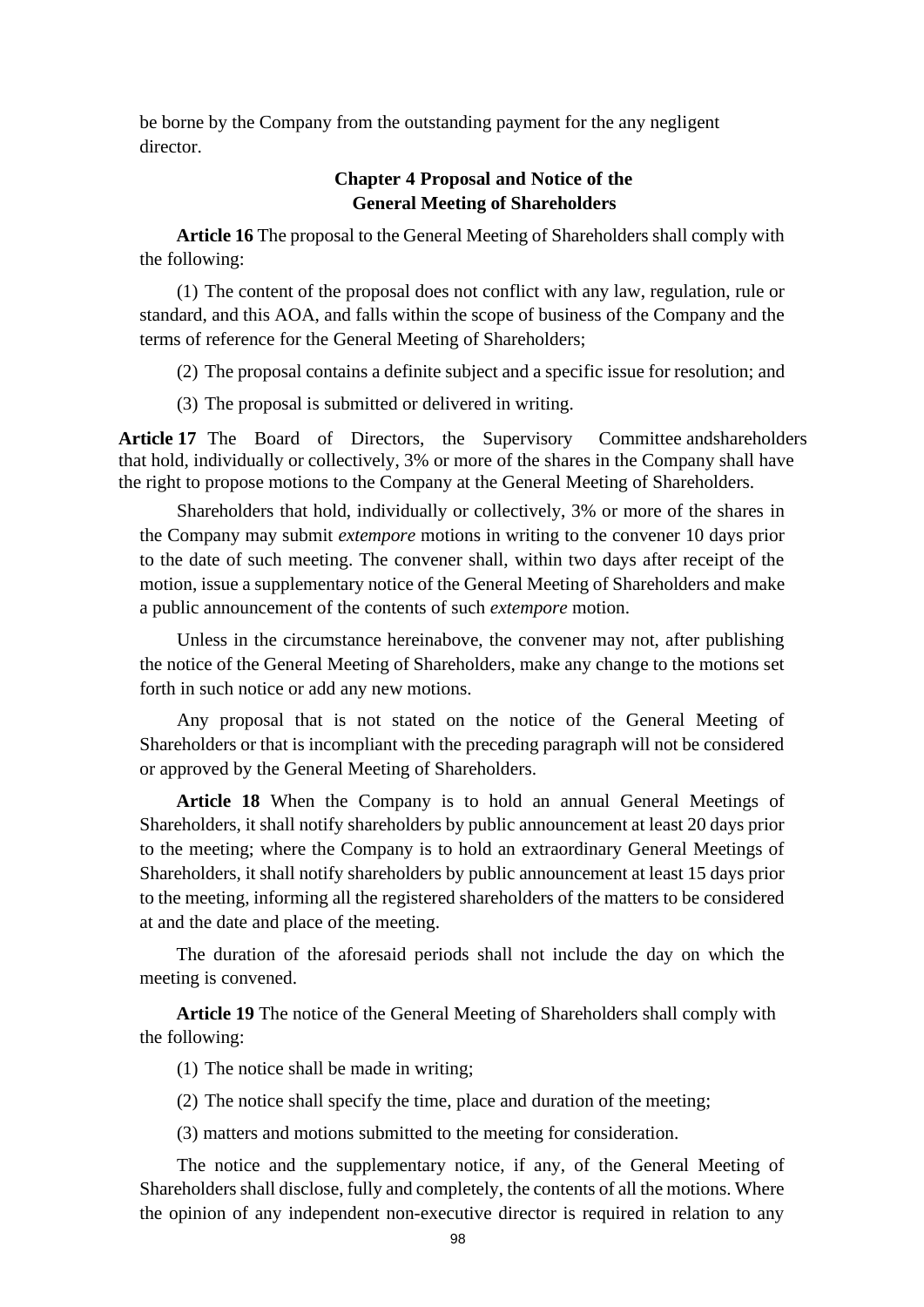matter to be considered at the meeting, the opinion and the reason of the independent non-executive director shall also be disclosed in the notice and the supplementary notice, if any, of the General Meeting of Shareholders;

(4) The notice shall provide shareholders with such information and explanation as necessary for the shareholders to make an informed decision on the matters to be discussed; without limiting the generality of the foregoing, when the Company propose a merger, repurchase of the shares of the Company, reorganization of the share capital or other restructuring , it shall provide the specific conditions and contracts (if any) of the transaction contemplated and earnestly explain the cause and effect of the transaction;

(5) The notice shall contain a disclosure of the nature and extent of the material interests, if any, of any director, supervisor, the President or any other senior management member, and an explanation of the difference, if any, between the way in which the matter to be discussed would affect such director, supervisor, the President or other senior management member in his capacity as a shareholder and the way in which such matter would affect other shareholders of the same class:

(6) The notice shall contain the full text of any special resolution proposed to be passed at the meeting;

(7) The notice shall specify the time and place for lodging a power of attorney for voting by proxy;

(8) contain conspicuously a statement that all shareholders have the right to attend and vote at the General Meeting of Shareholders either in person or by proxy in writing, and that such proxy need not be a shareholder of the Company;

(9) The date of record for shareholders entitled to attend the General Meeting of Shareholders;

(10) The name and telephone number of a contact person for the meeting; and

(11) Where the General Meeting of Shareholders is held online or by other such means, the notice shall explicitly state the time and the procedure of voting online or by other such means.

There shall be not more than 7 business days between the date of record and the date of the General Meeting of Shareholders. The date of record shall not be changed once determined.

**Article 20** Where the General Meeting of Shareholders proposes to consider the election of a director or supervisor, the notice of the meeting shall fully disclose the details of director or supervisor nominees, which shall at minimum include the following:

(1) personal information, such as their education background, working experiences and concurrent positions, etc.;

(2) whether they have a connected relationship with the Company or its controlling shareholder or actual controller;

(3) the number of their shares in the Company; and

(4) whether they have been punished by the CSRC or other related administrative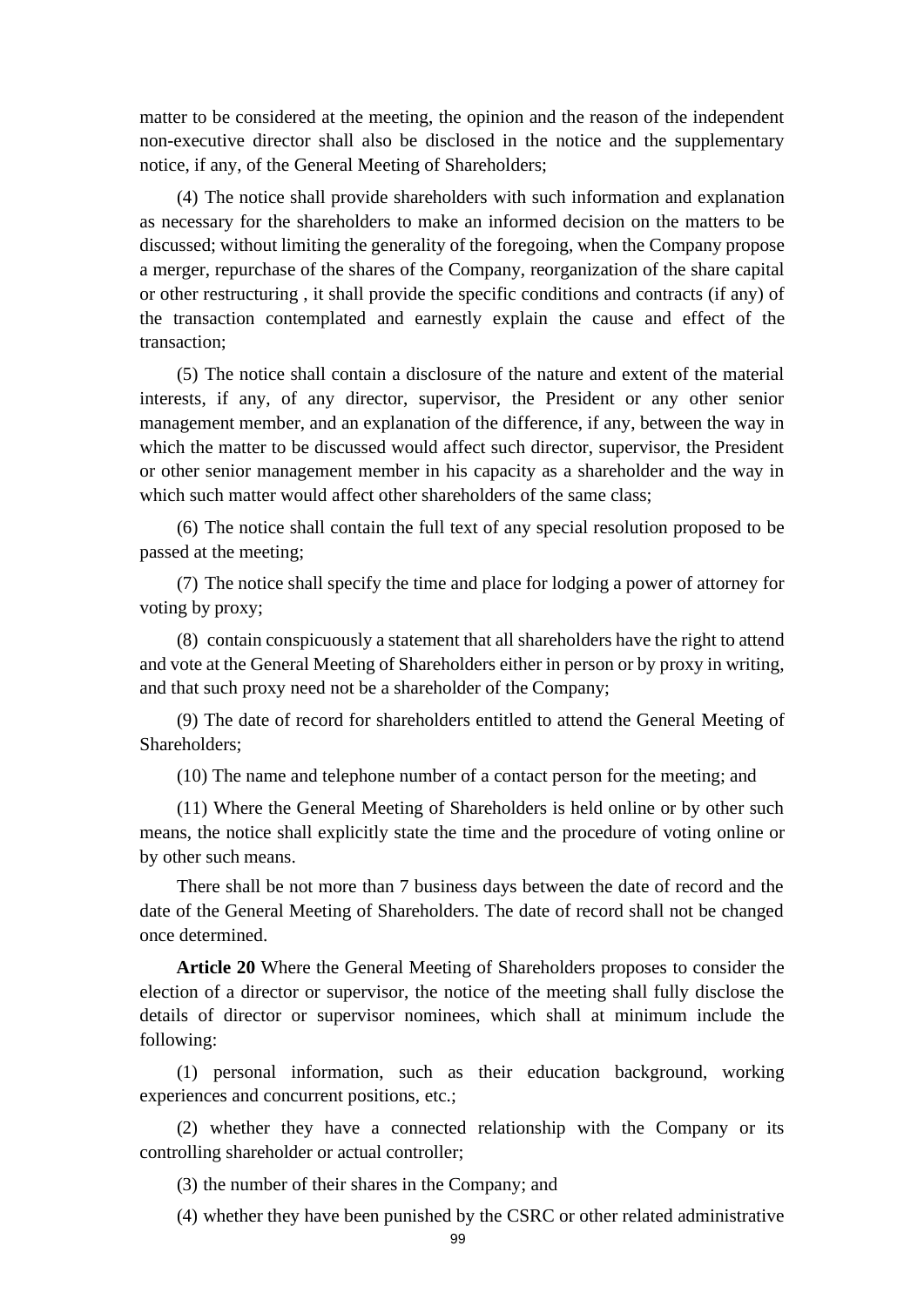departments or been reprimanded by any stock exchange.

The director or supervisor shall be elected through cumulative voting, and each director or supervisor candidate shall be nominated in a separate proposal.

The Board of Directors or the Supervisory Committee shall provide shareholders beforehand with the resumes and basic information of the director or supervisor candidates. Shareholders that hold, individually or collectively, more than 3% of the shares in the Company may propose a list of director or supervisor candidates individually or collectively. Three or more directors or supervisors may jointly propose a list of director or supervisor candidates. The Board of Directors and the Supervisory Committee may propose a list of independent director candidates. Shareholders that hold, individually or collectively, more than 1% of the outstanding shares in the Company may propose a list of independent director candidates. While the shareholders shall nominate, separately or jointly, directors for more than half of the members of the Board of Directors, the supervisor nominated by them shall not exceed one-third of the members of the Supervisory Committee.

**Article 21** Unless stipulated otherwise in the AOA, the notice of the General Meeting of Shareholders shall be delivered to shareholders (whether or not entitled to vote thereat) by hand or prepaid mail at the recipient's address shown in the register of shareholders. As for domestic shareholders, the notice of the General Meeting of Shareholders may also be given by way of a public announcement.

The "Public Announcement" referred to in the preceding paragraph shall be published in one or more newspapers designated by the CSRC; once the announcement is published, all the domestic shareholders shall be deemed to have received notice of the relevant notice of the General Meeting of Shareholders.

The notice, as well as materials and written statements, of the General Meeting of Shareholders for the shareholders of foreign shares in the Company shall be given by:

(1) by hand or by post to each of such shareholders according to the address in the register of shareholders, with the notice to a shareholder of H shares to be sent from Hong Kong, if possible;

(2) by publishing the same on the website of the Company or a website designated by the local stock exchange where the share of the Company are listed, pursuant to relevant laws, regulations and listing rules; or

(3) pursuant to the requirements of the local stock exchange or the local listing rules of the place where the shares of the Company are listed.

**Article 22** Where the notice of the General Meeting of Shareholders is not given to a shareholder that is entitled to receive such notice, or where such shareholder fails to receive the notice, due to any accidental omission, this shall not invalidate the meeting or any adopted resolution in the meeting.

**Article 23** Once the notice of the General Meeting of Shareholders is issued, such meeting shall not be postponed or cancelled, nor any proposal listed on the notice be canceled without a legitimate reason. In the case of a postpone or cancellation, the convener shall, at least two business days prior to originally scheduled date for the meeting, publish the announcement and explain the reason.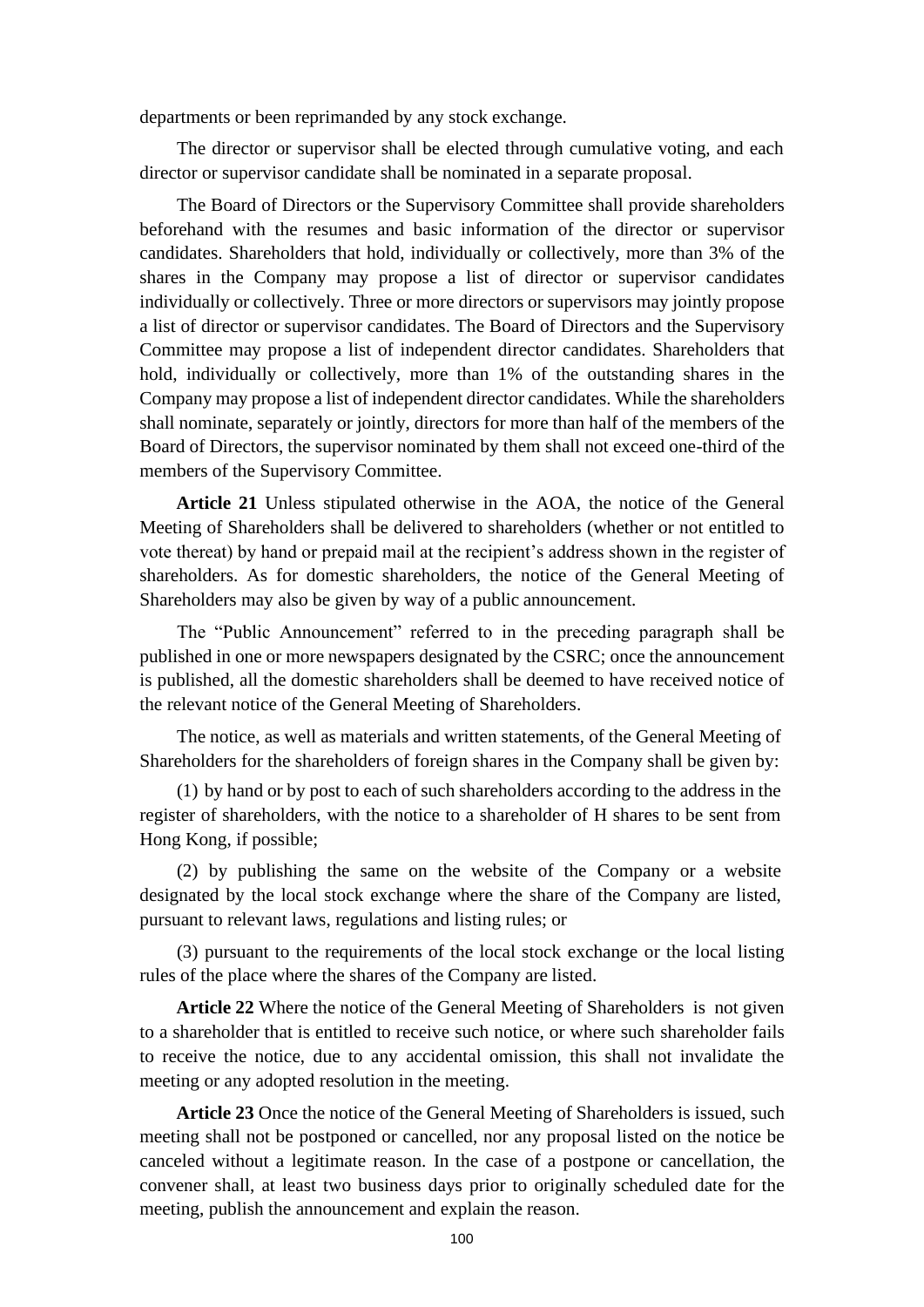# **Chapter 5 Convening of the General Meeting of Shareholders**

**Article 24** The General Meeting of Shareholders shall be held in Shenzhen, Beijing or at any other place agreed by the Board of Directors.

A meeting venue will be established for the General Meeting of Shareholders and meeting shall be held in a manner of on-site meeting and online voting. The timing and venue of the on-site meeting shall be determined for the ease of shareholders; to make it convenient for shareholders, the Company will also provide other effective means (online, for example) for shareholders to attend the General Meeting of Shareholders. The shareholder that attends the General Meeting of Shareholders in any of such other ways shall be deemed as attending the meeting in person.

Once the notice of the General Meeting of Shareholders is issued, the site of onsite meeting of such meeting shall not be changed without a legitimate reason. In the case of an alteration due to a legitimate reason, the convener shall, at least two trading days prior to the scheduled date for the on-site meeting, publish the announcement and explain the reason.

The shareholder may attend and vote at the meeting in person, or authorize a proxy to attend the meeting and vote, as authorized, on his or her behalf.

**Article 25** Where the General Meeting of Shareholders is held online or by other such means, the notice shall explicitly state the time and the procedure of voting online or by other such means.

The voting of the General Meeting of Shareholders online or otherwise shall start not earlier than 3:00 PM the day prior to the date of the General Meeting of Shareholders, nor later than 9:30 AM on the date of General Meeting of Shareholders, and shall end not earlier than 3:00 PM on the date of the closing of the on-site General Meeting of Shareholders.

**Article 26** The Board of Directors and other conveners shall take necessary measures to ensure the normal order of the General Meeting of Shareholders. It/ they will take measures to halt acts that disrupt the General Meeting of Shareholders, seek to cause trouble or infringe upon the lawful rights and interests of shareholders and promptly report the same to the relevant authorities to investigate and deal with the matters.

**Article 27** All the shareholders that have been entered into the register of members by the date of record shall have the right to attend the General Meeting of Shareholders. The Company or convener shall not refuse their participation for any reason. The shareholder that has the right to attend and vote at the General Meeting of Shareholders shall be entitled to appoint one or more persons (who need not be shareholders) as his or her proxy to attend and vote at the meeting on his or her behalf. Such proxy may exercise the following rights in accordance with his or her appointment by the shareholder:

- (1) speak at the meeting on behalf of the shareholder;
- (2) demand or join in the demand for a ballot; and
- (3) vote by show of hands or by ballot, provided that where the shareholder has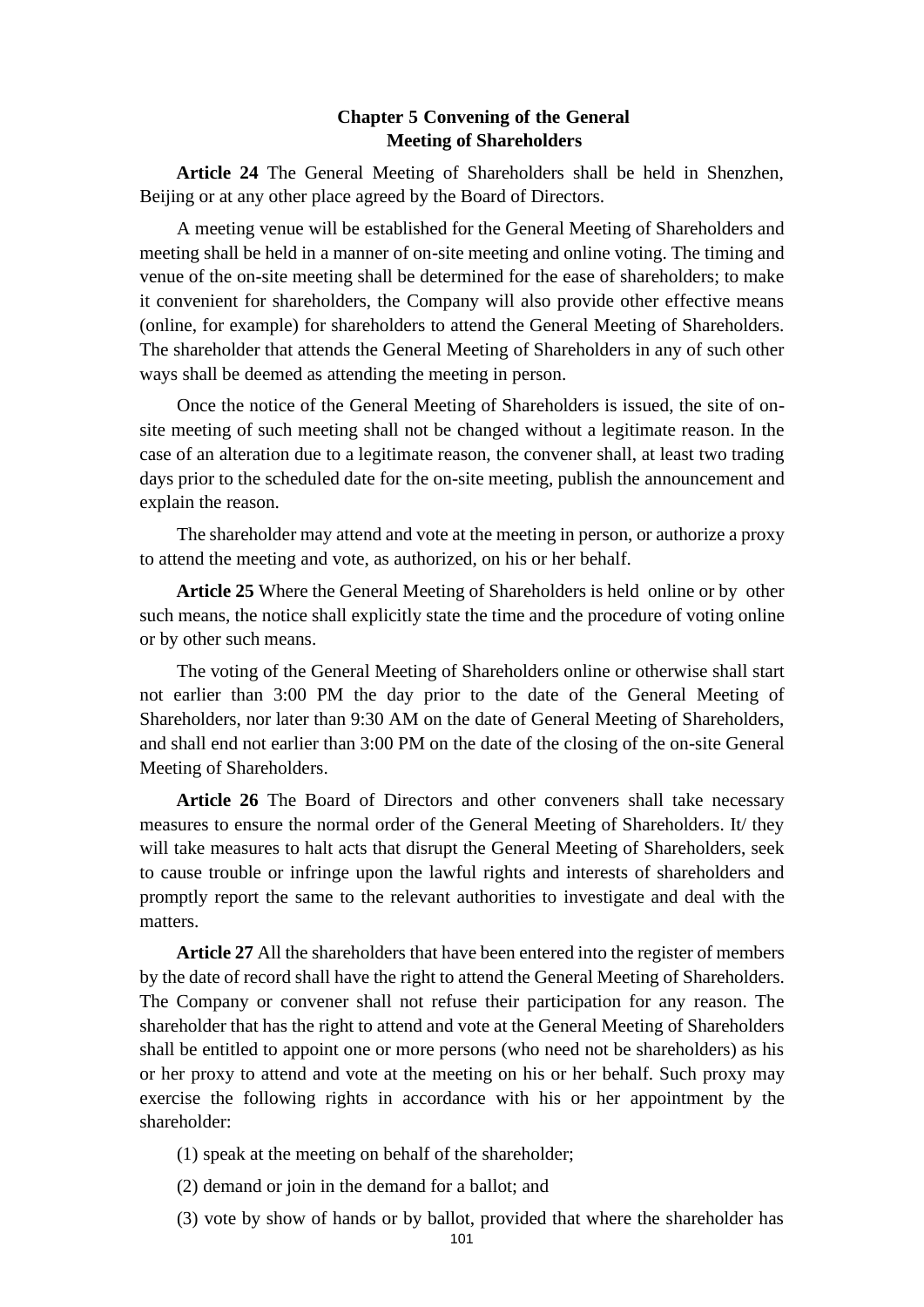appointed more than one proxy, such proxy may only vote by ballot.

**Article 28** The shareholder shall appoint a proxy in writing, which shall be signed by the principals or their agents appointed in writing. If the principal is a legal person, the instrument shall be under the seal of the legal person or signed by its director, legal representative or duly authorized agent.

An individual shareholder that attends the meeting in person shall produce his or her own ID card or other valid documents or proof evidencing his or her identity and his or her stock account card. If her or she appoints a proxy to attend the meeting on his or her behalf, the proxy shall produce his or her own valid proof of identity and the instrument of appointment from the shareholder.

Shareholders that are legal persons shall be presented at a meeting by their legal representative or a proxy appointed by the legal representative, the board of directors or any other decision-making body of the legal person shall attend the meeting. If the legal representative attends the meeting, he or she shall produce his or her own ID card and an valid proof of his or her legal representative status. If a proxy has been appointed to attends the meeting, such proxy shall present his or her own ID card and the power of attorney issued by the legal representative, the board of directors or any other decision-making body of the shareholder as a legal person.

**Article 29** The instrument appointing a voting proxy shall be deposited at the domicile of the Company or any other place designated in the notice of the meeting within 24 hours prior to the meeting that at which the proxy is authorised to vote or 24 hours before the specified time of voting. Where instrument is signed by another person authorized by the principal, the written authorization or any other authorizing document shall be notarized. The written authorization or other authorizing documents as notarized, together with the instrument appointing the voting proxy, shall be placed at the domicile of the Company or any other place designated in the notice of the meeting.

**Article 30** The blank form of power of attorney that the Board of Directors gives to a shareholder shall allow the shareholder to freely direct his or her proxy to vote "FOR", "AGAINST" or "ABSTAIN", and to give separate instruction with respect to the voting for each item on the agenda. The power of attorney shall note that where no direction from the shareholder is available, the proxy may vote at his or her own discretion.

**Article 31** Notwithstanding the previous death or loss of capacity of the principal or revocation of the proxy or of the authority under which the proxy was executed or the transfer of the relevant shares, the vote of the proxy pursuant to the power of attorney shall remains valid as long as the Company does not receive written notice thereof prior to the date of the meeting to be held.

**Article 32** The instrument of appointment by which a shareholder appoints another person to attend the General Meeting of Shareholders on his or her behalf shall include:

- (1) the name of the proxy;
- (2) whether the proxy has voting rights;
- (3) separate instructions as to whether to vote for "FOR", "AGAINST" or "ABSTAIN" from voting on, each item on the agenda of the General Meeting of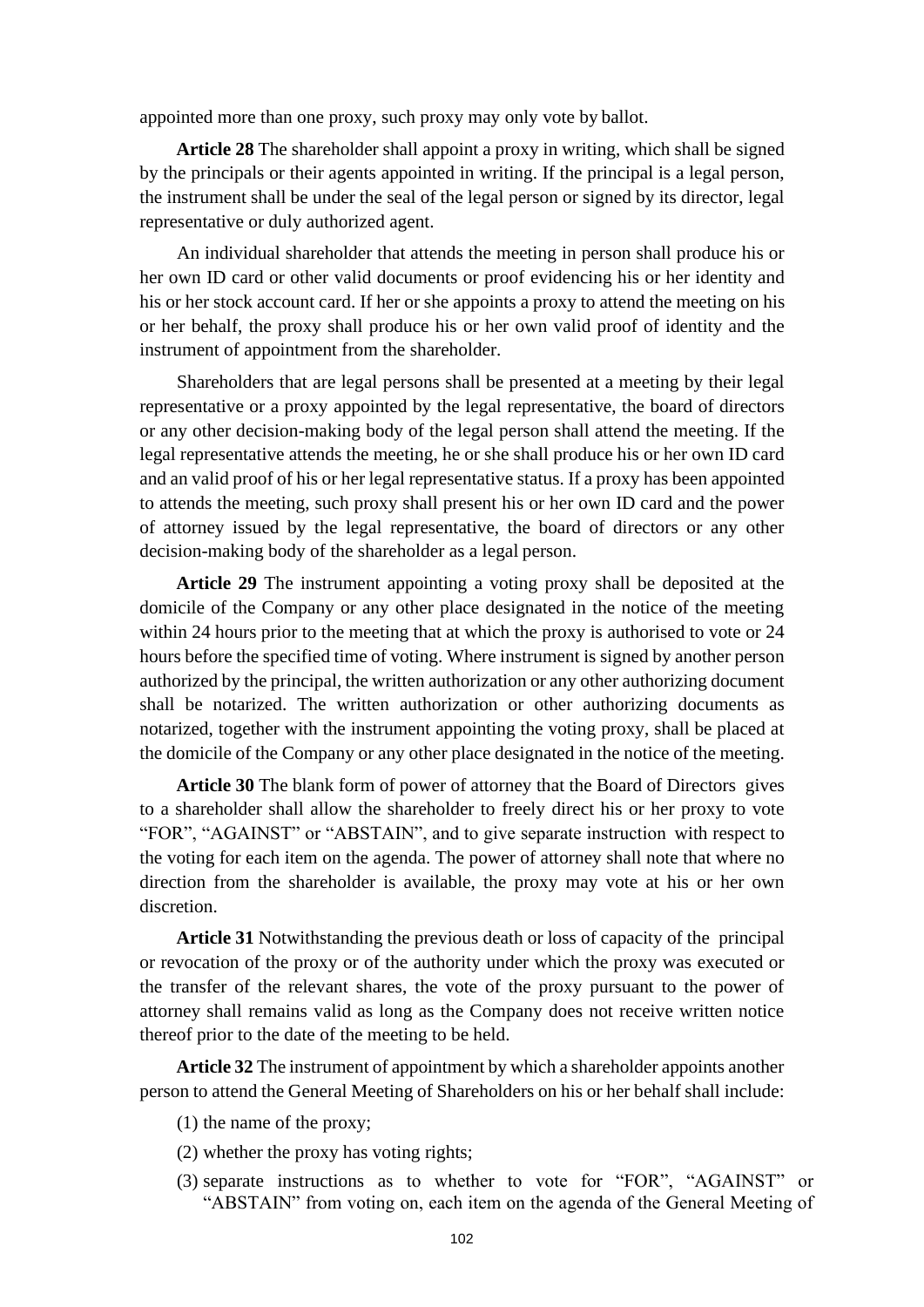Shareholders as an item for consideration thereat;

- (4) the date of issuance and terms of validity of the instrument of appointment; and
- (5) the signature (or seal) of the principal.

**Article 33** The attendance register of persons attending the meeting in person shall be made by the Company. The register shall specify the attendants' names (or the name of his entity), ID numbers, home addresses, number of voting shares held or represented, and the names of the proxy's principals (or the name of the principal's entity), if any.

**Article 34** The convener and the attorney retained by the Company shall verify the legal qualification of shareholders, and register the names of the shareholders and the numbers of voting shares. The registration process shall end before the chairman of the meeting announces on site the number of shareholders and proxies that attend the meeting, and the number of their voting shares.

**Article 35** All the directors and supervisors and the Secretary to the Board of Directors shall attend the General Meeting of Shareholders, and the President and other senior management members shall attend the meeting as non-voting participants.

**Article 36** Where the General Meeting of Shareholders is convened by the Board of Directors, the Chairman of the Board of Directors shall serve as the chairman and preside the meeting; if the Chairman of the Board of Directors fails to or is unable to perform the duty, the meeting shall be presided over by the Vice Chairman of the Board of Directors as the chairman of the meeting; if the Vice Chairman (if there shall be two vice chairmen, the Vice Chairman elected by a majority vote of the directors) of the Board of Directors fails or is unable to perform the duty, a director elected by a majority vote of the directors shall be the chairman of and preside the meeting. If the chairman of the meeting is not designated, the shareholders who attend the meeting may elect a shareholder by a majority vote; if the shareholders fail to elect a chairman for any reason, the attending shareholder (or his or her proxy) that holds the most voting shares shall be the chairman of and preside the meeting.

The General Meeting of Shareholders convened by the Supervisory Committee shall be presided over by the Chairman of the Supervisory Committee. If the Chairman of the Supervisory Committee fails or be unable to perform the duty, the meeting shall be presided over by a supervisor elected by a majority vote of the supervisors.

The General Meeting of Shareholders that shareholders convene by themselves shall be presided over by a representative elected by the conveners.

Where the General Meeting of Shareholders is held, if the chairman of the meeting violates the rules of procedure, making continuance of the General Meeting of Shareholders, with the consent of shareholders holding more than one half of the voting rights present at the meeting, the General Meeting of Shareholders may elect a person to serve as a chairman of the meeting and the meeting shall continue.

**Article 37** The Board of Directors and the Supervisory Committee shall report to the annual General Meeting of Shareholders on their work in the last year. Moreover, each independent non-executive director shall give a report on the performance of his or her duties.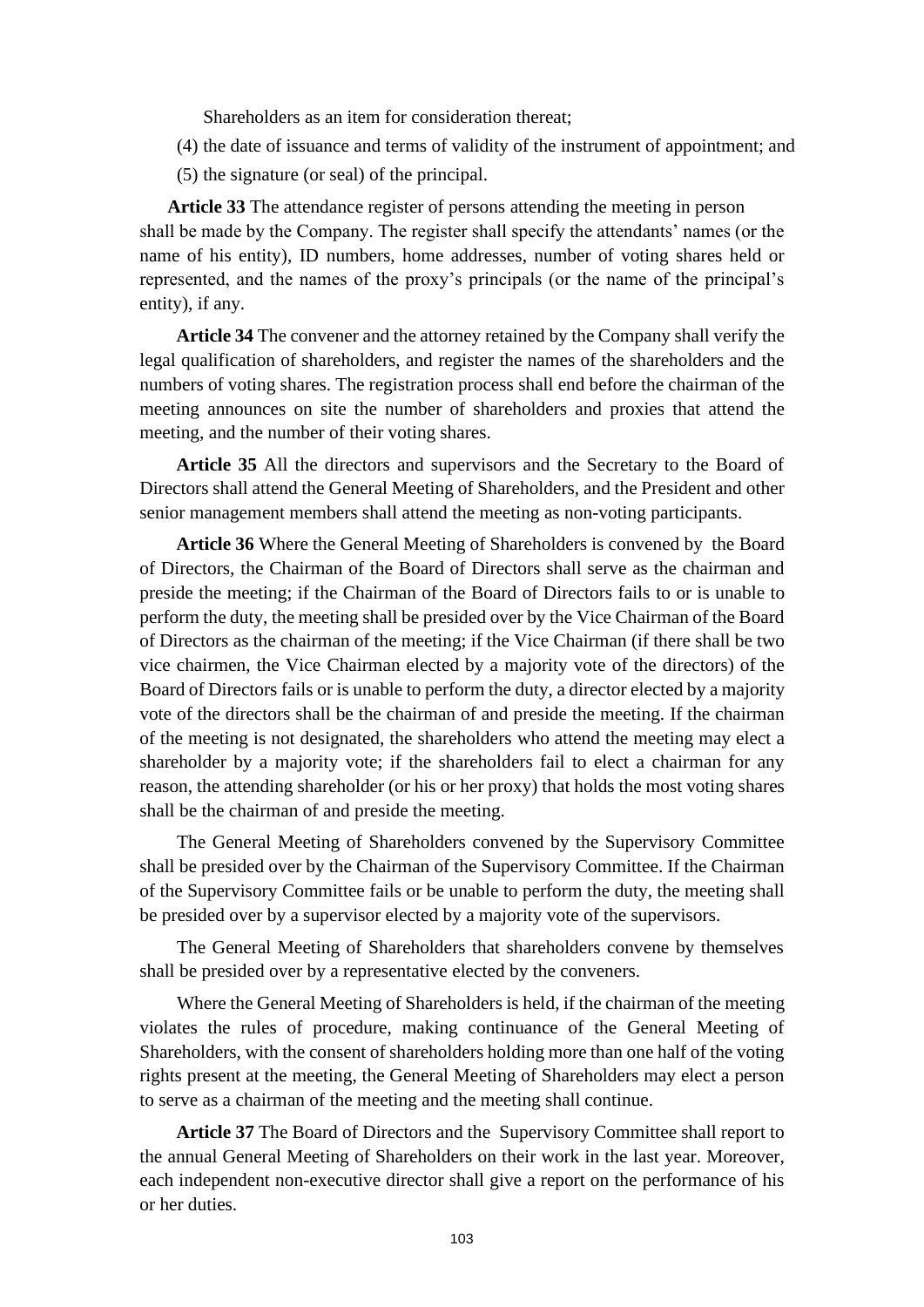**Article 38** Directors, supervisors and senior management shall provide explanations in response to the questions and suggestions of shareholders at the General Meeting of Shareholders.

# **Chapter 6 Voting and Resolution of the General Meeting of Shareholders**

**Article 39** A shareholder (including his or her proxy) shall vote based on the number of his or her voting shares, with one share representing one vote. No voting rights shall attach to the Company shares held by the Company, and such shares shall not be counted among the total number of voting shares present at a General Meeting of Shareholders.

The chairman of the meeting shall, before voting begins, announce the number of attending shareholders and proxies and the number of their voting shares according to the register of the meeting.

Where significant matters which have an impact on the interests of minority investors are being considered at the general meeting, the votes by minority investors shall be counted separately. The separate counting results shall be publicly disclosed in a timely manner.

The Board of Directors, the independent directors, and the shareholders holding more than one percent of the voting shares of the Company or investor protection agencies established in accordance with laws, regulations or the provisions of the securities regulatory agency of the State Council may act as solicitor , either on their own or through securities companies or securities service agencies, and publicly request shareholders of listed companies to entrust them to attend the General Meeting of Shareholders and exercise rights from shareholders such as the right to propose and vote on their behalf.

Where the rights from shareholders are solicited in accordance with the preceding paragraph, the solicitor shall disclose the solicitation document(s) and the Company shall cooperate.

While soliciting votes of shareholders, sufficient disclosure of information such as the specific voting preference shall be made to the shareholders from whom voting rights are solicited. No consideration or other form of de facto consideration shall be involved in the solicitation of rights from shareholders. The Company and the convener of the General Meeting of Shareholders shall not impose any minimum shareholding percentage limitation on the solicitation of rights from shareholders.

If the public solicitation of rights from shareholders violates the laws, regulations or the relevant provisions of the securities regulatory agency of the State Council and causes the listed company or its shareholders to suffer losses, the solicitor shall be liable for compensation in accordance with the laws.

**Article 40** When the General Meeting of Shareholders considers matters relating to a connected transaction, the connected shareholders shall not participate in the vote, and the number of voting shares represented by them shall not count toward the total number of valid voting shares. The announcement of the resolutions of the General Meeting of Shareholders shall fully disclose the way the unconnected shareholders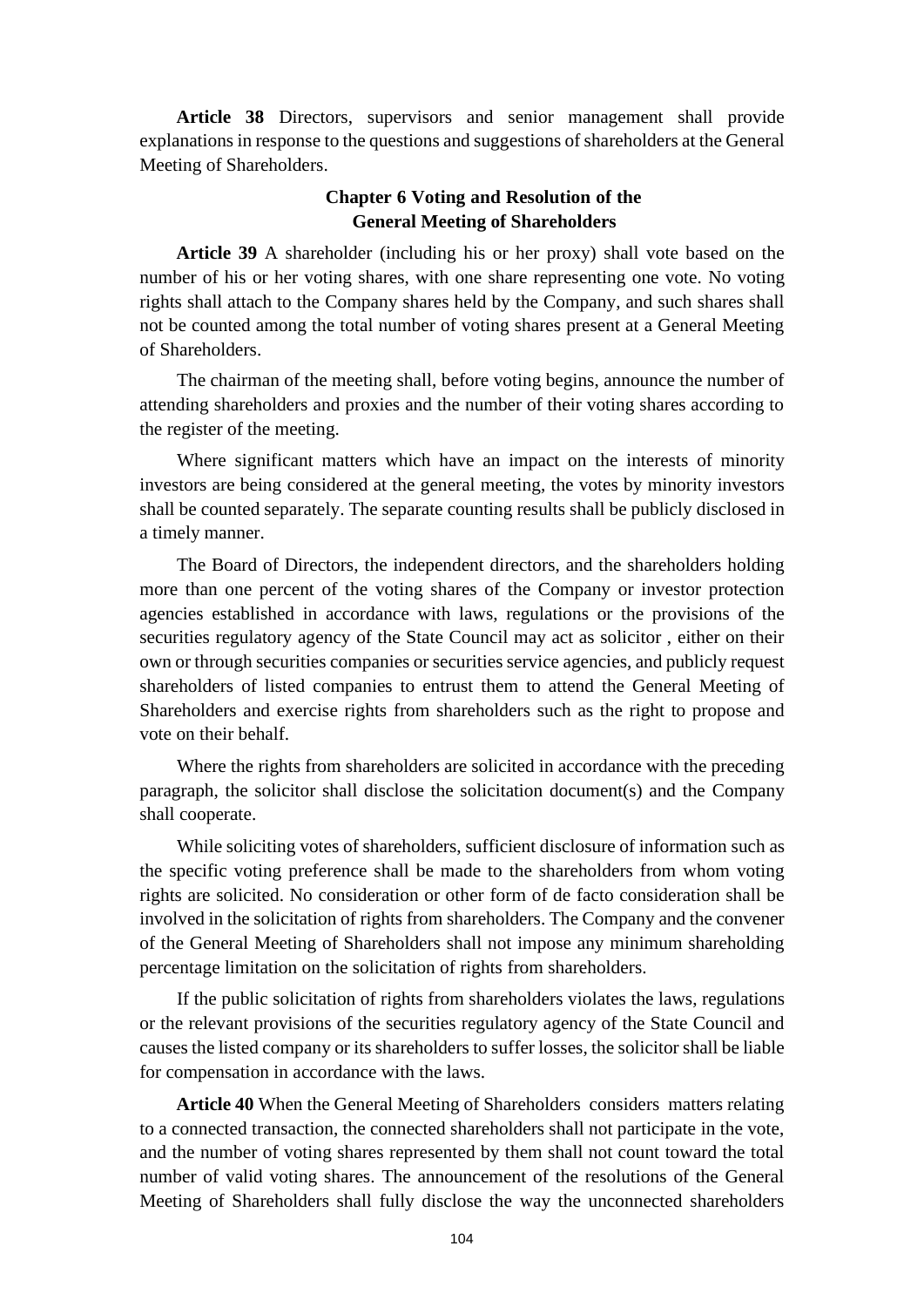voted.

(1) Where the General Meeting of Shareholders considers matters relating to a connected transaction, the connected shareholders shall not participate in the vote; If the meeting required the connected shareholders to attend to explain the facts, such shareholders shall have the duty and obligation to report the facts.

(2) The chairman of the meeting shall declare if any connected shareholder shall withdraw from voting on any resolution on the agenda.

Where any shareholder or his or her proxy may not vote, or may only vote "FOR" or "AGAINST", on a given proposal, but votes in violation of this clause or restriction, his or her vote shall not be counted in the voting result.

**Article 41** Where, pursuant to the listing rules at the place where foreign shares of the Company are listed, any shareholder must abstain, or vote "FOR" (or "AGAINST"), on a certain resolution on the agenda of the meeting, the vote of such shareholder or his or her proxy in violation of the stipulation shall not be counted.

**Article 42** Unless voting by ballot is required pursuant to the rules of the local securities regulatory authority at the place where the stock of the Company is listed, or any of the following persons requests a vote by ballot before or after voting by hand, votes at the General Meeting of Shareholders shall be taken by show of hands:

- (1) the chairman of the meeting;
- (2) at least two shareholders with voting rights or proxies with voting rights; and

(3) one or several shareholders (including their proxies) that hold, individually or collectively, more than one tenth of the shares carrying the right to vote at the meeting;

Unless a vote by ballot is requested, the chairman of the meeting may declare the result of voting by show of hands, and whether the proposal concerned has been passed or not, and have the information included in the minutes of the meeting as the final evidence, without proving the number or percentage of votes in favor or against the proposal concerned.

The demand for a vote by ballot may be withdrawn by the person who made it.

**Article 43** If the matter demanded to be voted upon by ballot is the election of the chairman or the adjournment of the meeting, a ballot shall be taken immediately. If a ballot is demanded for any other matter, such ballot shall be taken at the time decided upon by the chairman and the meeting may proceed with the discussion of other matters; the result of the ballot shall still be regarded as a resolution passed at that meeting.

**Article 44** When a ballot is held, shareholders (including proxies) having the right to two or more votes need not use all of their voting rights in the same way as "FOR", "AGAINST" or "ABSTAIN".

**Article 45** The votes on each item on the agenda shall be counted and announced on the spot.

**Article 46** The chairman of the General Meeting of Shareholders shall decide whether any resolution of the meeting is approved according to the voting result. The decision shall be final, and the voting result shall be announced at the meeting and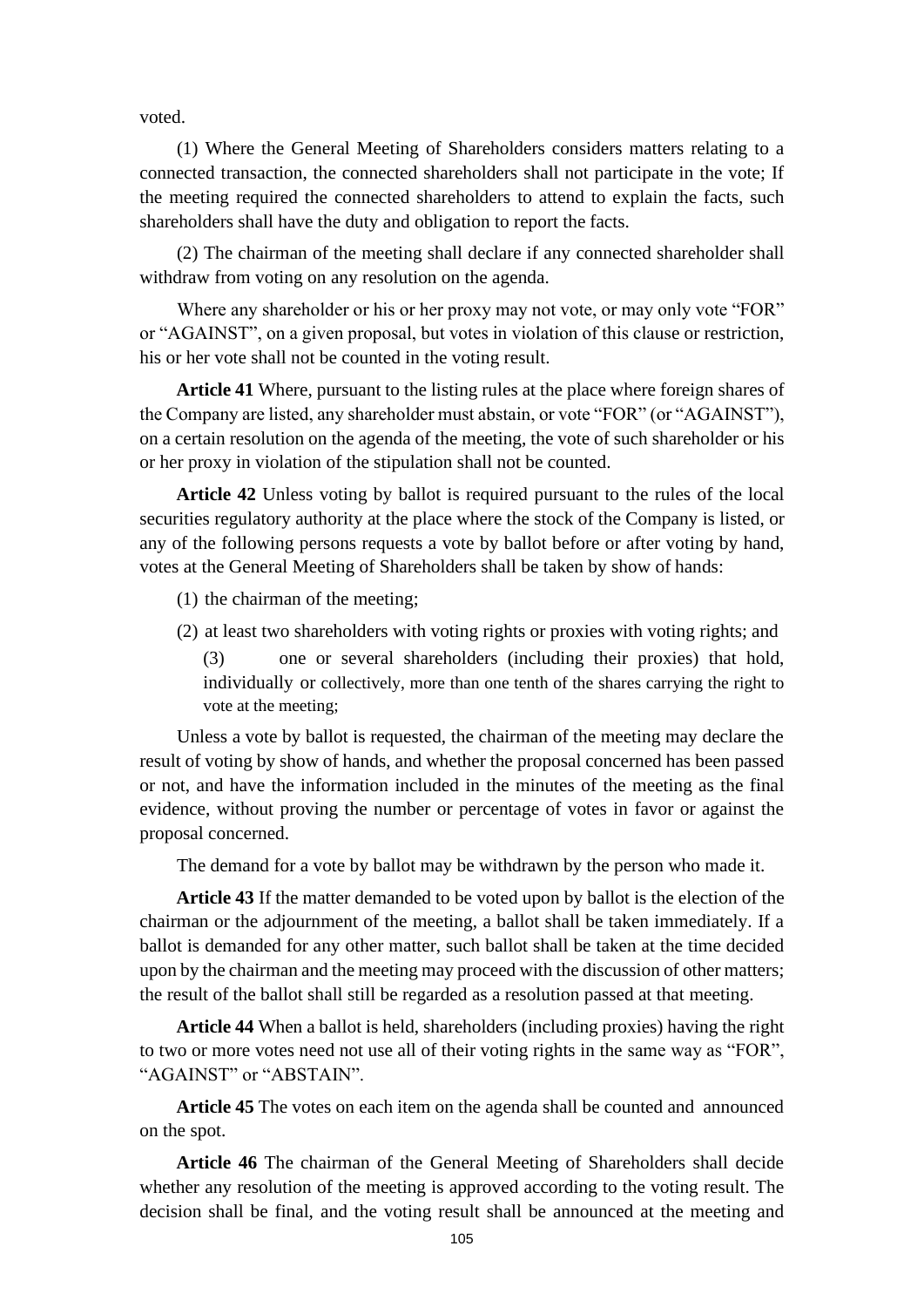recorded in the minutes of the meeting.

**Article 47** The list of candidates for director or supervisor shall be submitted as a proposal for voting by the General Meeting of Shareholders.

**Article 48** The director or supervisor may be elected through cumulative voting at the General Meeting of Shareholders, pursuant to this AOA or any resolution of the meeting.

For the purposes of the preceding paragraph, the term "cumulative voting" means that, when the General Meeting of Shareholders votes to elect directors or supervisors, each share carries a number of voting rights equivalent to the number of directors or supervisors to be elected, and a shareholder may cluster his or her voting rights. The Board shall publish an announcement to the shareholders about the resumes and basis information of the directors and supervisors.

Where the largest shareholder of the Company and its persons acting in concert are interested in 30% or more of the shares of the Company, the election of directors and supervisors shall be done through cumulative voting.

**Article 49** In cumulative voting, the votes of a shareholder shall be equal to the number of his or her shares multiplied by the number of directors or supervisors to be elected. The shareholder may cast all of his or her votes to one or more director or supervisor candidates. The votes for each director or supervisor candidate shall be counted separately, with the candidate having the most votes to be elected.

**Article 50** Where cumulative voting is used, the chairman of the meeting shall, before the voting begins, announce to the shareholders and proxies present at the meeting that directors and supervisors shall be elected through cumulative voting, and explain to them the vote counting method and the rules of election.

**Article 51** The Board of Directors or the Supervisory Committee shall prepare beforehand the ballots for cumulative voting according to the agenda of the General Meeting of Shareholders. In addition to the content appearing on a commonly used ballot, such ballot shall explicitly note that this ballot is specifically for cumulative voting on directors and supervisors, and shall include the following:

- (1) the name of the meeting;
- (2) the names of director and supervisor candidates;
- (3) the name of the shareholder;
- (4) the name of the proxy;
- (5) the number of shares held by the shareholder;
- (6) the number of voting shares for cumulative voting; and
- (7) the time of voting.

**Article 52** In cumulative voting for the election of directors, independent directors shall be elected separately from the election of other directors, in order to ensure a certain percentage of independent directors in the Board of Directors.

**Article 53** The minimum votes for a director or supervisor to be elected shall be at least one half of the total number of votes divided by the number of director or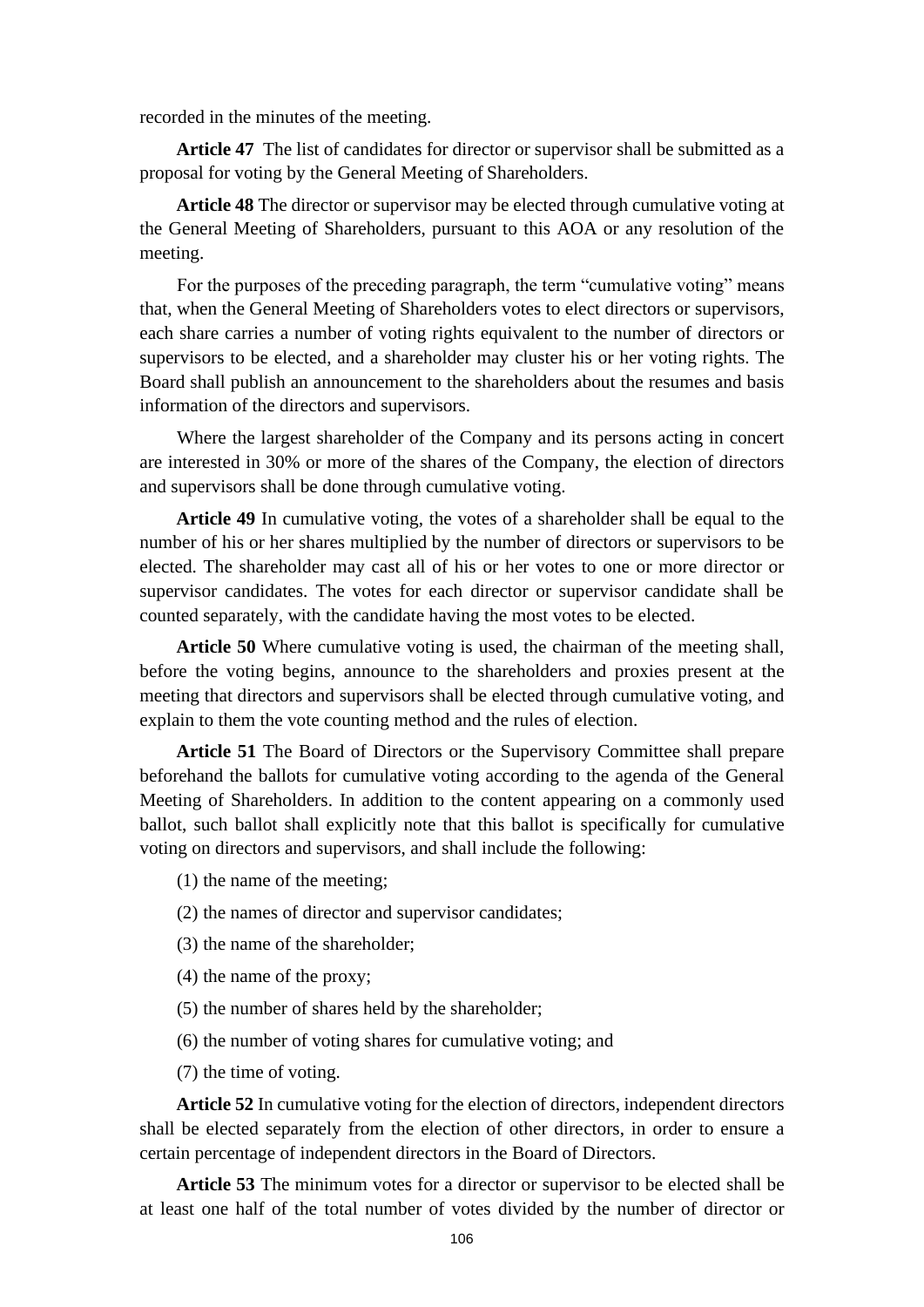supervisor candidates.

**Article 54** Unless in cumulative voting, the General Meeting of Shareholders shall vote on all the proposals one by one, and where there is more than one proposal under the same item on the agenda, vote on such proposals according to the time sequence by which they have been submitted. The General Meeting of Shareholders shall not put aside or deny voting on any proposal, unless the meeting has to be suspended or adoption of a decision becomes impossible due to force majeure or any exceptional causes.

**Article 55** When considering a proposal, the General Meeting of Shareholders shall not revise it; otherwise such amendments shall be deemed as a new proposal and may not be voted on during the current meeting.

**Article 56** Where the General Meeting of Shareholders is held both onsite and online, all the shareholders that have been entered into the register of shareholders at the date of record shall have the right to vote online voting system, provided that for the same share, the shareholder may choose to vote on-site, online or by other such means. Where the same vote is cast for two or more times, the first cast shall hold.

**Article 57** The shareholders present at a General Meeting of Shareholders shall express one of the following opinions on proposals that are put to a vote: consent, opposition or abstention, except for securities registration and clearing institutions serving as nominal holders of shares under the Hong Kong and mainland China stock mutual market, who shall vote in accordance with the instruction of the beneficial owners.

If a ballot is blank, marked erroneously, illegible or has not been cast, the voter shall be deemed to have waived his or her right to vote and the voting results for the number of shares that he or she holds shall be recorded as "abstained".

**Article 58** Before the General Meeting of Shareholders votes on a proposal, two shareholder representatives shall be elected to participate in the vote counting and vote scrutiny. When a shareholder has a material interest in a matter being considered, he or she and his or her proxies may not participate in the vote counting or vote scrutiny.

When the General Meeting of Shareholders votes on a proposal, the attorney, shareholders' representatives and supervisors' representatives shall be jointly responsible for counting the votes and scrutinizing the vote count and shall announce the results of the vote on the spot.

Shareholders or their proxies who cast their votes online or by other means shall have the right to check the results of their votes by way of the pertinent voting system.

**Article 59** If the chairman of the meeting has any doubts concerning the result of the vote on any resolution, he or she may organize a recount of the number of votes cast. If the chairman of the meeting does not conduct a recount of the votes and an attending shareholder or proxy challenges the result of a vote announced by the chairman of the meeting, he or she has the right to demand a vote recount immediately following the announcement of the result, in which case the chairman of the meeting shall promptly organize a recount of the votes.

Where the General Meeting of Shareholders counts the ballots, the result of the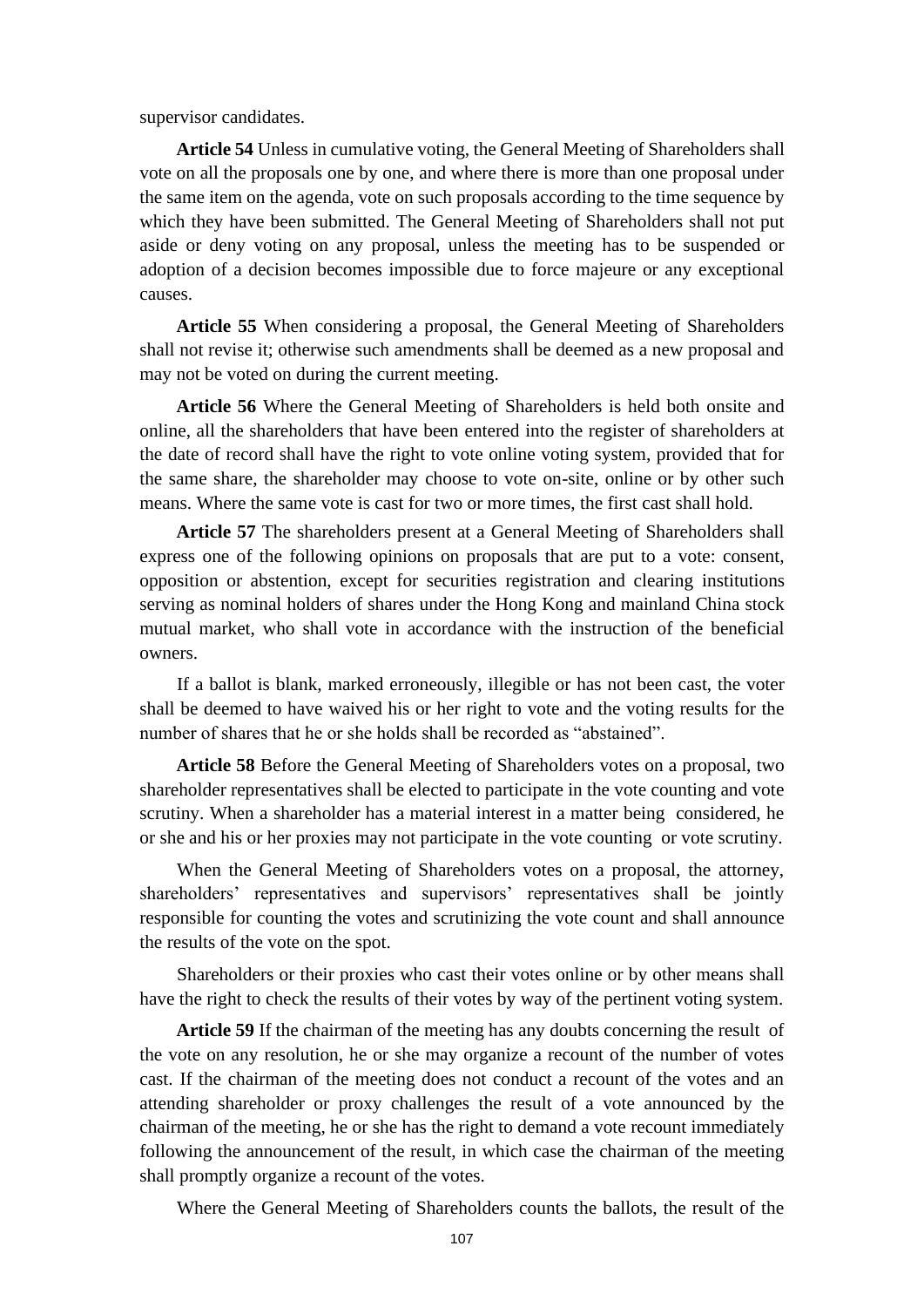counting shall be recorded in the minutes of the meeting.

The minutes, together with the sign-in register of attending shareholders, and the proxy forms, shall be kept at the domicile of the Company.

**Article 60** The chairman of the General Meeting of Shareholders shall announce the outcome and results of the vote on each motion and announce whether each such motion has been carried based on the results of the votes.

Until the formal announcement of the voting results, relevant parties, such as the listed company, the vote counters, scrutineers, major shareholders, etc., involved in the voting in person at the General Meeting of Shareholders shall bear an obligation of confidentiality in respect of how the shareholders voted.

**Article 61** Resolutions of the General Meeting of Shareholders are divided into ordinary resolutions and extraordinary resolutions.

The ordinary resolution of the General Meeting of Shareholders shall be passed by a majority vote of the attending shareholders (including their proxies).

The extraordinary resolution of the General Meeting of Shareholders shall be passed by at least a two-thirds vote of the attending shareholders (including their proxies).

**Article 62** The following shall be passed by an ordinary resolution of the General Meeting of Shareholders:

(1) the work report of the Board of Directors or the Supervisory Committee;

(2) the profit distribution plan and plans for making up losses drafted by the Board of Directors;

(3) the appointment or dismissal, and the remuneration of the members of the Board of Directors or the members of the Supervisory Committee and the method of payment of the remuneration;

(4) the annual budget plan, final accounts, balance sheet, profit statement and other financial statements of the Company;

(5) the annual report of the Company; and

(6) matters other than those to be passed by an extraordinary resolution of the General Meeting of Shareholders under relevant laws and regulations, and this AOA.

**Article 63** The following shall be passed by an extraordinary resolution of the General Meeting of Shareholders:

(1) the increase or reduction of the registered capital, or the issue of any class of shares, warrants or other similar securities by the Company;

(2) the division, merger, dissolution or liquidation of the Company; or

(3) any amendment to this AOA;

(4) the purchase or sale by the Company within one year of (a) material asset(s) exceeding or the provision of security the amount(s) of which exceeds, alone or in aggregation, 30% of the audited total assets of the Company as at the most recent period;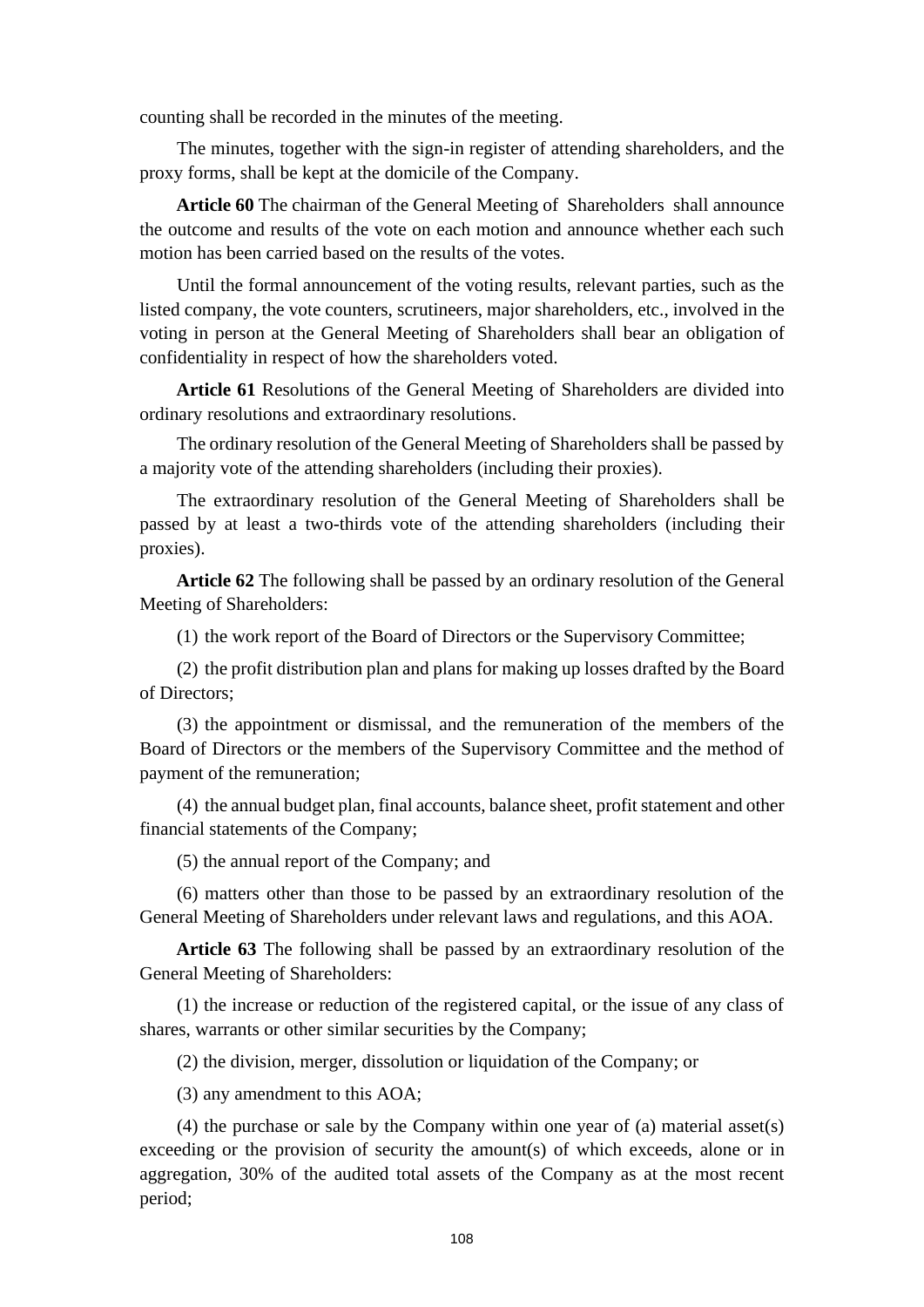- (5) any share incentive scheme;
- (6) the issuing of any bonds of the Company; and

(7) other matters which laws or these Articles of Association require to be adopted by special resolution or which the General Meeting of Shareholders considers will have a material impact on the Company and therefore require, by an ordinary resolution, to be adopted by special resolution.

**Article 64** Unless the Company is in a crisis or under any other exceptional circumstance, the Company shall not enter into a contract with any person other than a director, a supervisor, the President or any other senior management member of the Company, according to which the Company entrusts its business, wholly or essentially, to such person, unless this is approved at the General Meeting of Shareholders in an extraordinary resolution.

**Article 65** The resolution of the General Meeting of Shareholders shall be promptly announced. The announcement shall state the number of attending shareholders and proxies, their number of voting shares and their percentages to the total number of the voting shares in the Company, the voting method or methods, the voting result for each proposal, and the details of each resolution passed in the meeting.

**Article 66** Shareholders may examine photocopies of the minutes of meetings during the Company's office hours without charge. If any shareholder demands from the Company a photocopy of relevant minutes of meetings, the Company shall send such photocopies within seven days after verifying the identity of the shareholder and receiving payment of reasonable charges.

**Article 67** If a proposal is not carried or if the General Meeting of Shareholders modified a resolution from the previous General Meeting of Shareholders, the same shall be specifically mentioned in the announcement of the resolutions of the General Meeting of Shareholders.

**Article 68** Minutes shall be kept of the General Meeting of Shareholders and the Secretary to the Board of Directors shall be responsible therefor. The meeting minutes shall record the following particulars:

(1) the time, place, agenda for, the meeting, and the name of the convener;

(2) the names of the chairman of the meeting, and of directors, supervisors, the President and other senior management members in attendance or present in a nonvoting capacity;

(3) the number of attending shareholders and proxies, and the total number of their voting shares and percentages to the total shares of the Company;

(4) the deliberations on each proposal, the main points of each speaker's statements in respect of thereof, and the poll result;

(5) the queries or suggestions from shareholders, and the relevant replies or explanations;

(6) the names of the attorney, vote counters and counting supervisors; and

(7) other information to be entered into the minutes pursuant to this AOA.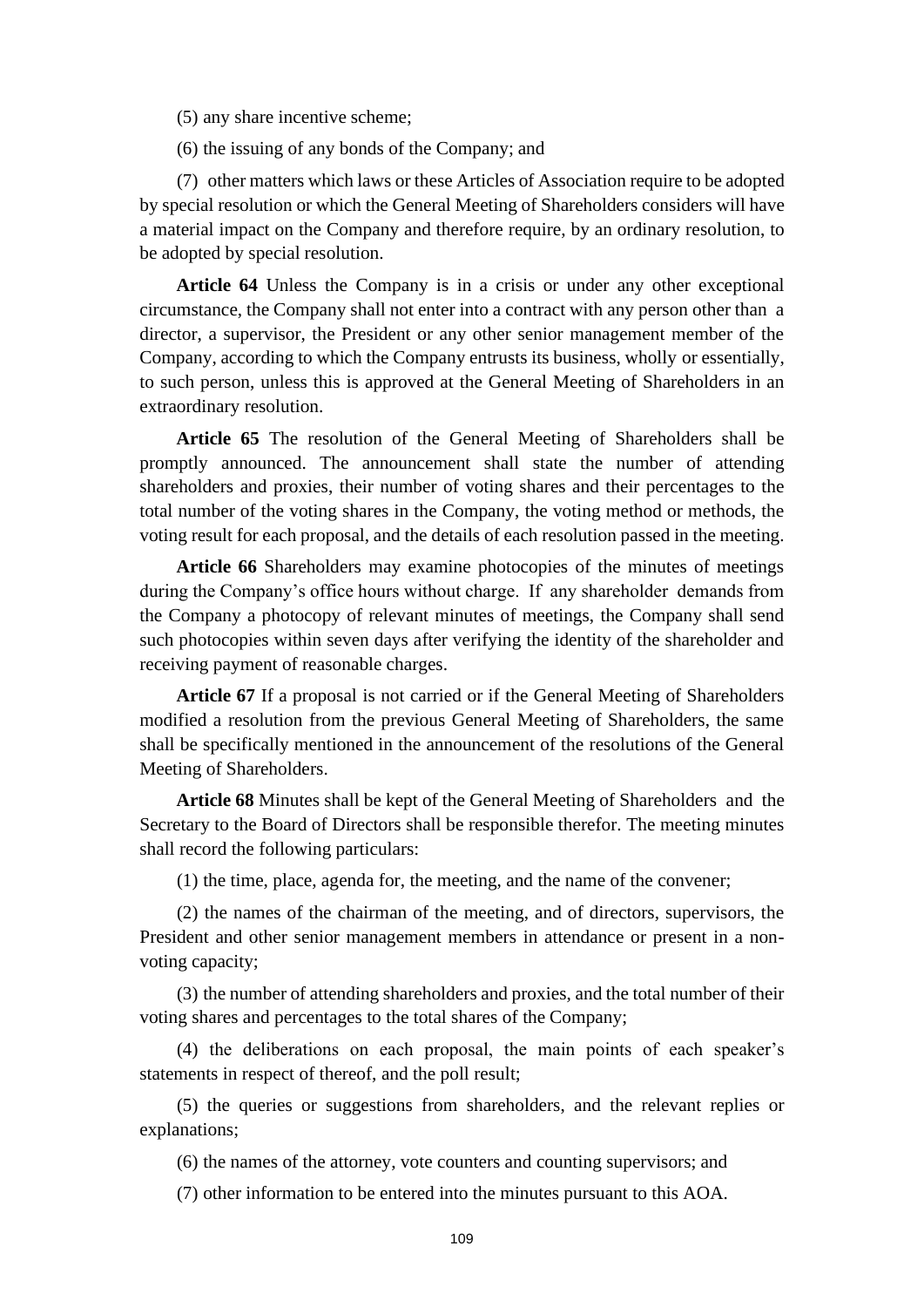The convener shall ensure that the minutes of a meeting are true, accurate and complete. The minutes shall be signed by attending directors, supervisors, the Secretary to the Board of Directors, the convener or his or her representative, and the chairman of the meeting. The minutes shall be kept for 20 years, together with the book of signatures of the attending shareholders, the power of attorney for shareholders that attend the meeting by proxy, and effective information concerning voting online or by other such means.

**Article 69** The convener shall ensure that the General Meeting of Shareholders continues until a final resolution is reached. Where the General Meeting of Shareholders is interrupted or fails to reach a resolution due to force majeure or any other exceptional cause, the convener shall take necessary actions to restore the meeting as soon as practicable, or terminate the meeting immediately with a timely publication, in which circumstance, the convener shall report it to the local CSRC agency where the Company is located and the stock exchange.

**Article 70** Where the General Meeting of Shareholders passes a proposal for the election of a director or supervisor, the appointment of the new director or supervisor shall become effective on the date the relevant proposal on the election is carried at the General Meeting of Shareholders.

**Article 71** If a proposal on the distribution of a cash dividend or bonus shares or the conversion of funds the capital common reserve into share capital is carried at a General Meeting of Shareholders, the Company will implement the specific plan therefor within two months after the conclusion of the General Meeting of Shareholders.

**Article 72** If a resolution of the General Meeting of Shareholders or the Board of Directors violates any law or regulation, the shareholder shall have the right to petition a court to invalidate the resolution.

The controlling shareholder or de facto controller of the Company shall not restrict or obstruct minority investors from exercising their voting rights in accordance with the law, and shall not harm the legitimate rights and interests of the Company and the minority investors.

If the convening procedure or voting method violates any law, regulation or this AOA, or the contents of a resolution breaches this AOA, the shareholder shall have the right to petition a court to revoke such resolution within 60 days from the date on which the resolution is approved.

## **Chapter 7 Special Voting Procedure for Class Shareholders**

**Article 73** A shareholder that holds shares in different classes shall be class shareholders.

The class shareholder shall enjoy rights and bear obligations in accordance with relevant laws and regulations and this AOA.

Apart from the shareholders of other classes of shares, the shareholders of domestic shares and the shareholders of overseas-listed foreign shares shall be deemed to be different classes of shareholders.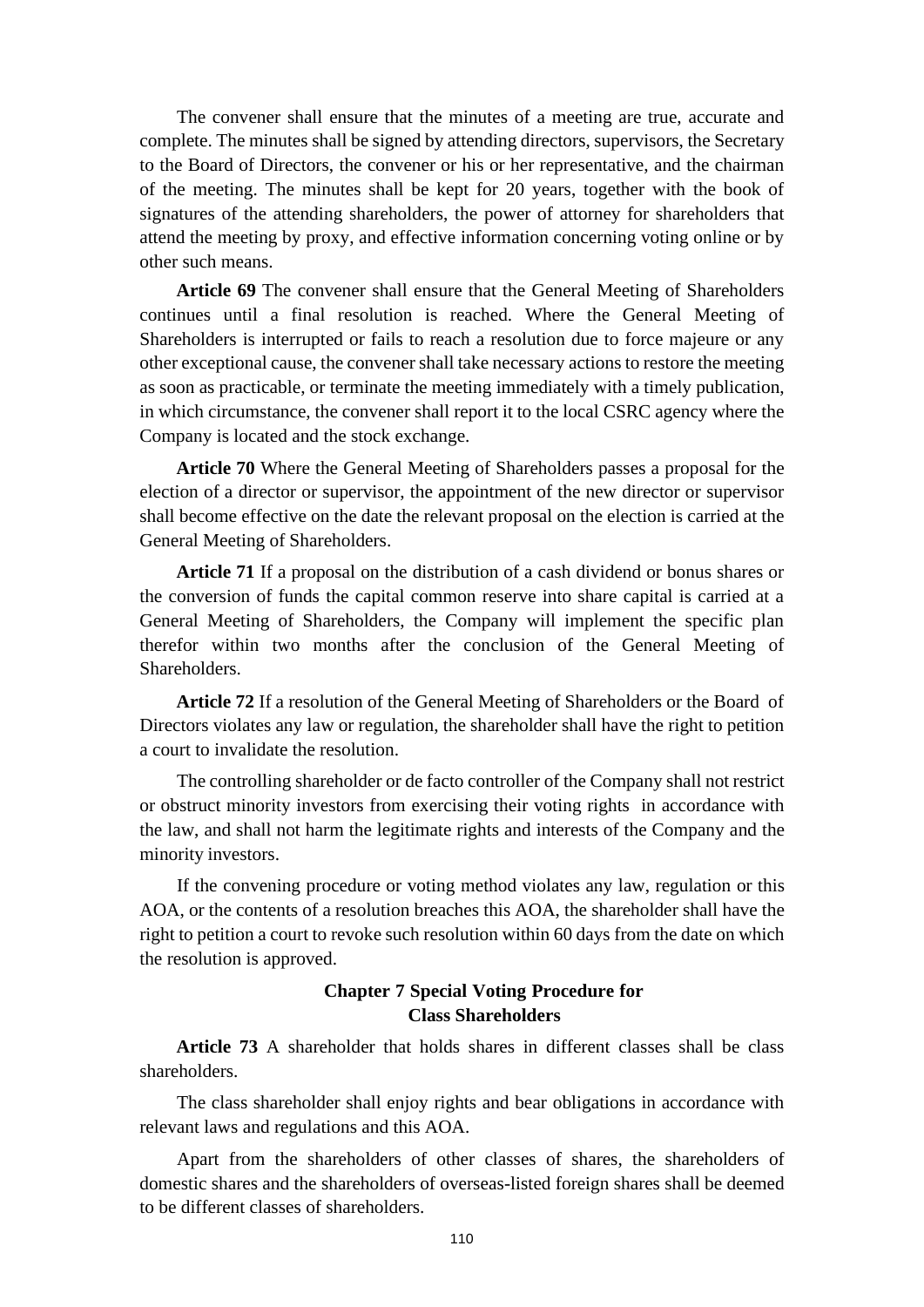**Article 74** If the Company intends to vary or abrogate rights of class shareholders, it may do so only after such variation or abrogation has been approved by way of a special resolution of the General Meeting of Shareholders and by a separate class shareholders' meeting convened by the affected class shareholders in accordance with Articles 76 to 80.

**Article 75** Rights of shareholders of a certain class shall be deemed to be varied or abrogated under the following circumstances:

(1) the increase or decrease of the number of shares of such class, or increase or decrease of the number of shares of a class having voting rights, distribution rights or other privileges equal or superior to those of the shares of such class;

(2) the conversion of all or part of the shares of such class into shares of another class, or the conversion of all or part of the shares of another class into shares of such class or the grant of the right to such change;

(3) the removal or reduction of rights to accrued dividends or cumulative dividends attached to shares of such class;

(4) the reduction or removal of a dividend preference, or a property distribution preference during liquidation of the Company, attached to shares of such class;

(5) the addition, removal or reduction of share conversion rights, options, voting rights, transfer rights, preemptive rights to rights issues or rights to acquire securities of the Company attached to shares of such class;

(6) the removal or reduction of rights to receive amounts payable by the Company in particular currencies attached to shares of such class;

(7) the creation of a new class of shares with voting rights, distribution rights or other privileges equal or superior to those of the shares of that class;

(8) the imposition of restrictions or additional restrictions on the transfer or ownership of shares of such class;

(9) the issuance of rights to subscribe for, or convert into, shares of such class or another class; (10) the increase of the rights and privileges of shares of another class;

(11) such restructuring of the Company as would cause shareholders of different classes to bear disproportionate liabilities under the restructuring; or

(12) the amendment or deletion of the provisions of this Chapter.

**Article 76** Shareholders of the affected class, whether or not otherwise having the right to vote at General Meeting of Shareholders, shall have right to vote at class shareholders' meetings in respect of any of the matters referred to in items (2) to (8) and items (11) to (12) of Article 72, except that interested shareholders shall not have the right to vote at class shareholders' meetings.

For the purposes of the preceding paragraph, the term "interested shareholders" shall have the following meaning:

(1) if the Company is to issue a buyback offer to all of the shareholders in the same proportion or is to buy back its own shares through open transactions on a stock exchange in accordance with Article 34 of this AOA, the controlling shareholder as defined in Article 322 of this AOA shall be an "interested shareholder";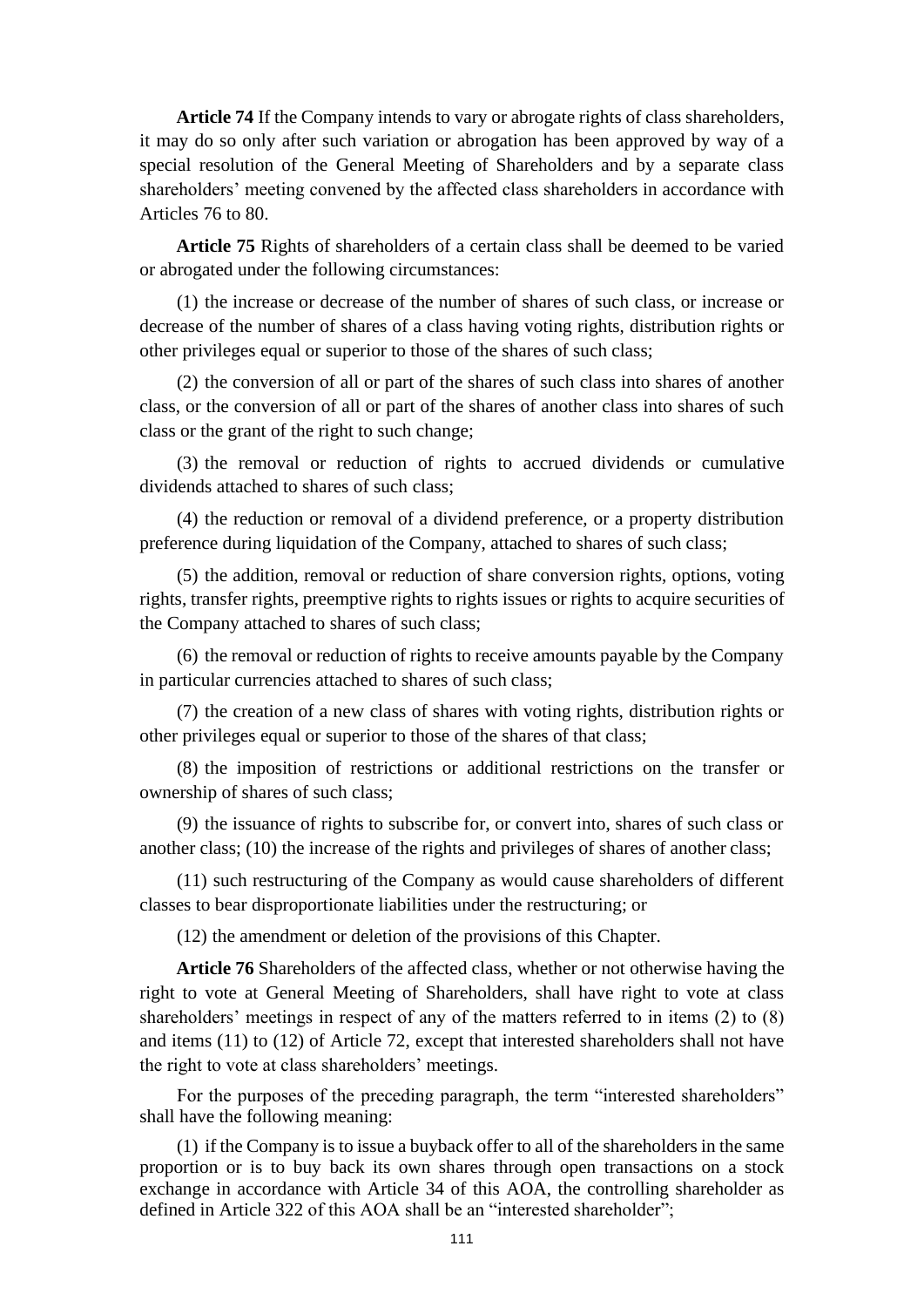(2) if the Company is to buy back its own shares by agreements outside a stock exchange in accordance with Article 33 of this AOA, holders of shares to which such agreements relate shall be "interested shareholders".

Shareholders that, under a proposed restructuring of the Company, would bear liabilities in a proportion smaller than that of the liabilities borne by other shareholders of the same class, and shareholders that have an interest in a proposed restructuring of the Company that is different from the interest in such proposed restructuring of other shareholders of the same class, shall be "interested shareholders".

**Article 77** Resolutions of a class shareholders' meeting may be passed only by two-thirds or more of the equity interests carrying voting rights that are represented at the meeting in accordance with Article 76.

**Article 78** The notice of a meeting of classified shareholders shall be given in writing to all the registered shareholders of the class concerned, by reference to the time limit for notice required by the AOA of the Company for convening a General Meeting of Shareholders, informing the resolutions on the agenda, and the place and time of the meeting.

**Article 79** The notice of the meeting of class shareholders may only be given to the shareholders that are entitled to vote at the meeting.

The procedure according to which class shareholders' meetings are held shall, to the extent possible, be identical to the procedure according to which General Meeting of Shareholders are held otherwise required by the Rules. Provisions of the Rules relevant to procedures for the holding of General Meeting of Shareholders shall be applicable to class shareholders' meetings.

**Article 80** The special voting procedures for class shareholders shall not apply in the following circumstances:

(1) where, as approved by way of a special resolution of the General Meeting of Shareholders, the Company issues, either separately or concurrently, domestic investment shares and overseas listed foreign investment shares every 12 months, and the quantity of domestic investment shares and overseas listed foreign investment shares intended to be issued does not exceed 20 percent of the outstanding shares of the respective classes;

(2) where the plan for the issuance of domestic investment shares and overseas listed foreign investment shares upon the establishment of the Company is completed within 15 months from the date of approval by the State Council's securities authority;

(3) where, subject to the approval of the State Council or the approval authority authorized thereby, the Company's shares held by the Company's sponsor are converted into foreign investment shares, and listed and traded on a foreign stock exchange.

## **Chapter 8 Notification and Announcement**

**Article 81** The Company may give a notice:

(1) by personal delivery;

(2) by post;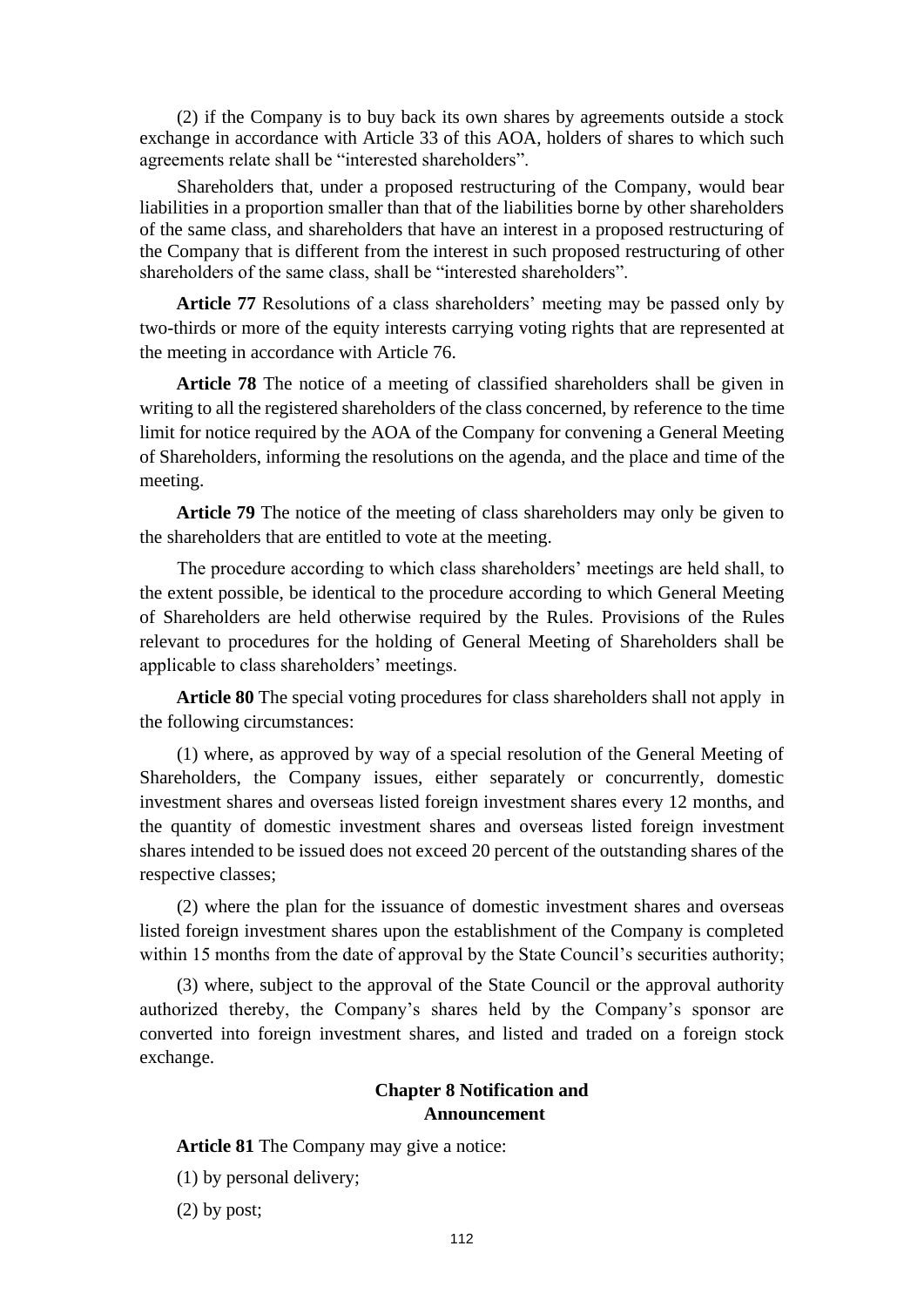(3) by fax or email;

(4) by publishing the same on the website of the Company and the website designated by the stock exchange concerned, pursuant to relevant laws and regulations, and the listing rules at the place where the stock of the Company is listed;

(5) by publication;

(6) in any other way previously agreed by the Company or the intended receiver, or subsequently approved by the intended receiver upon receiving the notice; and

(7) in any other way recognized by the local regulatory authority at the place where the stock of the Company is listed, or specified in this AOA.

In relation to the Company's communications to shareholders of H shares in accordance with the Hong Kong Listing Rules, the communications may be given to H share shareholders through a website designated by the Company and/or the website of the Hong Kong Stock Exchange, or by email, pursuant to the local laws and regulations at the place where the stock of the Company is listed.

The "Company's Communications" means any document issued or to be issued by the Company for the information or action of holders of the Company's H Shares. Such communications include but are not limited to:

1. the report of the Board of Directors, the annual accounts of the Company, the report of the auditor, and the financial summary report, if applicable;

2. the interim report and the interim summary report of the Company, if applicable;

3. the notice of a meeting;

4. the listing document;

5. the circular; and

6. the proxy form(as defined in the local listing rules at the place where the stock of the Company is listed).

**Article 82** The notice to domestic shareholders of the Company shall be published in one or more newspapers designated by the securities regulatory authority of the State. Once published in the newspaper, the notice shall be deemed as having been served at all the domestic shareholders.

**Article 83** Unless stipulated otherwise in this AOA, any notice, materials or written statement to a foreign shareholder of the Company shall be given by mail to the registered address of the foreign shareholder.

Where the Company uses its power herein to give a notice by publication, the notice shall be published in a newspaper or on a website.

The notice, materials or other documents that has been given to any one of the joint shareholders shall be deemed as given to all the joint shareholders.

**Article 84** Where a shareholder cannot be contacted with because he or she has not provided a registered address or provided a wrong address, he or she shall be deemed as having received a notice, if the Company keeps on displaying the notice for 24 hours at the legal address of the Company.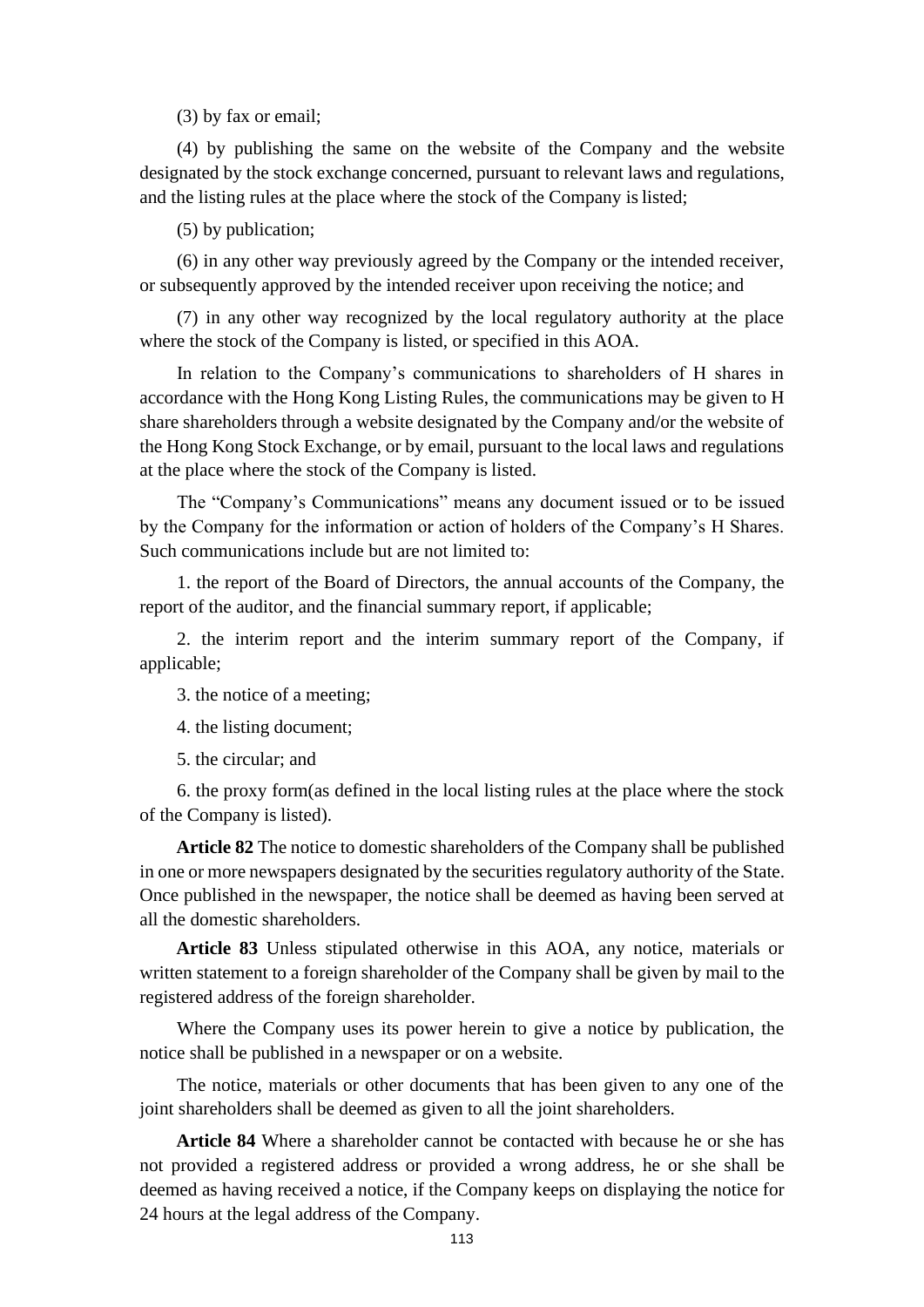**Article 85** Where the Company gives a notice by publication, it shall be deemed that all the persons concerned have received the notice as soon as the notice is published.

**Article 86** Unless stipulated otherwise in this AOA, the ways to give a notice specified in preceding Articles shall be applicable to the General Meeting of Shareholders.

**Article 87** Where the Company gives a notice by hand, the return receipt shall be signed (or sealed) by the receiver, and the notice shall be deemed as given on the date of the receipt. Where the Company gives a notice by mail, the notice shall be deemed as given within three working days as of the date that the mail is delivered to the post office. Where the Company gives a notice by fax or email or by publishing the same on a website, the notice shall be deemed as given on the date that it is sent or published. Where the Company gives a notice by publication, the notice shall be deemed as given on the date of the first publication.

**Article 88** If the listing rules in the place of listing require the Company to send, mail, issue, dispatch, publish or otherwise provide relevant Company documents in both English and Chinese versions, the Company may, to the extent permitted by laws and regulations and in accordance with applicable laws and regulations, (if a shareholder has so indicated) only send him or her the English versions or Chinese versions of documents if the Company has made sufficient arrangements to ascertain whether its shareholders wish to only receive English versions or Chinese versions of documents.

**Article 89** The Company shall give out announcements and disclose information to domestic shareholders in newspapers or on websites designated in relevant laws and regulations or by the securities regulatory authority of China. Where the Company is required to give out an announcement to overseas shareholders under this AOA, the announcement shall be published in ways specified in the Hong Kong Listing Rules at the same time as in the newspaper or on the website concerned.

The Company may not disclose any information on any public media before such information may be published in newspapers or at websites designated by the relevant regulatory authority, nor substitute a news release or a press conference for a publication.

The Board of Directors shall have the right to change the newspaper in which the Company may disclose information, provided that any other newspaper designated by the Board of Directors shall meet the qualifications and conditions required under relevant laws and regulations, or by the CSRC, or any foreign regulatory authority, or any domestic or foreign stock exchange.

#### **Chapter 9 Supplementary Provisions**

**Article 90** All the terms herein shall have the same meanings as in the AOA, unless specified otherwise in the context.

Where any matter not detailed here conflicts with any law or regulation or the AOA as issued or amend after the date of the Rules, such law, regulation or the AOA shall prevail.

**Article 91** For the purposes of this AOA, the terms "more than" and "within"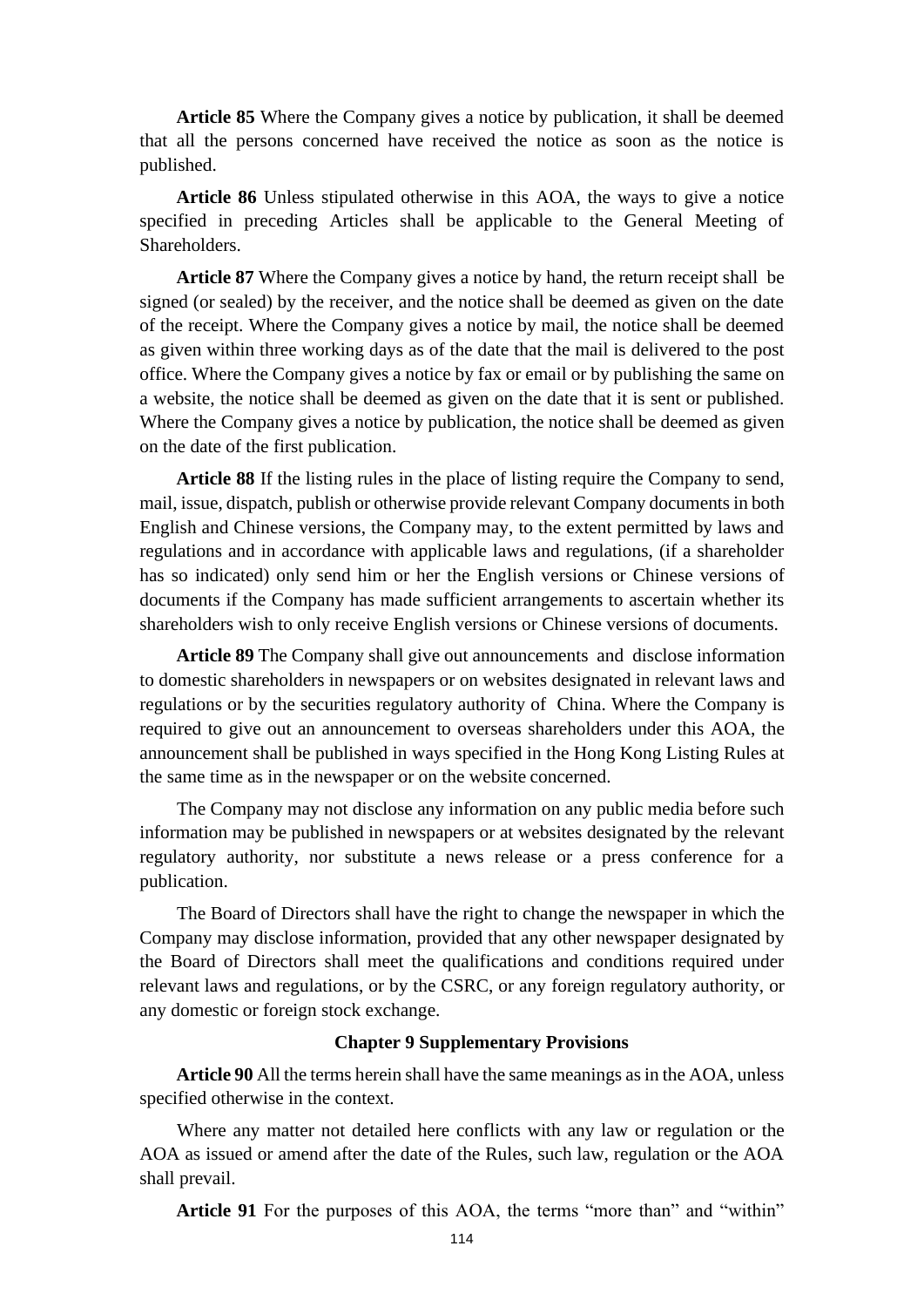herein shall include the number itself, whilst the terms "over", "below" and "exceeding" shall not include the number itself.

**Article 92** These Rules shall be interpreted by the Board of Directors.

These Rules have been drafted by the Board of Directors, passed by the General Meeting of Shareholders, and approved by the CSRC, and shall become effective on the date that the foreign shares (H share) issued by the Company are listed on Hong Kong Stock Exchange. Since the date of effectiveness of these Rules, the original Rules of Procedure for the General Meeting of Shareholders shall become null and void automatically.

### **Appendix 2**

# **Rules of Procedure for the Board of Directors of CITIC Securities Company Limited**

#### **Article 1 Purposes**

These Rules of Procedure ( the "**Rules**") are formulated in accordance with the *Company Law of the People's Republic of Ch*ina ( the "**Company Law**") and the *Articles of Association of CITIC Securities Company Limited* ( the "**AOA**"), with reference to the *Sample Rules of Procedure for the Board of Directors of Shanghai Stock Exchange*, and the conditions of the Company, to regulate the convening, and consideration of the meetings of the Board of Directors, and ensure the efficiency of its work and soundness of its decisions.

## **Article 2 Duties and Powers of the Board of Directors**

The Board of Directors shall report to the General Meeting of Shareholders, and exercise the following functions and powers in accordance with relevant laws and regulations and the AOA.

(1) to convene the General Meeting of Shareholders and report its work to the General Meeting of Shareholders;

(2) to report at the annual General Meeting of Shareholders and to disclose the performance of duties by the directors in the annual report, including the attendance of Board meetings and votes of the directors during the reporting period;

(3) to implement the resolutions of the General Meeting of Shareholders;

(4) to decide on the business plans and investment plans of the Company;

(5) to formulate the annual budget and final account of the Company;

(6) to formulate the profit distribution plan and plans for making up losses of the Company;

(7) to formulate plans to increase or decrease the registered capital, issue bonds or other securities and listing plans of the Company;

(8) to draft plans for any major acquisition of the Company, any purchase of the stock of the Company, or any merger, division, dissolution or changes in the corporate form of the Company;

(9) to decide on matters such as the Company's investments in third parties,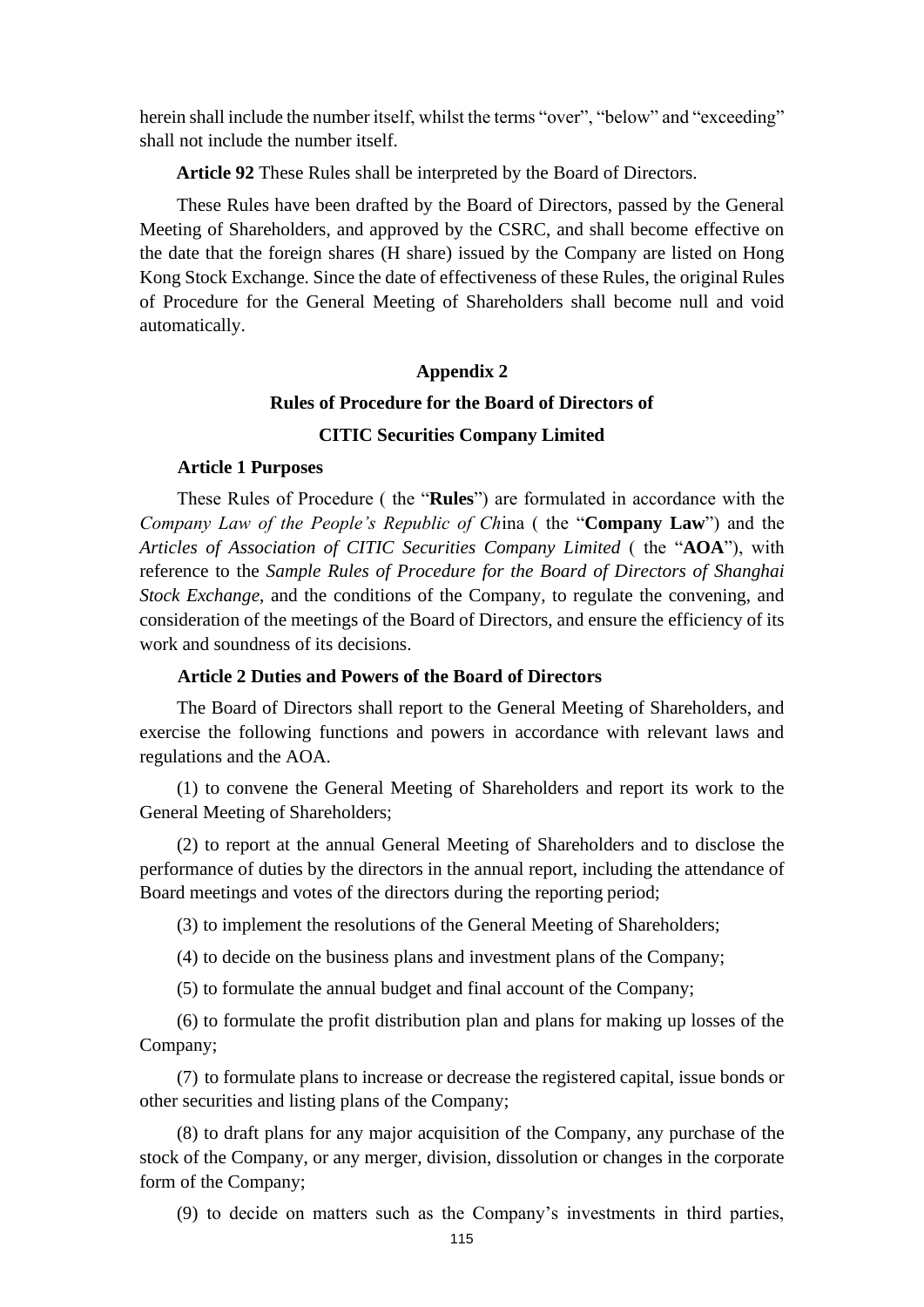purchase and sale of assets, asset mortgages, the provision of security for third parties, entrustment of financial services, related party/connected transactions, etc., pursuant to the provisions of the laws and regulations or the listing rules of the stock exchanges of the places where the shares of the Company are listed, or to the extent authorized by the General Meeting of Shareholders;

(10) to decide on the establishment of the Company's internal management organizations;

(11) to appoint the President, the Compliance Officer, the Chief Risk Officer and the Secretary to the Board of Directors, and assess and determine their remunerations and awards or punishments; according to the nomination by the Chairman of the Board of Directors or the President, appoint any member of the Executive Committee and the Chief Financial Officer and other senior management and determine their remunerations and awards or punishments; and to determine on the dismissal of the above senior management (including, but not limited to, of having primary responsibility or leadership responsibility for the occurrence of significant compliance risks);

(12) to formulate the fundamental management system of the Company;

(13) to formulate plans to amend the AOA of the Company;

(14) to manage disclosure of information by the Company;

(15) to propose to the General Meeting of Shareholders to employ or dismiss any accounting firm that audits the Company;

(16) to listen to the work report and check the work of the President of the Company;

(17) to consider and approve the basic systems of compliance management and overall risk management of the Company;

(18) to consider and approve the risk preference, risk tolerance and significant risk limits of the Company;

(19) to consider the periodic risk assessment reports of the Company;

(20) to listen to the work reports of the Chief Compliance Officer and the Chief Risk Officer;

(21) to consider and approve the annual compliance report;

(22) to assess the effectiveness of compliance management and urge to solve the problems in compliance management;

(23) to consider the information technology management objectives and assume responsibility for the effectiveness of information technology management;

(24) to perform other duties and powers granted under relevant laws, regulations and rules.

**Article 3** The Board of Directors has the following authorities in the consideration of matters such as guarantee, related party/connected transactions, purchase and sale of assets, investments in third parties, disposal of assets and other transactions:

(I) Guarantee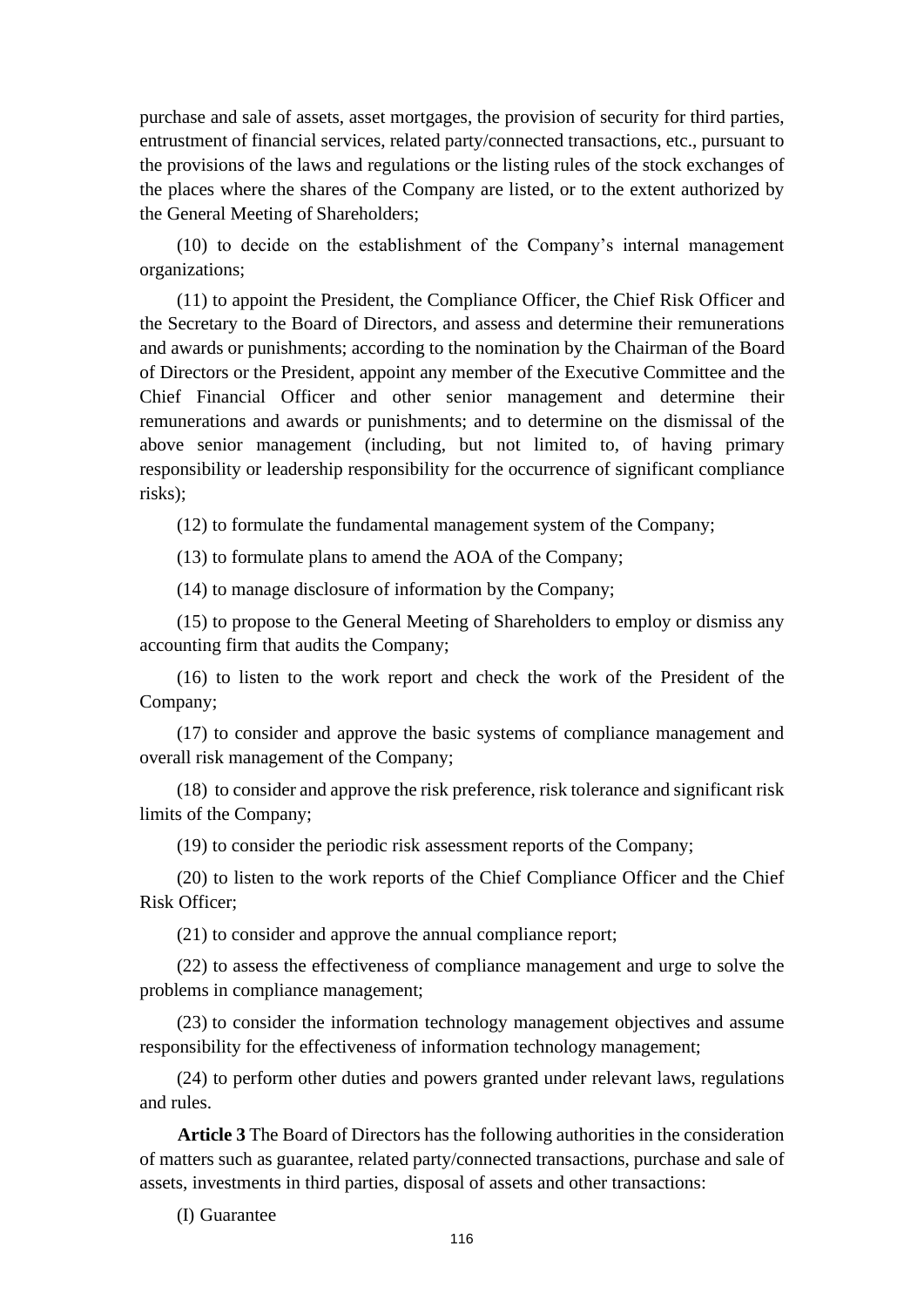The Board of Directors has the power to decide the guarantee matters which are not within the approval authorities of the General Meeting of Shareholders as stipulated in item (15) of Article 84 of the AOA;

(II) Related party/connected transactions

Proposed related party/connected transactions of the Company (other than securities provided by the Company) which meet one of the following conditions and which are not within the approval authorities of the General Meeting of Shareholders in paragraph (16) of Article 84 of the AOA:

(1) the amount of transactions with related natural persons (as defined in the *Stock Listing Rules of the Shanghai Stock Exchange* (the "**SSE Listing Rules**") is more than RMB300,000;

(2) the amount of transactions with related legal persons (as defined in the SSE Listing Rules) is more than RMB3 million and accounting for more than 0.5% of the absolute value of the latest audited net assets of the Company; and

(3) in accordance with the *Rules Governing the Listing of Securities on The Stock Exchange of Hong Kong Limited* (the "**Hong Kong Listing Rules**"), in the tests conducted on a single connected transaction or the relevant connected transactions in aggregation based on assets ratio, revenue ratio, consideration ratio and equity capital ratio (specifically as determined by the Hong Kong Listing Rules as amended from time to time), any one of the ratios is equivalent to (i) 0.1% or higher (unless the transaction consideration is less than HK\$ 3 million) with all ratios lower than 5%; or

(ii) 1% or more (unless the transaction consideration less than HK\$3 million) with all ratios lower than 5% and the transaction only involving connected persons at the significant subsidiary level; or (iii) 5% or more with all ratios lower than 25%, with the transaction consideration less than HK\$10 million.

Matters within the scope of authorities of the Board of Directors mentioned above, if required to be submitted to the General Meeting of Shareholders for consideration and approval in accordance with the laws, administrative regulations, departmental rules, regulatory documents or listing rules of stock exchanges of the places where the shares of the Company are listed, shall be implemented in accordance with the laws, administrative regulations, departmental rules, regulatory documents or listing rules of the stock exchanges of the places where the shares of the Company are listed.

(III) The Board of Directors has the power to decide on the purchase and sale of major assets, investments in third parties and other major transactions (exclusive of guarantees) which are not within the approval authority of the General Meeting of Shareholders as stipulated in paragraph (17) and (18) of Article 84 of the AOA and paragraph (17) and (18) of Article 4 of the Rules of Procedure for the General Meeting of Shareholders.

The transactions referred to herein include the following:

1. acquiring or disposing of assets;

2. investments in third parties (including entrusting third parties for financial services and entrusted loan, etc.);

3. providing financial assistance;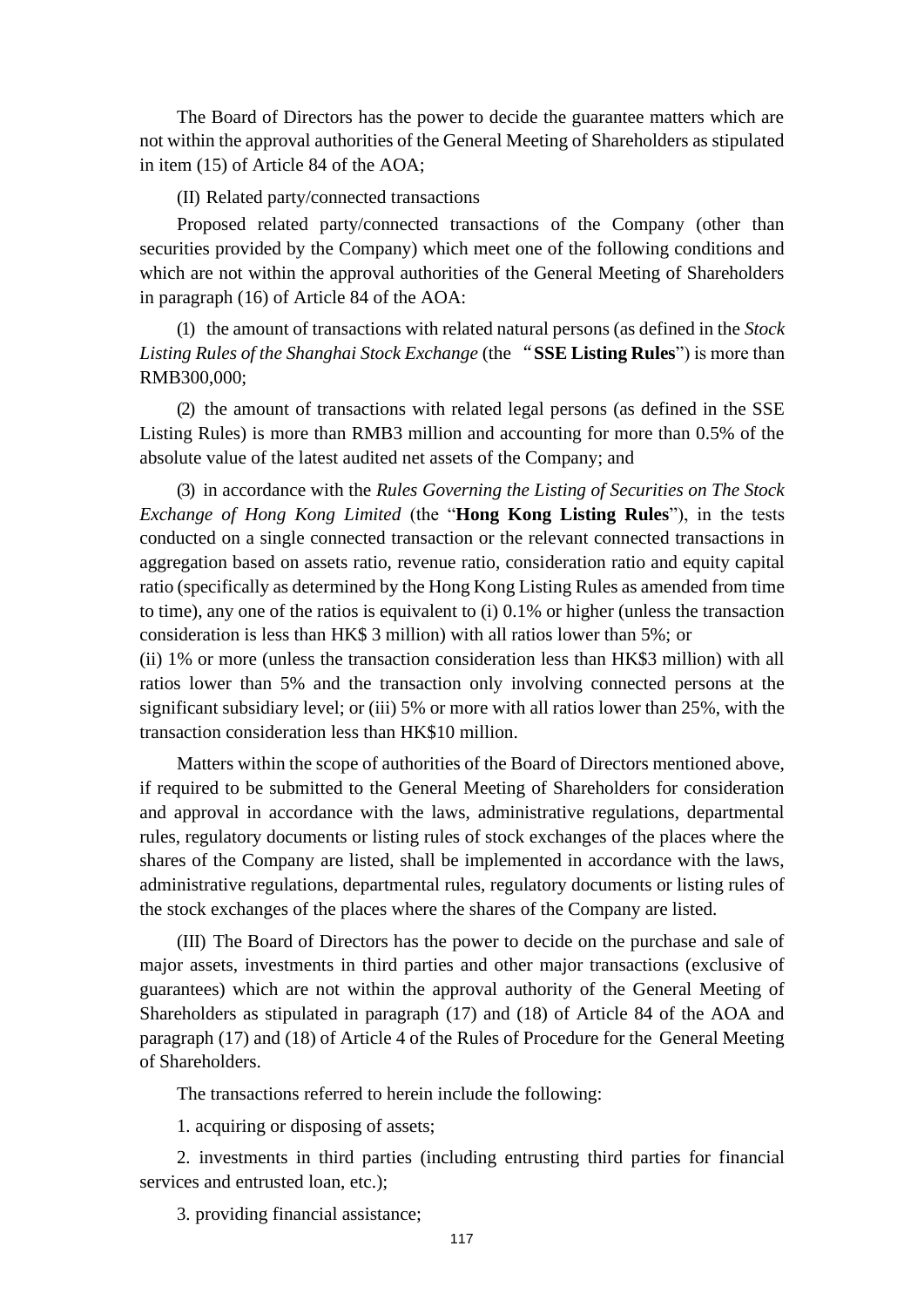4. granting guarantee;

5. leasing in or out assets, including financial lease and operating lease;

6. donating assets or accepting asset donation;

7. creditor's rights, debt restructuring;

8. entering into a licensing agreement;

9. transferring or acquiring research and development projects;

10. other transactions as recognized by the stock exchanges of the places where the shares of the Company are listed.

(IV) The Board of Directors has the power to decide on other matters that shall be decided by the Board of Directors as stipulated in relevant laws, regulations or rules, listing rules of the stock exchanges of the places where the shares of the Company are listed or the AOA.

(V) The Board of Directors authorizes the management of the Company to grant approvals on the following transactions (excluding related party/connected transactions):

1. investments in third parties with a single amount not exceeding 0.5% of the Company's audited net assets for the previous year or RMB1 billion (whichever is lower);

2. asset purchases and disposals and assets disposals of the Company with a single amount not exceeding RMB500 million;

3. writing-off of non-performing debts with a single amount not exceeding RMB500 million;

4. lease of assets or assets leased with a single amount not exceeding RMB500 million;

5. asset donations or receipt of asset donations with a single amount not exceeding RMB30 million;

6. other transactions approved by the management within the authorization granted by the Board of Directors.

The above-mentioned matters within the scope of authority of the management, if required to be submitted to the Board of Directors for consideration and approval in accordance with the laws, administrative regulations, departmental rules, regulatory documents or listing rules of stock exchanges of the places where the shares of the Company are listed, shall be implemented in accordance with the laws, administrative regulations, departmental rules, regulatory documents or listing rules of the stock exchanges of the places where the shares of the Company are listed.

#### **Article 4 Office of the Board of Directors**

The Board of Directors shall set up an Office, which deals with the daily operations of the Board of Directors.

## **Article 5 Regular Meeting**

The Board of Directors shall hold at least four regular meetings, which are convened by the Chairman of the Board of Directors. To call a meeting of the Board of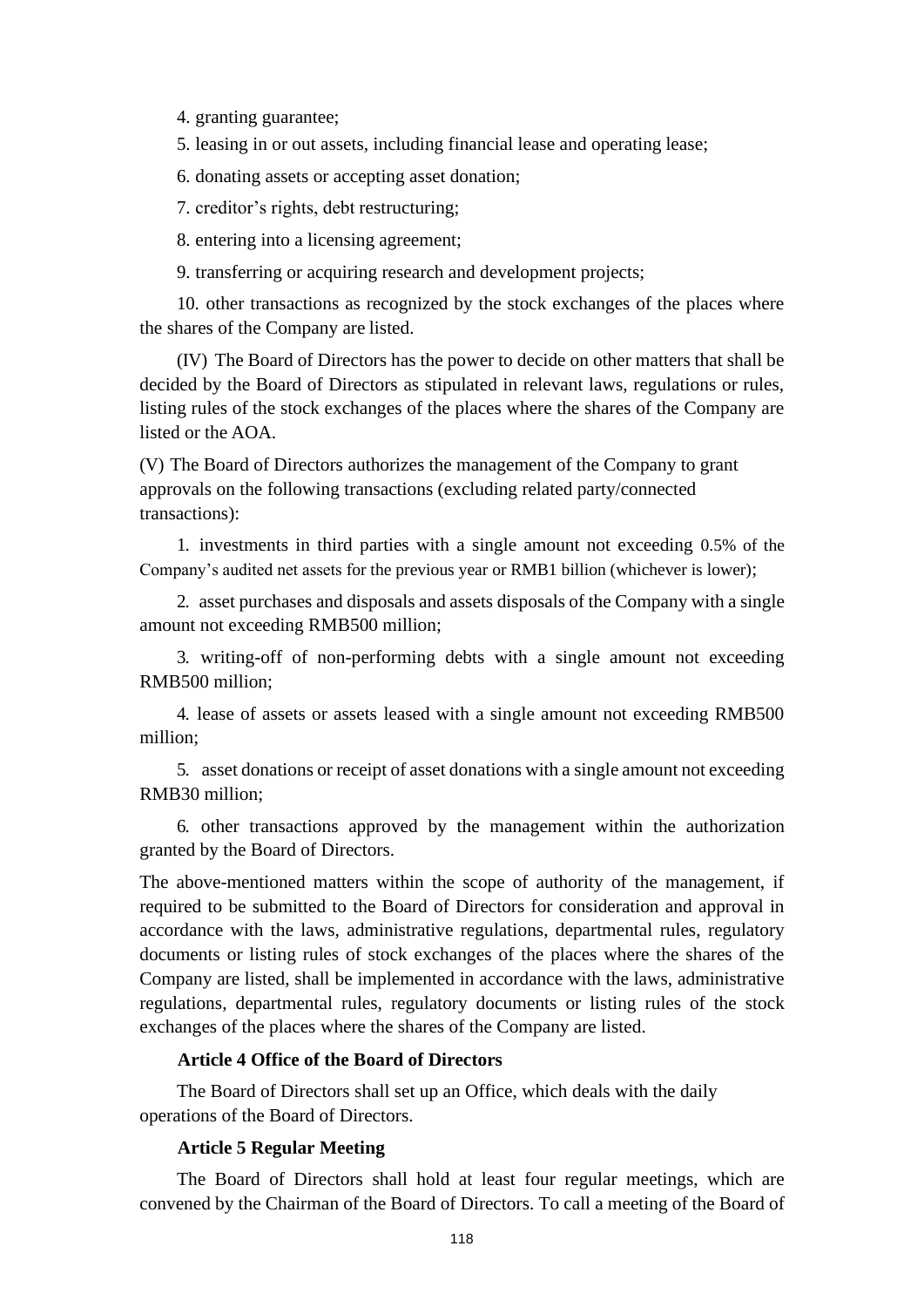Directors, the Company shall notify all the directors and supervisors in writing 14 days prior to the opening of the meeting. The notice may be given by personal delivery, post or fax.

## **Article 6 Extraordinary Meeting**

The Board of Directors shall hold an extraordinary meeting if it is:

- (1) proposed by shareholders representing more than one tenth of the votes;
- (2) proposed by more than one third of the directors;
- (3) proposed by the Supervisory Committee;
- (4) deemed to be necessary by the Chairman of the Board of Directors;
- (5) proposed by more than two independent directors;
- (6) proposed by the President;
- (7) required by the securities regulatory authority; or
- (8) required under other circumstances specified in the AOA.

The Chairman of the Board of Directors shall convene a meeting of the Board of Directors within 10 days of receiving the proposal or the request of the securities regulatory authority, and shall chair the meeting.

#### **Article 7 Convening** and **Chairing of the Meeting**

The meeting of the Board of Directors shall be convened and chaired by the Chairman of the Board of Directors; if the Chairman becomes unable to or fails to perform the duty, the Vice Chairman (if there shall be two vice chairmen, the Vice Chairman elected by a majority vote of the directors) of the Board of Directors may convene and preside over such meeting; if the Vice Chairman of the Board of Directors also becomes unable to or fail to do so, a director elected through a majority vote of all the directors may convene and chair the Board meeting.

#### **Article 8 Notice of the Extraordinary Meeting**

To call an extraordinary meeting of the Board of Directors, the Company shall notify all the directors and supervisors in writing at least before 7 days prior to the opening of the meeting. The notice may be given by personal delivery, post or fax.

In the event of an emergency where an extraordinary meeting of the Board of Directors has to be convened as soon as practicable, the Company may give the notice of the meeting by telephone or other oral means at any time, provided that the convener shall provide an explanation at the meeting.

#### **Article 9 Notice of the Meeting**

The written notice of the meeting shall include:

- (1) the time and venue of the meeting;
- (2) the duration of the meeting;
- (3) the convening method of the meeting;
- (4) the resolutions proposed to be discussed (proposals);
- (5) the convener and the chairman of the meeting, and the sponsor of a proposal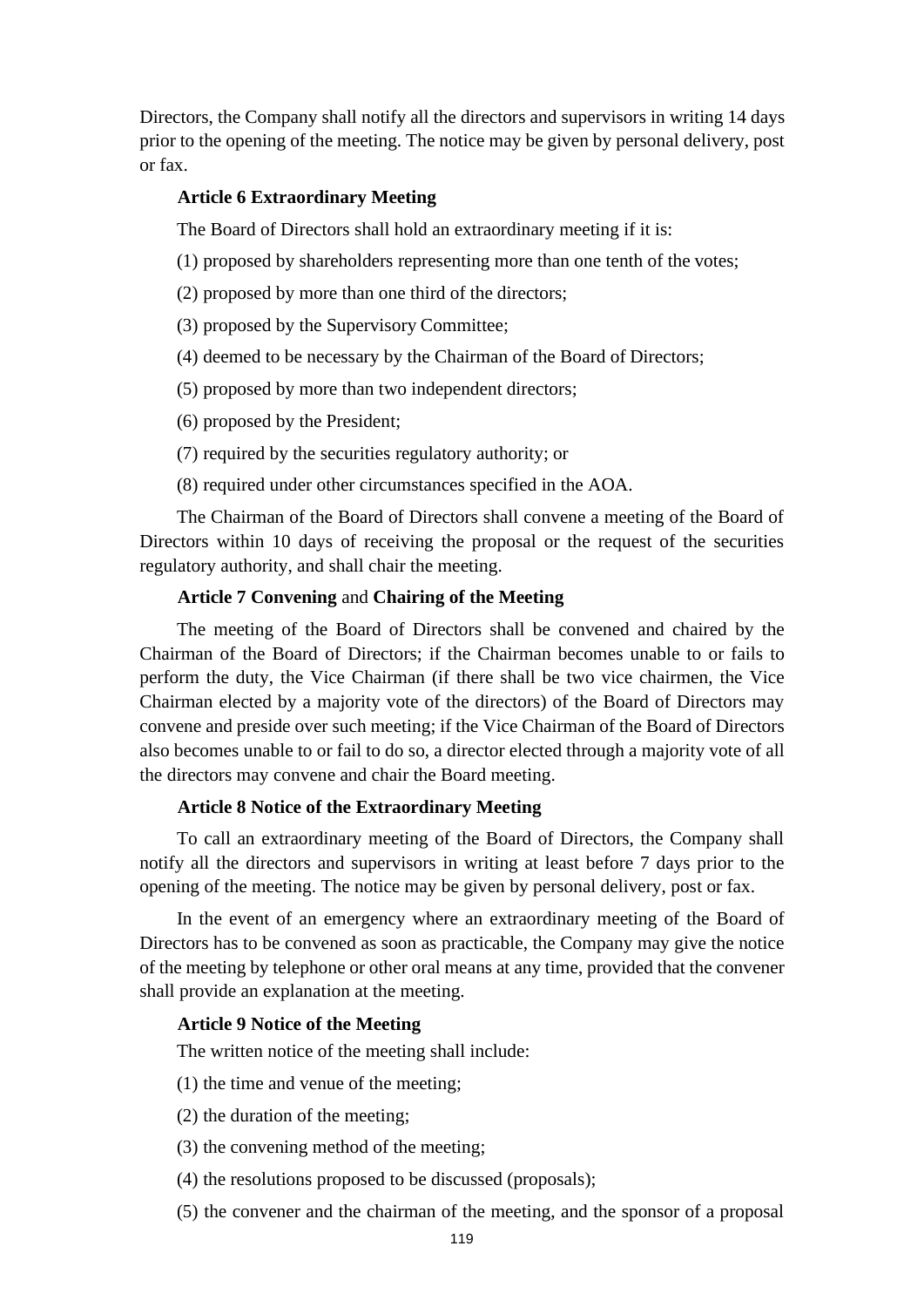and his or her written proposal in the case of an extraordinary meeting;

(6) materials that the directors may need for voting;

(7) the requirement that the directors must attend the meeting personally or authorize other directors to attend the meeting on their behalf;

(8) the contact person and his or her contact information; and

(9) the date of the notice.

The oral notice of the meeting shall include at least those specified in subparagraphs (1) to (4) above, and an explanation of the emergencies that warrant the immediate holding of an extraordinary meeting.

## **Article 10 Change to the Notice**

Where changes have to made in the time, venue, etc. of the meeting, or any proposal has to be added, changed or withdrawn, after the written notice of a regular meeting of the Board of Directors has been given, the Company shall give a notice of change in writing two days prior to the original date of the meeting, to explain the situation and provide the content of the new proposals and related materials. Where such notice of change is given less than two days prior to the original date of the meeting, the meeting shall be deferred accordingly, or held at the original date if approved by all the attending directors.

Where changes have to made in the time, venue, etc. of the meeting, or any proposal has to be added, changed or withdrawn, after the written notice of an ad hoc meeting of the Board of Directors has been given, the changes are subject to prior approval of all the attending directors and shall be duly recorded.

#### **Article 11 Preparations for the Meeting**

The Board of Directors shall provide directors with sufficient materials, including background materials in relation to the topics for discussion, and information and data that will help participants understand the business development of the Company. Such materials shall be given to all the directors together with the notice of the meeting, or if this is not possible, at least before the meeting starts. The directors shall read such materials carefully, and prepare their opinions on them. If two or more independent directors consider such materials as insufficient or unclear, they may jointly propose in writing to the Board of Directors to defer the meeting or the discussion of the topic concerned. The proposal shall be accepted by the Board of Directors.

### **Article 12 Convening of the Meeting**

The meeting of the Board of Directors may not be held unless more than half of the directors attend the meeting. Where the directors concerned refuse or fail to attend the meeting so that the quorum cannot be met, the Chairman and the Secretary to the Board of Directors shall timely report it to the regulatory authority.

The President and the Secretary to the Board of Directors who are not directors shall attend the meeting of the Board of Directors as non-voting participants.

Supervisors may attend the meeting of the Board of Directors as non-voting participants, whose main duties shall be to see whether the Board of Directors is making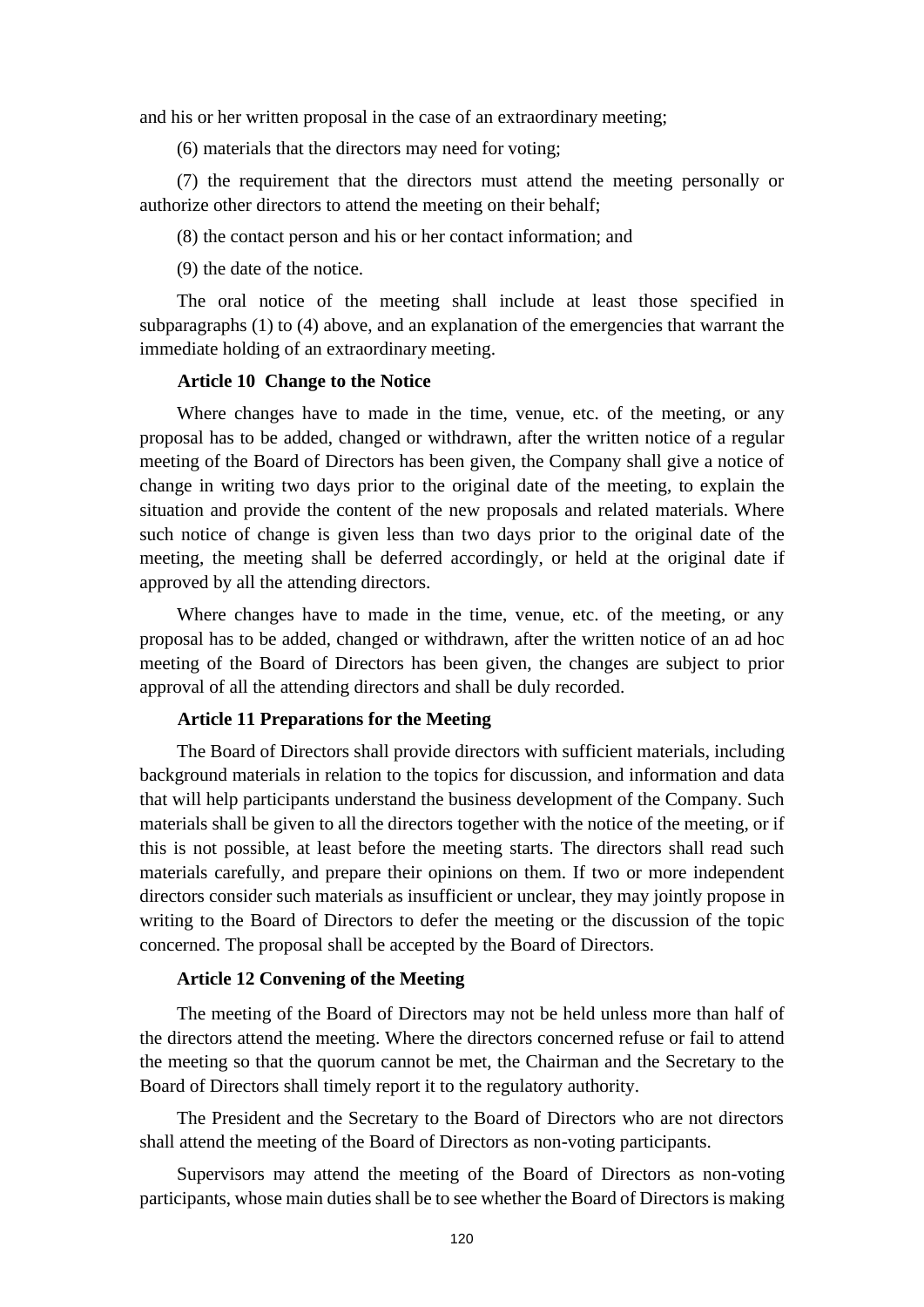its decisions in accordance with the AOA and the relevant legal procedures, and follow the proceedings of the meeting, but will not participate in the discussions of the Board of Directors. Where a supervisor disagrees with any decision of the Board of Directors, he or she may present his or her opinions in writing to the Board of Directors through the Supervisory Committee after the meeting.

The Board of Directors may invite other relevant persons to the meeting if required according to the agenda of the meeting, to present relevant information or give their opinions to the meeting. The attendee that does not hold a position as a director shall not participate in the consideration and voting in the Board meeting.

#### **Article 13 Attendance by Directors**

Directors shall attend meetings of the Board of Directors in person. If a director cannot attend the meeting for any reason, he or she shall authorize another director in writing to attend the meeting on his or her behalf, in which circumstance the principal shall be solely responsible for the act of the agent. The power of attorney shall include the name of the agent, the matters entrusted to the agent, the scope of authority, and the effective period, and be signed or sealed by the principal. The director that attends the meeting on behalf of another director shall exercise the rights of a director within the scope of the power of attorney. The director that neither attends the meeting nor authorizes another director to attend it on his or her behalf shall be deemed as having given up his or her voting rights at the meeting, in which circumstance his or her obligation to the decision of the meeting shall not be exempted.

Where a director has failed to attend the meeting of the Board of Directors personally or authorize another director to attend on his or her behalf for two times consecutively, he or she shall be deemed to be unable to perform his or her duties, in which circumstance the Board of Directors shall propose to the General Meeting of Shareholders to remove the director from office.

### **Article 14 Restrictions on Attendance by Proxy**

Where a director authorizes another director to attend the meeting of the Board of Directors on his or her behalf, or where a director is authorized to attend the meeting on behalf of another director, the following principles shall be complied with:

(1) in considering any connected transaction, a non-connected director shall not authorize a connected director to attend the meeting on his or her behalf, nor shall a connected director accept the authorization of a non- connected director;

(2) an independent director shall not authorize a non-independent director to attend the meeting on his or her behalf, nor shall a non-independent director accept the authorization of an independent director;

(3) a director shall not grant full powers to the director entrusted to attend the meeting on his or her behalf without first explaining his or her personal opinions and voting intention on the proposals concerned; and no director shall accept an authorization that grants full powers or contains unclear instructions; and

(4) a director shall not accept authorization from more than two directors, nor shall a director authorize another director that has already been authorized by two other directors to attend the meeting on his or her behalf.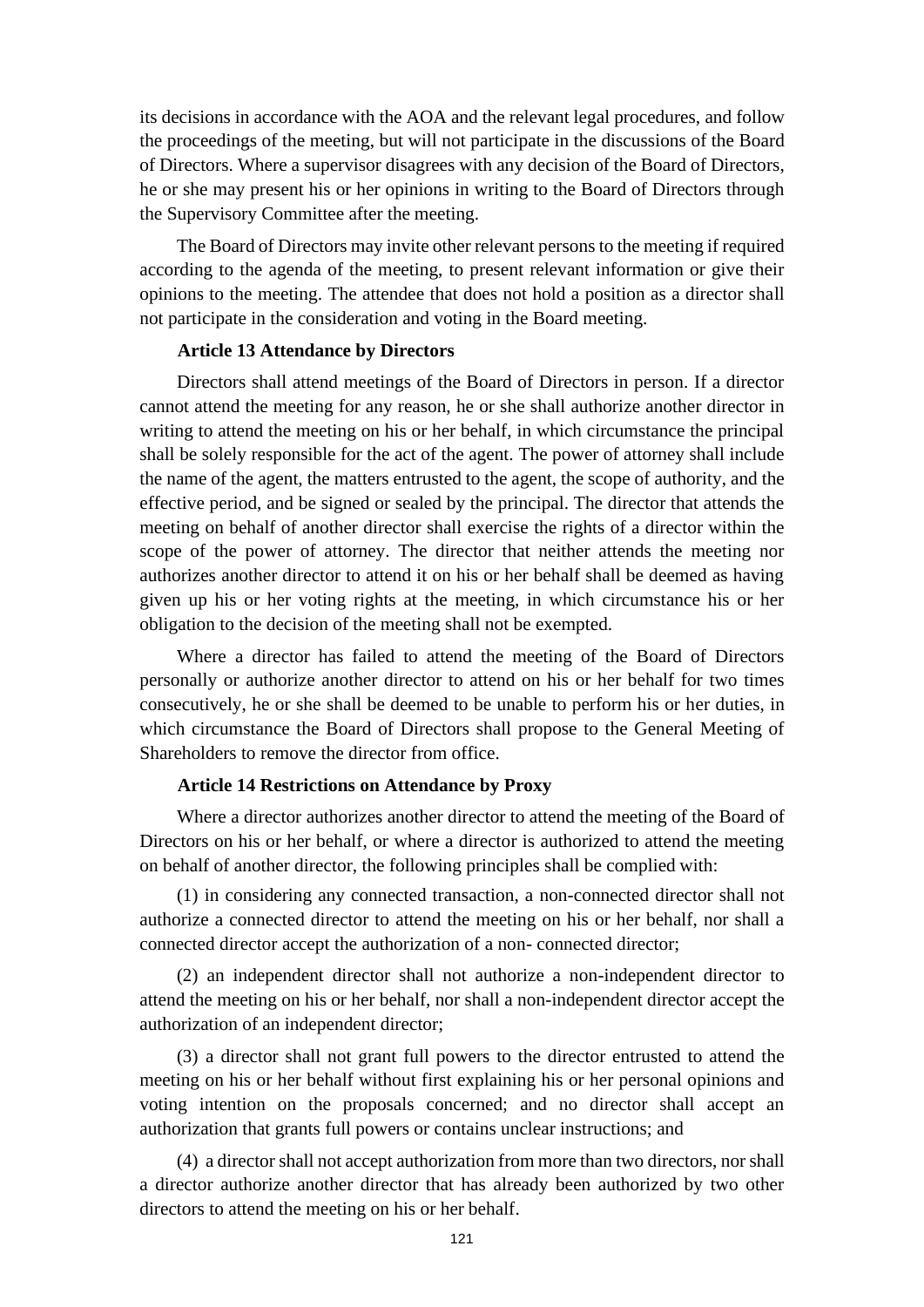#### **Article 15 Modalities of the Meeting**

In principle, the meetings of the Board of Directors shall be held on-site (including video conference). If a Director participates in the onsite meeting through telephone or similar communication equipment, as long as he/she can make himself/herself heard by the other participating Directors at the meeting and can communicate with them, all participating Directors shall be deemed to be present at the meeting in person. Each Director shall have one vote.

At the meeting of the Board of Directors, a resolution can be considered and resolved by way of voting by correspondence, with the resolution being signed by the participating Directors, provided that all Directors can fully express their opinions. Voting by correspondence shall be made within a prescribed period, and the Director that has not express his/her view within the prescribed period will be deemed to have abstained from voting.

Resolutions of the Board of Directors with respect to the following matters shall not be approved by way of voting by correspondence:

(1) the profit distribution plans and plans for making up losses;

(2) the plans for the increase or reduction of the registered capital;

(3) the plans for merger, division, dissolution, liquidation or change in the form of the Company;

(4) repurchase of shares of the Company;

(5) other matters as required by applicable laws, administrative regulations, rules and the AOA.

#### **Article 16 Procedure for Deliberations**

When the meeting of the Board of Directors opens, the Chairman of the Board of Directors or the chairman of the meeting shall first announce the agenda of the meeting, and then chair the discussion according to the agenda. The Chairman of the Board of Directors or the chairman of the meeting shall have the right to decide on the time allocated to the discussions of each agenda item, whether or not to stop a discussion, and whether or not to move onto the next item. The Chairman of the Board of Directors or the chairman of the meeting shall chair the meeting in a careful manner. He or she shall closely follow the opinions of the directors, keep the proceedings under control, use the time efficiently and ensure the efficiency of deliberations and soundness of decision-making.

For any proposal that requires endorsement by the independent directors in advance, the chairman of the meeting shall designate an independent director to read out the written endorsement of the independent directors before the proposal is put to discussion.

The meetings of the Board of Directors shall not discuss any item not listed in the notice of the meeting. If, under exceptional circumstances, there is a need to add a new item on the agenda, discussions on the new item may only take place with the consent of more than two thirds of the attending directors. Where a director is authorized by another director to attend the meeting on the latter's behalf, he or she shall not vote on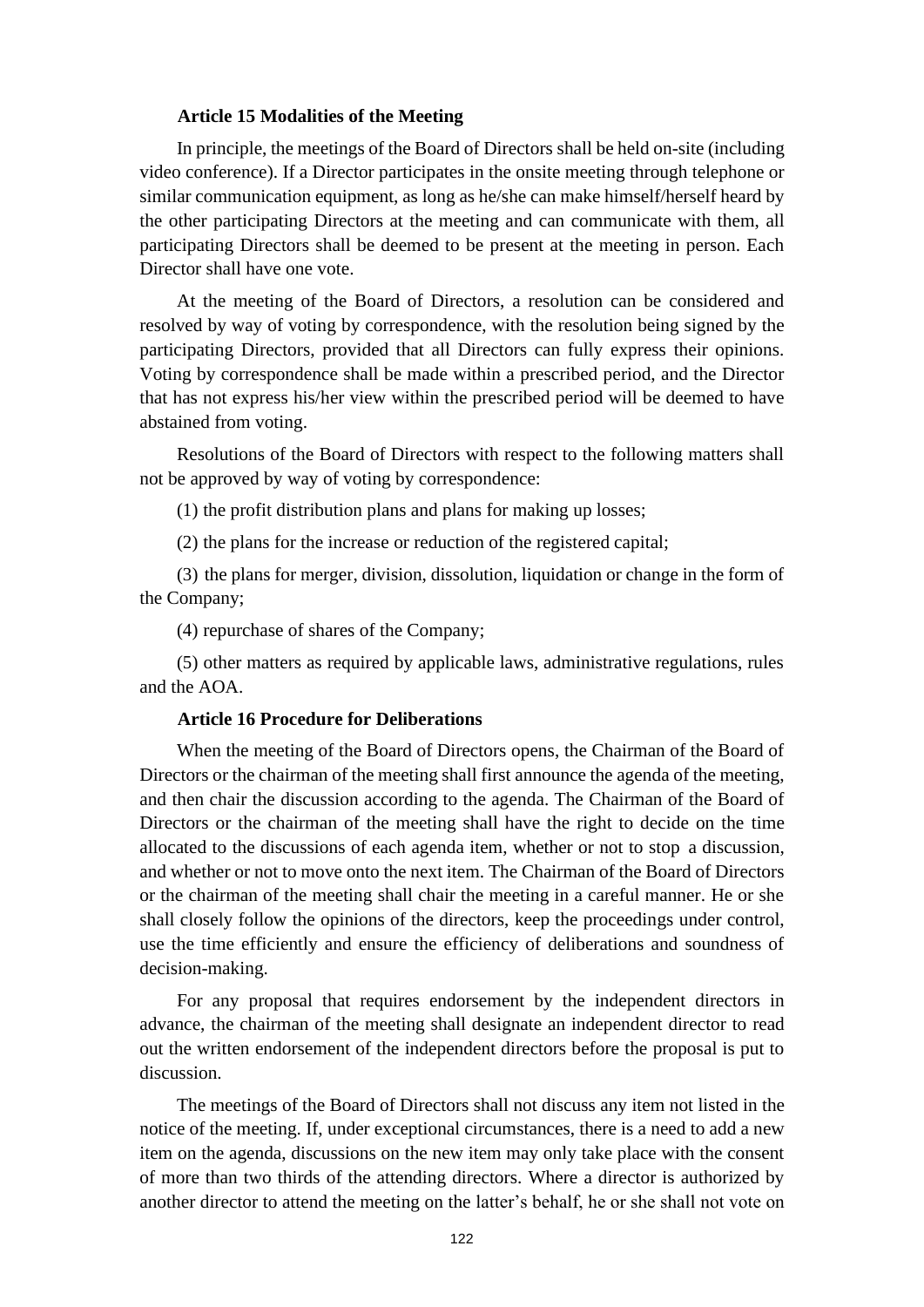any proposal that is not included in the notice of the meeting on behalf of such another person.

The attending directors shall discuss among themselves, and shall not discuss with any non-voting attendants, unless the chairman of the meeting decides to listen to the opinions and suggestions of any non-voting attendants according to the opinion of any director.

Non-voting participants of the meeting shall not participate in the discussions of the Board of Directors. Nor shall they interfere with the discussions, voting and decision-making of the meeting.

The chairman of the meeting shall preside over the proceedings of the meeting according to the discussions among the attending directors, and shall not alter the course or change the topic of the meeting under the influence of the non-voting participants.

Where voting is rendered impossible by a deadlock in the debate or a tie vote occurs, the chairman of the meeting may not forcibly declare a decision, but shall decide to continue or adjourn the meeting in light of the situation.

## **Article 17 Expressing Opinions**

The directors shall read the materials of the meetings carefully and express their opinions cautiously and independently and on a fully informed basis.

Directors may solicit information necessary for making a decision from the Office of the Board of Directors, the convener of the meeting, the President and other senior management members, the special committees, the accounting firm and the law firm before the meeting starts, or propose to the chairman of the meeting in the middle of the session to invite such persons or institutions to the meeting to clarify the relevant issues.

## **Article 18 Voting**

After thorough discussions, the chairman of the meeting shall put each proposal to vote by the participating directors.

Each director shall have one vote, and the voting may be conducted by open ballot or in writing.

Directors may vote "FOR", "AGAINST" or "ABSTAIN". They shall choose only one of the three options. Where a director chooses none of or more than two options, the chairman of the Board shall request him or her to re-choose an option, and the director that refuses to make a new choice shall be deemed as abstained from voting. Directors leaving the meeting in the middle of a session without making a choice shall be deemed as having abstained from voting.

The following matters require the consent of more than half of the independent directors to become effective:

(1) audit-related matters of the Company;

(2) any connected transaction, provision of guarantee and loan or pledge for third parties;

(3) the appointment or dismissal of any senior management member;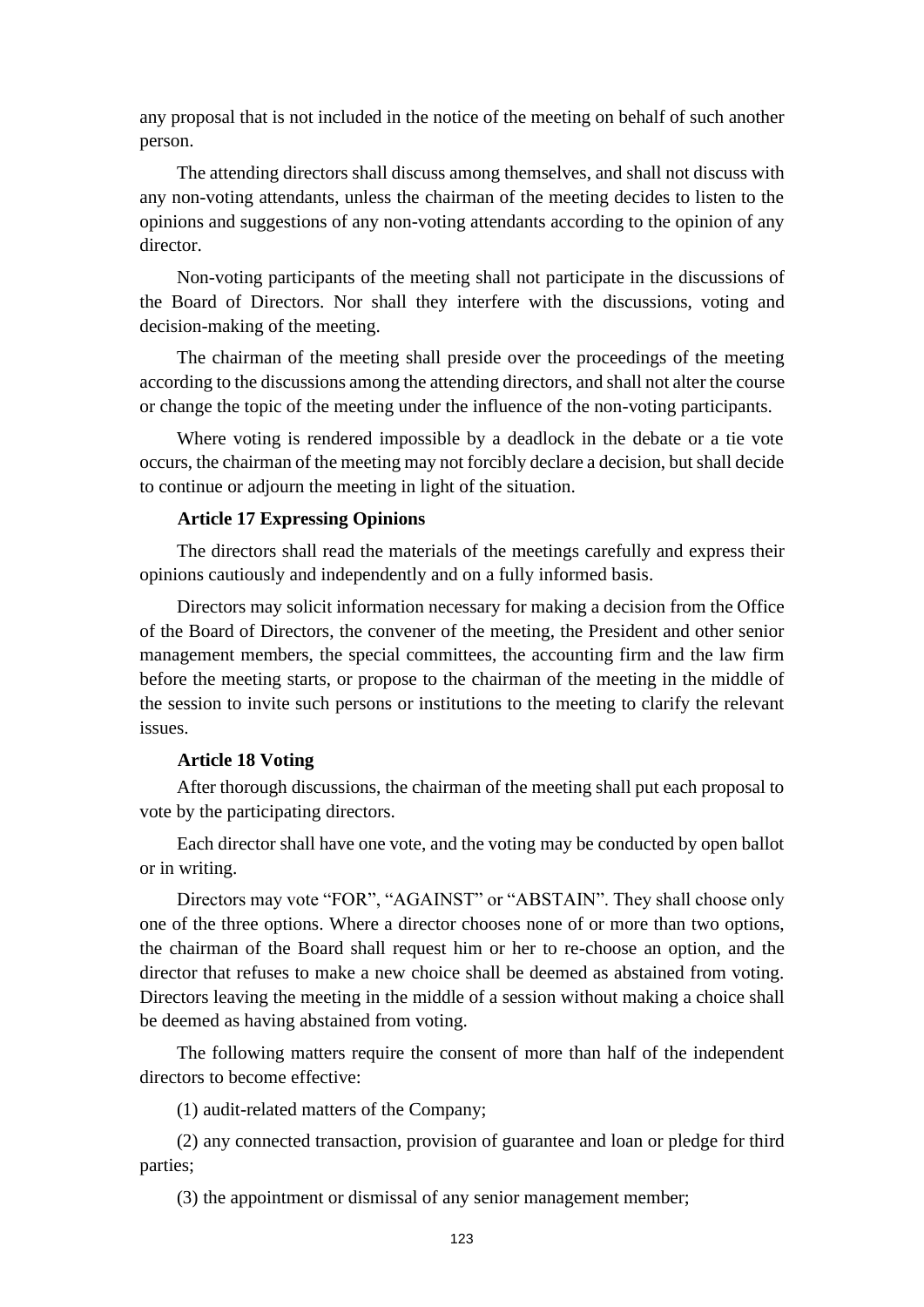(4) the remuneration of a director or senior management member, or other forms of compensation;

(5) the appointment or replacement of an accounting firm by the Company;

- (6) other matters specified in the AOA; and
- (7) other matters stipulated by the CSRC.

Votes at the meeting of the Board of Directors shall be by show of hands. Extraordinary meetings of the Board of Directors may be held and resolutions adopted by means of fax, with the resolutions to be signed by the attending directors, provided that all the directors have fully expressed their opinions.

#### **Article 19 Adoption of Resolutions**

Proposals considered by the Board of Directors may only be adopted and translated into resolutions if voted in favor by more than half of the directors, unless in circumstances specified in Article 20. Where the consent of more directors is required under the provisions of any laws, administrative rules and regulations and the AOA, these provisions shall prevail.

Subject to the provisions of the AOA and to the extent that they fall within the terms of reference of the Board of Directors, resolutions of the Board of Directors on guarantee-related matters may only be adopted if voted in favor by more than half of all the directors and more than two-thirds of the directors present at the meeting.

Where two resolutions are inconsistent with each other in content or meaning, the resolution that is formed later shall prevail.

#### **Article 20 Disclosure of Related Relationship and Withdrawal from Voting**

Where a director or the company in which he or she holds an office is, directly or indirectly, holding a material interest to any contract, transaction or arrangement (excluding any employment contract), existing or planned, of the Company (the "**related director**"), the related director shall disclose the nature and degree of his or her related relationship to the Board of Directors as soon as practicable, regardless of whether the related matters will require the approval or consent of the Board of Directors in general terms.

The related director shall withdraw himself or herself when the Board of Directors discusses any related transaction, and shall not participate in the voting on such related transaction. The number of votes represented by the related director shall not be counted in the total number of effective votes on such related transaction. The Company may cancel the contract, transaction or arrangement concerned, unless the related director has disclosed his or her affiliation to the Board of Directors in accordance with this Article and the Board of Directors has approved such contract, transaction or arrangement at a meeting in which the related director is not counted in the quorum and has not participated in the voting, except in cases where the counterparty is a bona fide third party. If before the first time when the Company considers entering into the contract, transaction or arrangement concerned, the related director notifies the Board of Directors in writing that he or she may hold an interest in the proposed contract, transaction or arrangement, the related director shall be deemed as having made the disclosure pursuant to this Article to the extent stated in his or her notice.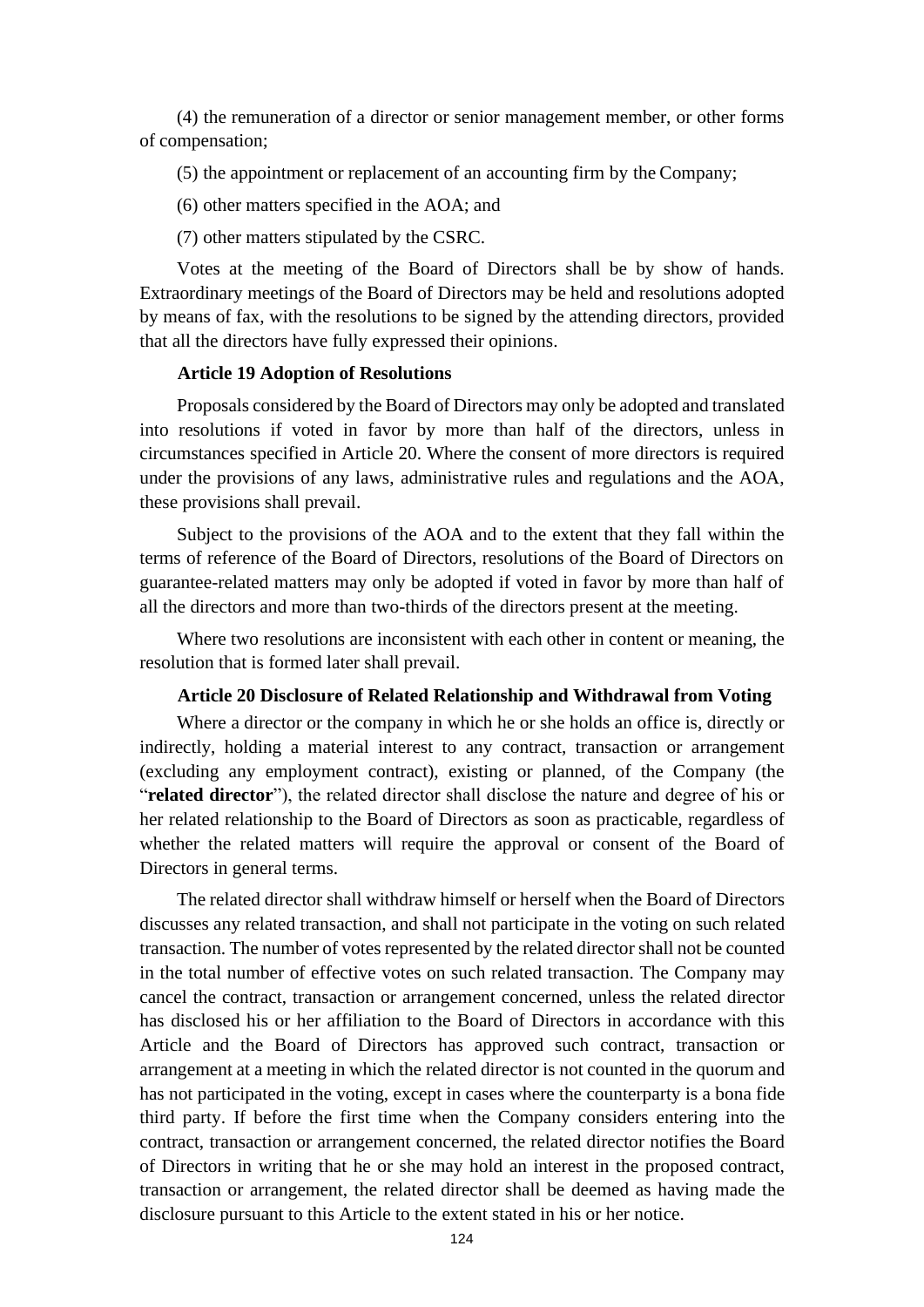Independent directors shall issue their independent opinions with respect to any substantial related transaction of the Company.

Where the number of non-related directors present at the meeting of the Board of Directors is less than 3, the issue shall be submitted to the General Meeting of Shareholders for review.

## **Article 21 Minutes of the Meeting**

The meeting of the Board of Directors shall prepare complete and true minutes, and the Secretary to the Board of Directors shall carefully note down and sort out the matters discussed at the meeting. The minutes shall be signed by the directors that attend the meeting or participate in the discussion (if the meeting is held by fax), the Secretary of the Board of Directors and the note-taker. The directors that have attended the meeting or participated in the discussion (if the meeting is held by fax) shall have the right to request that their statements at the meeting be recorded in an explanatory note in the minutes. The minutes of the meeting of the Board of Directors, as an important file of the Company, shall be kept by the Secretary of Board of Directors for 20 years and may later be used as substantial evidence on the liabilities of the directors.

The minutes of the meeting of the Board of Directors shall include:

(1) the date and venue of the meeting, and the name of the convener;

(2) the names of directors that attend the meeting personally, and the names of directors (proxies) that attend the meeting on behalf of other directors;

(3) the agenda of the meeting;

(4) the key points of the speeches of directors; and

(5) the voting method and result for each item on the agenda (with the voting result to include the number of ballots that vote "FOR", "AGAINST" or "ABSTAIN").

## **Article 22 Signatures by Directors**

Directors attending the meeting on their own behalf or on behalf of other directors shall sign on the minutes and resolutions of the meeting on their own behalf or on behalf of other directors.

Directors holding a different opinion about the minutes or resolutions of the meeting may make an explanatory note when signing such minutes, or if necessary, report it timely to the regulatory authority or make a public statement.

A director who does not sign on the minutes pursuant to the preceding paragraphs or, in relation to his or her different opinion, make an explanatory note or report it to the regulatory authority or make a related public statement, shall be deemed as fully agreeing with the minutes.

Directors attending the meeting shall be responsible for the resolutions of the Board of Directors. Where a resolution of the Board of Directors is found to be in violation of any laws or regulations or the AOA and has caused serious losses to the Company, the directors that have supported the resolution shall be liable to the Company. Subject to proper evidence, directors that have voted against the resolution and whose disagreement has been entered into the minutes of the meeting may be exempted.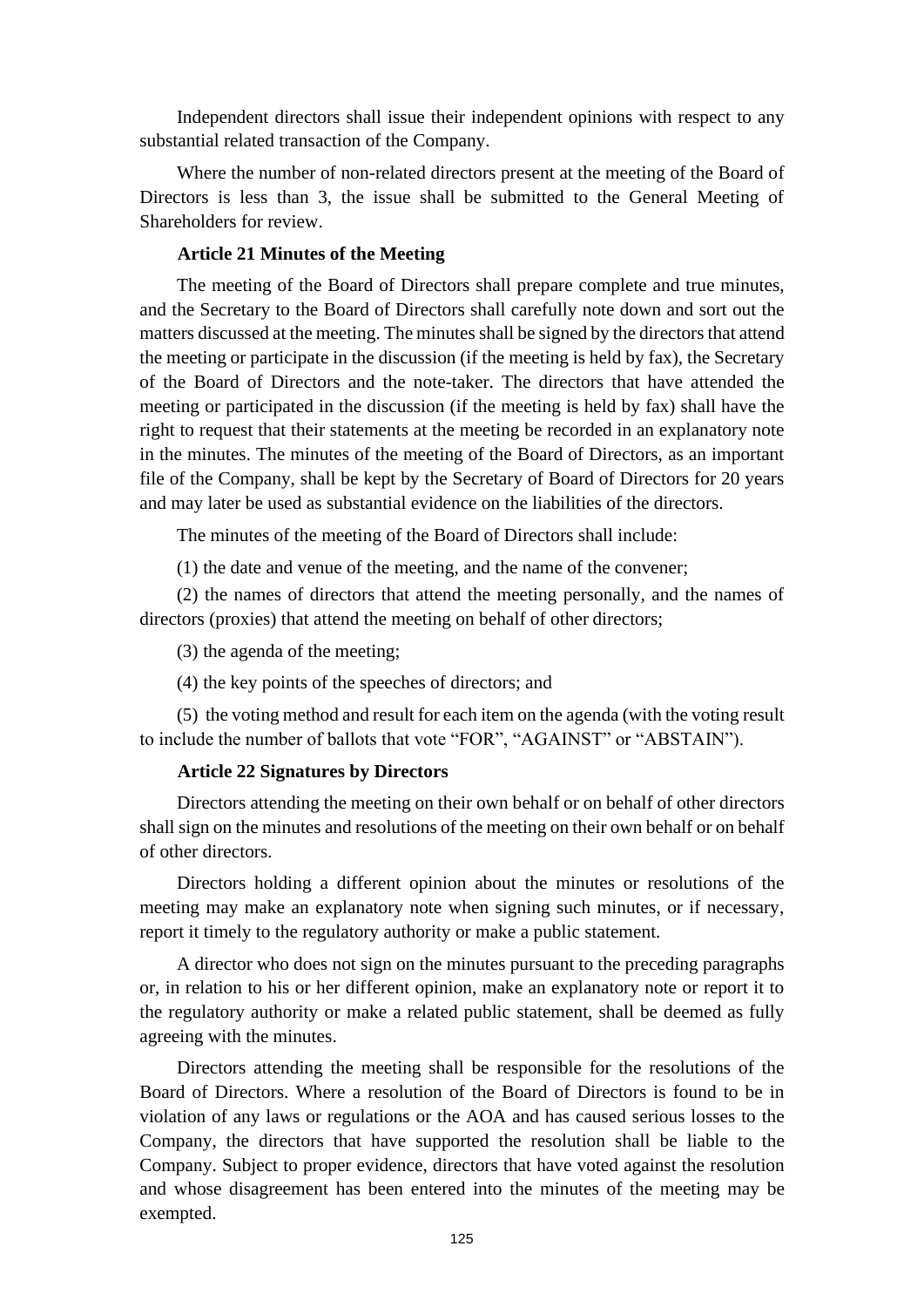#### **Article 23 Announcement of the Resolution**

Announcement of the resolutions of the Board of Directors shall be dealt with by the Secretary of the Board of Directors in accordance with the relevant rules and regulations. Before the announcement is made, the directors that have attended the meeting, any non-voting participants, and the persons that take notes and provide services shall keep confidential the content of the resolutions.

#### **Article 24 Implementation of the Resolution**

The Chairman of the Board of Directors shall supervise and inspect on the implementation of the resolutions of the Board of Directors and report the matter to subsequent meetings of the Board of Directors.

## **Article 25 Miscellaneous**

The Board of Directors may authorize the Chairman of the Board of Directors to exercise part of the powers of the Board of Directors during the intersessional period, in accordance with the AOA and in a clear and specific manner. Any matter that involves substantial interests of the Company shall be decided collectively by the members of the Board of Directors.

The Board of Directors shall establish under it a number of special committees, including the Risk Management Committee, the Audit Committee, the Related Party Transactions Control Committee, the Strategy Planning Committee, the Nomination Committee, and the Remuneration and Appraisal Committee, each of which shall conduct its proceedings in accordance with its own rules of procedure.

#### **Article 26 Supplementary Provisions**

All the terms herein shall have the same meanings as in the AOA, unless specified otherwise in the context.

The terms "more than" and "within" herein shall include the number itself, whilst the terms "over", "below" and "exceeding" shall not include the number itself.

Matters not covered in these Rules shall be addressed in accordance with the relevant laws and regulations of the State, the AOA of the Company.

These Rules shall be interpreted by the Board of Directors.

These Rules have been drafted by the Board of Directors, adopted by the General Meeting of Shareholders, and approved by CSRC, and shall become effective on the date on which the foreign shares (H share) issued by the Company are listed on Hong Kong Stock Exchange. Since the date of effectiveness of these Rules, the original Rules of Procedure for the Board of Directors shall become null and void automatically.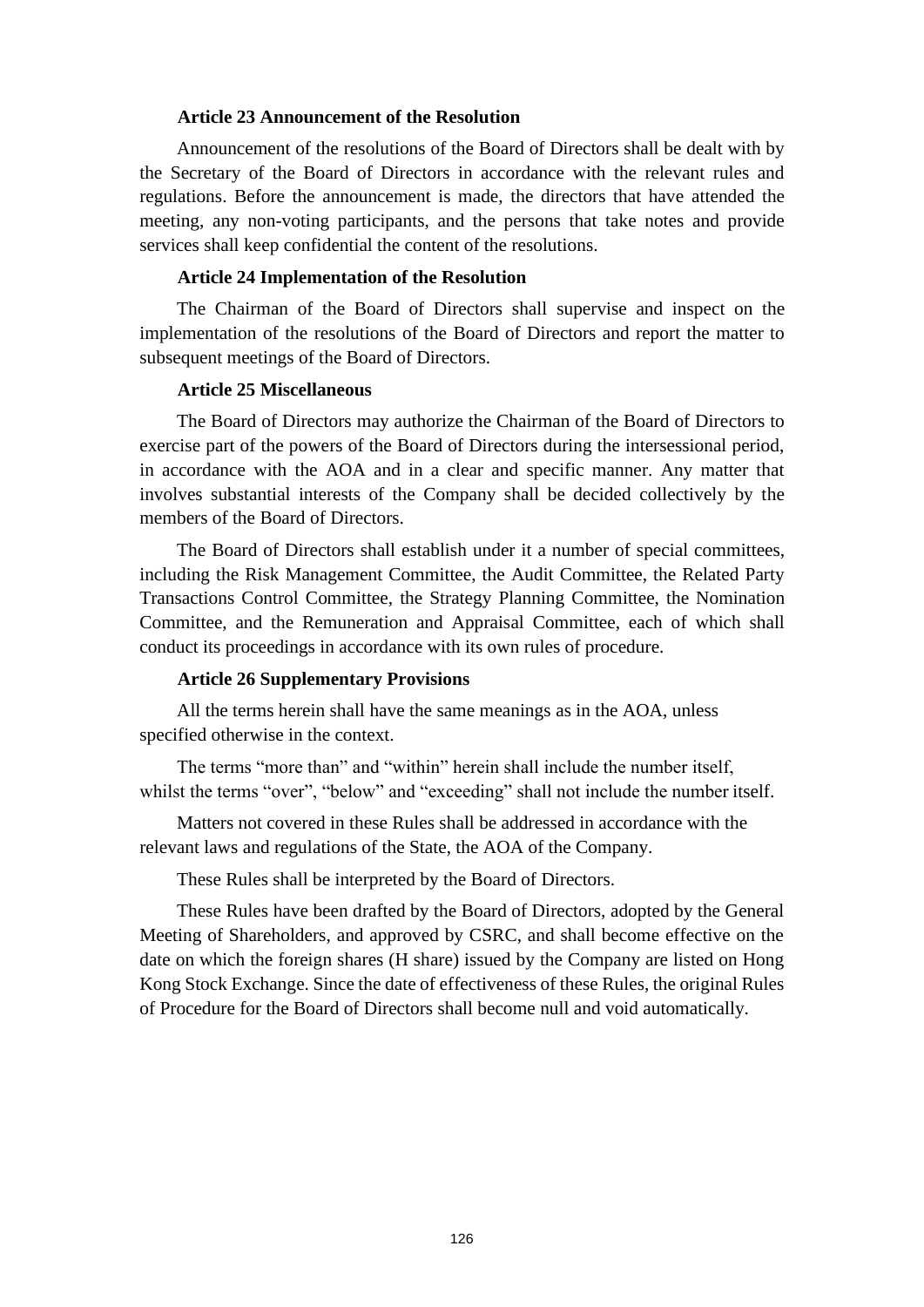## **Appendix 3**

#### **Rules of Procedure for the Supervisory Committee of**

## **CITIC Securities Company Limited**

#### **Article 1 Article 1 Purposes**

These Rules of Procedure (the "**Rules**") are made in accordance with the *Company Law of the People's Republic of C*hina (the "**Company Law**") and the *Articles of*  Association of CITIC Securities Company Limited (the "AOA"), with reference to the *Sample Rules of Procedure for the Supervisory Committee of Shanghai Stock Exchange*, and the conditions of the Company, to regulate the convening, proceedings and decision-making of the meetings of the Supervisory Committee, and ensure the efficiency of its work and soundness of its decisions.

#### **Article 2 Article 2 General Principles**

The Supervisory Committee shall inspect the Company's financial affairs, supervise the legality and compliance of the directors and senior management members in the discharge of their duties, exercise other functions and powers as stipulated in the Articles of Association, and protect the legal rights and interests of the Company and its shareholders in accordance with the law. The Supervisory Committee may independently engage the service of an agency to provide professional opinions.

The supervisors shall have the right to solicit information about the operation of the Company. The listed company shall take measures to protect the supervisors' right to information and provide necessary assistance to the supervisors in the normal performance of their duties. No one shall interfere with or obstruct them in their performance of duties. The relevant expenses necessary for the supervisors to perform their duties shall be borne by the Company

#### **Article 3 Article 3 Regular Meetings**

The Supervisory Committee shall meet at least once every six months, which meeting shall be convened by the Chairman of the Supervisory Committee. Any supervisor may propose to hold an extraordinary meeting of the Supervisory Committee.

### **Article 4 Article 4 Extraordinary Meetings**

The Supervisory Committee shall hold an extraordinary meeting, if:

(1) any supervisor proposes to hold such meeting;

(2) the General Meeting of Shareholders or the meeting of the Board of Directors passes any resolution that violates any laws, rules or regulations, stipulations or requirements of the regulatory authority, provisions of the AOA, resolutions of the General Meeting of Shareholders, or any other relevant resolutions;

(3) any director or senior management member has acted improperly, and the misconduct may lead to serious damage to the Company or serious repercussions in the market;

(4) an action is brought against the Company or any of its directors, supervisors or senior management members by any shareholder at the people's court;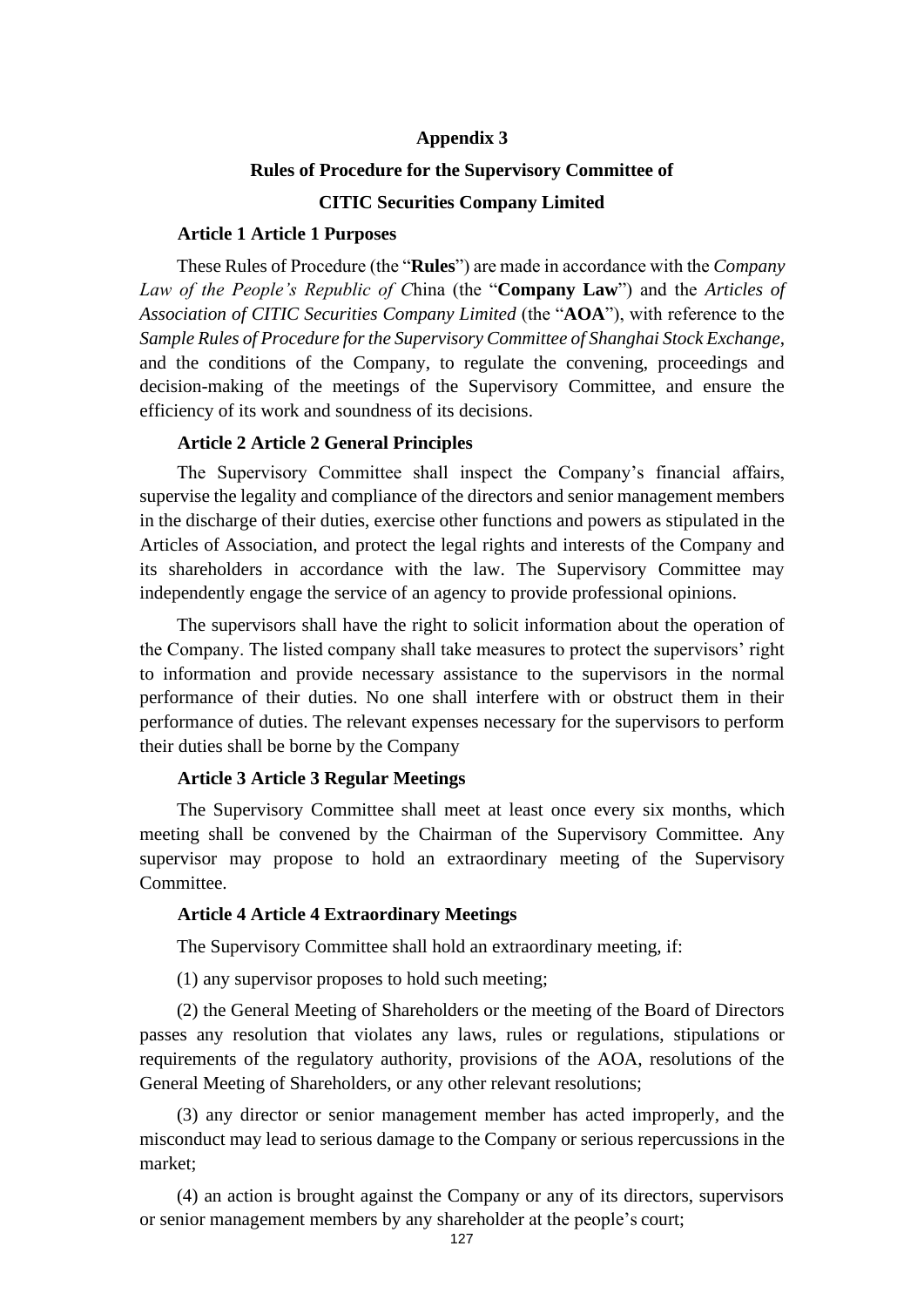(5) the Company or any of its directors, supervisors or senior management members is punished by the securities regulatory authority or denounced in public by the stock exchange;

- (6) required by the securities regulatory authority; or
- (7) required under other circumstances specified in the AOA.

The Chairman of the Supervisory Committee shall call and chair a meeting of the Supervisory Committee within 10 days of receiving the proposal, of being required by the regulatory authority, or of the occurrence of any of the situations hereinabove.

## **Article 5 Convening and Chairing of the Meeting**

The meeting of the Supervisory Committee shall be convened and chaired by the Chairman of the Supervisory Committee; if the Chairman becomes unable to or fails to perform the duty, a supervisor elected by a majority vote of all the supervisors may convene and chair such meeting.

## **Article 6 Notice of the Meeting**

In the case of a regular meeting of the Supervisory Committee, the supervisors shall be notified in writing 10 days before the opening of the meeting. In the case of an extraordinary meeting of the Supervisory Committee, the supervisors shall be notified in writing two days before the opening of the meeting.

Where the meeting of the Supervisory Committee cannot open at the date so notified, the reasons shall be explained and announced.

The notice of the meeting of the Supervisory Committee may be given by mail, fax or in person.

In the event of an emergency where an extraordinary meeting of the Supervisory Committee has to be convened as soon as practicable, the Company may give the notice of the meeting by telephone or orally at any time, provided that the convener shall provide an explanation at the meeting.

### **Article 7 Notice of the Meeting**

The written notice of the meeting shall include:

- (1) the time and venue of the meeting;
- (2) the duration of the meeting;
- (3) the modality of the meeting;
- (4) the items to be discussed (proposals);

(5) the convener and the chairman of the meeting, and the sponsor of a proposal and his or her written proposal in the case of an extraordinary meeting;

(6) materials that the directors may need for voting;

(7) the requirement that the directors must attend the meeting personally or authorize other directors to attend the meeting on their behalf;

(8) the contact person and his or her contact information; and

(9) the date of the notice.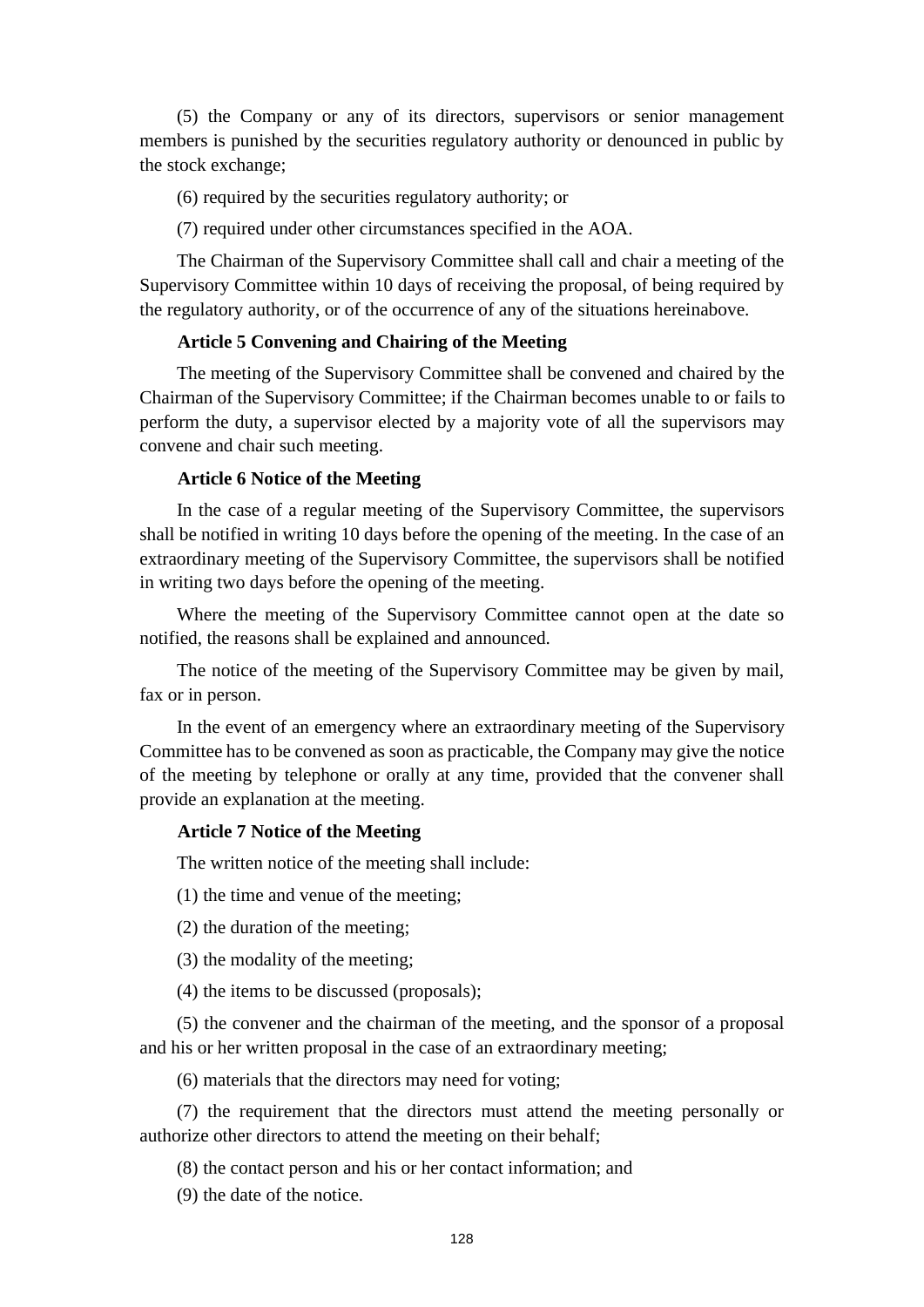The oral notice of the meeting shall include at least those specified in subparagraphs (1) to (4) above, and an explanation of the emergencies that warrant the immediate holding of an extraordinary meeting.

## **Article 8 Modalities of the Meeting**

In principle, the meetings of the Supervisory Committee shall be held on-site (including video conference). If a Supervisor participates in the onsite meeting through telephone or similar communication equipment, as long as he/she can make himself/herself heard by the other participating Supervisors at the meeting and can communicate with them, all the participating Supervisors shall be deemed to be present at the meeting in person.

At the meeting of Supervisory Committee, a resolution can be considered and resolved by way of voting by correspondence, with the resolution being signed by the participating Supervisors, provided that all Supervisors can fully express their opinions. Voting by correspondence shall be made within a prescribed period, and the Supervisor that has not express his/her view within the prescribed period will be deemed to have abstained from voting.

Resolutions of the Supervisory Committee with respect to the following matters shall not be approved by way of voting by correspondence:

(1) the annual performance of the Supervisory Committee;

- (2) the annual report of the Company;
- (3) the profit distribution plan;

(4) other matters as required by laws, administrative regulations, rules and the AOA.

### **Article 9 Preparations for the Meeting**

Relevant materials of the meeting shall be given to all the supervisors together with the notice of the meeting, or if this is not possible, at least before the meeting starts. The supervisors shall read such materials carefully, and prepare his or her opinions with respect to the same.

#### **Article 10 Convening of the Meeting**

The meeting of the Supervisory Committee may not be held unless more than half of the supervisors attend the meeting personally. Where the supervisor concerned refuses or fails to attend the meeting so that the quorum cannot be met, the other supervisors shall timely report it to the regulatory authority.

The Secretary to the Board and the representative of securities-related affairs shall attend the meeting of the Supervisory Committee as non-voting participants.

## **Article 11 Attendance of the Meeting**

The supervisors shall attend meetings of the Supervisory Committee in person. If a supervisor cannot attend the meeting for any reason, he or she may authorize another supervisor to attend the meeting on his or her behalf. The power of attorney shall indicate the name of the agent, the matters entrusted to the agent, the scope of authorities, and the effective period, and shall be signed or sealed by the principal. The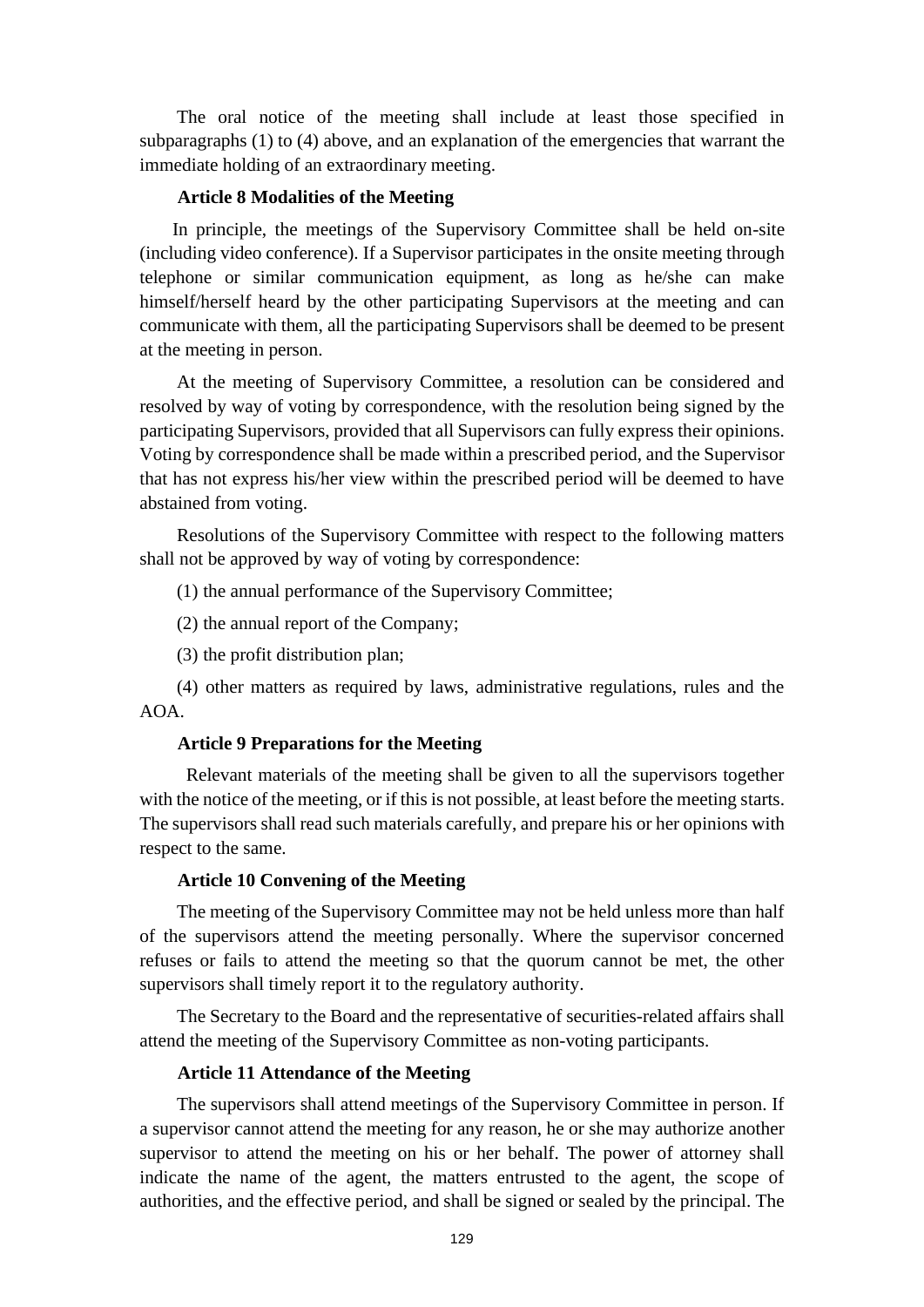supervisor that attends the meeting on behalf of another supervisor shall exercise the rights of a supervisor within the scope of the power of attorney. The supervisor that neither attends nor authorizes another supervisor to attend the meeting on his or her behalf shall be deemed as having waived his or her voting rights at the meeting.

Where a supervisor has failed to attend the meeting of the Supervisory Committee personally for two times consecutively, he or she shall be deemed to be unable to perform his or her duties, in which circumstance the supervisor shall be removed by the General Meeting of Shareholders, the General Meeting of Employee Representatives, the General Meeting of Employees or any other body for democratic election of employee representatives.

#### **Article 12 Procedure of Deliberations**

When the meeting of the Supervisory Committee opens, the Chairman of the Supervisory Committee or the supervisor elected by more than half of the supervisors shall first announce the agenda of the meeting, and then chair the discussion according to the agenda. All proposals submitted by the supervisors shall be discussed. The Chairman of the Supervisory Committee or the supervisor elected by more than half of the supervisors shall have the right to decide on the time allocated to the discussions of each agenda item, whether or not to stop a discussion, and whether or not to move onto the next item. The Chairman of the Supervisory Committee or the supervisor elected by more than half of the supervisors shall chair the meeting in a careful manner. He or she shall closely follow the opinions of the directors, keep the proceedings under control, use the time efficiently and ensure the efficiency of deliberations and soundness of decision-making.

The Supervisory Committee may call other relevant persons to the meeting if required according to the agenda of the meeting, to present relevant information or give their opinions to the meeting. The Supervisory Committee may request any director, senior management member, or internal or external auditor to attend the meeting of the Supervisory Committee to answer questions. Non-members thus participating in the meetings of the Supervisory Committee shall not participate in the discussions or voting of the meetings.

The meeting shall not discuss any item not listed in the notice of the meeting. In an exceptional circumstance, any additional item may be discussed and decided by the meeting, subject to the consent of more than two thirds of the attending directors.

The attending supervisors shall discuss among themselves, and shall not discuss with any non-voting attendants, unless the chairman of the meeting decides to listen to the opinions and suggestions of any non-voting attendants according to the opinion of any supervisor.

Non-voting participants of the meeting shall not participate in the discussions of the Supervisory Committee. Nor shall they interfere with the discussions, voting and decision-making of the meeting.

The chairman of the meeting shall preside over the proceedings of the meeting according to the discussions among the attending supervisors, and shall not alter the course or change the topic of the meeting under the influence of the non-voting participants.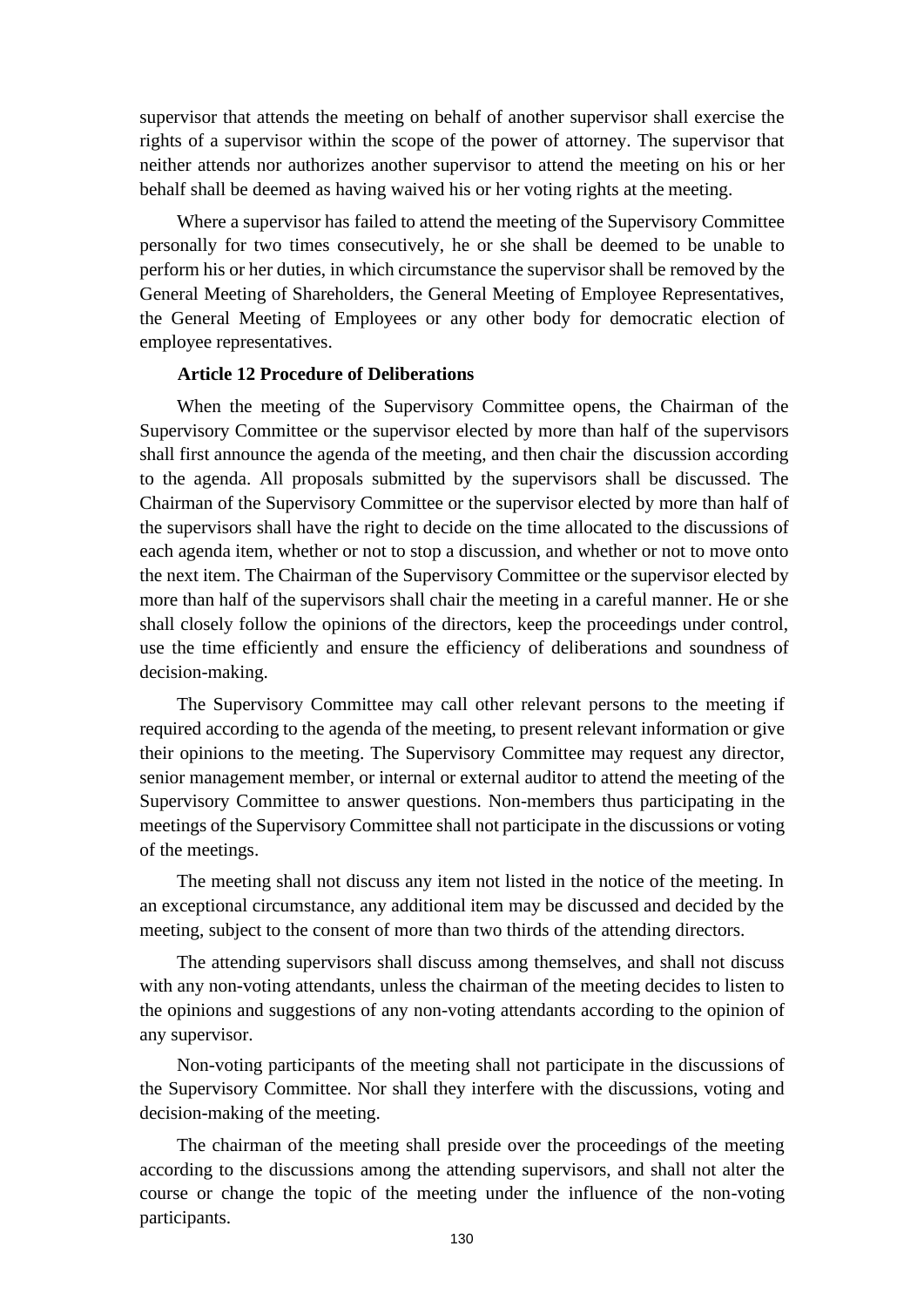Where voting is rendered impossible by a deadlock in the debate or a tie vote occurs, the chairman of the meeting may not forcibly declare a decision, but shall decide to continue or adjourn the meeting in light of the situation.

## **Article 13 Resolutions of the Meeting**

Each supervisor shall have one vote, and the voting may be conducted by open ballot or in writing.

Supervisors may vote "FOR", "AGAINST" or "ABSTAIN". They shall choose only one of the three options. Where a supervisor chooses none of or more than two options, the chairman of the Board shall request him or her to re-choose an option, and the supervisor that refuses to make a new choice shall be deemed as abstained from voting. Supervisors leaving the meeting in the middle of a session without making a choice shall be deemed as having abstained from voting.

Voting on the resolutions of the Supervisory Committee shall be conducted by show of hands, open ballot or any other ways provided for by the relevant laws, rules and regulations and normative instruments. Resolutions of extraordinary meetings of the Supervisory Committee may be adopted via fax, provided that all the supervisors have been given sufficient opportunities to have their opinions heard. Resolutions thus adopted shall be signed by the participating supervisors.

#### **Article 14 Adoption of Resolutions**

Resolutions of the Supervisory Committee shall be voted upon and passed by a two-thirds majority of the members of the Supervisory Committee.

### **Article 15 Minutes of the Meeting**

The meeting of the Supervisory Committee shall have minutes, which shall be signed by the supervisors that have attended the meeting or participated in the discussion (if the meeting is held by fax) and the note-taker. The supervisors that have attended the meeting or participated in the discussion (if the meeting is held by fax) shall have the right to request that their statements at the meeting be recorded in an explanatory note in the minutes. The minutes of the meeting of the Supervisory Committee, as an important file of the Company, shall be kept by the Secretary of Supervisory Committee for 20 years and may later be used as substantial evidence on the liabilities of the supervisors.

The minutes of the meeting of the Supervisory Committee shall include:

(1) the date and venue of the meeting, and the name of the convener;

(2) The names of supervisors that attend the meeting personally, and the names of supervisors (proxies) that are authorized to attend the meeting on behalf of other supervisors;

(3) the agenda of the meeting;

(4) the voting method and result for each item on the agenda (with the voting result to include the number of ballots that vote "FOR", "AGAINST" or "ABSTAIN");

(5) the key points of different opinions, if any.

#### **Article 16 Signatures by Supervisors**